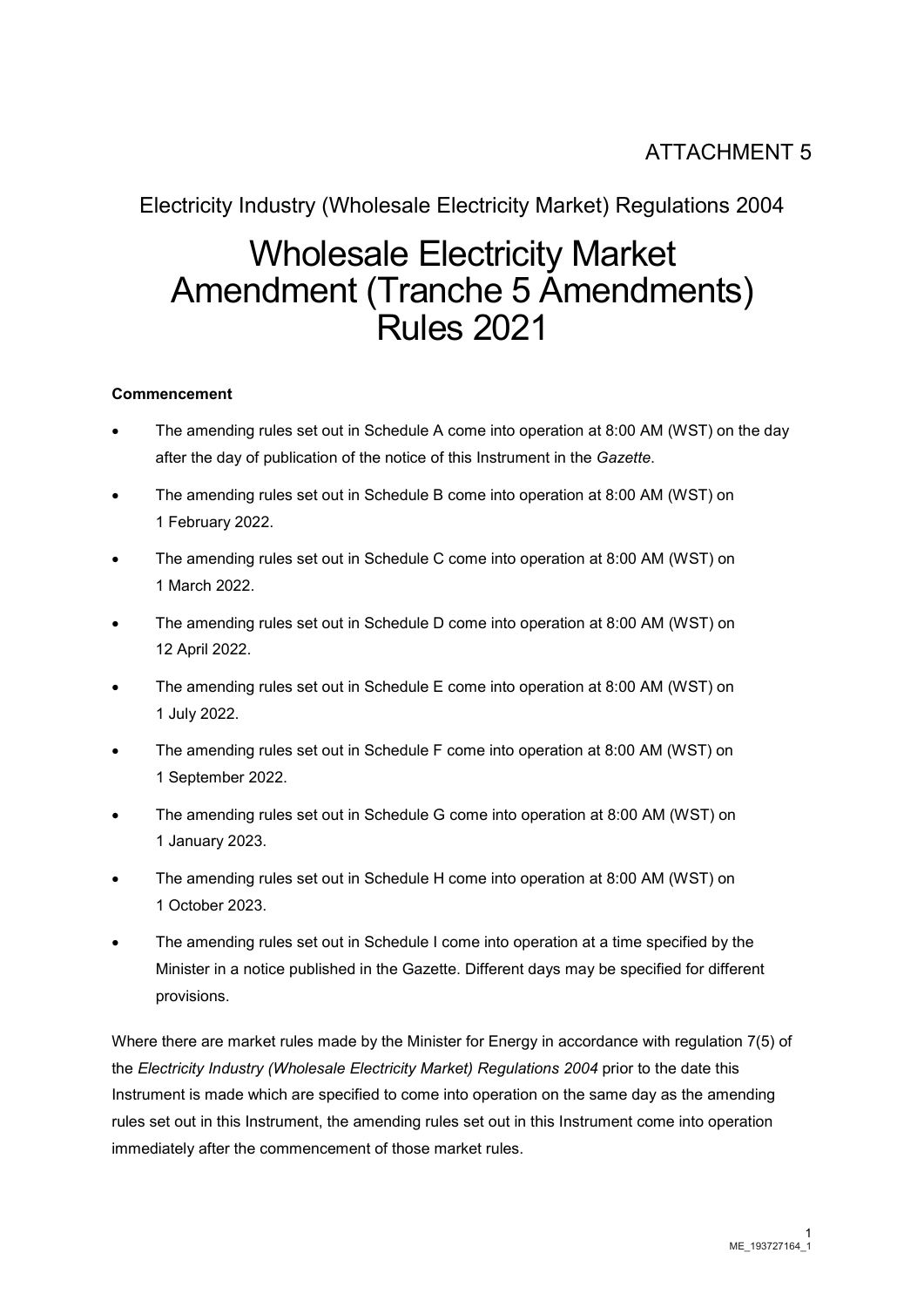#### **Schedule A**

#### **1. Section 1.20 amended**

1.1 Section 1.20 is amended by deleting the contents of it, including the section heading, and replacing them with '[Blank]'.

#### **2. Section 1.20A deleted**

2.1 Section 1.20A is deleted.

#### **3. Section 1.33 amended**

- 3.1 Clause 1.33.1(a)(iii)(2) is amended by deleting the word 'and' after the semi-colon at the end of the clause.
- 3.2 Insert the following new clause 1.33.1(a)(v):
	- v. provide the information specified under clause 4.4B.2 to each Network Operator in accordance with the relevant procedure required to be developed by AEMO under clause 1.33.1(a)(i) for AEMO to complete the activities described in that WEM Procedure; and
- 3.3 Clause 1.33.1(b)(iv) is amended by deleting the word 'and' after the semi-colon at the end of the clause.
- 3.4 Clause 1.33.1(b)(v) is amended by deleting the word 'and' after the semi-colon at the end of the clause.
- 3.5 Insert the following new clauses 1.33.1(b)(vi) and 1.33.1(b)(vii):
	- vi. provide the information specified under clause 4.4B.5 to AEMO in accordance with the relevant procedure required to be developed by AEMO under clause 1.33.1(a)(i) for AEMO to complete the activities described in that WEM Procedure; and
	- vii. develop RCM Limit Advice in accordance with the relevant procedure required to be developed by each Network Operator in accordance with clause 1.33.1(b)(i) for AEMO to complete the activities described in the WEM Procedure required to be developed by AEMO under clause 1.33.1(a)(i); and

#### **4. Section 1.36 amended**

- 4.1 Clause 1.36.6(c) is deleted and replaced by the following:
	- (c) may, with industry consultation, be amended or replaced with a revised WEM Procedure without undertaking the Procedure Change Process by the party responsible for developing the WEM Procedure until six months after the New WEM Commencement Day provided that, in determining a commencement date for the revised WEM Procedure, the party responsible for developing the WEM Procedure gives reasonable consideration of an appropriate commencement date that minimises the impact of the changes to the WEM Procedure on Rule Participants. To avoid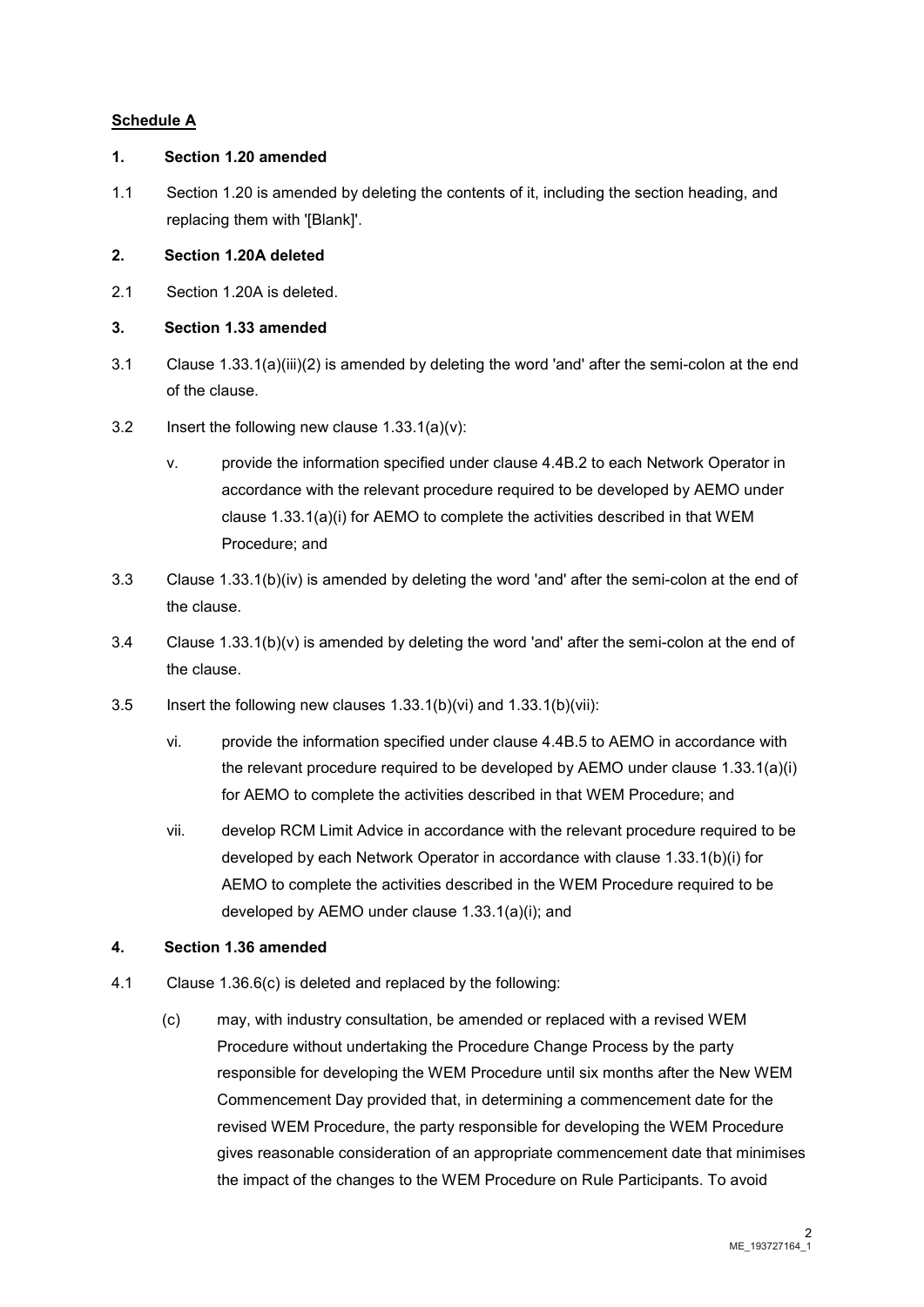doubt, after 6 months from the New WEM Commencement Day, any amendment or replacement of the WEM Procedure must be made in accordance with the Procedure Change Process.

- 4.2 Insert the following new clause 1.36.7:
	- 1.36.7. In developing, amending or replacing a WEM Procedure in accordance with this section 1.36, AEMO, a Network Operator or the Coordinator, as applicable, must:
		- (a) publish a call for submissions on the proposed or revised WEM Procedure, and the due date for submissions must not be less than 15 Business Days from the date the proposed or revised WEM Procedure is published; and
		- (b) publish, together with the final WEM Procedure, a summary of the submissions received and the response of AEMO, the Network Operator or the Coordinator, as applicable, to the issues raised in those submissions.

#### **5. Section 1.43 amended**

- 5.1 Clause 1.43.6(c) is amended by:
	- (a) deleting the words 'for a period of six months from the date that the relevant WEM Procedure was deemed to be the WEM Procedure under clause 1.43.6(b)' and replacing them with the words 'until six months after the New WEM Commencement Day';
	- (b) deleting the words 'amended or replaced' after the words 'commencement date for the'; and
	- (c) deleting the words 'To avoid doubt, after the expiry of the six month period, any amendment or replacement of the WEM Procedure must be made in accordance with the Procedure Change Process;' and replacing them with the words 'To avoid doubt, after six months from the New WEM Commencement Day, any amendment or replacement of the WEM Procedure must be made in accordance with the Procedure Change Process.'
- 5.2 Insert the following new clause 1.43.7:
	- 1.43.7. In developing, amending or replacing a WEM Procedure in accordance with this section 1.43, AEMO, a Network Operator or the Economic Regulation Authority, as applicable, must:
		- (a) publish a call for submissions on the proposed or revised WEM Procedure, and the due date for submissions must not be less than 15 Business Days from the date the proposed or revised WEM Procedure is published; and
		- (b) publish, together with the final WEM Procedure, a summary of the submissions received and the response of AEMO, the Network Operator or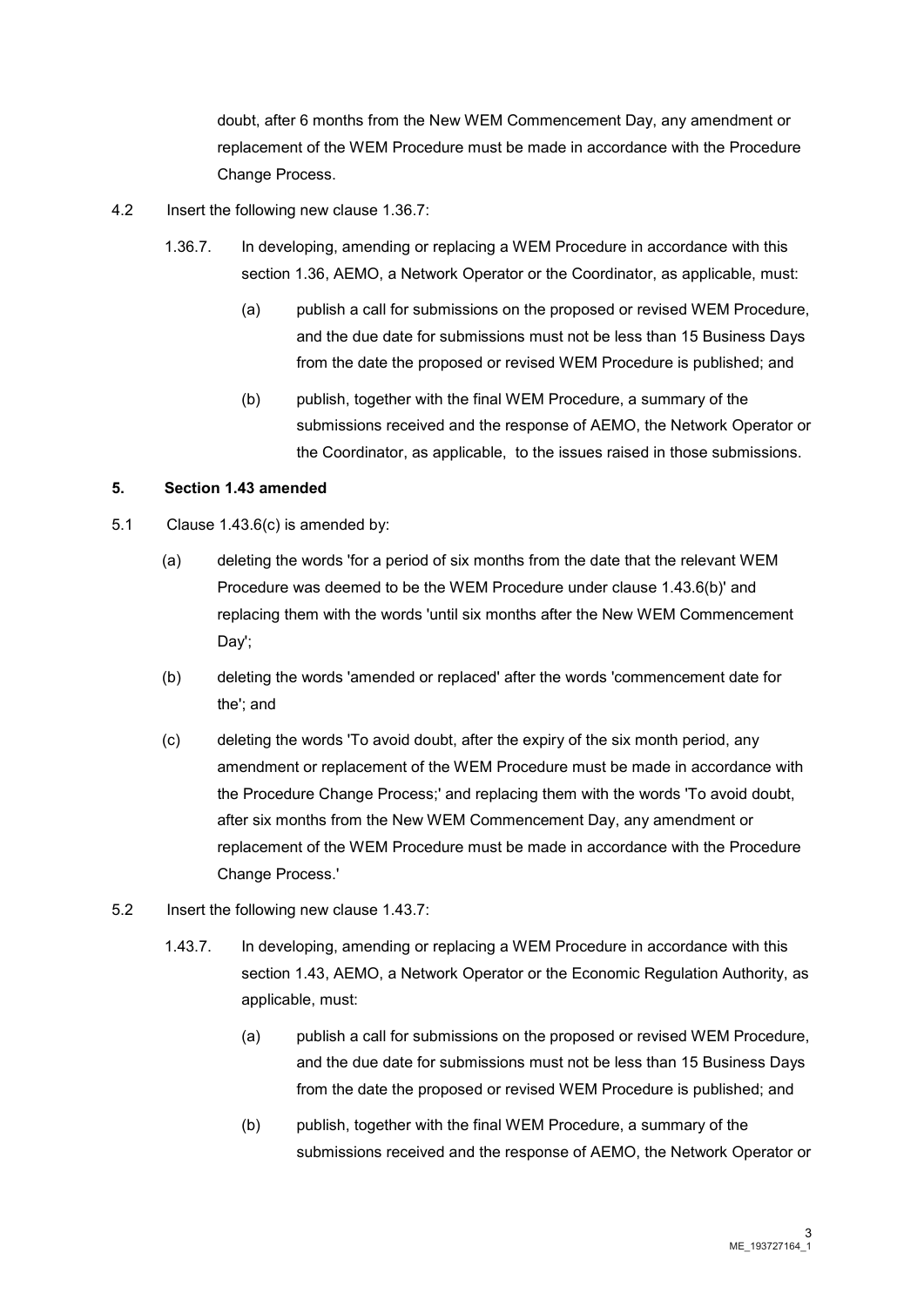the Economic Regulation Authority, as applicable, to the issues raised in those submissions.

#### **6. Section 1.43A added**

6.1 Insert the following new section 1.43A:

## **1.43A. Specific Transitional Provisions – WEM Procedures for Particular Wholesale Electricity Market and Constrained Network Access Reform Amending Rules**

1.43A.1. In this section 1.43A:

**Specified Amending Rules:** Means the Amending Rules in the *Wholesale Electricity Market Amendment (Tranche 5 Amendments) Rules 2021* and the *Wholesale Electricity Market (Miscellaneous Amendments No. 2) Rules 2021* made by the Minister under regulation 7(5) of the WEM Regulations by a notice published in the Government Gazette as part of the program of work for the Wholesale Electricity Market and Constrained Network Access Reform, and any Amending Rules deemed by the Minister to form part of those Amending Rules in a subsequent instrument made by the Minister for the purposes of this section 1.43A.

- 1.43A.2. Where the Specified Amending Rules oblige AEMO or the Coordinator to develop or document a WEM Procedure then, notwithstanding that the relevant WEM Rule has not commenced, AEMO and the Coordinator must comply with their obligations in this section 1.43A, as if the relevant WEM Rule was in force.
- 1.43A.3. AEMO must, without limiting clause 1.43A.6:
	- (a) develop each procedure it is responsible for in accordance with the Specified Amending Rules prior to the commencement of the relevant Amending Rule in the Specified Amending Rules that requires AEMO to develop or document that procedure; and
	- (b) consult with Rule Participants and other relevant stakeholders in developing the procedures it is responsible for in accordance with the Specified Amending Rules.
- 1.43A.4. The Coordinator must, without limiting clause 1.43A.6:
	- (a) develop each procedure it is responsible for in accordance with the Specified Amending Rules prior to the commencement of the relevant Amending Rule in the Specified Amending Rules that requires the Coordinator to develop or document that procedure; and
	- (b) consult with Rule Participants and other relevant stakeholders in developing the procedures it is responsible for in accordance with the Specified Amending Rules.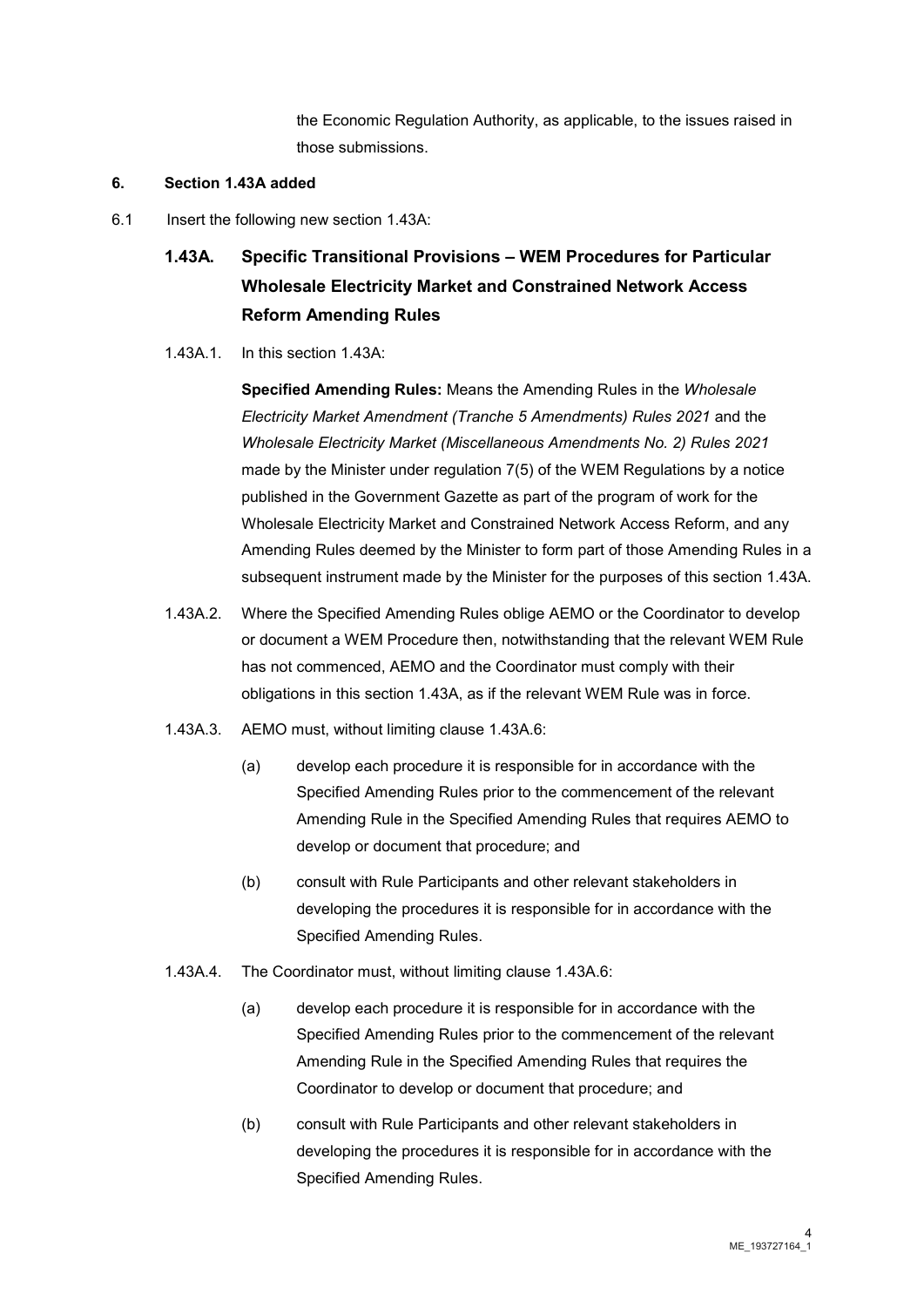- 1.43A.5. Each WEM Procedure that is required to be developed under clauses 1.43A.3(a) and 1.43A.4(a):
	- (a) without limiting clauses 1.43A.3(b) and 1.43A.4(b) may, but is not required to, be developed in accordance with the Procedure Change Process;
	- (b) is, from the commencement of the relevant Amending Rule in the Specified Amending Rules that requires the person to develop or document the procedure, deemed to be the relevant WEM Procedure required to be developed under the relevant clause in the Specified Amending Rules; and
	- (c) may, with industry consultation, be amended or replaced with a revised WEM Procedure without undertaking the Procedure Change Process by the party responsible for developing the WEM Procedure until six months after the New WEM Commencement Day provided that in determining a commencement date for the revised WEM Procedure, the party responsible for developing the WEM Procedure gives reasonable consideration of an appropriate commencement date that minimises the impact of the changes to the WEM Procedure on Rule Participants. To avoid doubt, after six months from the New WEM Commencement Day, any amendment or replacement of the WEM Procedure must be made in accordance with the Procedure Change Process.
- 1.43A.6. In developing, amending or replacing a WEM Procedure in accordance with this section 1.43, AEMO or the Coordinator, as applicable, must:
	- (a) publish a call for submissions on the proposed or revised WEM Procedure and the due date for submissions must not be less than 15 Business Days from the date the proposed or revised WEM Procedure is published; and
	- (b) publish, together with the final WEM Procedure, a summary of the submissions received and the response of AEMO or the Coordinator, as applicable, to the issues raised in those submissions.

#### **7. Section 1.48A added**

7.1 Insert the following new section 1.48A:

#### **1.48A. Specific Transitional Provisions – Miscellaneous**

- 1.48A.1. AEMO must document the WEM Procedure referred to in clause 4.11.3A(c) by the date specified in clause 4.1.4 for the 2021 Reserve Capacity Cycle.
- 1.48A.2. Notwithstanding clause 1.33.3, AEMO and each Network Operator must comply with their obligations under section 2.27A in performing their obligations under, or in connection with, section 4.4B.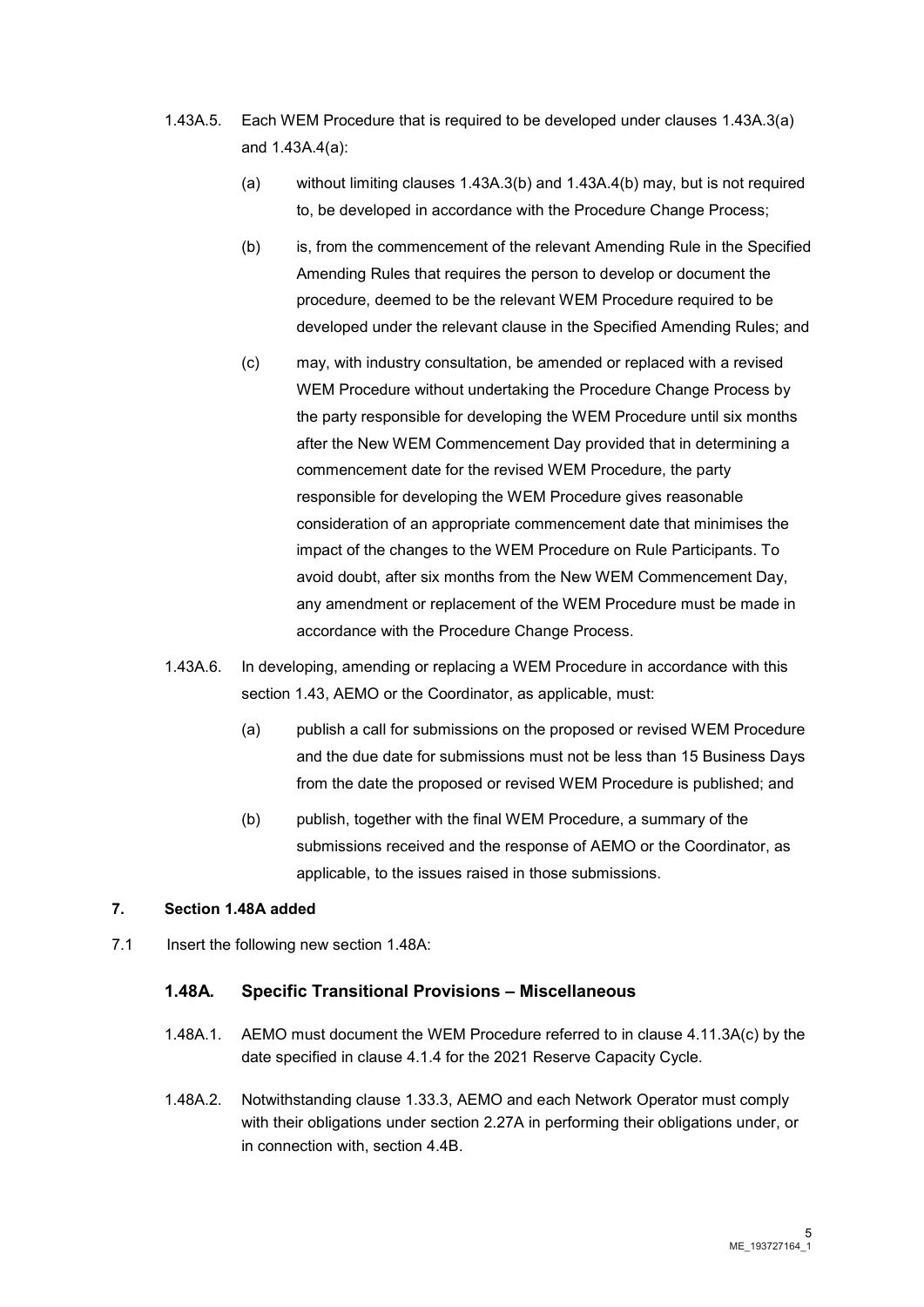#### **8. Section 2.1A amended**

- 8.1 Insert the following new clause 2.1A.2(II):
	- (lI) to support the Coordinator's role, and to facilitate and implement decisions by the Coordinator and the Minister regarding the evolution and development of the Wholesale Electricity Market and the WEM Rules, and the management of Power System Security and Power System Reliability in the SWIS; and

#### **9. Section 2.2A amended**

- 9.1 Insert the following new clause 2.2A.1(bC):
	- (bC) to support the Coordinator's role, and to facilitate and implement decisions by the Coordinator and the Minister regarding the evolution and development of the Wholesale Electricity Market and the WEM Rules;

#### **10. Section 2.9 amended**

- 10.1 Insert the following new clause 2.9.2F:
	- 2.9.2F. The Economic Regulation Authority, the Coordinator and each Network Operator must publish any WEM Procedures they are required to document or develop under these WEM Rules on their respective websites.

#### **11. Section 2.22A amended**

- 11.1 Clause 2.22A.1 is deleted and replaced with the following:
	- 2.22A.1. Subject to the requirements of this section 2.22A, AEMO may recover its costs for performing its functions under the WEM Regulations and the WEM Rules.
- 11.2 Clause 2.22A.2 is deleted and replaced with the following:
	- 2.22A.2. For the Review Period, AEMO must seek the determination of its Allowable Revenue and Forecast Capital Expenditure from the Economic Regulation Authority for its functions, in accordance with the proposal guideline referred to in clause 2.22A.9.
- 11.3 Clause 2.22A.2A is deleted and replaced with the following:
	- 2.22A.2A. A submission by AEMO under clause 2.22A.2 must be made and processed in accordance with the following timelines:
		- (a) by 31 October of the year prior to the start of the Review Period, AEMO must submit a proposal for its Allowable Revenue and Forecast Capital Expenditure over the Review Period to the Economic Regulation Authority;
		- (b) by 31 March of the year in which the Review Period commences, the Economic Regulation Authority must publish on its website a draft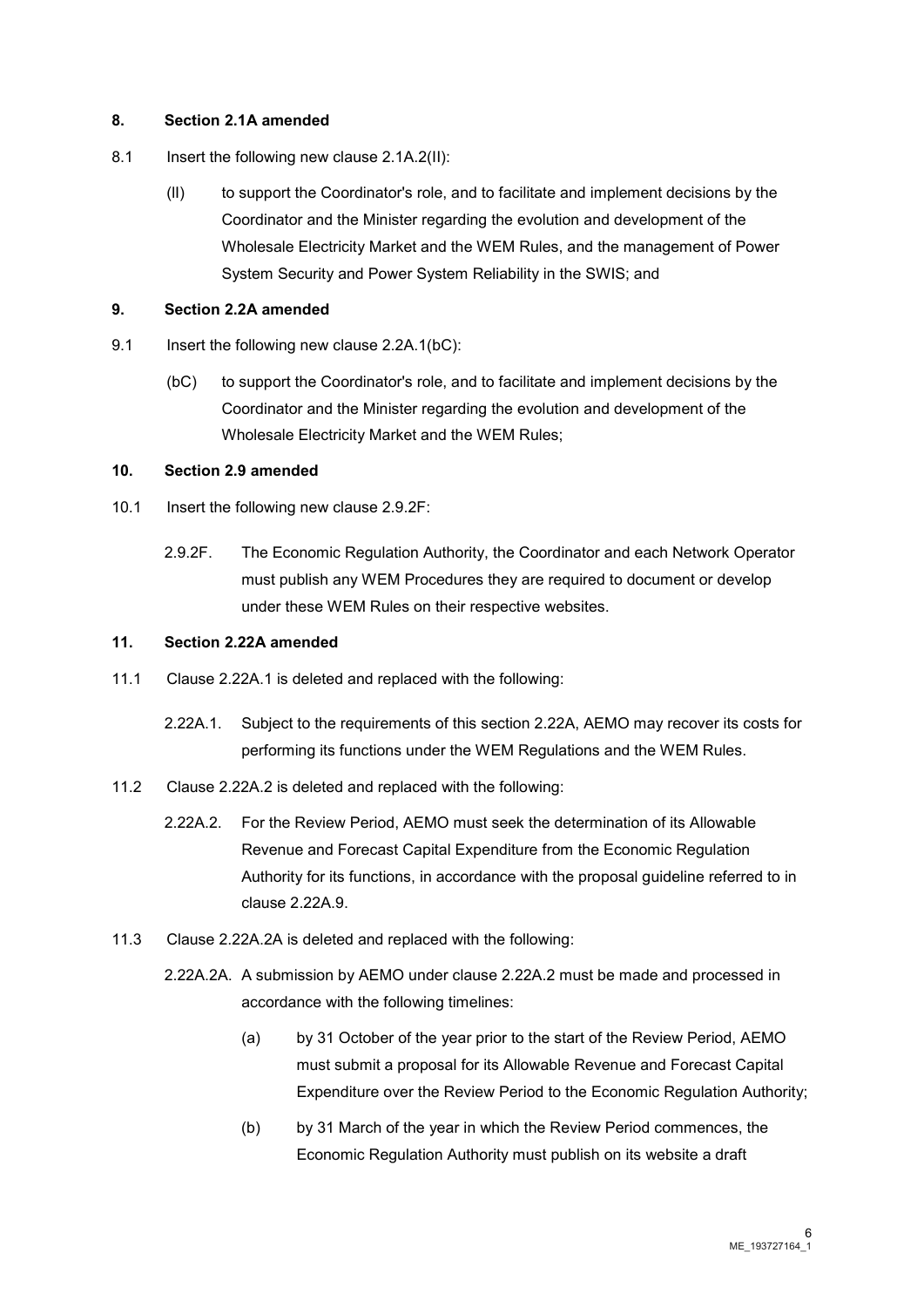determination of AEMO's Allowable Revenue and Forecast Capital Expenditure for the Review Period for public consultation;

- (c) by 30 April of the year in which the Review Period commences, the Economic Regulation Authority must prepare and publish on its website its final determination of AEMO's Allowable Revenue and Forecast Capital Expenditure for the Review Period together with any submission received in response to the draft determination published in accordance with clause 2.22A.2A(b); and
- (d) where the Economic Regulation Authority does not make a determination by the date in clause 2.22A.2A(c) or clause 2.22A.2B(c), the Market Fee rate and System Operation Fee rate determined in accordance with section 2.24 for the current Financial Year will continue to apply until the Economic Regulation Authority makes a determination.
- 11.4 Clause 2.22A.2B is amended by deleting the words 'clause 2.22A.2' and replacing them with the words 'clause 2.22A.2A'.
- 11.5 Clause 2.22A.3 is deleted and replaced with the following:
	- 2.22A.3. AEMO's proposal under clause 2.22A.2A(a) or clause 2.22A.2B(a) or AEMO's application for reassessment under clause 2.22A.12 or clause 2.22A.13 must, to the extent practicable, identify proposed costs that are associated with a specific project or where that is not practicable, one or more specific functions.
- 11.6 Clause 2.22A.4 is deleted and replaced with the following:
	- 2.22A.4. If AEMO appoints a Delegate, then its proposal for, or application for reassessment of, its Allowable Revenue and Forecast Capital Expenditure must separately itemise the amount payable to the Delegate.
- 11.7 Clause 2.22A.5 is deleted and replaced with the following:
	- 2.22A.5. The Economic Regulation Authority must take the following into account when determining AEMO's Allowable Revenue and Forecast Capital Expenditure or an application for reassessment to the Allowable Revenue or Forecast Capital Expenditure:
		- (a) the Allowable Revenue must be sufficient to cover the forward looking costs of performing AEMO's functions in accordance with the following principles:
			- i. recurring expenditure requirements and payments are recovered in the year of the expenditure; and
			- ii. capital expenditure is to be recovered through the depreciation and amortisation of the assets acquired by the capital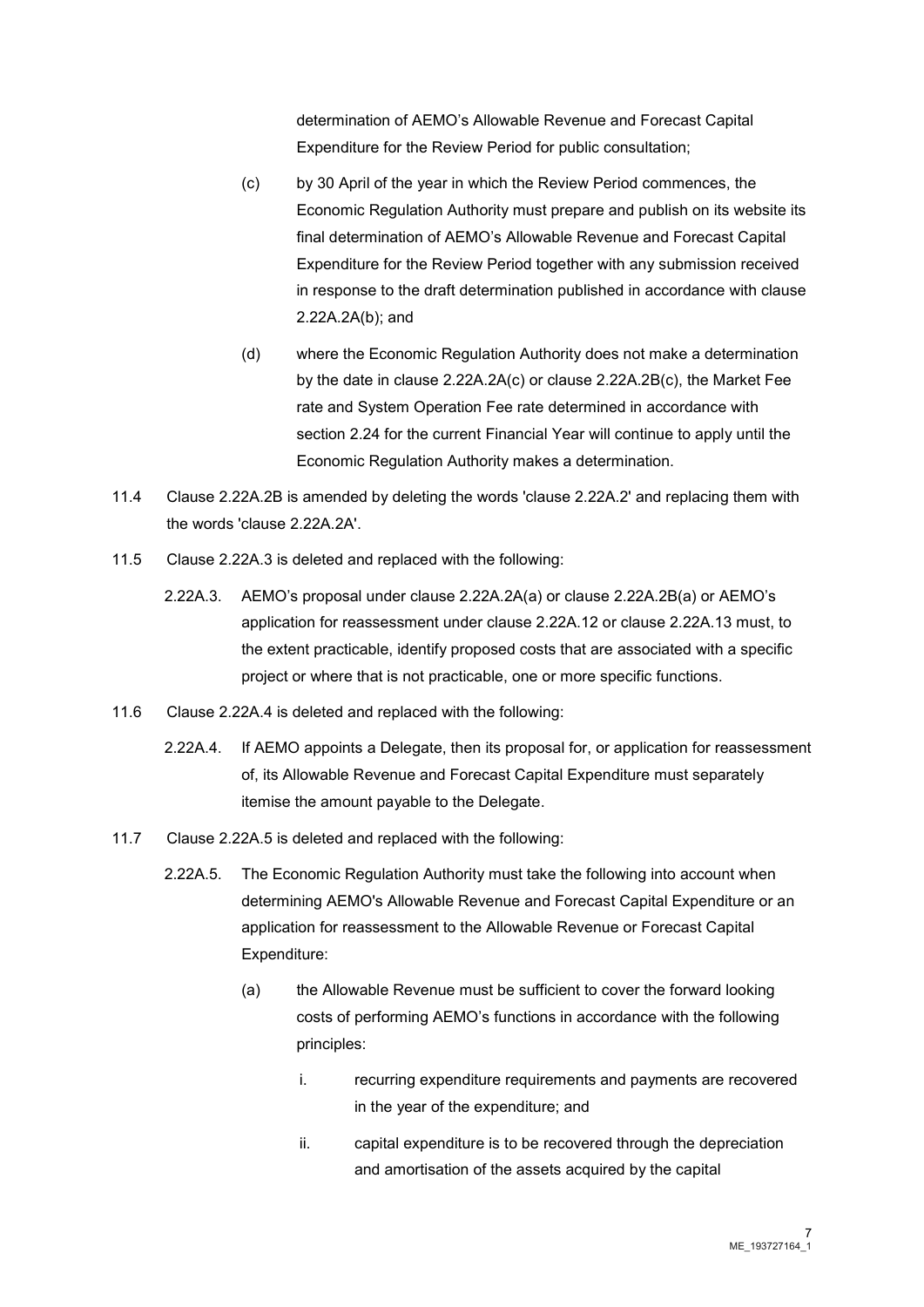expenditures in a manner that is consistent with generally accepted accounting principles;

- (b) the Allowable Revenue and Forecast Capital Expenditure must include only costs which would be incurred by a prudent provider of the services provided by AEMO in performing its functions, acting efficiently, to achieve the lowest practicably sustainable cost of performing AEMO's functions, while effectively promoting the Wholesale Market Objectives;
- (c) where possible, the Economic Regulation Authority should benchmark the Allowable Revenue and Forecast Capital Expenditure against the costs of providing similar functions and/or projects in other jurisdictions;
- (d) where costs incurred by AEMO relate to both the performance of functions in connection with the WEM Rules, and the performance of AEMO's other functions, the costs must be allocated on a fair and reasonable basis between:
	- i. costs recoverable as part of AEMO's Allowable Revenue and Forecast Capital Expenditure; and
	- ii. other costs not to be recovered under the WEM Rules; and
- (e) any other matters the Economic Regulation Authority considers relevant to its determination.
- 11.8 Clause 2.22A.6 is deleted and replaced with the following:
	- 2.22A.6. The Economic Regulation Authority may do any or all of the following in respect to AEMO's proposal under clause 2.22A.2A(a) or clause 2.22A.2B(a):
		- (a) approve the costs of any project;
		- (b) approve the costs of AEMO performing its functions;
		- (c) if the Economic Regulation Authority considers that some costs do not meet the requirements of clause 2.22A.5, reject the costs fully or partially, or substitute those costs with costs the Economic Regulation Authority considers meets the requirements of clause 2.22A.5; and
		- (d) recommend to AEMO that some of the costs be considered in a subsequent Review Period or in accordance with clause 2.22A.14.
- 11.9 Clause 2.22A.7 is deleted and replaced with the following:
	- 2.22A.7. By 30 June each year, AEMO must publish on the WEM Website a budget for the costs AEMO will incur in performing its functions for the coming Financial Year (including, without limitation, the amount to be paid to a Delegate). AEMO must ensure that its budget is: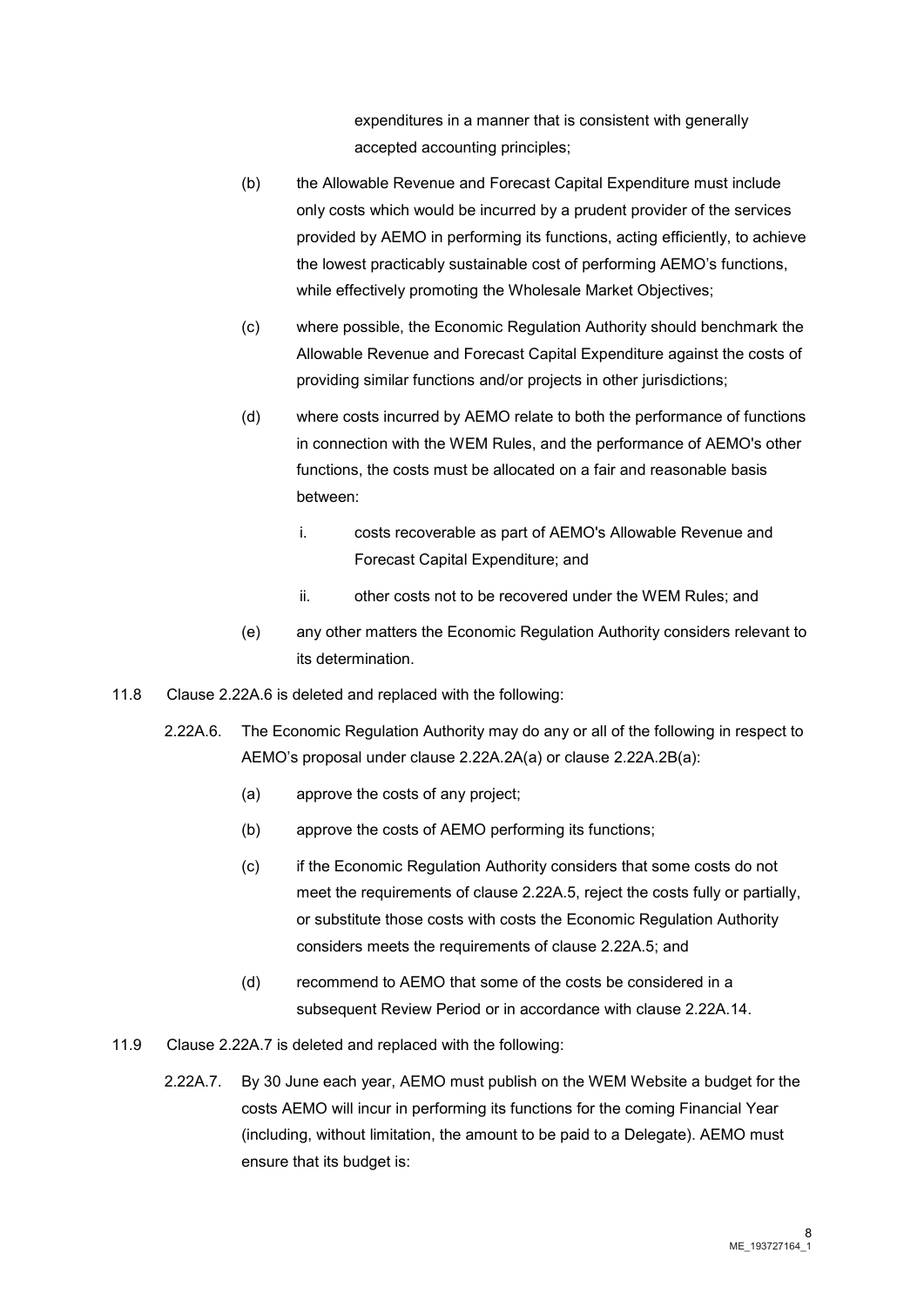- (a) consistent with the Allowable Revenue and Forecast Capital Expenditure determined by the Economic Regulation Authority for the relevant Review Period and any reassessment; and
- (b) reported in accordance with the Regulatory Reporting Guidelines issued by the Economic Regulation Authority from time to time in accordance with clause 2.22A.9.
- 11.10 Clause 2.22A.8 is deleted and replaced with the following:
	- 2.22A.8. By 31 October each year, AEMO must publish on the WEM Website a financial report showing AEMO's actual financial performance against its budget for the previous Financial Year (including, without limitation, the actual amount paid to a Delegate compared to the budgeted amount). The report must be in accordance with the Regulatory Reporting Guidelines issued by the Economic Regulation Authority from time to time in accordance with clause 2.22A.9.
- 11.11 Clause 2.22A.9 is deleted and replaced with the following:
	- 2.22A.9. The Economic Regulation Authority must issue guidelines, following public consultation, in relation to this section 2.22A, including:
		- (a) proposal guidelines, which must consider how future projects that carry a risk of not proceeding or for which the associated costs are not able to be quantified may be dealt with, and provide clarity and guidance to AEMO and Market Participants regarding the level of detail about projects, functions and costs expected in AEMO's proposal; and
		- (b) regulatory reporting guidelines, which:
			- i. must contain annual reporting obligations and provide clarity and guidance to AEMO and Market Participants about the scope of reporting and how AEMO should annually report to the Economic Regulation Authority and Market Participants; and
			- ii. are aimed at providing transparency and accountability in relation to AEMO's functions and Allowable Revenue and Forecast Capital Expenditure.
- 11.12 Clause 2.22A.10 is deleted and replaced with the following:
	- 2.22A.10. The Economic Regulation Authority may amend guidelines issued under clause 2.22A.9 at any time, following public consultation which allows a reasonable opportunity for relevant stakeholders to present their views.
- 11.13 Clause 2.22A.11 is deleted and replaced with the following:
	- 2.22A.11. Where the revenue earned for the functions performed by AEMO via Market Fees in the previous Financial Year, is greater than or less than AEMO's expenditure for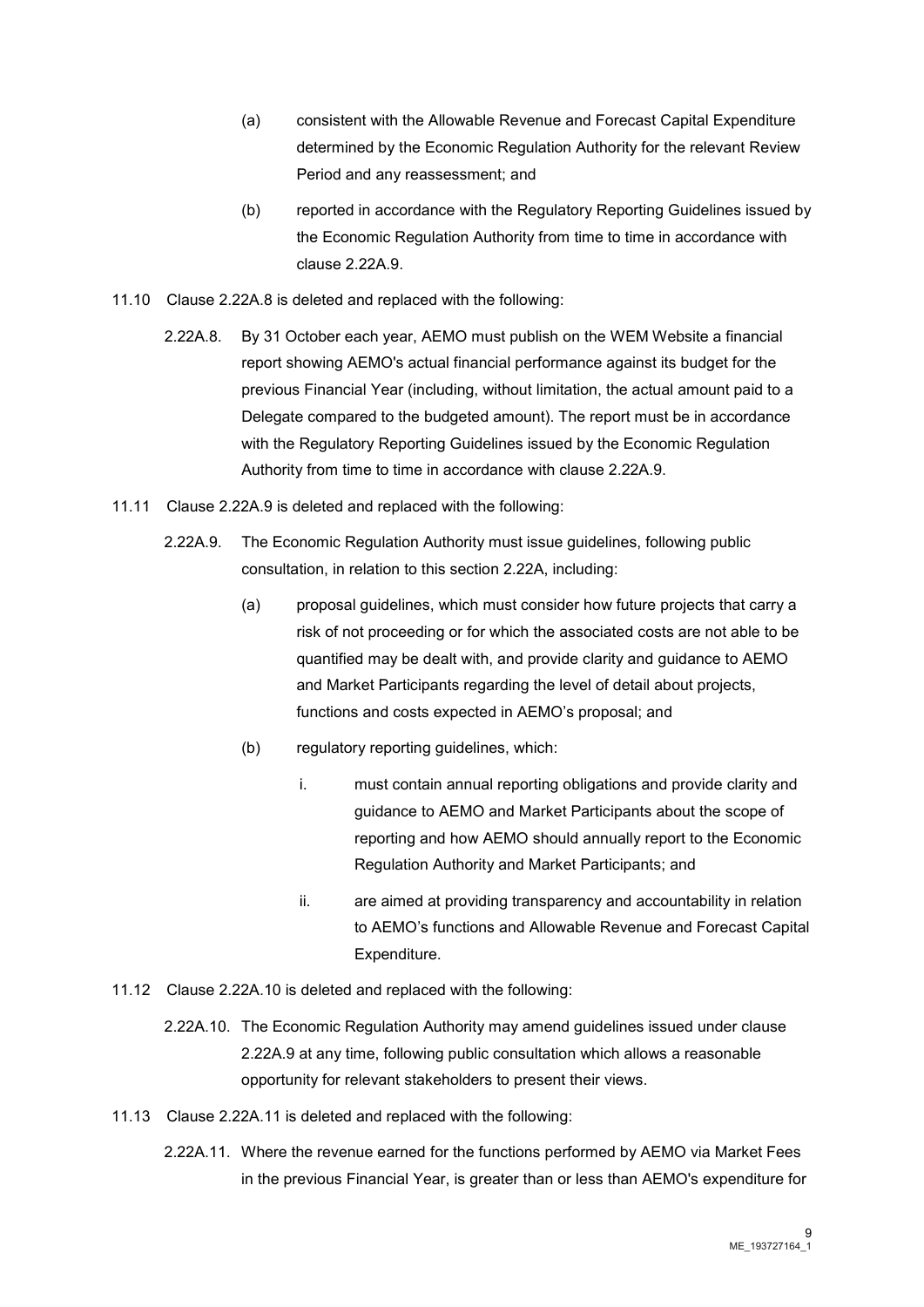that Financial Year, AEMO's current year's budget must take into account any difference between AEMO's Market Fees revenue and AEMO's expenditure in the previous Financial Year by:

- (a) decreasing the budgeted revenue by the amount of any revenue surplus; or
- (b) increasing the budgeted revenue by the amount of any revenue shortfall.
- 11.14 Clause 2.22A.12 is deleted and replaced with the following:
	- 2.22A.12. Where, taking into account any adjustment under clause 2.22A.11, AEMO's budget is likely to result in revenue recovery, over the relevant Review Period, being at least the lower of 10% of the Allowable Revenue or \$10 million, greater than the Allowable Revenue determined by the Economic Regulation Authority, AEMO must apply to the Economic Regulation Authority to reassess the Allowable Revenue.
- 11.15 Clause 2.22A.13 is deleted and replaced with the following:
	- 2.22A.13. AEMO must apply to the Economic Regulation Authority to determine the adjusted Forecast Capital Expenditure for the current Review Period if the capital expenditure, over the relevant Review Period, is likely to be at least the lower of 10% of the Forecast Capital Expenditure or \$10 million, greater than the Forecast Capital Expenditure determined by the Economic Regulation Authority.
- 11.16 Insert the following new clause 2.22A.13A:
	- 2.22A.13A.If AEMO underspends on the Allowable Revenue and/or Forecast Capital Expenditure determined by the Economic Regulation Authority in a Review Period, then, for the next Review Period, the \$10 million threshold in clause 2.22A.13 is to be increased to the amount equal to 30 percent of the underspend plus \$10 million.
- 11.17 Clause 2.22A.14 is deleted and replaced with the following:
	- 2.22A.14. AEMO may apply to the Economic Regulation Authority, at any time during a Review Period, for additional costs to be considered by the Economic Regulation Authority as part of the Allowable Revenue and Forecast Capital Expenditure for that Review Period:
		- (a) for the Allowable Revenue:
			- i. costs previously rejected by the Economic Regulation Authority pursuant to clause 2.22A.6;
			- ii. new costs for new projects or new functions conferred on AEMO since AEMO's proposal for its Allowable Revenue for the current Review Period was submitted; and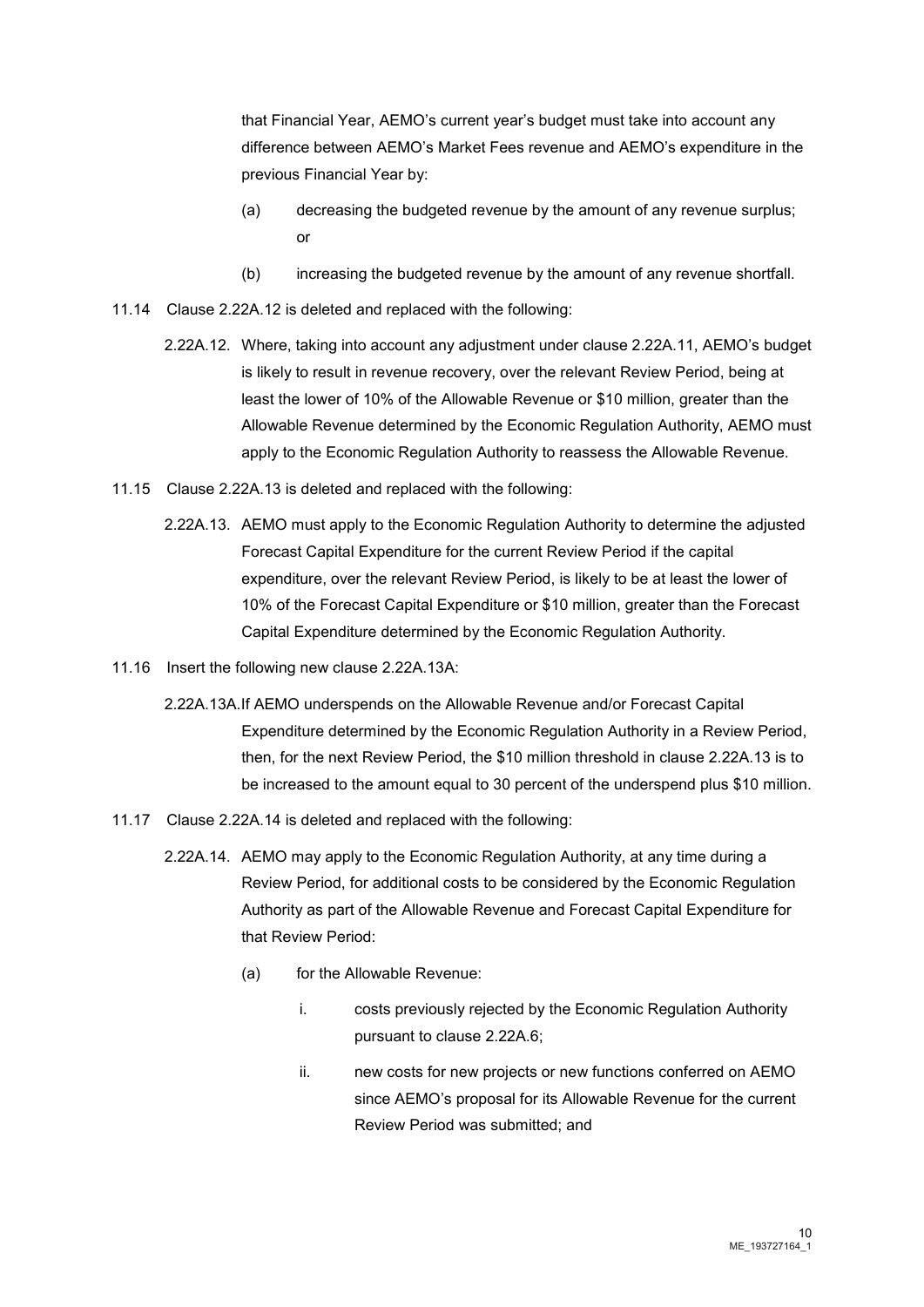- iii. costs which were not able to be estimated with reasonable confidence at the time the Allowable Revenue for the current Review Period was submitted; and
- (b) for the Forecast Capital Expenditure:
	- i. costs previously rejected by the Economic Regulation Authority pursuant to clause 2.22A.5;
	- ii. new costs for new projects or new functions conferred on AEMO since AEMO's proposal for its Forecast Capital Expenditure for the current Review Period was submitted; and
	- iii. costs which were not able to be estimated with reasonable confidence at the time of the Forecast Capital Expenditure for the current Review Period was submitted.
- 11.18 Clause 2.22A.15 is deleted and replaced with the following:
	- 2.22A.15. The Economic Regulation Authority may request information from AEMO in relation to the performance of its functions under this section 2.22A. AEMO must provide the information to the Economic Regulation Authority by the time specified in a request, which must be reasonable.
- 11.19 Insert the following new clauses 2.22A.16 and 2.22A.17:
	- 2.22A.16. AEMO must make an application under clauses 2.22A.12 or 2.22A.14(a) by 31 March for the Economic Regulation Authority to make a determination before the commencement of the Financial Year to which it relates.
	- 2.22A.17. The Economic Regulation Authority may amend a determination under clause 2.22A.2(c) if AEMO makes a reassessment application under clauses 2.22A.12 or 2.22A.13 or 2.22A.14 and the Economic Regulation Authority:
		- (a) must take the matters referred to in clause 2.22A.5 into account in determining any reassessment;
		- (b) may consider as part of its amended determination any earlier determined costs where the Economic Regulation Authority reasonably considers it necessary to review those earlier determined costs as part of the reassessment;
		- (c) is not required to reassess earlier determined costs in making its redetermination of the Allowable Revenue or Forecast Capital Expenditure; and
		- (d) must complete such public consultation as the Economic Regulation Authority considers appropriate in the circumstances.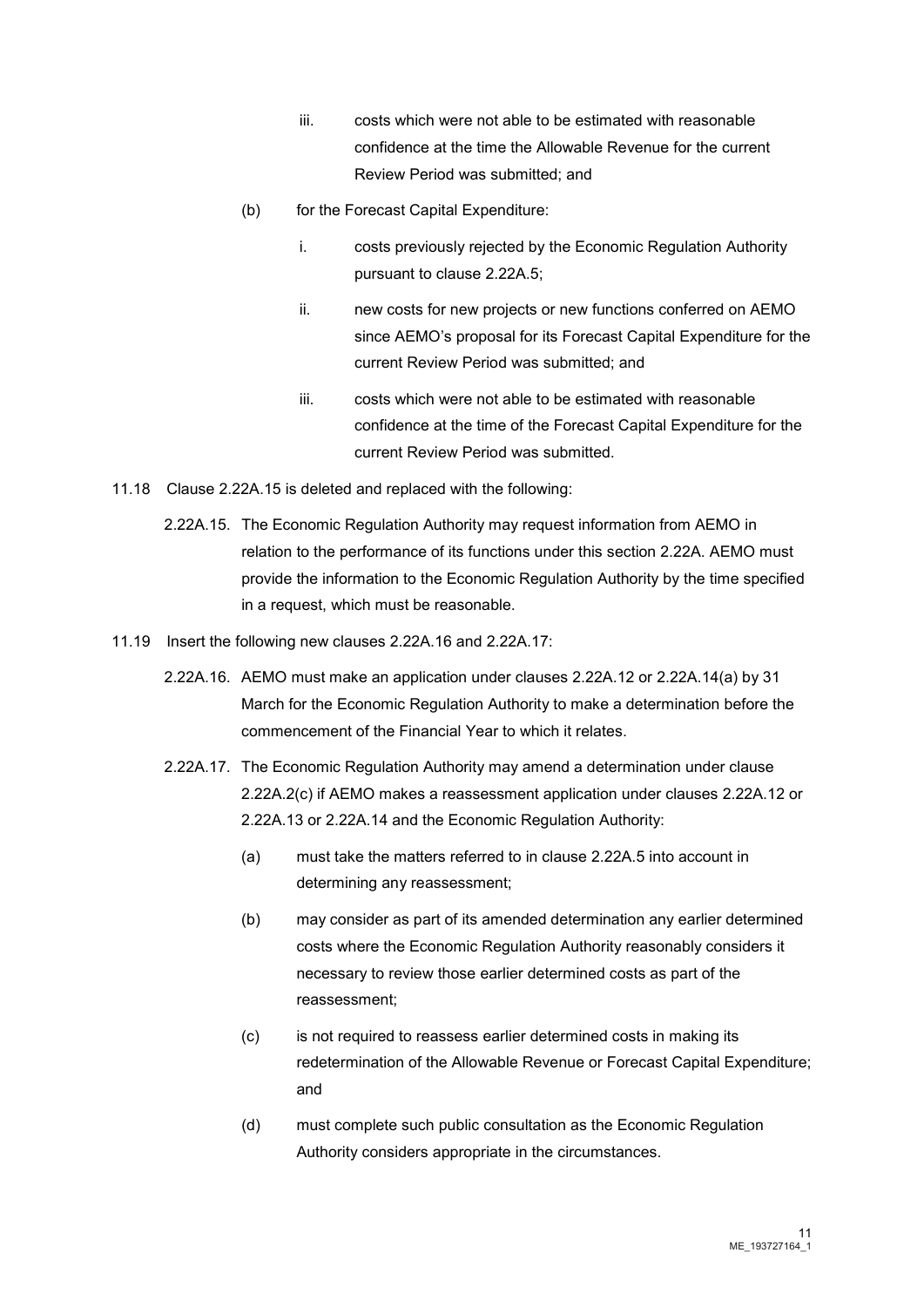#### **11A. Section 2.24 amended**

- 11A.1 Clause 2.24.2 is amended by deleting the words 'clause 2.22A.4' and replacing them with the words 'clause 2.22A.7'.
- 11A.2 Clause 2.24.3 is amended by deleting the words 'clause 2.22A.4' and replacing them with the words 'clause 2.22A.7' in each place where they occur.

#### **12. Section 2.33 amended**

- 12.1 Clause 2.33.1(n) is deleted and replaced with the following:
	- (n) an acknowledgement from the Rule Participant that it is aware of its obligations under these WEM Rules; and

#### **13. Section 3A.13 amended**

- 13.1 Insert the following new clause 3A.13.2A:
	- 3A.13.2A. A Network Operator must develop and publish the initial guidelines referred to in clause 3A.13.2 by 1 July 2022.

#### **14. Section 4.1 amended**

- 14.1 Clause 4.1.23A is amended by deleting the words 'the Trading Week containing the last Trading Day of'.
- 14.2 Clause 4.1.23B is amended by deleting the words 'the Trading Week containing the last Trading Day of'.
- 14.3 Clause 4.1.24 is deleted and replaced with the following:
	- 4.1.24. For each Trading Month, AEMO must determine and publish the Individual Reserve Capacity Requirement for each Market Participant in accordance with clause 4.28.7 by 5:00PM on the Business Day that is five Business Days prior to the Interval Meter Deadline for the relevant Trading Month.

#### **15. Section 4.2 amended**

- 15.1 Clause 4.2.7(c) is deleted and replaced with the following:
	- (c) based on the Expressions of Interest, the additional Reserve Capacity potentially available by:
		- i. Facility Technology Types, including:
			- 1. Intermittent Generating Systems;
			- 2. Non-Intermittent Generating Systems; and
			- 3. Electric Storage Resources;
		- ii. Demand Side Programmes; and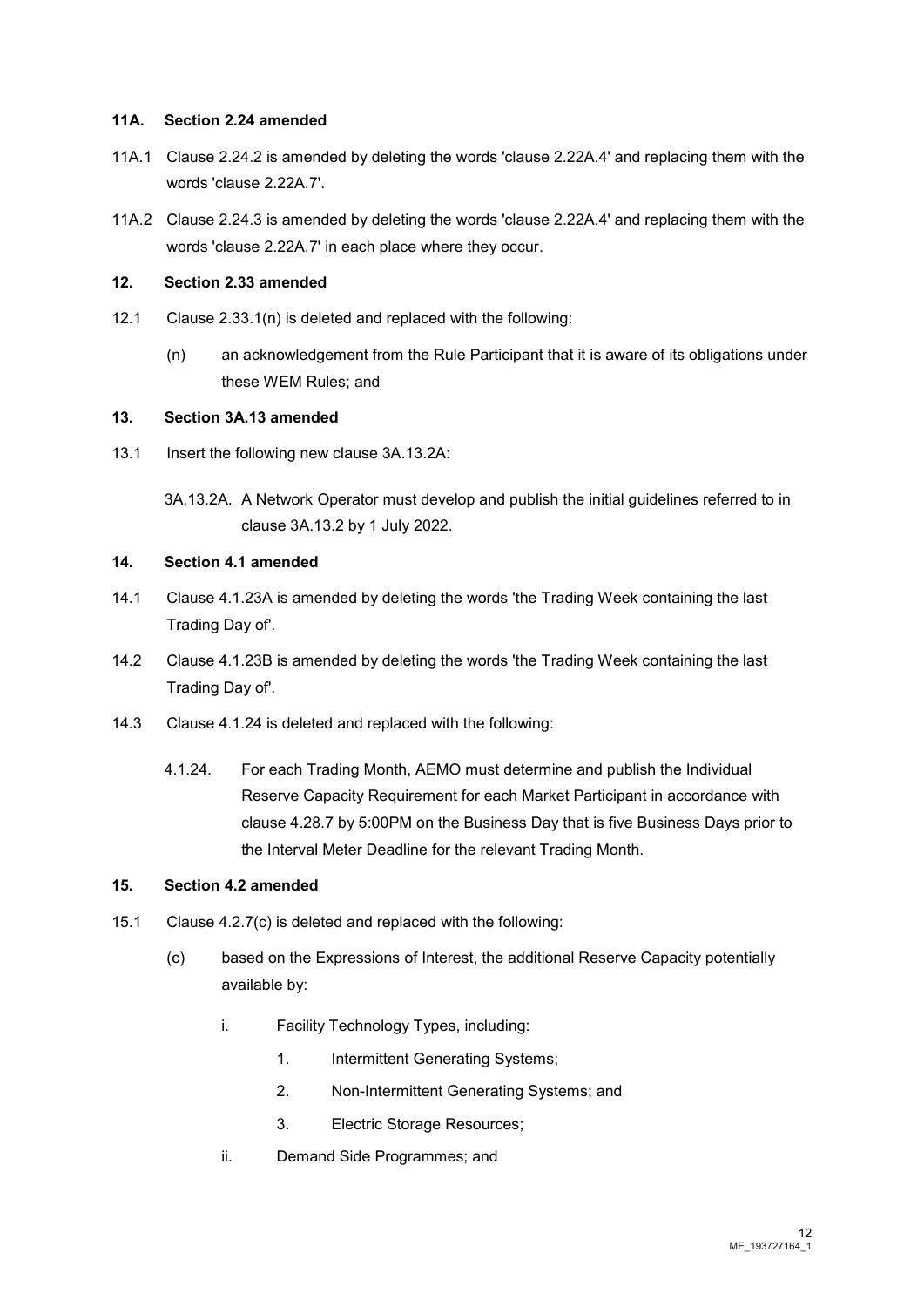iii Small Aggregation.

#### **16. Section 4.10 amended**

- 16.1 Clause 4.10.3 is amended by deleting the words 'in accordance with clause 4.11.3B(b)'.
- 16.2 Clause 4.10.3A(b) is amended by deleting the words 'in clause 4.11.3B'.

#### **17. Section 4.11 amended**

- 17.1 Clause 4.11.3B is deleted and replaced with the following:
	- 4.11.3B. The Required Level (which for an upgraded Facility is calculated for the Facility as a whole):
		- (a) for Facilities assigned Certified Reserve Capacity under clause 4.11.1(a), is calculated by AEMO using the Capacity Credits assigned to the Facility and temperature dependence information submitted to AEMO under clause 4.10.1(e)(i) or provided in Standing Data (where available) and converted to a sent out basis to 41 degrees Celsius;
		- (b) for Facilities assigned Certified Reserve Capacity under clause 4.11.2(b), is either:
			- i. the value, expressed in MW as a sent out value, that equals the five percent probability of exceedance of expected generation output for the Facility, submitted to AEMO in the report described in clause 4.10.3A(b);or
			- ii. the proposed alternative value, expressed in MW as a sent out value, provided in the report described in clause 4.10.3A(c), where AEMO has accepted the proposed alternative value under clause 4.11.2A; and
		- (c) for Demand Side Programmes, is calculated by AEMO using the Facility's Relevant Demand minus the Capacity Credits assigned to the Facility.
- 17.2 Delete clause 4.11.3BA.

#### **18. Chapter 11 Glossary amended**

18.1 The definition for 'Allowable Revenue' is deleted and replaced with the following:

**Allowable Revenue**: Means the allowable revenue for AEMO in performing its functions set out in clause 2.1A.2 as determined by the Economic Regulation Authority in accordance with section 2.22A.

- 18.2 The definition for 'Declared Market Project' is deleted.
- 18.3 The definition for 'Forecast Capital Expenditure' is deleted and replaced with the following: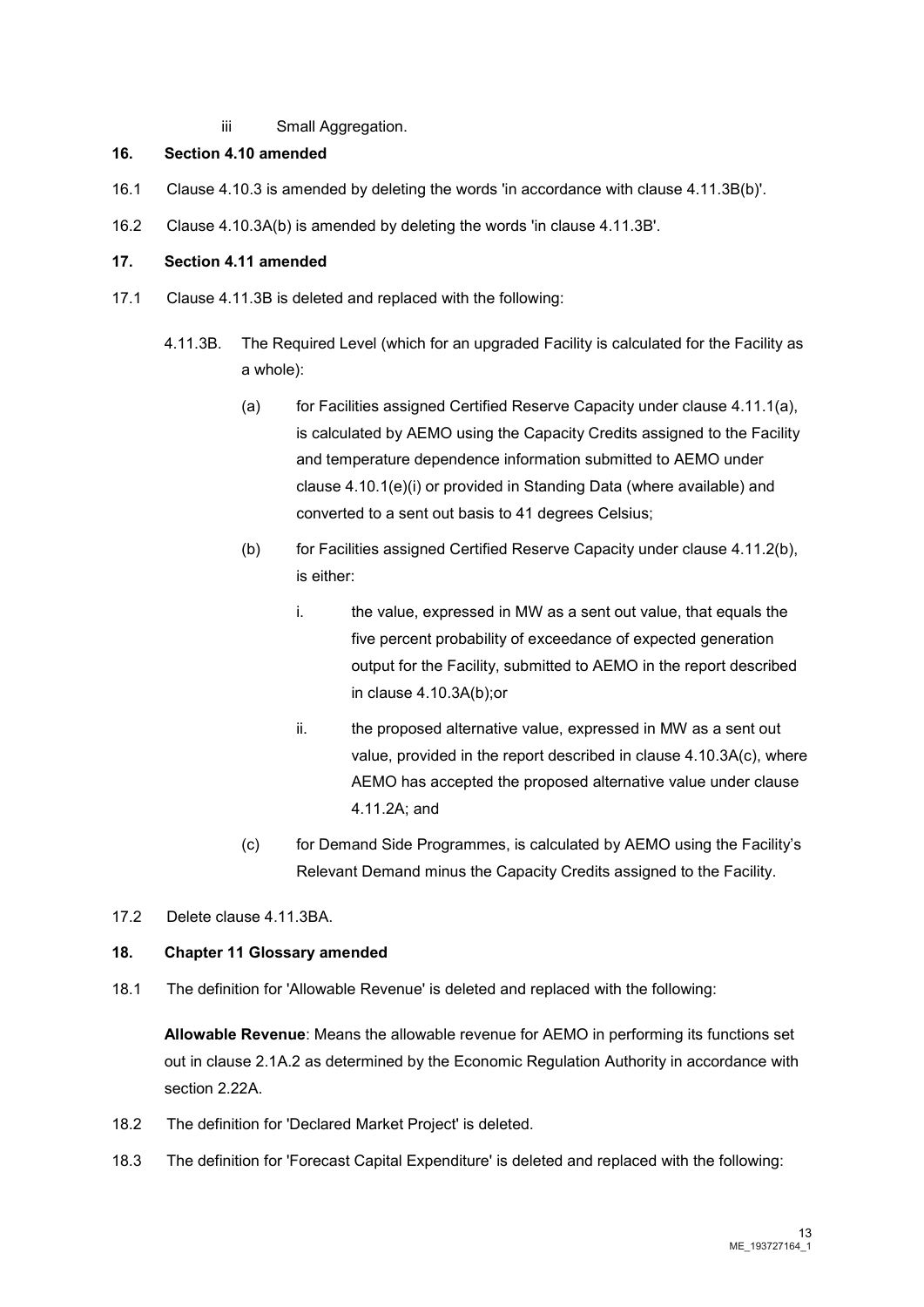**Forecast Capital Expenditure**: With respect to AEMO, the predicted sum of capital expenditure required for a Review Period as determined by the Economic Regulation Authority in accordance with section 2.22A.

#### **Schedule B**

#### **1. Section 2.1A amended**

- 1.1 Insert the following new clauses 2.1A.2(eC), 2.1A.2(eD) and 2.1A.2(IH):
	- (eC) to trigger and administer the SESSM in accordance with section 3.15A;
	- (eD) to procure, schedule and dispatch Non-Co-optimised Essential System Services in accordance with these WEM Rules;
	- (lH) to contribute to, provide information and assist with, the development of the Transmission System Plan in accordance with section 4.5B;
- 1.2 Clause 2.1A.2(IG) is amended by deleting the word 'and' which occurs after the semi-colon.

#### **2. Section 2.2C amended**

- 2.1 Insert the following new clauses 2.2C.1(bB), 2.2C.1(bC) and 2.2C.1(bD):
	- (bB) procure Non-Co-optimised Essential System Services in accordance with sections 3.11A and 3.11B;
	- (bC) develop and publish a Transmission System Plan in accordance with section 4.5B;
	- (bD) to facilitate and support the Coordinator's role under clause 2.2D.1(h), and to prepare for and enable the evolution and development of the Wholesale Electricity Market and the WEM Rules;

#### **3. Section 2.2D amended**

- 3.1 Clause 2.2D.1(e) is amended by deleting the word '[Blank]' and replacing it with the words 'develop and publish a Whole of System Plan in accordance with section 4.5A;'
- 3.2 Insert the following new clauses 2.2D.1(iA) and 2.2D.1(iB):
	- (iA) trigger the procurement of Non-Co-optimised Essential System Services in accordance with section 3.11A;
	- (iB) to perform any obligations imposed on the Coordinator under section 4.5B;

#### **4. Section 2.28 amended**

- 4.1 Clause 2.28.11A is amended by inserting the words 'or NCESS Contract' immediately after the words 'Ancillary Service Contract'.
- 4.2 Clause 2.28.11B is amended by inserting the words 'or NCESS Contract' immediately after the words 'Ancillary Service Contract'.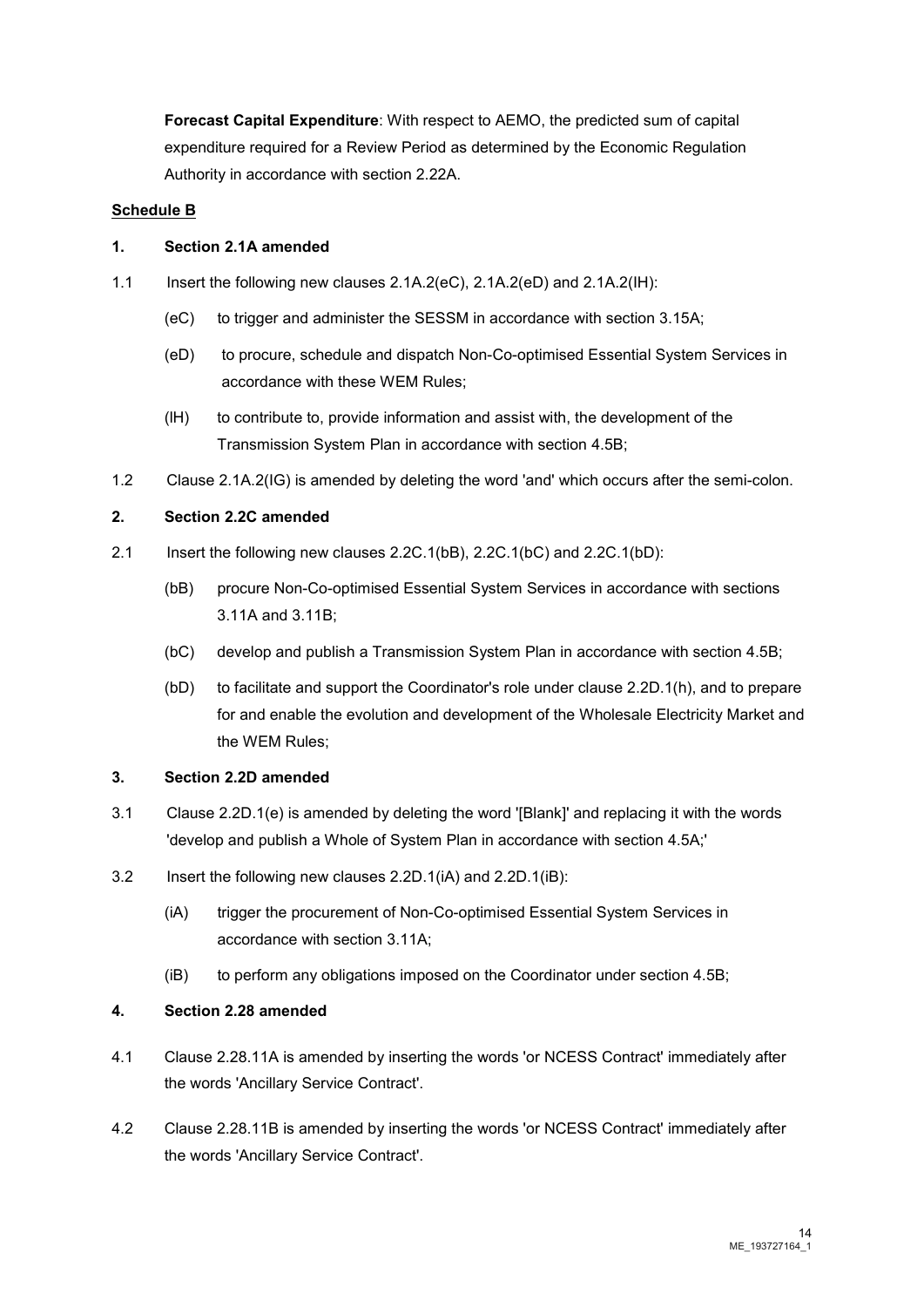#### **5. Section 2.30 amended**

5.1 Clause 2.30.5(c) is amended by inserting the words 'Dispatch Support Service Contract' immediately after the words 'Ancillary Service Contract,'.

#### **6. Section 3.9 amended**

6.1 Clause 3.9.9 is amended by deleting the contents of the clause and replacing them with '[Blank]'.

#### **7. Section 3.11 amended**

- 7.1 Clause 3.11.4(d) is amended by inserting the words 'and' immediately after the semi-colon.
- 7.2 Clause 3.11.4(e) is amended by deleting the contents of the clause and replacing them with '[Blank]'.
- 7.3 Clause 3.11.8A is amended by:
	- (a) inserting the word 'or' immediately after the words 'Load Rejection Reserve Service,'; and
	- (b) deleting the words 'or Dispatch Support Service'.
- 7.4 Clause 3.11.8B is amended by deleting the contents of the clause and replacing them with '[Blank]'.
- 7.5 Clause 3.11.8C is amended by deleting the contents of the clause and replacing them with '[Blank]'.
- 7.6 Clause 3.11.8D is amended by deleting the contents of the clause and replacing them with '[Blank]'.

#### **8. Section 3.11A added**

8.1 Insert the following new section 3.11A:

# **3.11A. Triggering Procurement of Non-Co-optimised Essential System Services (NCESS)**

- 3.11A.1. The Coordinator may only trigger procurement of a NCESS in accordance with this section 3.11A.
- 3.11A.2. Where a Network Operator reasonably considers that one or more of the following events has occurred or applies, the Network Operator must make a submission to request the Coordinator to determine whether or not to trigger an NCESS procurement process in accordance with section 3.11B: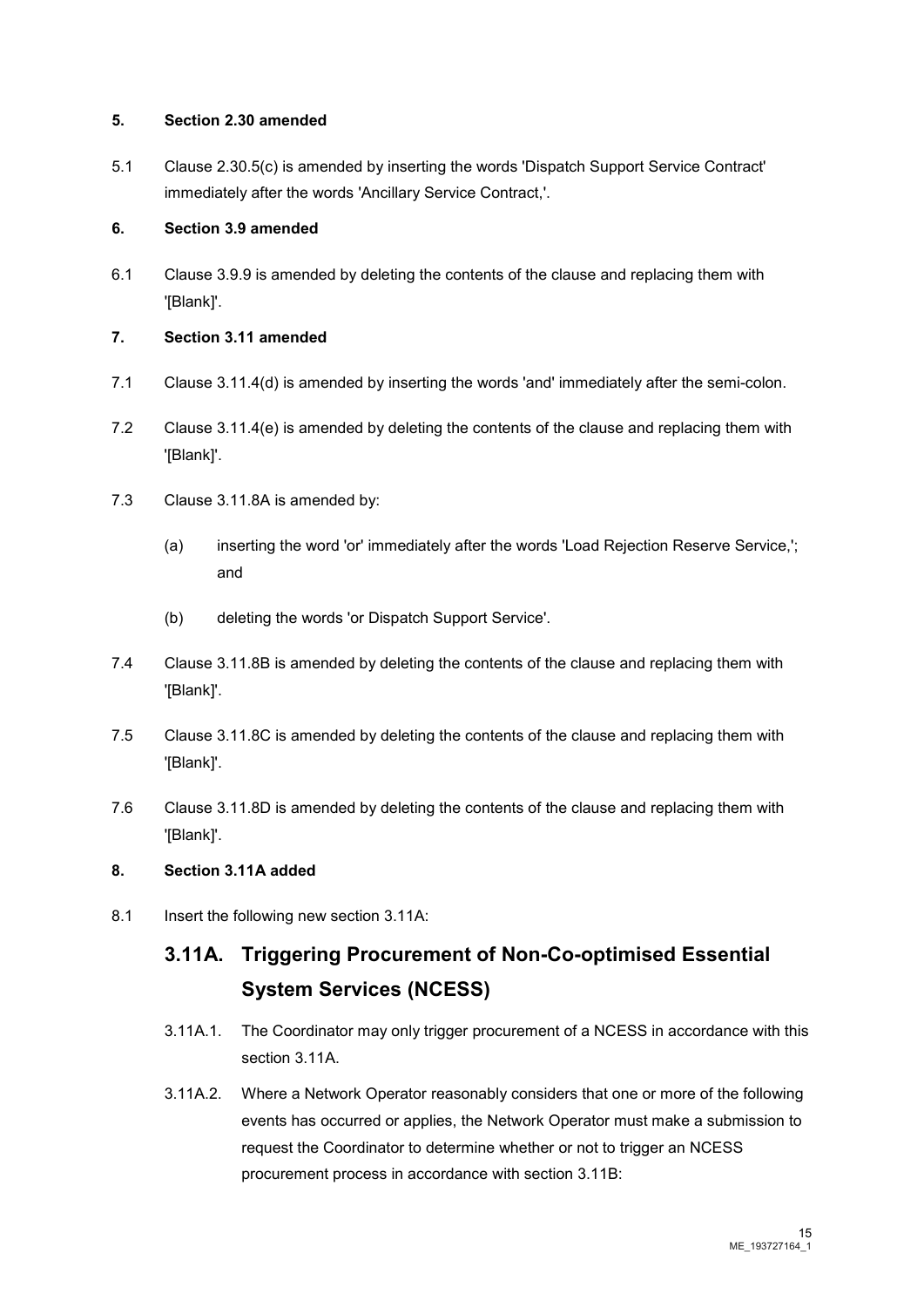- (a) frequent intervention by AEMO in the dispatch merit order to relieve nonfrequency control constraints, such as loss of reactive power or system strength, indicates a network security problem, and a case could be made to procure a locational security NCESS;
- (b) if network planning assumptions change at any time during the network planning timeframe (for example, demand is lower or higher than forecast), it may signal the need for an emerging service such as reactive power support or voltage stability which could be provided by non-network services located in the relevant part of the network; or
- (c) a modification to an existing Power System Security or Power System Reliability standard or the introduction of a new Power System Security or Power System Reliability standard within a network planning cycle may trigger the need to procure a NCESS.
- 3.11A.2A. Where AEMO reasonably considers that one or more of the following events has occurred or applies, AEMO must make a submission to request the Coordinator to determine whether or not to trigger an NCESS procurement process in accordance with section 3.11B:
	- (a) in the course of its normal power system operations, that a significant threat to Power System Security or Power System Reliability exists or is emerging, and the existing mechanisms under these WEM Rules may not be sufficient to address the threat; or
	- (b) a modification to an existing WEM Technical Standard, or introduction of a new WEM Technical Standard, that may impact Power System Security or Power System Reliability, and the existing market mechanisms may not be sufficient to meet the modified or new standard.
- 3.11A.3. A submission by a Network Operator or AEMO under clauses 3.11A.2 or 3.11A.2A must:
	- (a) be in writing;
	- (b) be made by a date that allows sufficient time to enable the NCESS procurement process set out in section 3.11B to be conducted; and
	- (c) contain sufficient information and analysis regarding the potential or actual impact on Power System Security, Power System Reliability or costs for each trigger event in clause 3.11A.2 that is specified in the submission to enable the Coordinator to consider the factors outlined in clause 3.11A.7.
- 3.11A.4. The Coordinator may trigger an NCESS procurement process in accordance with section 3.11B where any one or more of the following events has occurred or applies: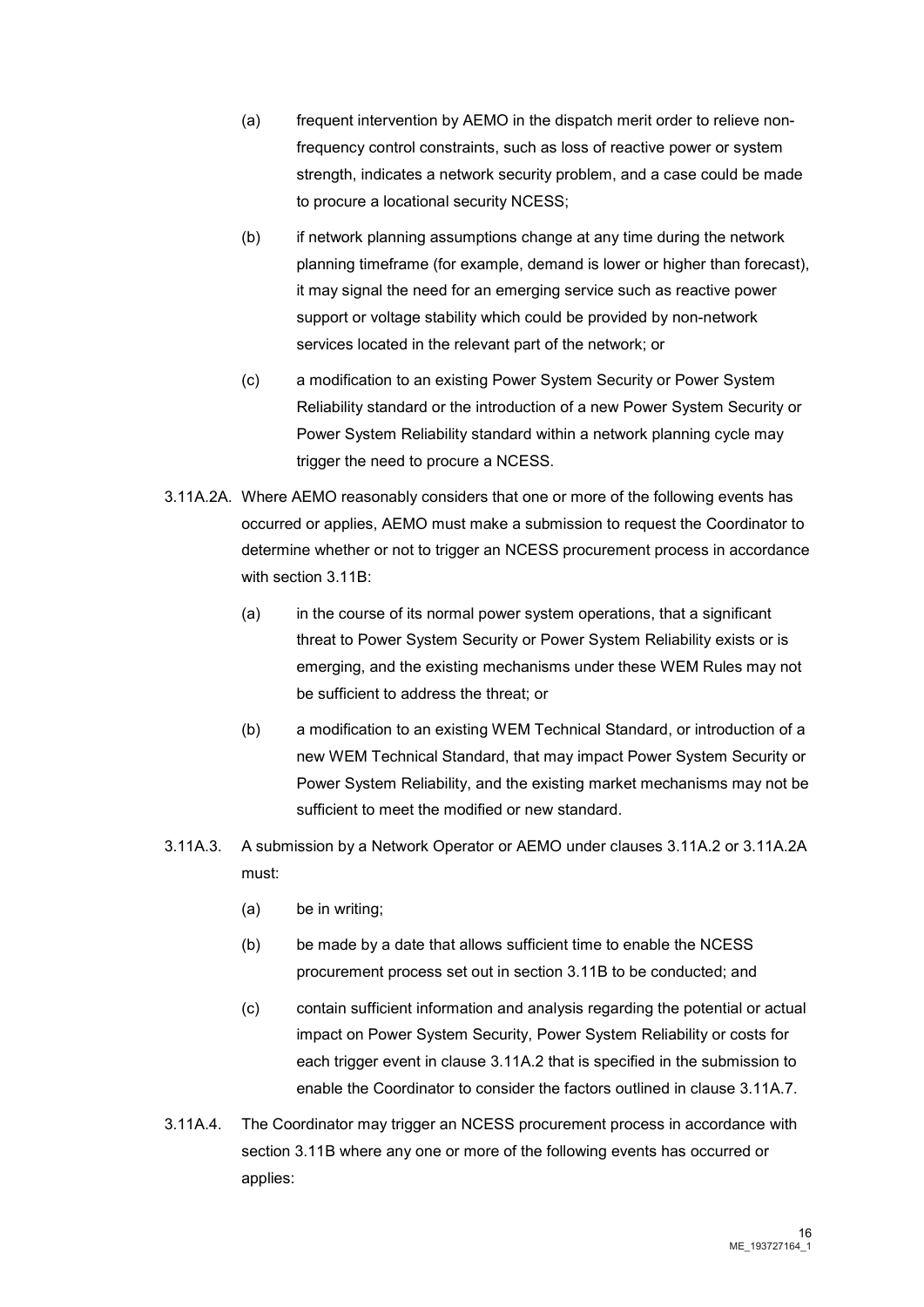- (a) the actual or forecast amount of Constrained On Quantities or Constrained Off Quantities in the Wholesale Electricity Market imposes an unreasonable level of costs on the market, when assessed against the Wholesale Market Objectives;
- (b) the Whole of System Plan published under section 4.5A indicates alternative network investment options may exist that are reasonably likely to meet a relevant identified network need;
- (c) the Amending Rules in a Final Rule Change Report require a new service;
- (d) the Coordinator has received a submission from a Network Operator under clause 3.11A.2 or AEMO under clause 3.11A.2A.
- 3.11A.5. When determining under clause 3.11A.4 whether or not to trigger an NCESS procurement process in accordance with section 3.11B, the Coordinator may:
	- (a) where the Coordinator has received a submission under clauses 3.11A.2 and 3.11A.2A, request any reasonable further information or analysis from AEMO or the Network Operator to supplement the submission, and AEMO or the Network Operator, as applicable, must provide the information or analysis by the time specified in the request, which must be a reasonable having regard to the nature of the information or analysis requested;
	- (b) consult with AEMO or a Network Operator; and
	- (c) undertake any reasonable studies, analysis or assessment to support her or his decision.
- 3.11A.6. The Coordinator must determine whether to trigger the procurement of an NCESS under clause 3.11A.4:
	- (a) where the Coordinator has received a submission from AEMO or a Network Operator under clauses 3.11A.2 or 3.11A.2A, within 20 Business Days of the later of:
		- i. receipt of the submission; and
		- ii. receipt of any further information or analysis under clause  $3.11A.5$ ; or
	- (b) where the Coordinator becomes aware of any other event specified in clause 3.11A.4, within 20 Business Days of the later of:
		- i. becoming aware of the event; and
		- ii. receipt of any further information or analysis under clause 3.11A.5 relating to the event.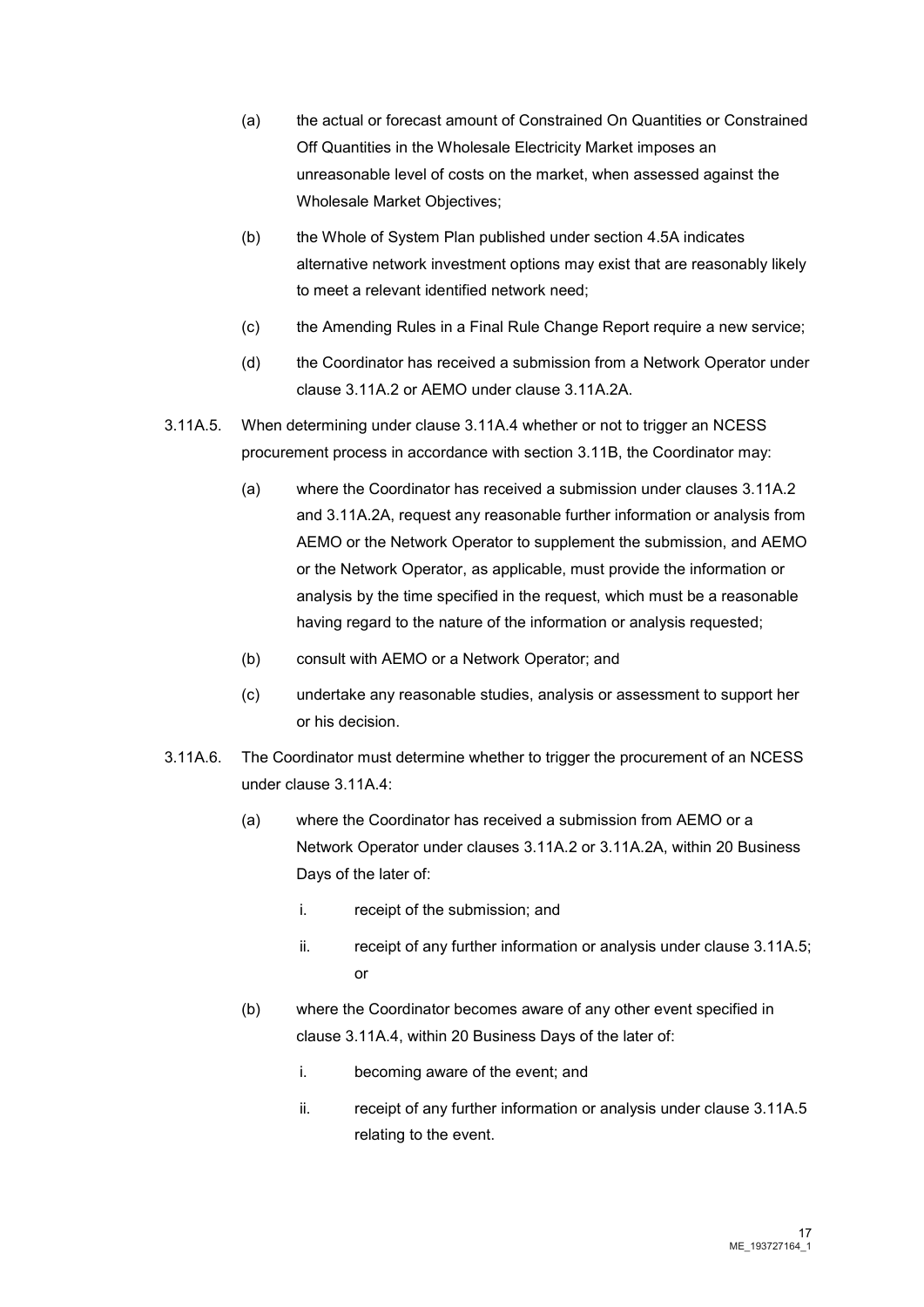- 3.11A.7. The Coordinator must take the following factors into account when determining whether to trigger the procurement of an NCESS under clause 3.11A.6:
	- (a) where the issue relates to Power System Security or Power System Reliability, the extent to which an NCESS will address the issue;
	- (b) the extent to which an NCESS will minimise costs in the Wholesale Electricity Market;
	- (c) the relative merits between procuring an NCESS or augmenting the network;
	- (d) the outcome of any investigation of behaviour that reduces the effectiveness of the market, including behaviour related to market power;
	- (e) whether the procurement of an NCESS is consistent with the Wholesale Market Objectives; and
	- (f) whether procurement of an NCESS will be in the long-term interests of consumers.
- 3.11A.8. Where the Coordinator determines under clause 3.11.6 to trigger an NCESS procurement process in accordance with section 3.11B, the Coordinator must publish a determination on the Coordinator's website, redacting any commercially sensitive or other confidential information, together with the following:
	- (a) details of any submission received under clause 3.11A.2 or 3.11A.2A;
	- (b) reasons for triggering the procurement of an NCESS;
	- (c) any supporting studies, analysis or assessments relied on by the Coordinator in deciding to trigger the procurement of an NCESS;
	- (d) whether AEMO or a Network Operator (in which case, the name of the Network Operator is to be specified), or both of them, is to procure an NCESS and pay for the service; and
	- (e) any other matters relevant to the Coordinator's decision or procurement of an NCESS.
- 3.11A.9. AEMO or the Network Operator, or both of them, as directed under clause 3.11A.8(e), must commence an NCESS procurement process in accordance with section 3.11B.
- 3.11A.10. Where the Coordinator determines under clause 3.11A.6 not to trigger an NCESS procurement process, the Coordinator must publish a notice on the Coordinator's website, redacting any commercially sensitive or other confidential information, setting out the reasons for her or his decision.

#### **9. Section 3.11B added**

9.1 Insert the following new section 3.11B:

### **3.11B. Procuring Non-Co-optimised Essential System Services**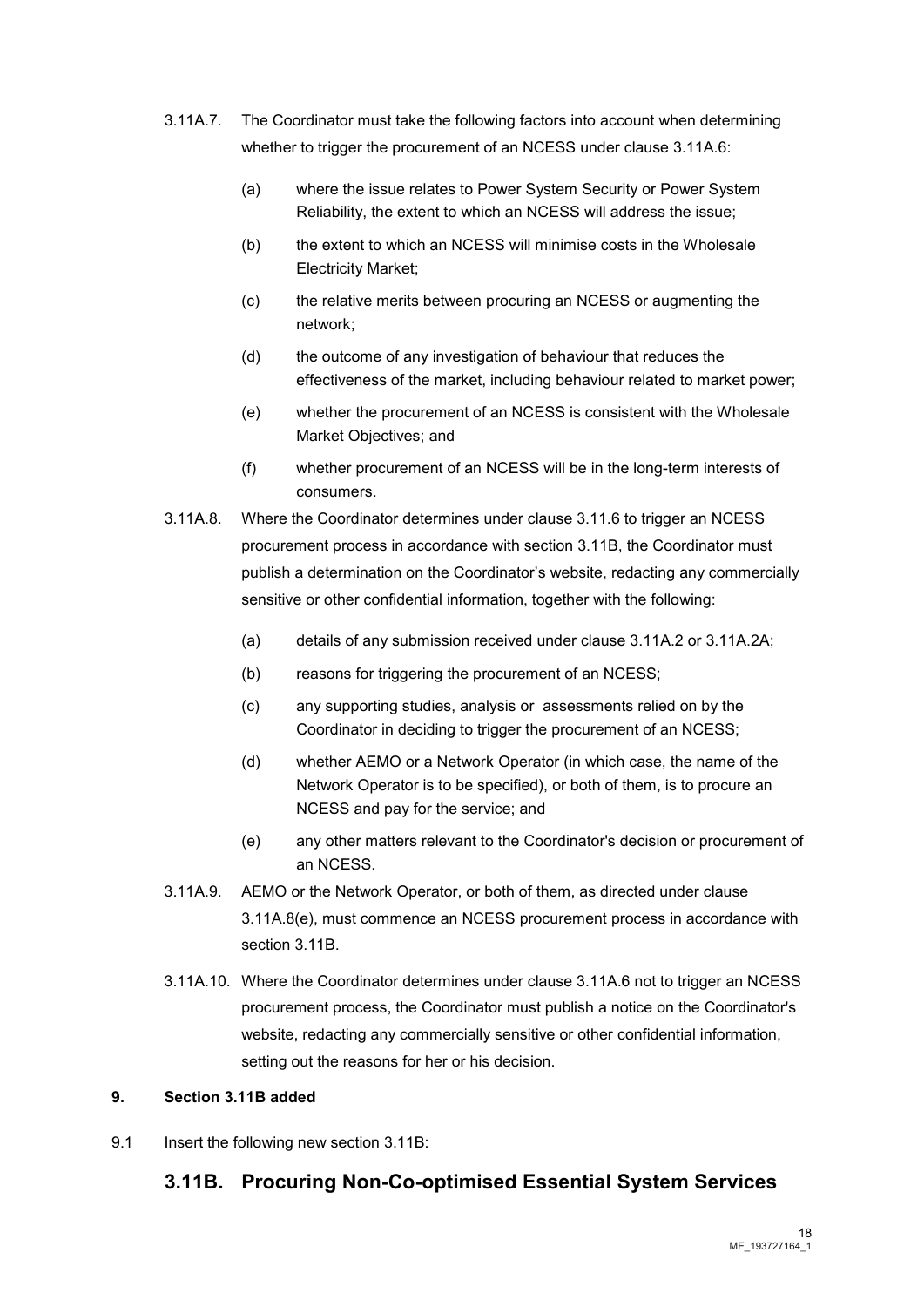#### **Expression of interest**

- 3.11B.1. AEMO or the Network Operator, as directed under clause 3.11A.8(e), must prepare a draft NCESS Service Specification in accordance with clause 3.11B.5. In preparing the draft NCESS Service Specification, AEMO and the Network Operator must consult with each other on the draft NCESS Service Specification.
- 3.11B.2. Within 20 Business Days, or as reasonably agreed with the Coordinator, of the publication of the Coordinator's determination under clause 3.11A.8, AEMO or the Network Operator, as applicable, must advertise a call for expressions of interest by:
	- (a) publishing a notice on the WEM Website, in the case of AEMO, or publishing a notice on the Network Operator's website, in the case of the Network Operator; and
	- (b) publishing a notice in a major Australian newspaper.
- 3.11B.3. AEMO or the Network Operator, as applicable, must include in each notice referred to in clause 3.11B.2:
	- (a) the date and time for lodgement of expressions of interest, which must not be less than 20 Business Days after the date the last notice is published in accordance with clause 3.11B.2;
	- (b) the location on the WEM Website, in the case of AEMO, or the Network Operator's website, in the case of the Network Operator, of the draft NCESS Service Specification;
	- (c) contact details for AEMO or the Network Operator, as applicable; and
	- (d) the location on the WEM Website, in the case of AEMO, or the Network Operator's website, in the case of the Network Operator, of the expression of interest form referred to in clause 3.11B.3A.
- 3.11B.3A. AEMO or the Network Operator, as applicable, must develop and publish on the WEM Website, in the case of AEMO, or the Network Operator's website, in the case of the Network Operator, an expression of interest form, setting out the details prospective service providers must provide in response to a call for expressions of interest, which must include whether the facility or equipment that may be able to provide the service can fully or partially meet the draft NCESS Service Specification.
- 3.11B.4. Within 10 Business Days, or as reasonably agreed with the Coordinator, of the closing date for expressions of interest under clause 3.11B.3, AEMO or the Network Operator, as applicable, must consult with the Coordinator to determine whether, based on the expressions of interest received:
	- (a) the NCESS procurement process should proceed, in which case, AEMO or the Network Operator, as applicable, must prepare a final NCESS Service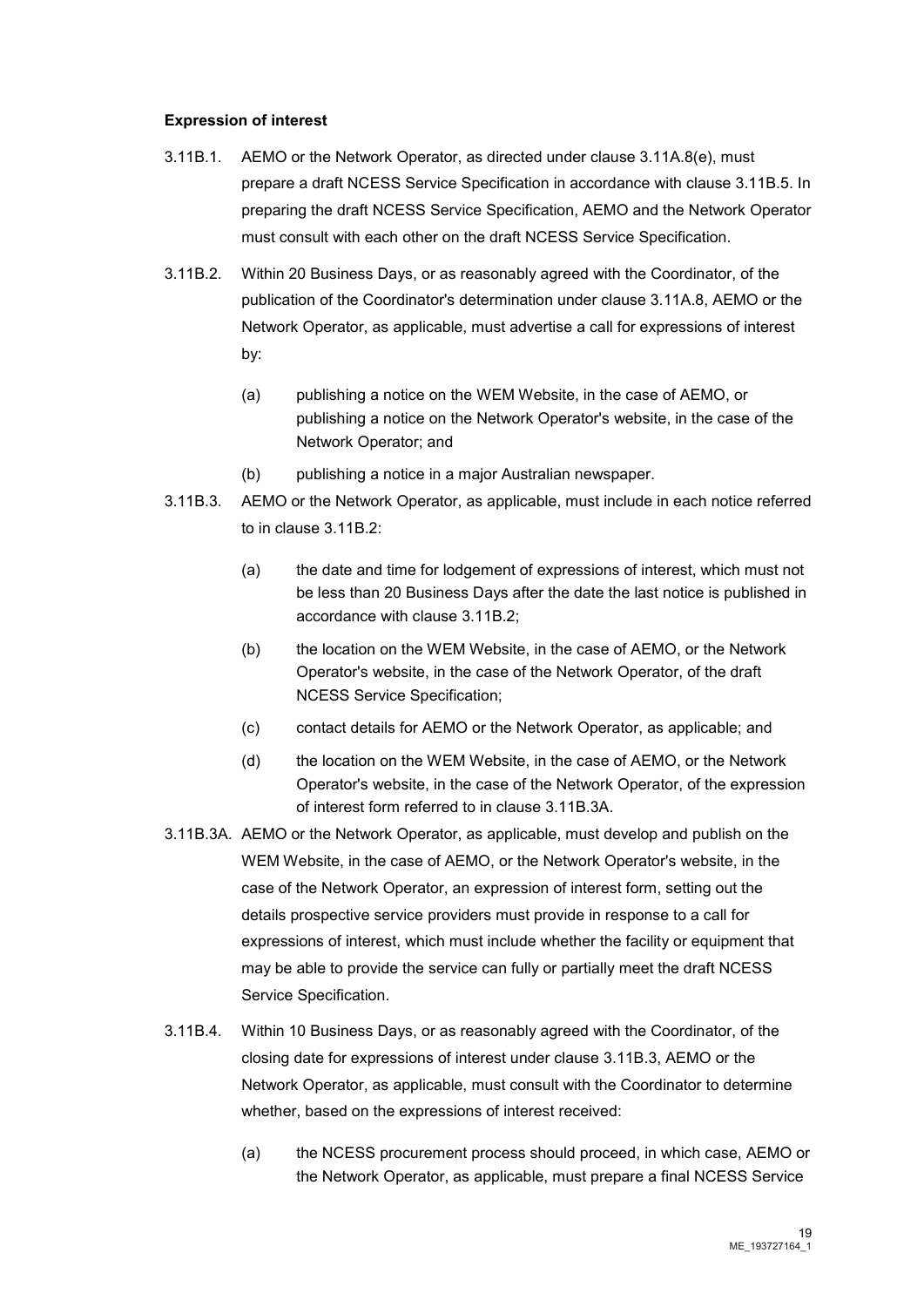Specification, which must be consistent with the draft NCESS Service Specification, and publish a call for NCESS Submissions in accordance with clause 3.11B.6;

- (b) the NCESS procurement process should proceed subject to modifications to the Service Specification, in which case, AEMO or the Network Operator, as applicable, must prepare a revised NCESS Service Specification and publish a call for NCESS Submissions in accordance with clause 3.11B.6; or
- (c) the NCESS procurement process should not proceed, in which case, AEMO or the Network Operator, as applicable, must:
	- i. publish a notice on the WEM Website, in the case of AEMO, or the Network Operator's website, in the case of the Network Operator, notifying that the NCESS procurement process will not proceed and the reasons for the decision; and
	- ii. notify each person that submitted an expression of interest that procurement of the NCESS is not proceeding and the location on the WEM Website, in the case of AEMO, or the Network Operator's website, in the case of the Network Operator, of the notice referred to in clause 3.11B.4(c)(i).
- 3.11B.5. An NCESS Service Specification must, at a minimum, include:
	- (a) the service requirements;
	- (b) the expected technical capability of a facility or equipment that may be able to provide the service;
	- (c) where applicable, the likely network location where the service is to be provided;
	- (d) the maximum quantity of the service required;
	- (e) the timing and duration of the service;
	- (f) any operational requirements or limitations;
	- (g) the material contractual terms associated with the NCESS, including required pricing structure;
	- (h) the selection criteria that may apply to the NCESS Submissions; and
	- (i) any other relevant matters.
- 3.11B.6. In advertising a call for NCESS Submissions in accordance with clause 3.11B.4(a), AEMO or the Network Operator, as applicable, must:
	- (a) publish a notice requesting NCESS Submissions:
		- i. on the WEM Website, in the case of AEMO, or the Network Operator's website, in the case of the Network Operator; and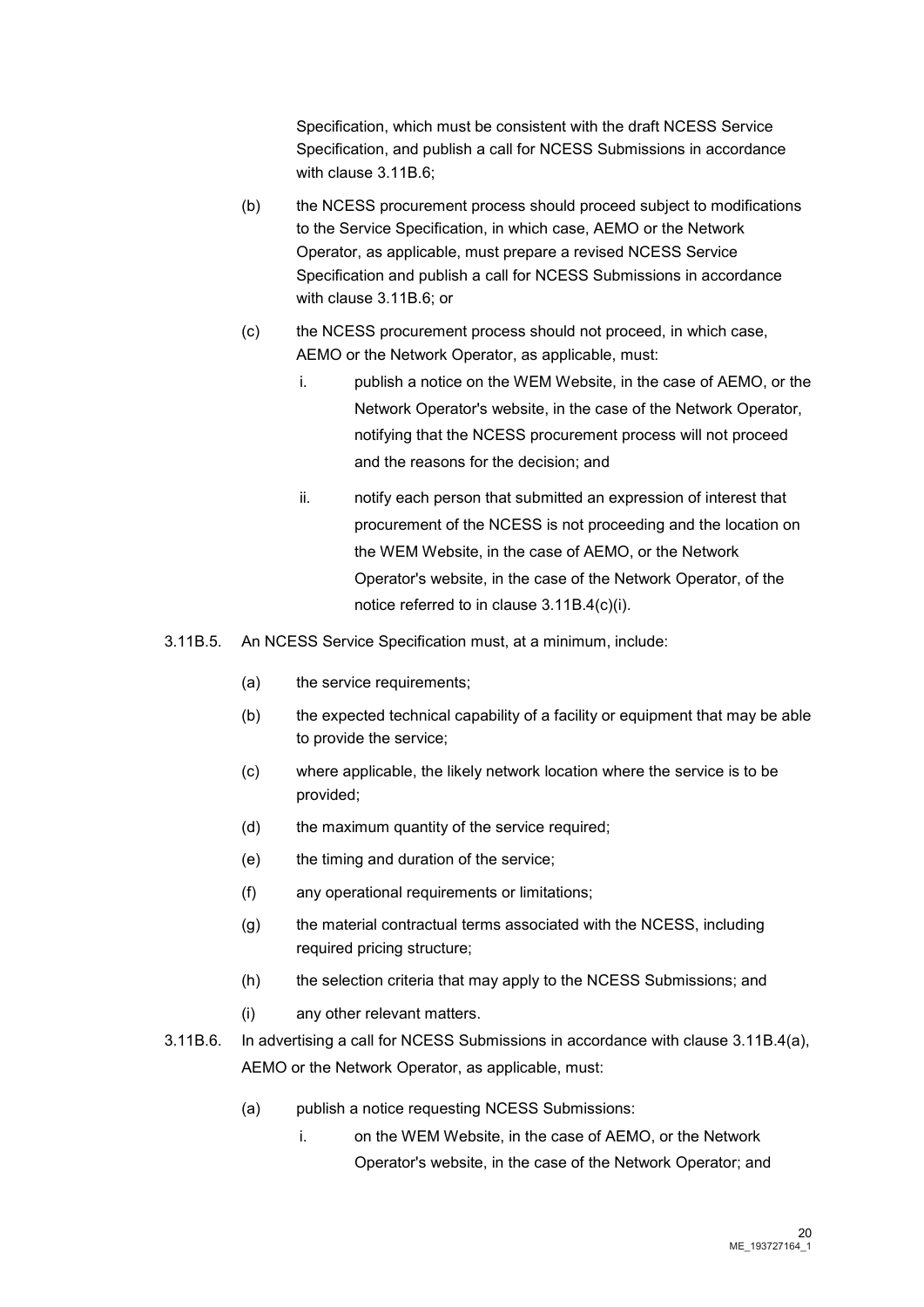- ii. on at least one major tender portal; and
- (b) notify Market Participants in writing.
- 3.11B.6A. AEMO or the Network Operator, as applicable, must include in each notice referred to in clause 3.11B.6:
	- (a) the date and time for lodgement of NCESS Submissions, which must:
		- i. be within 20 Business Days after the date the last notice is published in accordance with clause 3.11B.6; and
		- ii. be in accordance with the form referred to in clause 3.11B.7;
	- (b) contact details for AEMO or the Network Operator, as applicable; and
	- (c) the location on the WEM Website, in the case of AEMO, or the Network Operator's website, in the case of the Network Operator, of the NCESS Submission form referred to in clause 3.11B.7;
	- (d) the location on WEM Website, in the case of AEMO, or the Network Operator's website, in the case of the Network Operator, of the NCESS Service Specification referred to in clause 3.11B.5; and
	- (e) any qualifying or other eligibility criteria in respect of making an NCESS Submission in accordance with clause 3.11B.9.
- 3.11B.7. An NCESS Submission form must, at a minimum, include:
	- (a) the name and type of facility or equipment, and whether it is registered or intending to register under the WEM Rules;
	- (b) the name of the Market Participant, or service provider, as applicable, in respect to the facility or equipment;
	- (c) the quantity of service the facility or equipment will provide for the NCESS;
	- (d) the timing and duration of the service availability for the NCESS;
	- (e) the location of the facility or equipment on the network;
	- (f) any operational requirements or limitations that must be respected for use of the facility or equipment for the NCESS;
	- (g) where the NCESS Submission is made in respect to a type of technology that would ordinarily be capable of being assigned Certified Reserve Capacity, the information required to be provided by the Market Participant or service provider to demonstrate that it will be able to meet the relevant requirements in clause 4.10.1 for at least the first Reserve Capacity Cycle coinciding with the period of the NCESS Contract;
	- (gA) where the NCESS Submission is made in respect to a type of technology that would not ordinarily be capable of being assigned Certified Reserve Capacity, the information required to be provided by the Market Participant or service provider to demonstrate that it is not able to meet the relevant requirements of clause 4.10.1;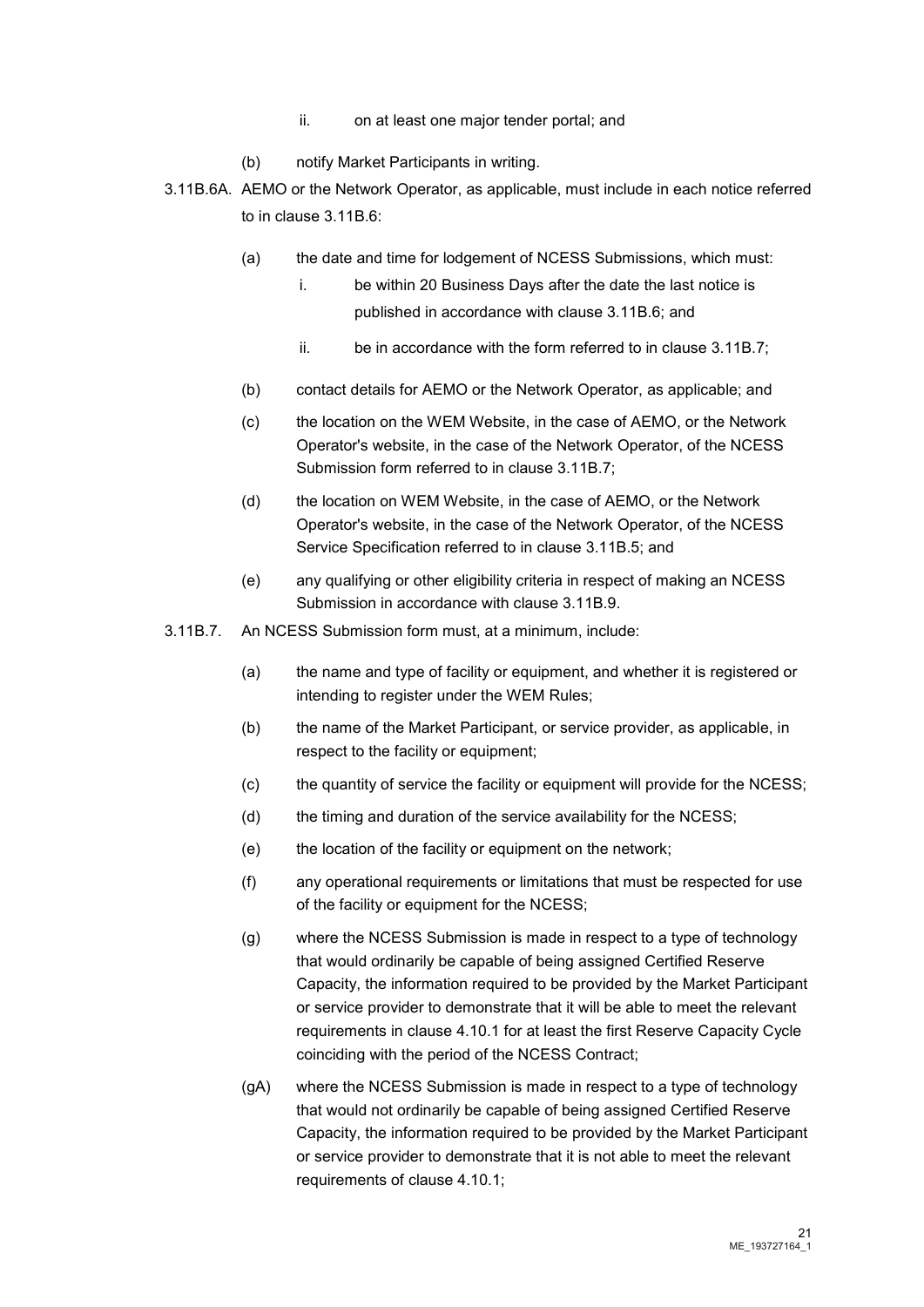- (h) whether the facility or equipment participates, or will participate, in Central Dispatch or is accredited or will be accredited under these Market Rules to provide an Essential System Service;
- (i) the proposed availability payment which must be equal to or less than the incremental fixed costs, if any, that, where applicable, are not already covered by any Capacity Credit payments, which would be incurred to make the capability available for the NCESS;
- (j) the highest price at which the facility or equipment will provide the NCESS when enabled or dispatched; and
- (k) any other payment that the facility or equipment requires to provide the NCESS.

#### **Participation in NCESS Procurement**

- 3.11B.8. An NCESS Submission must:
	- (a) be made in good faith;
	- (b) be made in accordance with the NCESS Submission form referred to in clause 3.11B.7 and contain any other information requested; and
	- (c) include the cost information and any assumptions used to calculate the proposed NCESS payment structure.

#### **Selection process and signing of NCESS Contract**

- 3.11B.9. Within 20 Business Days, or as reasonably agreed with the Coordinator, of the closing date for NCESS Submissions, AEMO or the Network Operator, as applicable, must:
	- (a) in accordance with clause 3.11B.10, select one or more NCESS Submissions which:
		- i. comply with the requirements in clause 3.11B.7;
		- ii. meet the NCESS Service Specification published in the request for NCESS Submissions; and
		- iii. in AEMO's or the Network Operator's reasonable opinion, as applicable, will result in the highest value for money for providing the NCESS; and
	- (b) notify the relevant Market Participant or service provider that their NCESS Submission has been selected.
- 3.11B.10. Subject to clause 3.11B.12, when determining which NCESS Submissions to select under clause 3.11B.9, AEMO or the Network Operator, as applicable, must:
	- (a) exclude NCESS Submissions that do not comply with the NCESS Service Specification; and
	- (b) exclude NCESS Submissions for new facilities or equipment where: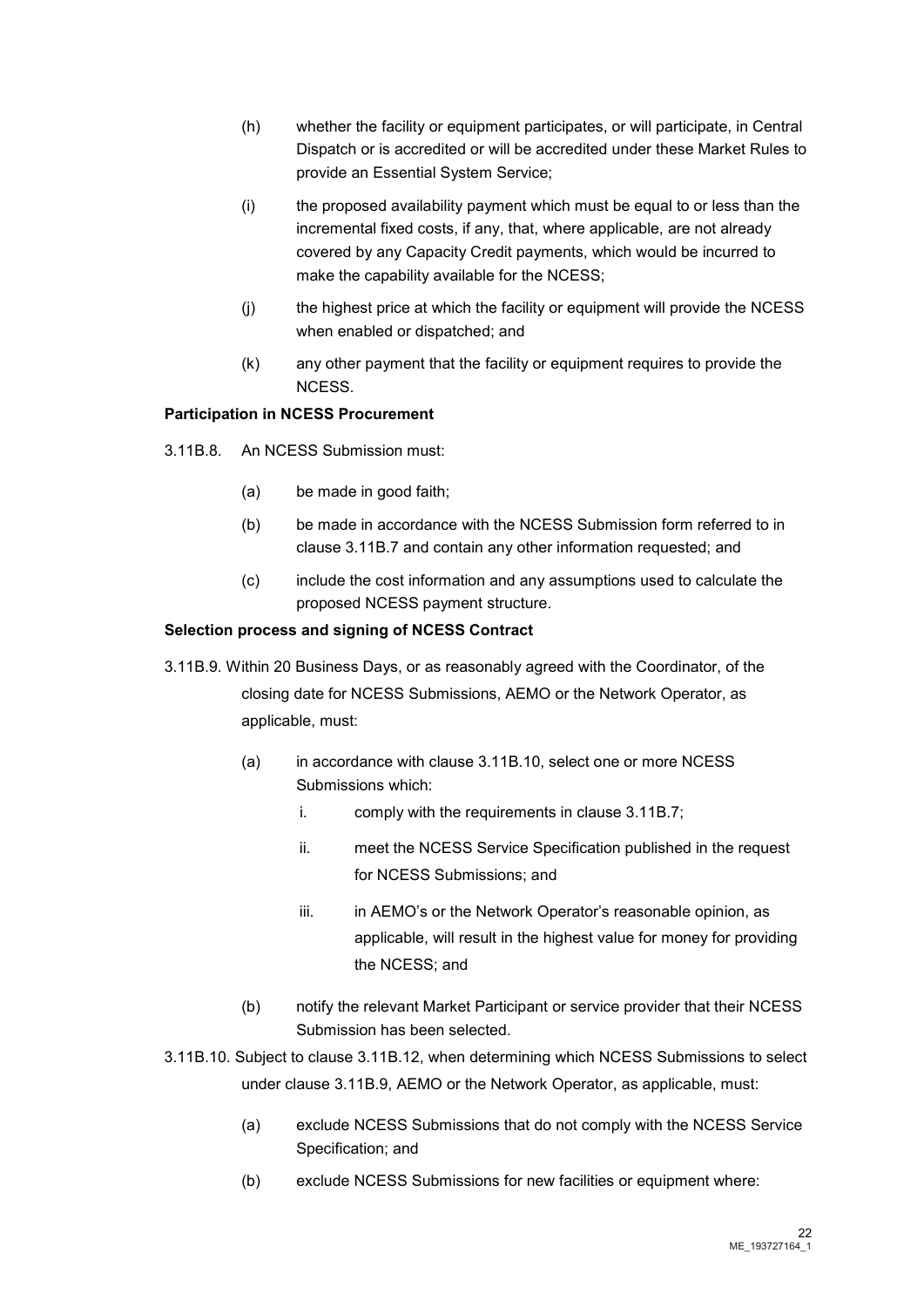- i. insufficient evidence has been provided to support NCESS delivery dates; or
- ii. sufficient Environmental Approvals have not been granted.
- 3.11B.11. AEMO or the Network Operator, as applicable, must, when assessing highest value for money under clause 3.11B.9(a)(iii) in respect of an NCESS Submission:
	- (a) conduct cost-benefit analysis or other assessments to demonstrate how the NCESS Submission will maximise value for money; and
	- (b) take into account all costs in the Wholesale Electricity Market, including, but not limited to, costs relating to Certified Reserve Capacity in respect to the Facility or equipment the subject of the NCESS Submission.
- 3.11B.12. AEMO or the Network Operator, as applicable, may decide to not select any NCESS Submissions where AEMO or the Network Operator considers, in their absolute discretion, that none of the NCESS Submissions represent value for money. Where this occurs, AEMO or the Network Operator, as applicable, must publish the reasons for the decision the WEM Website, in the case of AEMO, or the Network Operator's website, in the case of the Network Operator.
- 3.11B.13. Where a Network Operator intends to enter into an NCESS Contract that it reasonably believes may require operational coordination with AEMO in order to manage Power System Security or Power System Reliability, or that is captured in the Operating Protocol referred to in clause 3.1A.1, the Network Operator must, prior to issuing the NCESS Contract to the relevant Market Participant or service provider, consult with AEMO, and
	- (a) agree an operational process for coordination of scheduling, dispatch, enablement and monitoring of the NCESS with AEMO; and
	- (b) where AEMO requires control of the NCESS, agree the relevant requirements for control with AEMO and specify the agreed requirements in the NCESS Contract.
- 3.11B.14. Each Market Participant or service provider who is notified in accordance with clause 3.11B.9(b) that their NCESS Submission has been selected must, within 10 Business Days of receiving the executed NCESS Contract from AEMO or the Network Operator, as applicable:
	- (a) enter into an NCESS Contract with AEMO or the Network Operator, as applicable;
	- (b) where the service provider is required to be registered under these WEM Rules, make an application in accordance with these WEM Rules to become registered as a Rule Participant in the relevant class; and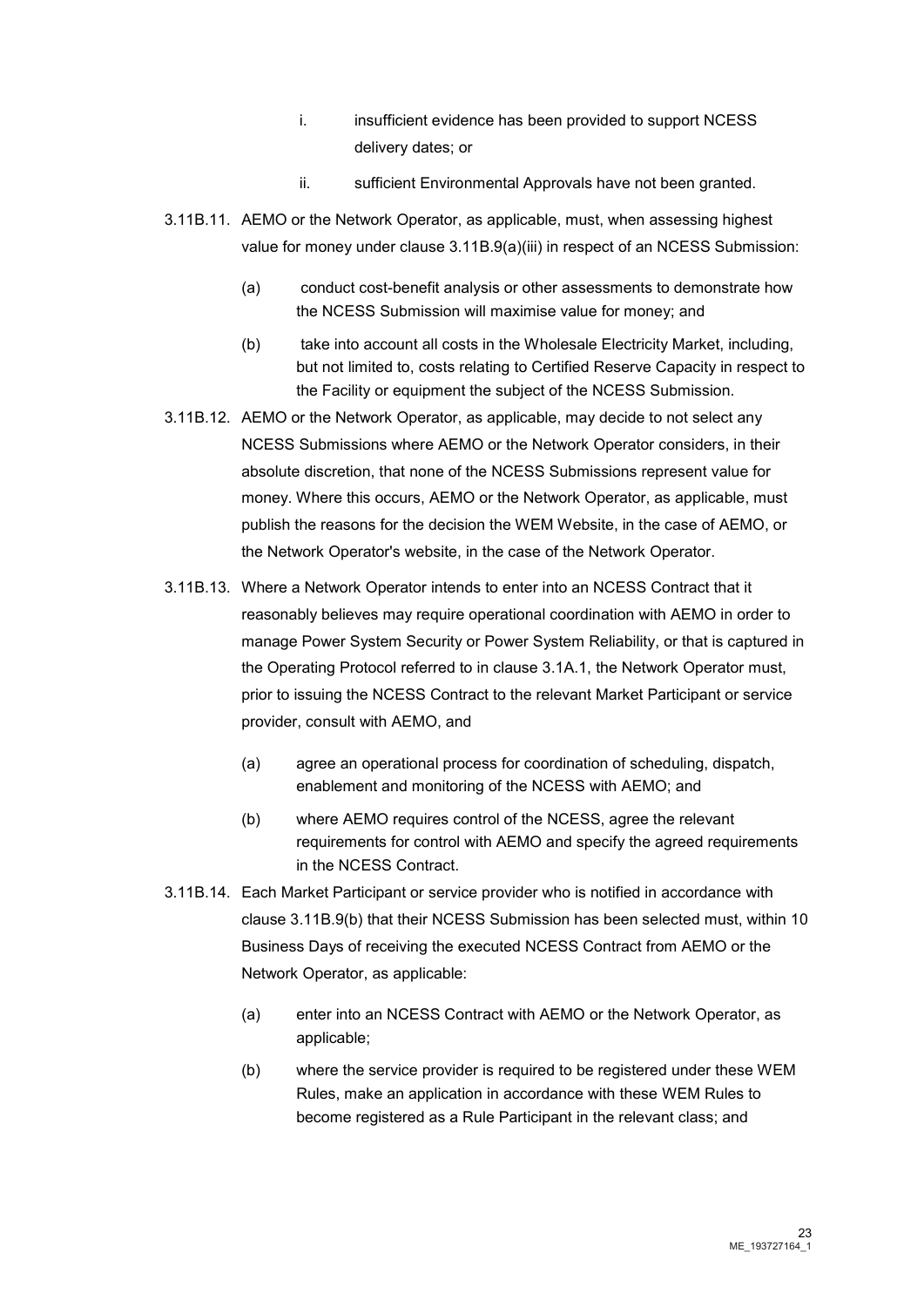- (c) where the facility or equipment that will provide the NCESS is required to be registered, make an application in accordance with these WEM Rules to register the facility or equipment in the relevant class.
- 3.11B.15. AEMO or the Network Operator, as applicable, must publish the following details regarding each NCESS Contract on the WEM Website, in the case of AEMO, or the Network Operator's website, in the case of the Network Operator, as soon as practicable after the NCESS Contract has been signed by all parties:
	- (a) the name of each Market Participant, Ancillary Service Provider or service provider, and the Facility or equipment that will provide the NCESS;
	- (b) the location on the network of the facility or equipment;
	- (c) the type of service the facility or equipment will provide as NCESS;
	- (d) the timing and duration of the NCESS to be provided under the NCESS Contract; and
	- (e) the payment structure and the amounts specified in the NCESS Contract.

#### **10. Section 3.13 amended**

- 10.1 The heading of section 3.13 is amended by inserting the words 'and Dispatch Support Services' immediately after the words 'Ancillary Services'.
- 10.2 Clause 3.13.1 is amended by:
	- (a) inserting the words 'and Dispatch Support Services' immediately after the words 'Ancillary Services'; and
	- (b) in clause 3.13.1(c), deleting the words 'determined in accordance with clause 3.11.8B' immediately after the words 'Dispatch Support Service';
- 10.3 Clause 3.13.2 is amended by inserting the words 'and Dispatch Support Services' immediately after the words 'Ancillary Services'.
- 10.4 Clause 3.13.3B(a) is amended by deleting the words 'and Dispatch Support Service except those provided through clause 3.11.8B'.
- 10.5 Clause 3.13.3C(a) is amended by deleting the words 'and Dispatch Support Service except those provided through clause 3.11.8B'.

#### **11. Section 3.14 amended**

11.1 The heading of section 3.14 is amended by deleting the heading and replacing it with 'Cost Recovery for Ancillary Services and Dispatch Support Services'.

#### **12. Section 3.18 amended**

12.1 Clause 3.18.1B(c) is amended by inserting the words 'or NCESS Contract' immediately after the words 'Ancillary Service Contract'.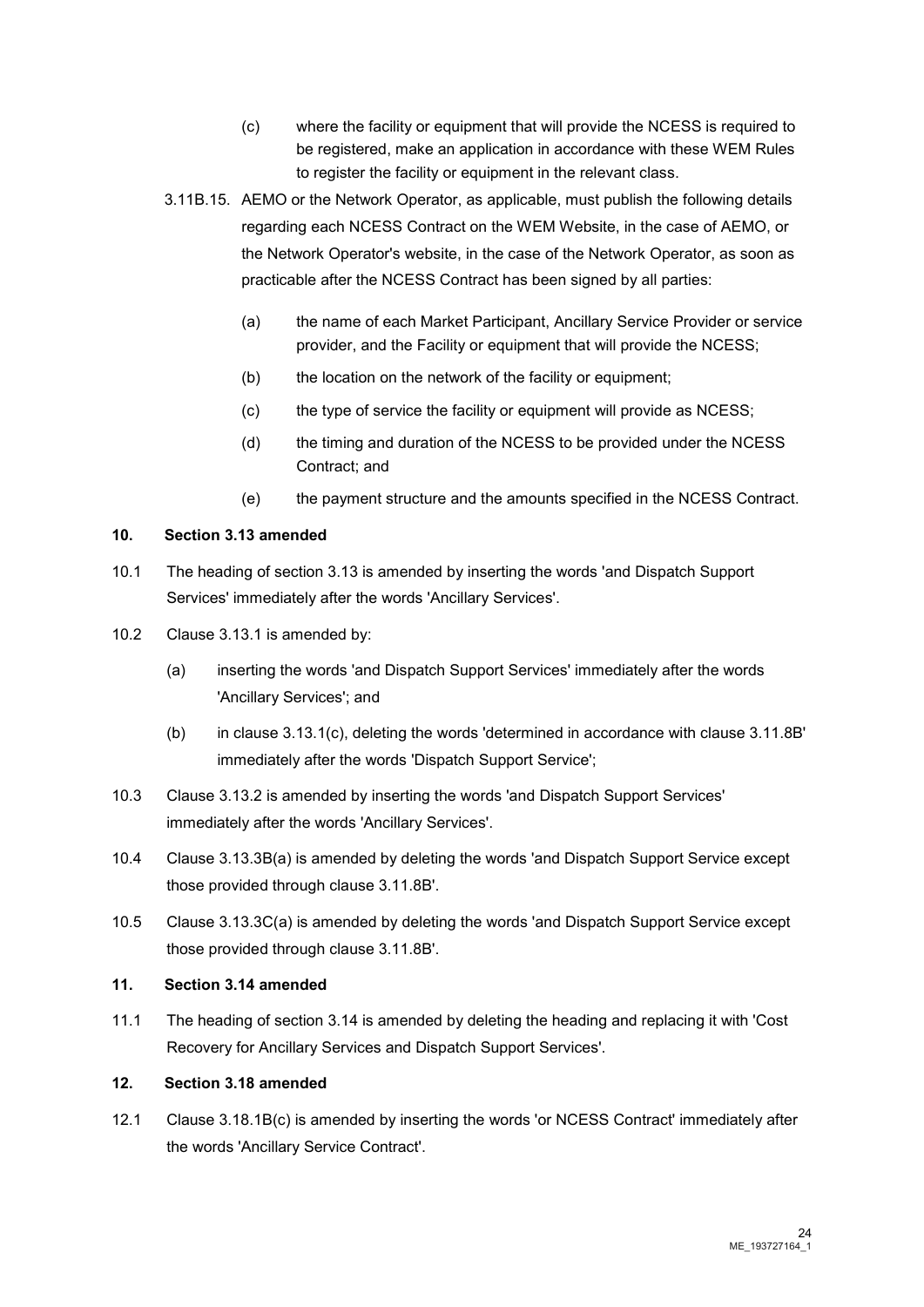12.2 Clause 3.18.2(c)(v) is amended by inserting the words 'or NCESS Contract' immediately after the words 'Ancillary Service Contract'.

#### **13. Section 4.4B amended**

- 13.1 Clause 4.4B.2(b) is amended by deleting the word 'and' immediately after the semi colon.
- 13.2 Clause 4.4B.2(c) is amended by deleting the full stop and replacing it with the word '; and'.
- 13.3 Insert the following new clause 4.4B.2(d):
	- (d) details of any NCESS Contracts procured by AEMO which are expected to be in service by 1 October of Year 3 of the Reserve Capacity Cycle, and is expected to impact information provided by a Network Operator under clause 4.4B.5.
- 13.4 Clause 4.4B.3(a)(ii)(2) is amended by deleting the full stop and replacing it with the word '; and'.
- 13.5 Insert the following new clause 4.4B.3(a)(ii)(3):
	- 3. all NCESS Contracts expected to be in-service,
- 13.6 Clause 4.4B.4(a) is amended by inserting the words 'and Limit Advice available in relation to Non-Thermal Network Limits' immediately after the words 'RCM Limit Advice'.
- 13.7 Clause 4.4B.4(b) is amended by inserting the words 'or Facilities subject to an NCESS Contract' immediately after the words 'are not yet in-service'.

#### **14. Section 4.5B added**

14.1 Insert the following new section 4.5B:

#### **4.5B. Transmission System Plan**

- 4.5B.1. A Network Operator must develop a Transmission System Plan, and publish it on the Network Operator's website, in accordance with this section 4.5B.
- 4.5B.2. A Network Operator must publish a Transmission System Plan by no later than 1 October each year, in conjunction with its Network Opportunity Map.
- 4.5B.3. A Transmission System Plan must:
	- (a) establish a plan for the efficient development of a transmission system for a planning horizon of at least 10 years;
	- (b) meet the Power System Security and Power System Reliability requirements; and
	- (c) be in the long-term interests of consumers.
- 4.5B.4. A Transmission System Plan must include: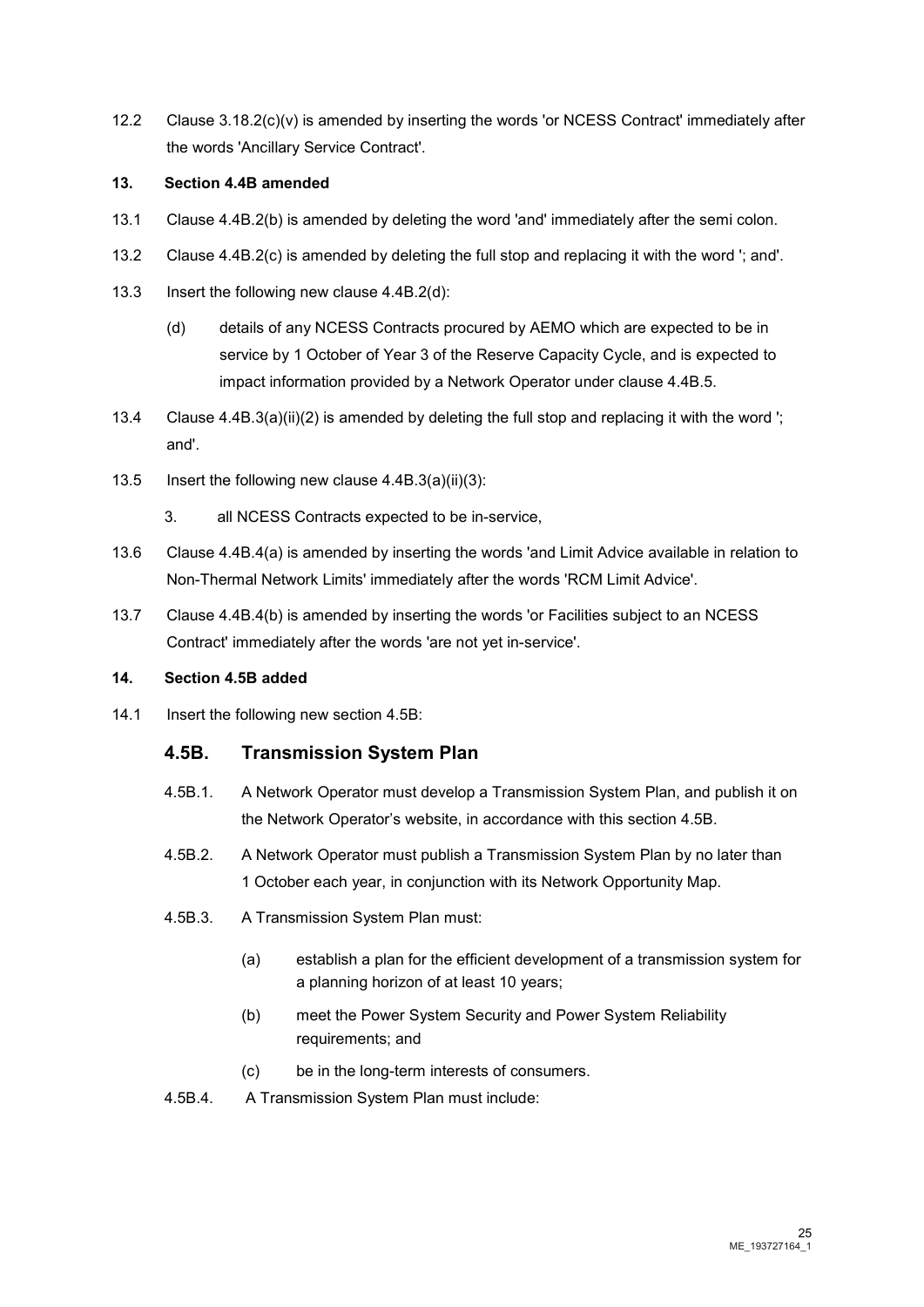- (a) a summary of any significant costs to the Wholesale Electricity Market that have arisen, or may potentially arise, due to the condition of the transmission network, including:
	- i. binding Network Constraints, and the estimated market costs of those binding Network Constraints; and
	- ii. the frequency and magnitude of Constrained On Quantities and Constrained Off Quantities, including for Facilities subject to Network Constraints;
- (b) a set of investment options for developing the transmission system over the relevant planning horizon, which must consider network and nonnetwork solutions to address the matters identified under clause 4.5B.4(a);
- (c) analysis of market related data and an assessment of the costs and benefits, including to the Wholesale Electricity Market, of the investment options identified under clause 4.5B.4(b);
- (d) a recommended development path for the transmission system that would maximise net benefits and seek to minimise the long-term costs of electricity supplied to consumers; and
- (e) a high-level assessment of how the recommended development path referred to in clause 4.5B.4(d) will meet the long-term interests of consumers.
- 4.5B.5. In developing a Transmission System Plan a Network Operator must take into account:
	- (a) the WEM Technical Standards under clause 2.8.14;
	- (b) power system security and reliability standards and requirements under the WEM Rules and the Technical Rules;
	- (c) any Priority Project identified in the Whole of System Plan or major augmentation that Western Power is able to progress in accordance with the Access Code;
	- (d) the Network Quality and Reliability of Supply Code;
	- (e) any government policy specified in the Whole of System Plan that the Coordinator considers may impact on the development of the Transmission System Plan, as may be advised by the Coordinator pursuant to the consultation process referred to in clause 4.5B.6 or specified in the Whole of System Plan published by the Coordinator under section 4.5A; and
	- (f) any other matters that the Network Operator considers relevant to the Transmission System Plan.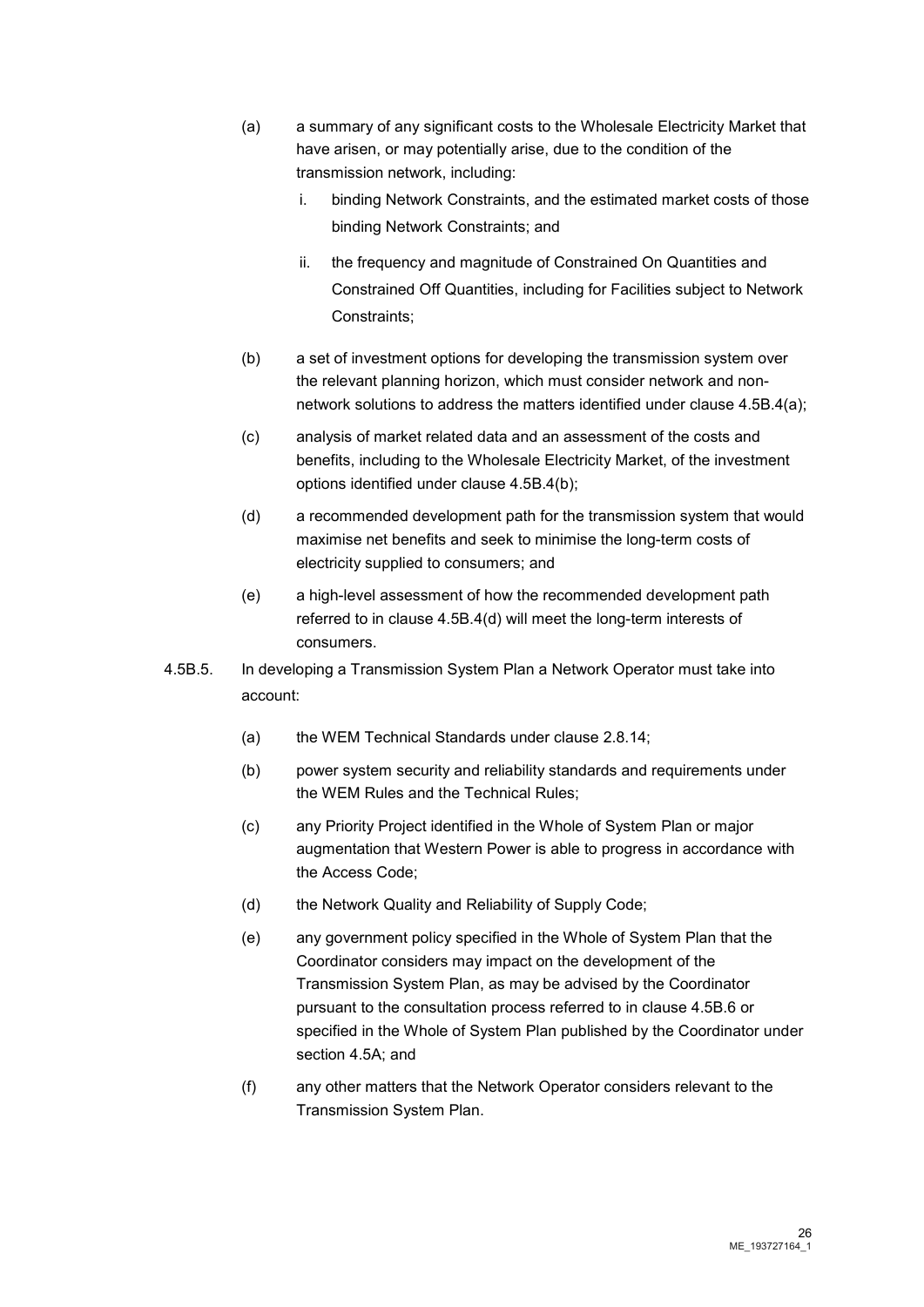- 4.5B.6. A Network Operator must consult with AEMO and the Coordinator on the assumptions, inputs and scenarios the Network Operator must use in developing and updating a Transmission System Plan, including:
	- (a) forecasted demand growth or reduction scenarios, including from the Long Term PASA and Whole of System Plan;
	- (b) scheduled connection of new loads or generators;
	- (c) expected Network modifications, augmentations, or retirement of existing Facilities or Network assets that impact costs in the Wholesale Electricity Market;
	- (d) the Credible Contingency Events and other commonly occurring credible contingencies that may significantly impact the SWIS;
	- (e) a range of facility dispatch scenarios or credible dispatch patterns;
	- (f) data, modelling and results from the testing of scenarios in the Whole of System Plan, to the extent they are relevant as inputs to the Transmission System Plan;
	- (g) relevant information from the Short Term PASA, Medium Term PASA and Long Term PASA studies conducted by AEMO under these WEM Rules; and
	- (h) other market information that the Network Operator, AEMO or the Coordinator considers relevant to meeting the requirements for developing the Transmission System Plan in this section 4.5B.
- 4.5B.7. If, in the Network Operator's opinion, new information becomes available that should be used in place of the inputs from the Whole of System Plan specified in clause 4.5B.6(f), the Network Operator must consult with AEMO and the Coordinator on the accuracy and relevance of the new information for use in developing and updating the Transmission System Plan.
- 4.5B.8. A Network Operator may review the Transmission System Plan, or a part of it, in consultation with AEMO and the Coordinator, where there is a material change in any of the assumptions, inputs or scenarios under clause 4.5B.6 or to a WEM Technical Standard.
- 4.5B.9. Before publishing a Transmission System Plan under clause 4.5B.1, a Network Operator must:
	- (a) publish a draft Transmission System Plan; and
	- (b) invite users of the Network, other Rule Participants, electricity consumers and other interested persons to make submissions on the draft Transmission System Plan by no later than a specified date (with the date to be specified by the Network Operator to be no earlier than 20 Business Days after the date on which the draft Transmission System Plan is published).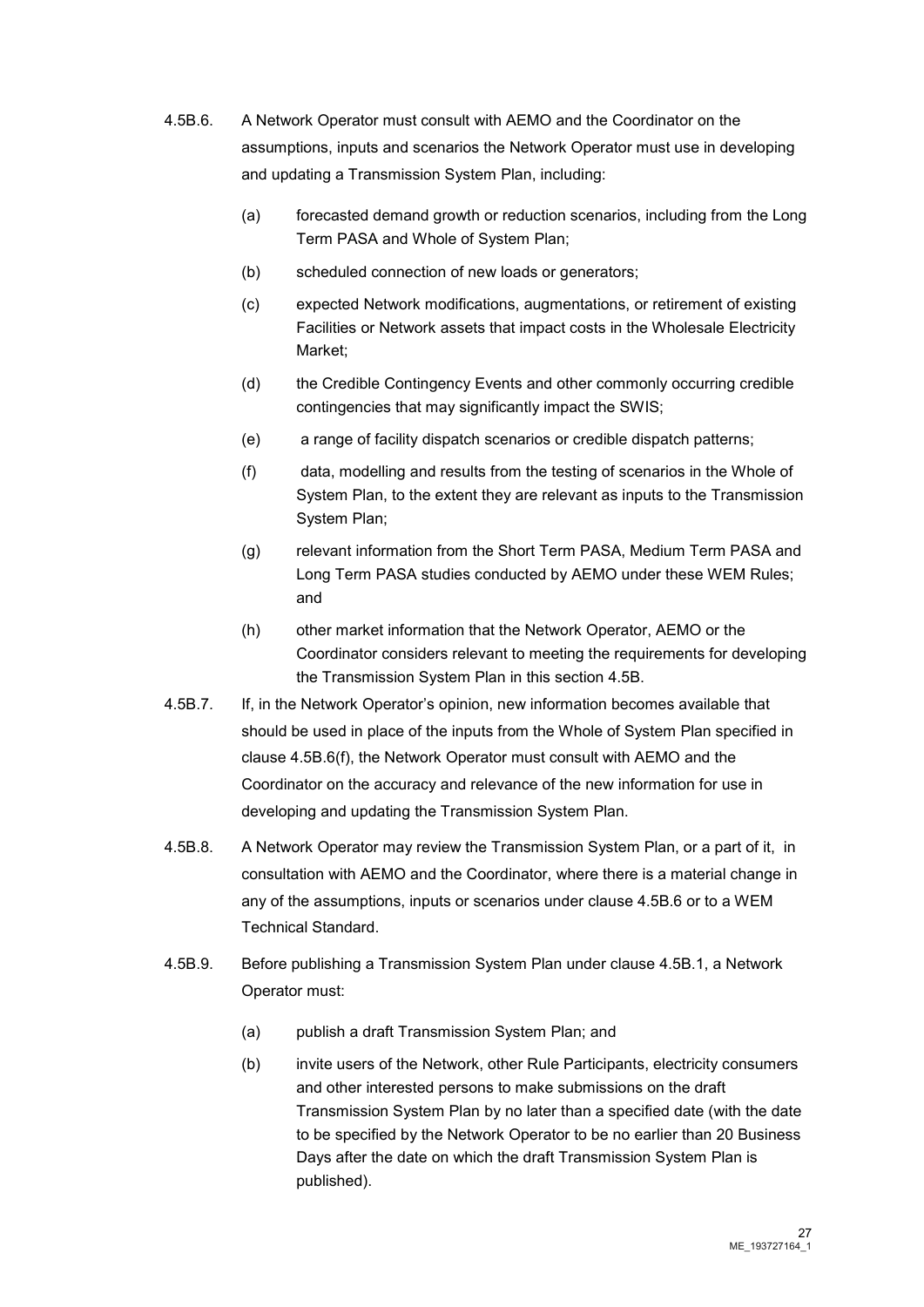- 4.5B.10. A Network Operator must:
	- (a) take into account any submissions received on the draft Transmission System Plan; and
	- (b) publish on the Network Operator's website a summary of each submission received on the draft Transmission System Plan and the Network Operator's response to it, redacting any commercially sensitive or other confidential information.
- 4.5B.11. Notwithstanding clause 4.5B.2, a Network Operator must develop and publish its first Transmission System Plan in accordance with the requirements in section 4.5B, and:
	- (a) publish a draft of the Transmission System Plan by 1 October 2022; and
	- (b) publish the final Transmission System Plan by 1 February 2023.

#### **15. Section 4.8 amended**

- 15.1 Clause 4.8.3(b) is amended by deleting the full stop and replacing it with the words '; or'.
- 15.2 Insert the following new clause 4.8.3(c):
	- (c) an application for Certified Reserve Capacity submitted under clause 4.9.1(a) for a Facility subject to an NCESS Contract.

#### **16. Section 4.29 amended**

16.1 Clause 4.29.3(d)(i) is amended by deleting the words '(including Capacity Credits from Facilities subject to Network Control Service Contracts)'.

#### **17. Chapter 5 amended**

- 17.1 The heading of Chapter 5 is deleted and replaced with '**Network Control Services and AEMO-procured NCESS**'.
- 17.2 The subheading immediately above section 5.1 is deleted.

#### **18. Section 5.2A amended**

- 18.1 Clause 5.2A.1 is amended by deleting the contents of the clause and replacing them with '[Blank]'.
- 18.2 Clause 5.2A.2 is deleted and replaced with the following:
	- 5.2A.2. Where a Market Participant enters into a Dispatch Support Service Contract or a Network Control Service Contract for a Facility, and the Facility would ordinarily be capable of being assigned Certified Reserve Capacity, then the Market Participant must meet the requirements of clause 4.8A.3(c) where applicable, and use best endeavours to meet the requirements of clause 4.10.1,, in respect of each Reserve Capacity Cycle that the Facility would be eligible to participate in over the period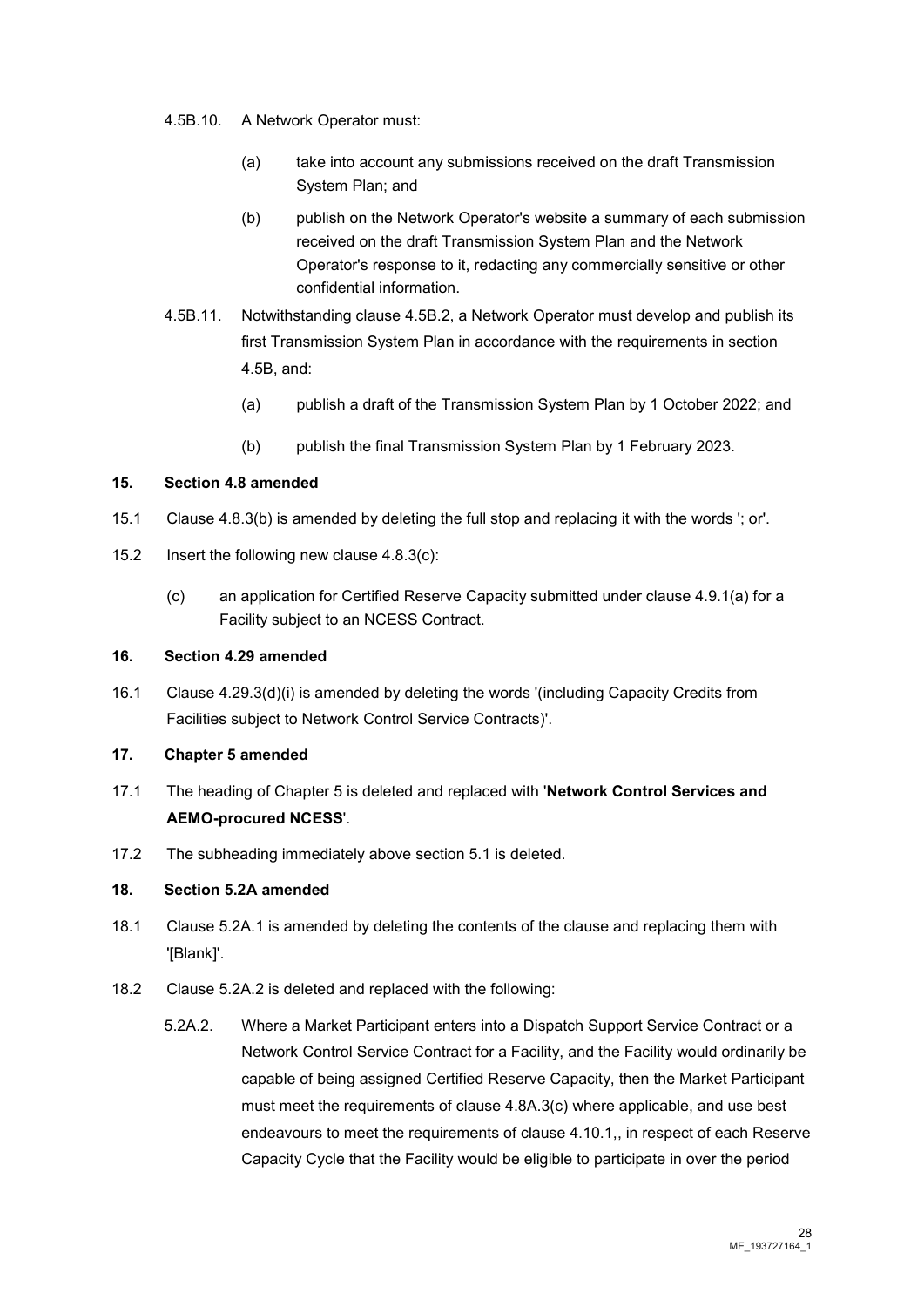for which a service will be provided under the relevant Dispatch Support Service Contract or Network Control Service Contract.

- 18.3 Clause 5.2A.3 is deleted and replaced with the following:
	- 5.2A.3. Clause 5.2A.2 does not require a Market Participant to apply for Certified Reserve Capacity for a Facility for a Reserve Capacity Cycle where the Market Participant has entered into a Network Control Service Contract or Dispatch Support Service Contract in respect of the Facility after the date and time specified under clause 4.1.11 for that relevant Reserve Capacity Cycle.

#### **19. Section 5.3 amended**

19.1 Section 5.3 is deleted and replaced with the following:

#### **5.3. Variations to NCESS Contract**

- 5.3.1. Where a Market Participant, that has entered into an NCESS Contract in respect of a Facility, is assigned Capacity Credits for the Facility in a Reserve Capacity Cycle that coincides with the period of the NCESS Contract, then:
	- (a) where the NCESS Contract was entered into with AEMO, AEMO must vary the payment terms of the NCESS Contract such that the total payment under the NCESS Contract is reduced by the value of the total amount of the expected Capacity Credit payments to be paid to the relevant Market Participant for that Reserve Capacity Cycle; or
	- (b) where the NCESS Contract was entered into with a Network Operator, AEMO must provide the value of the total amount of expected Capacity Credit payments to the Network Operator, and the Network Operator must vary the payment terms of the NCESS Contract such that the total payment under the NCESS Contract is reduced by the value of the total amount of the expected Capacity Credit payments to be paid to the relevant Market Participant for that Reserve Capacity Cycle.
- 5.3.2. Where the NCESS Contract payment terms are varied in accordance with clause 5.3.1(a), AEMO must apply the revised payment terms in the immediate next Settlement Statement.

#### **20 Section 5.3A amended**

- 20.1 Clause 5.3A.1 is deleted and replaced with the following:
	- 5.3A.1. When a Network Operator has entered into a Network Control Service Contract with a Market Participant or Ancillary Service Provider, the Network Operator must as soon as practicable and not less than 20 Business Days prior to a Network Control Service Contract taking effect, provide AEMO with:
		- (a) the identity of the Market Participant or Ancillary Service Provider;
		- (b) the identity of the Facility or equipment providing the service;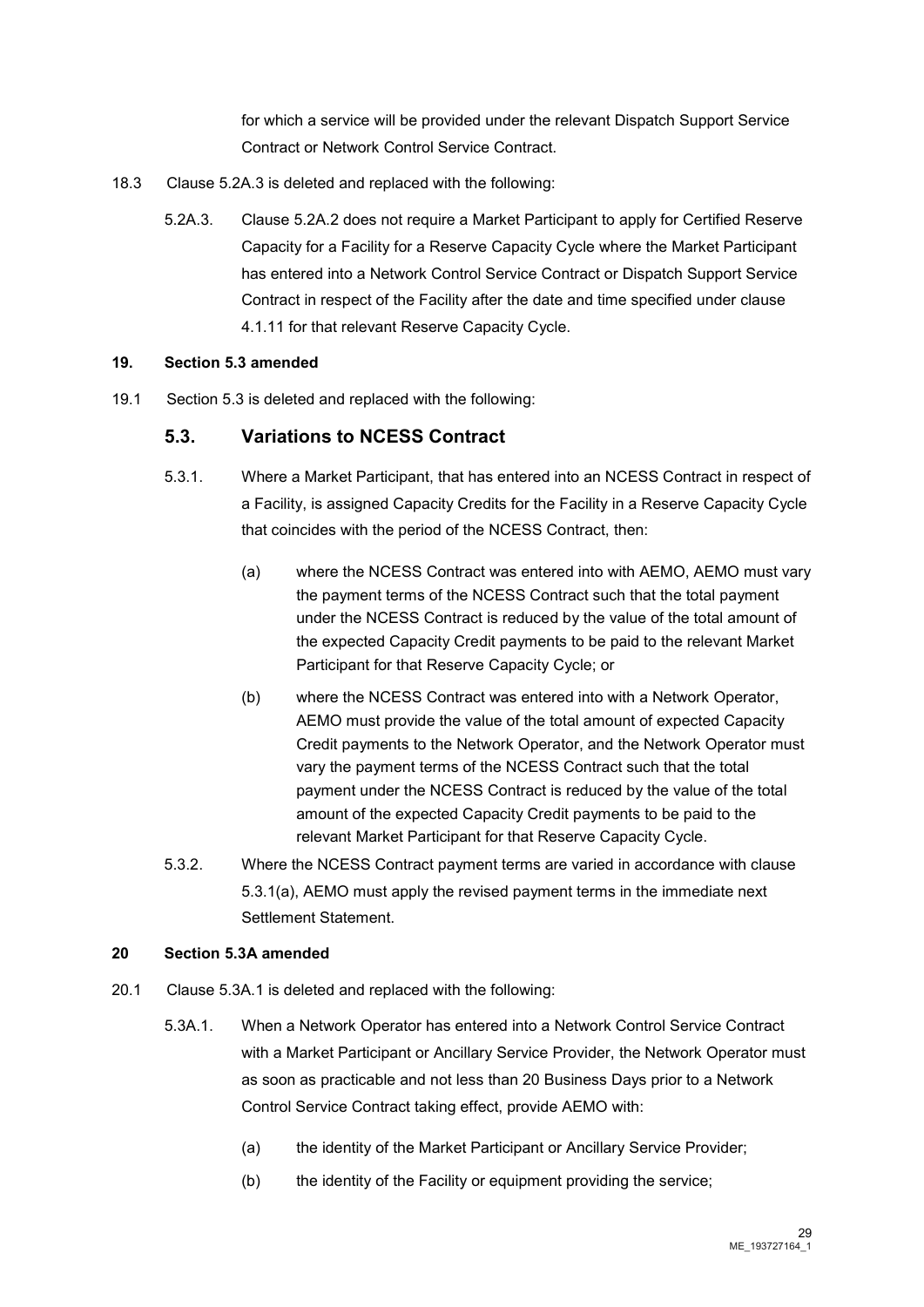- (c) a unique identifier for the Network Control Service Contract;
- (d) the period over which the services are to be provided by the Network Control Service Contract; and
- (e) whether the Network Control Service Contract, if it relates to a Facility, requires that the Facility not be part of an aggregated Facility.
- 20.2 Clause 5.3A.3 is deleted and replaced with the following:
	- 5.3A.3. When a Network Operator has entered into a Network Control Service Contract with a Market Participant or Ancillary Service Provider, the Network Operator must provide AEMO with the details of the Network Control Services Contract to enable AEMO to dispatch the services provided under it.

#### **21. Section 5.7 amended**

21.1 Clause 5.7.2 is amended by inserting the words 'or equipment' immediately after the words 'relevant Facility'.

#### **22. Section 5.9 amended**

- 22.1 Clause 5.9.1(b)(ii) is amended by inserting the words 'or Ancillary Service Provider' immediately after the words 'Market Participant'.
- 22.2 Clause 5.9.2 is amended by inserting the words 'or otherwise instructed by AEMO' immediately after the words 'quantities dispatched'.
- 22.3 Clause 5.9.3(d) is amended by inserting the words 'or Ancillary Service Provider' immediately after the words 'Market Participant'.
- 22.4 Insert the following new clause 5.9.4:
	- 5.9.4. The information provided by AEMO to a Network Operator under clause 5.9.2 must also include, if applicable, for each relevant Facility and Trading Interval any quantity of service deployed which is not a quantity described in 5.9.3(b).

#### **23. Section 6.17 amended**

23.1 Clause 6.17.6D(b)(ii) is amended by inserting the words 'or Dispatch Support Services Contract' immediately after the words 'Ancillary Service Contract'.

#### **24. Section 6.20 amended**

24.1 Clause 6.20.14(b) is amended by inserting the words 'or Dispatch Support Services' immediately after the words 'Ancillary Services'.

#### **25. Section 7.6 amended**

- 25.1 Clause 7.6.1B(b) is amended by inserting the words 'or Dispatch Support Services Contract' immediately after the words 'Ancillary Service Contract'.
- 25.2 Insert the following new clause 7.6.12A: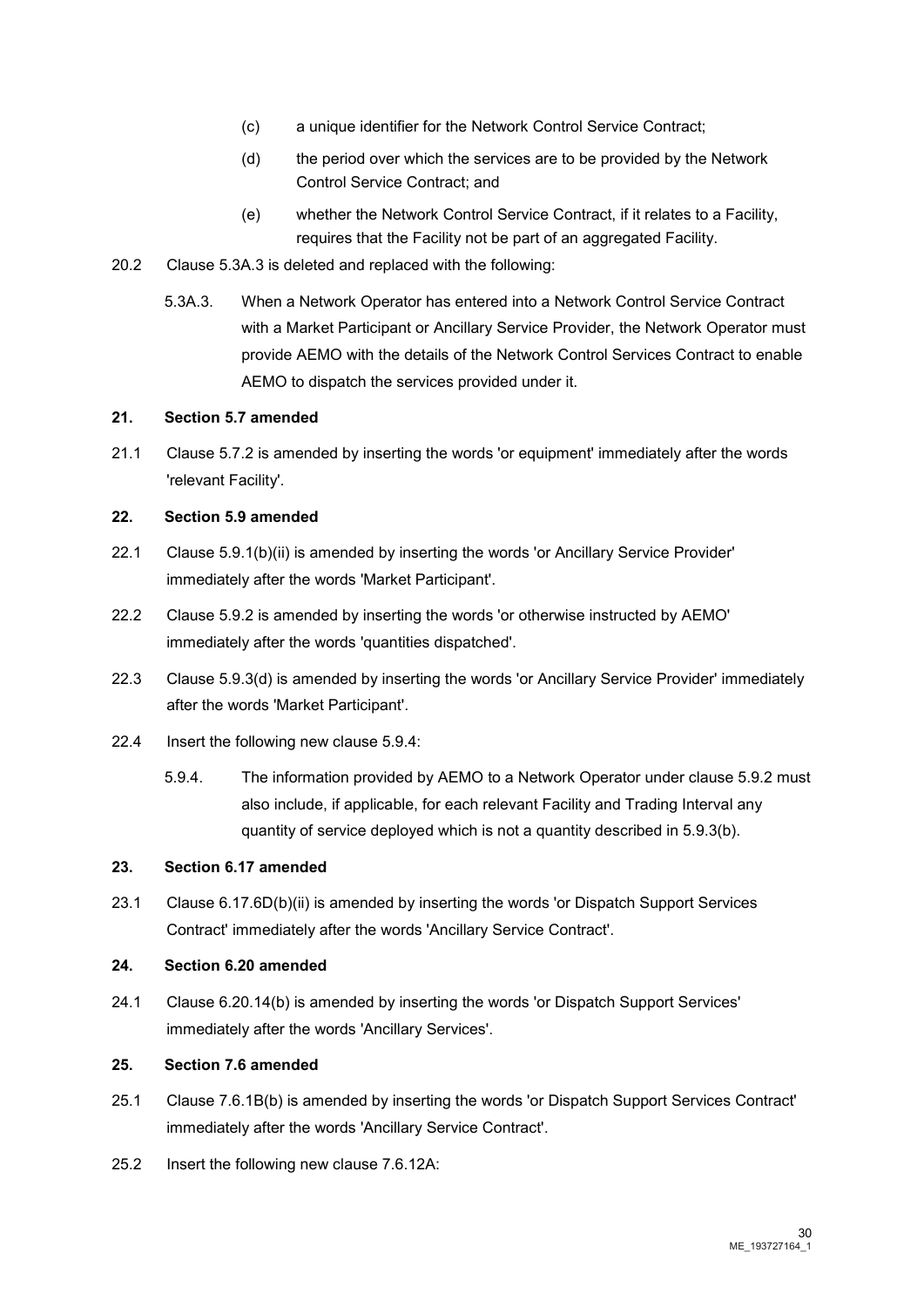7.6.12A. AEMO may give a direction to a Market Participant or Ancillary Service Provider in respect of equipment that is not a Facility under a Dispatch Support Service Contract in order to seek to meet the Dispatch Criteria.

#### **26. Section 7.7 amended**

- 26.1 Clause 7.7.3A(e) is amended by inserting the words 'a Dispatch Support Service Contract,' immediately after the words 'Ancillary Service Contract,'.
- 26.2 Clause 7.7.7A is amended by:
	- (a) inserting the words 'Dispatch Support Service Contract,' immediately after the words 'Ancillary Service Contract,';
	- (b) deleting the words 'Ancillary Service or Network Control Service' and replacing them with the word 'service'; and
	- (c) deleting the words 'Ancillary Service Contract or Network Control Service Contract' immediately after the words 'accordance with the' and replacing them with the word 'contract'.

#### **27. Section 7.10 amended**

27.1 Clause 7.10.7(a)(iii) is amended by inserting the words 'Dispatch Support Service or Network Control Service Contract,' immediately after the words 'Ancillary Service Contract,'.

#### **28. Section 9.3 amended**

- 28.1 Clause 9.3.1 is amended by:
	- (a) in clause 9.3.1(a), inserting the words 'Dispatch Support Service' immediately after the words 'Ancillary Service,'; and
	- (b) replacing the word 'clause' with the word 'section' in each place where it occurs.

#### **29. Section 9.9 amended**

- 29.1 Clause 9.9.3A is amended by:
	- (a) inserting the word 'and' after the words 'Load Rejection Reserve Service'; and
	- (b) deleting the words ', Dispatch Support Services except those provided through clause 3.11.8B'.
- 29.2 Clause 9.9.3B is amended by:
	- (a) inserting the word 'and' after the words 'Load Rejection Reserve Service'; and
	- (b) deleting the words 'and Dispatch Support Services except those provided through clause 3.11.8B'.
- 29.3 Clause 9.9.4(a) is amended by inserting the words 'or Dispatch Support Service Contract,' immediately after the words 'Ancillary Service Contract,'.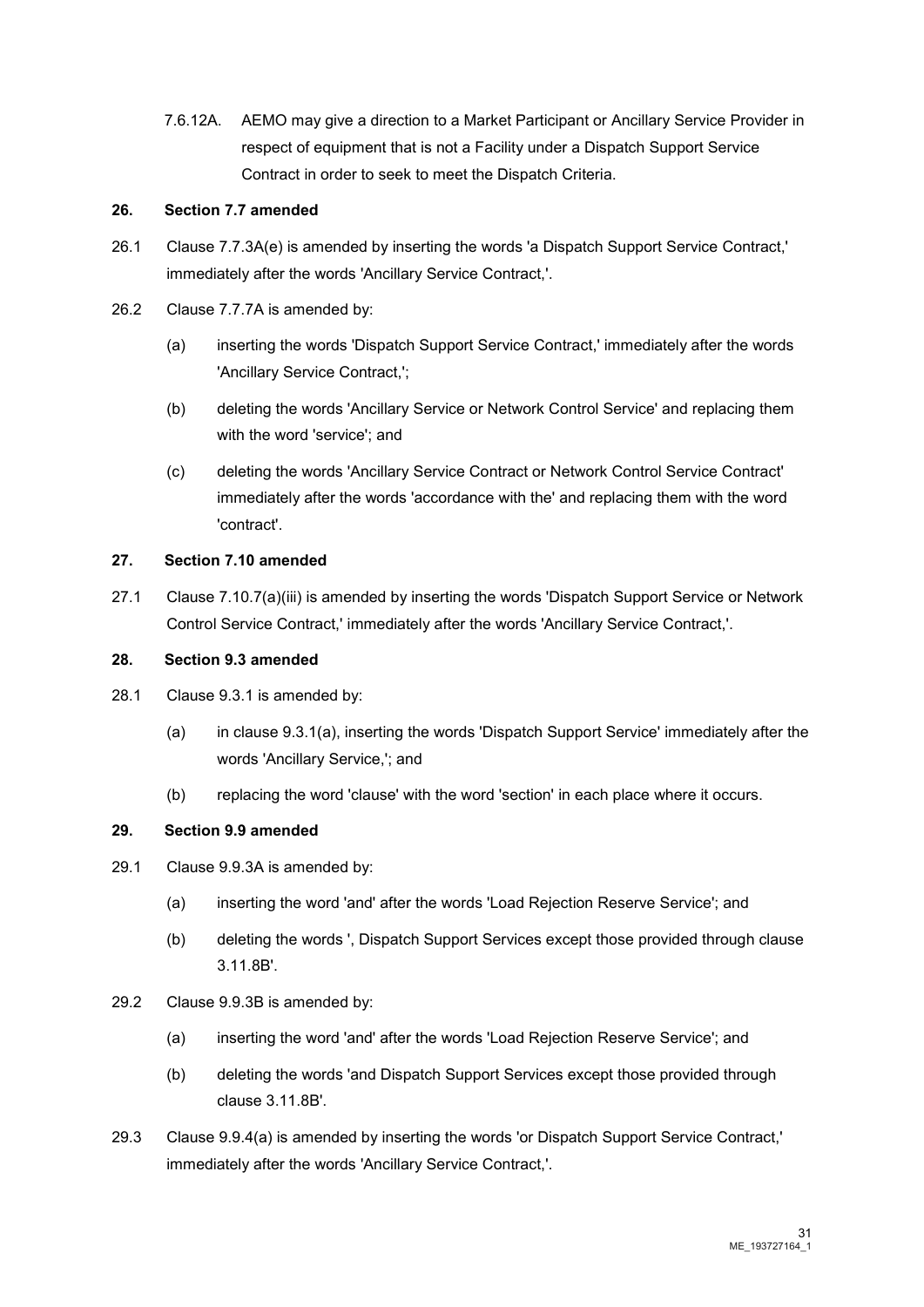29.4 Clause 9.9.4(b) is amended by inserting the words 'or Dispatch Support Service Contract,' immediately after the words 'Ancillary Service Contract,'.

#### **30. Section 9.24 amended**

30.1 Clause 9.24.3A(a)(ii) is amended by inserting the words 'or to a provider of Dispatch Support Services holding a Dispatch Support Service Contract with AEMO,' immediately after the words 'Ancillary Service Contract with AEMO'.

#### **31. Chapter 11 Glossary amended**

31.1 The definition for 'Ancillary Service Contract' is deleted and replaced with the following:

**Ancillary Service Contract**: A contract between AEMO and a Market Participant or Ancillary Service Provider for the provision by that Market Participant or Ancillary Service Provider of an Ancillary Service or Ancillary Services to AEMO.

31.2 The definition for 'Contracted Ancillary Service' is deleted and replaced with the following:

**Contracted Ancillary Service**: An Ancillary Service provided by a Rule Participant under an Ancillary Service Contract or a Dispatch Support Service provided by a Rule Participant under a Dispatch Support Service Contract.

31.3 The definition for 'Contracted Dispatch Support Service' is deleted and replaced with the following:

**Contracted Dispatch Support Service**: An NCESS provided by a Rule Participant under an AEMO-procured NCESS Contract.

31.4 The definition for 'Dispatch Support Service' is deleted and replaced with the following:

**Dispatch Support Service**: An AEMO-procured NCESS.

- 31.5 The definition for 'Network Control Service' is deleted and replaced with the following: **Network Control Service**: A service provided under a Network Control Service Contract.
- 31.6 The definition for 'Network Control Service Contract' is deleted and replaced with the following:

**Network Control Service Contract: Means, as the context requires:** 

- (a) a contract for the provision of a Network Control Service by a GIA Facility;
- (b) a contract for the provision of a Network Control Service by a non-GIA Facility that was entered into before 1 February 2022; or
- (c) a contract for the provision of a Network Operator-procured NCESS.
- 31.7 The definition for 'Operating Instruction' is amended by:
	- (a) deleting the words 'Means an' and replacing them with the word 'An'; and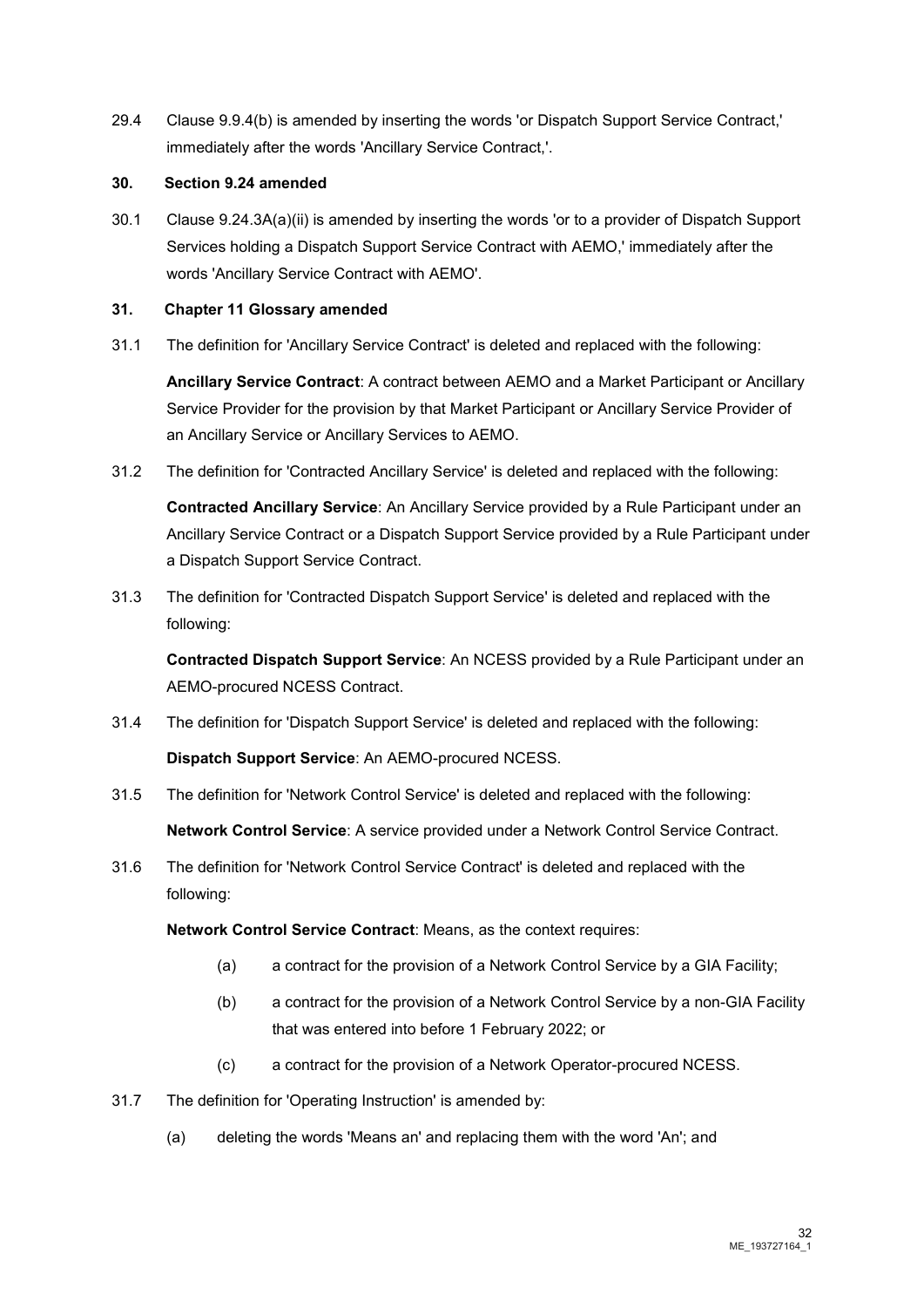- (b) inserting the words 'or Dispatch Support Service Contract' immediately after the words 'Ancillary Services Contract'.
- 31.8 Insert the following new definitions:

**AEMO-procured NCESS Contract:** A contract between AEMO and a Market Participant or Ancillary Service Provider for the provision of an NCESS.

**Dispatch Support Service Contract**: An AEMO-procured NCESS Contract for the provision of a Dispatch Support Service.

**NCESS**: See Non-Co-optimised Essential System Service.

**NCESS Contract**: A contract procured by AEMO or a Network Operator for the provision of an NCESS.

**NCESS Service Specification**: A service specification prepared by AEMO or a Network Operator in accordance with clause 3.11B.5.

**NCESS Submission**: A submission in accordance with clause 3.11B.8.

**Network Opportunity Map**: Has the meaning given in Chapter 6A of the Access Code.

**Non-Co-optimised Essential System Service**: An Essential System Service procured under section 3.11B.

**Transmission System Plan**: A plan prepared and published by a Network Operator in respect of its Network in accordance with section 4.5B.

#### **Schedule C**

- **1. Section 1.45 amended**
- 1.1 The section 1.45 heading is deleted and replaced with the following:

### **Specific Transitional Provisions – Registration for the 2021 Reserve Capacity Cycle, the 2022 Reserve Capacity Cycle and the 2023 Reserve Capacity Cycle**

- 1.2 Clause 1.45.2 is amended by deleting the words 'For the 2021 Reserve Capacity Cycle and the 2022 Reserve Capacity Cycle only:' and replacing them with the words 'For the 2021 Reserve Capacity Cycle, the 2022 Reserve Capacity Cycle and the 2023 Reserve Capacity Cycle only:'.
- 1.3 Clause 1.45.3 is amended by deleting the words 'the 2021 Reserve Capacity Cycle and the 2022 Reserve Capacity Cycle' and replacing them with the words 'the 2021 Reserve Capacity Cycle, the 2022 Reserve Capacity Cycle and the 2023 Reserve Capacity Cycle'.
- 1.4 Clause 1.45.8 is amended by inserting the words 'and/or the 2023 Reserve Capacity Cycle' immediately after the words 'the 2022 Reserve Capacity Cycle'.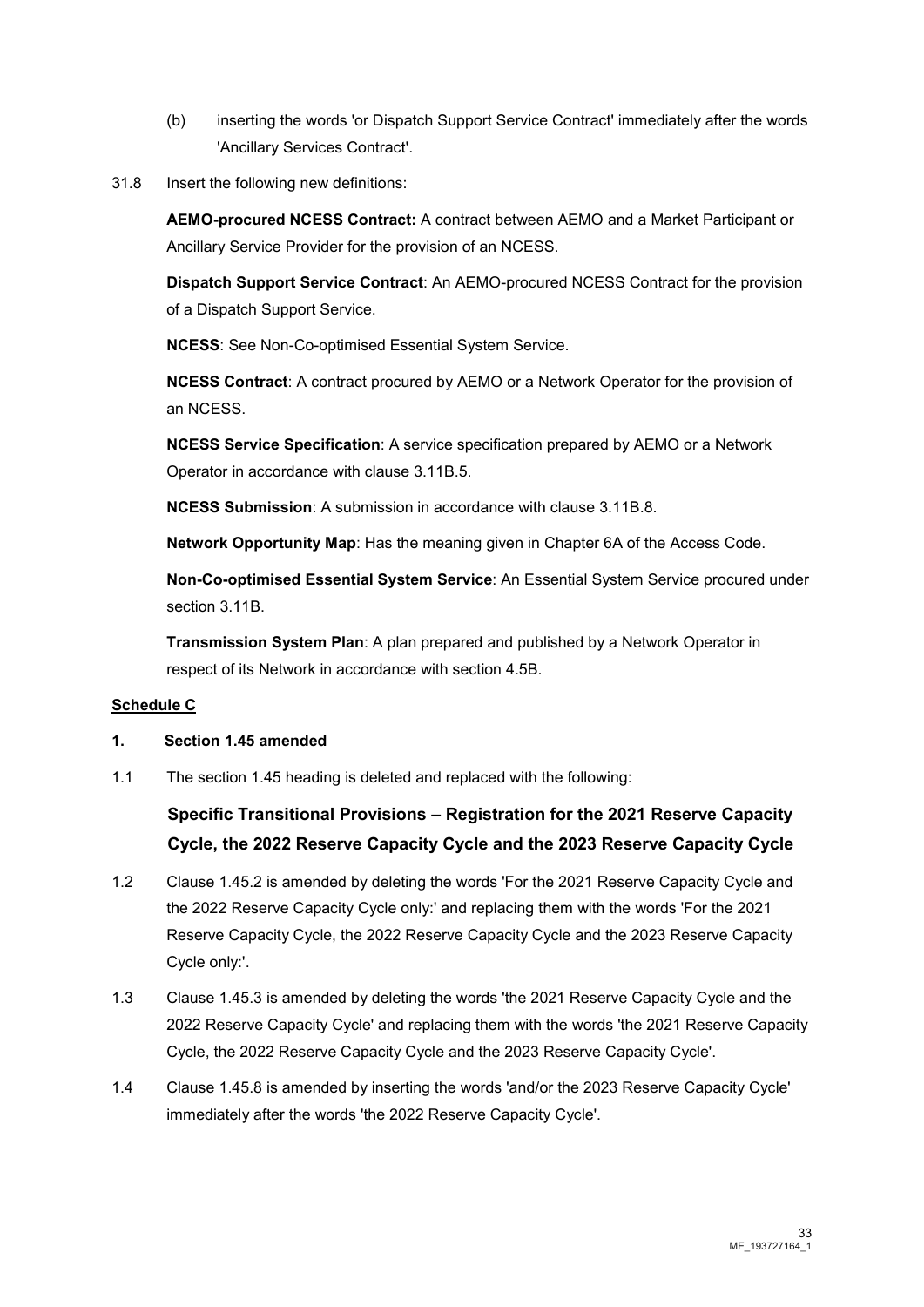- 1.5 Clause 1.45.10 is amended by deleting the words 'For the 2021 Reserve Capacity Cycle and the 2022 Reserve Capacity Cycle:' and replacing them with the words 'For the 2021 Reserve Capacity Cycle, the 2022 Reserve Capacity Cycle and the 2023 Reserve Capacity Cycle:'
- 1.6 Clause 1.45.11 is amended by deleting the words 'For the 2021 Reserve Capacity Cycle and the 2022 Reserve Capacity Cycle only' and replacing them with the words 'For the 2021 Reserve Capacity Cycle, the 2022 Reserve Capacity Cycle and the 2023 Reserve Capacity Cycle only'.

#### **2. Section 1.49 amended**

- 2.1 Insert the following new clause 1.49.7A:
	- 1.49.7A. Where AEMO has received an application for accreditation of a Frequency Cooptimised Essential System Service under clause 2.34A.2 and has prioritised an application for a Frequency Co-optimised Essential System Service made under this section 1.49 over that application, then:
		- (a) AEMO must notify the applicant that an application made under this section 1.49 has been prioritised over its application under clause 2.34A.2; and
		- (b) the timeframe for AEMO to accept or reject the applicant's application under clause 2.34A.4 does not apply, and instead will be the timeframe specified by AEMO, acting reasonably, in the notice from AEMO to the applicant under clause 1.49.7A(a).

#### **3. Section 2.27A amended**

3.1 Clause 2.27A.2(a) is amended by inserting the words 'Frequency Co-optimised' immediately before the words 'Essential System Services'.

#### **4. Section 4.4 amended**

- 4.1 Clause 4.4.1(d)(v) is amended by deleting the word 'and' immediately after the semi colon.
- 4.2 Clause 4.4.1(d)(vi) is amended by deleting the full stop and replacing it with the words '; and'.
- 4.3 Insert the following new clause 4.4.1(d)(vii):
	- vii. whether the Facility has entered into or is expected to enter into an NCESS Contract.

#### **5. Section 4.8A amended**

5.1 Clause 4.8A.3 is deleted and replaced with the following:

4.8A.3. A person that intends to apply for:

(a) Early Certified Reserve Capacity under section 4.28C for a new facility or facility upgrade; or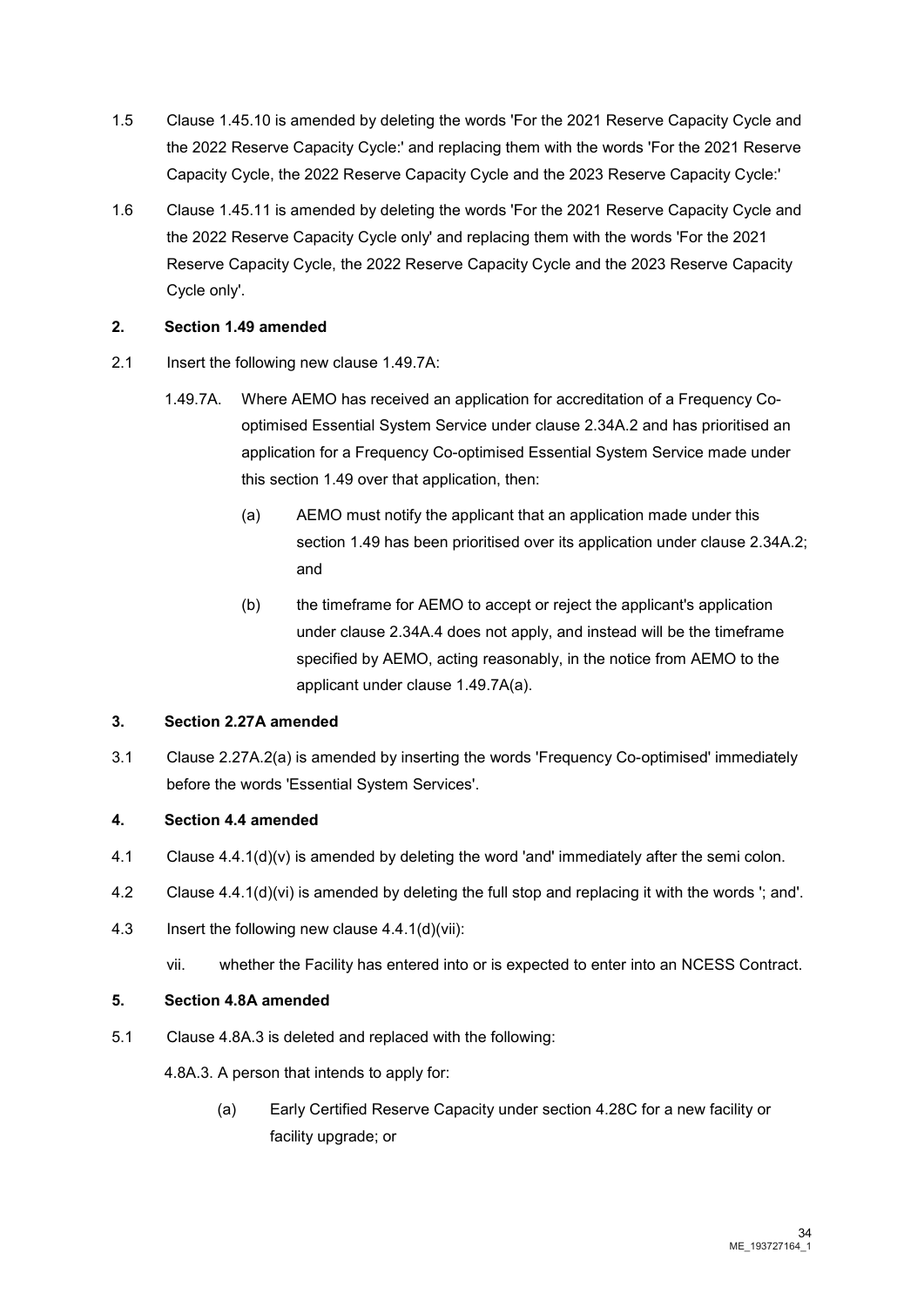- (b) Conditional Certified Reserve Capacity under clause 4.9.1(b) for a new facility; or
- (c) Certified Reserve Capacity under clause 4.9.1(a) for a new Facility subject to an NCESS Contract,

must, prior to submitting the application, apply to AEMO for an indicative Facility Class and one or more indicative Facility Technology Type to be assigned to the facility or facility upgrade.

#### **6. Section 4.10 amended**

- 6.1 Insert the following new clause 4.10.1(dB):
	- (dB) for a Semi-Scheduled Facility or Scheduled Facility, the minimum stable loading level of the Facility expressed in MW;
- 6.2 Clause 4.10.1(j) is deleted and replaced with the following:
	- (j) evidence of whether the Facility will be subject to an NCESS Contract;
- 6.3 Clause 4.10.1(m) is amended by deleting the words ', part of its Facility' in each place where they occur.

#### **7. Section 4.10A amended**

- 7.1 Clause 4.10A.2(b) is amended by deleting the word 'and' after the semi-colon at the end of the clause.
- 7.2 Clause 4.10A.2(c) is amended by deleting the full stop at the end of the clause and replacing it with the '; and'.
- 7.3 Insert the following new clause 4.10A.2(d):
	- (d) the Expression of Interest for the Facility specified that the Facility was expected to be nominated to be classified as a Network Augmentation Funding Facility in accordance with clause 4.4.1(d)(vi).
- 7.4 Clause 4.10A.5(b) is deleted and replaced with the following:
	- (b) the Network Operator has verified the information specified in a request by AEMO under clause 4.10A.7 in accordance with clause 4.10A.8(a); and
- 7.5 Clause 4.10A.9 is amended by deleting the words 'Where the Network Operator verifies the information specified in a request in accordance with clause 4.10A.8(a), AEMO must' and replacing them with the words 'Where the conditions specified in clause 4.10A.5 are met, AEMO must

#### **8. Section 4.10AB added**

8.1 Insert the following new section 4.10AB: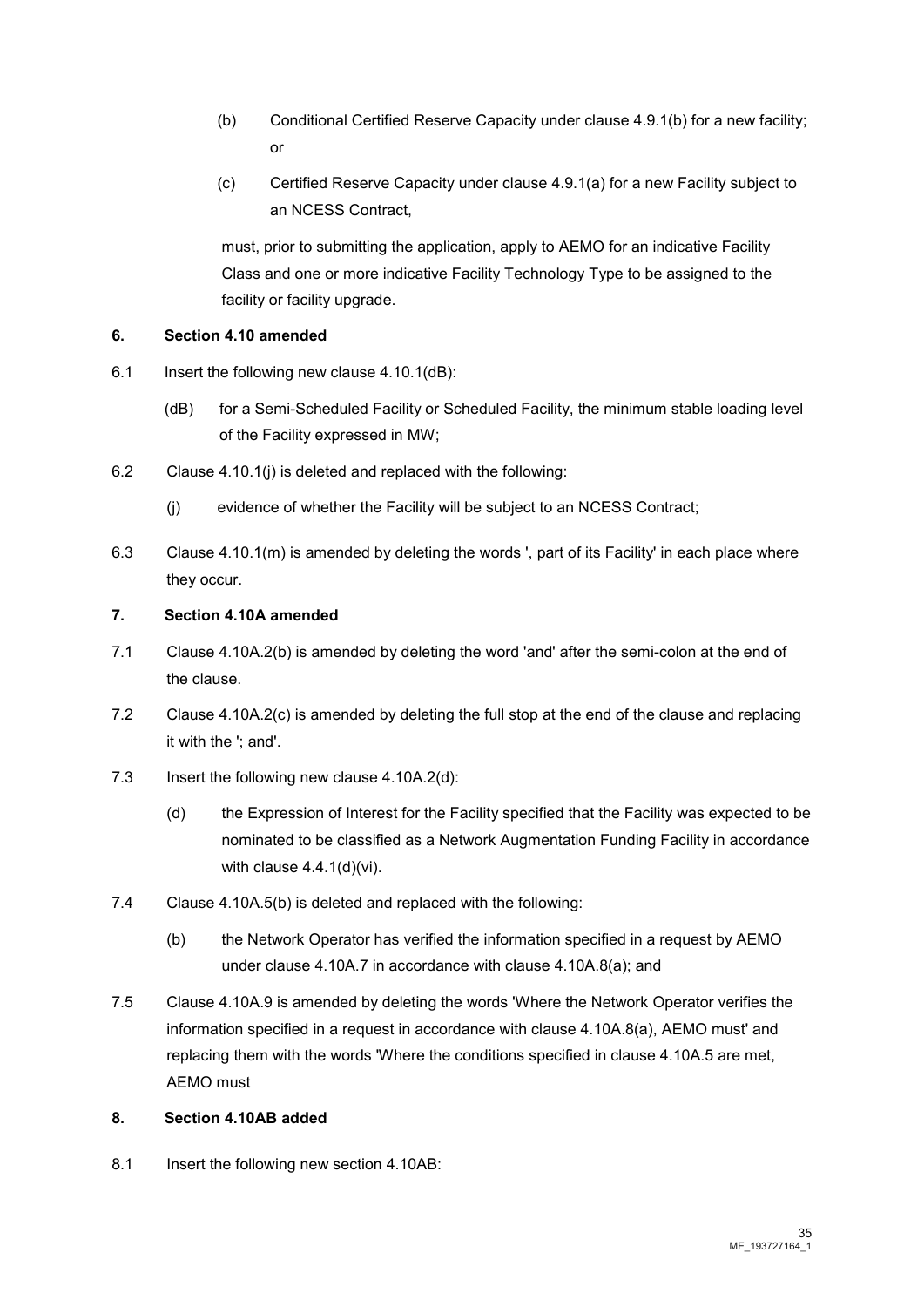#### **4.10AB. Determination of Constrained Access Entitlement**

- 4.10AB.1. Subject to clause 4.10AB.2, where a Market Participant provides information under clause 4.10.1(bA), or the relevant Network Operator confirms under clause 4.11.5, that a Facility is a Constrained Access Facility, AEMO must request the relevant Network Operator to determine the Constrained Access Entitlement for the Facility.
- 4.10AB.2. Where there is any inconsistency between the information provided by a Market Participant under clause 4.10.1(bA) and the confirmation provided by the Network Operator under clause 4.11.5, the requirement for AEMO to request the Network Operator to determine the Constrained Access Entitlement for the relevant Facility under clause 4.10AB.1 will be based on the confirmation provided by the Network Operator.
- 4.10AB.3. Within 10 Business Days after receiving a request from AEMO under clause 4.10AB.1 or after receiving from AEMO any information requested under clause 4.10AB.6(a), the Network Operator must determine the Constrained Access Entitlement for the relevant Facility for the relevant Capacity Year in accordance with Appendix 11.
- 4.10AB.4. The Network Operator must notify AEMO of any determination required under clause 4.10AB.3 within 2 Business Days after making the determination.
- 4.10AB.5. The Network Operator's determination under clause 4.10AB.3 must be consistent with the Wholesale Market Objectives.
- 4.10AB.6. Where the Network Operator requires information from AEMO to determine the Constrained Access Entitlement for a Constrained Access Facility:
	- (a) AEMO must, where the information is reasonably available to it and within 2 Business Days of a request from the Network Operator, provide the Network Operator with any information requested by the Network Operator irrespective of the confidentiality status of that information under these WEM Rules;
	- (b) AEMO must inform the Network Operator of the confidentiality status of the information;
	- (c) the Network Operator must ensure that it maintains the confidentiality of the information in accordance with the confidentiality status informed by AEMO; and
	- (d) the Network Operator must ensure that the information is used only for the purpose for which it was provided.

#### **9. Section 4.13 amended**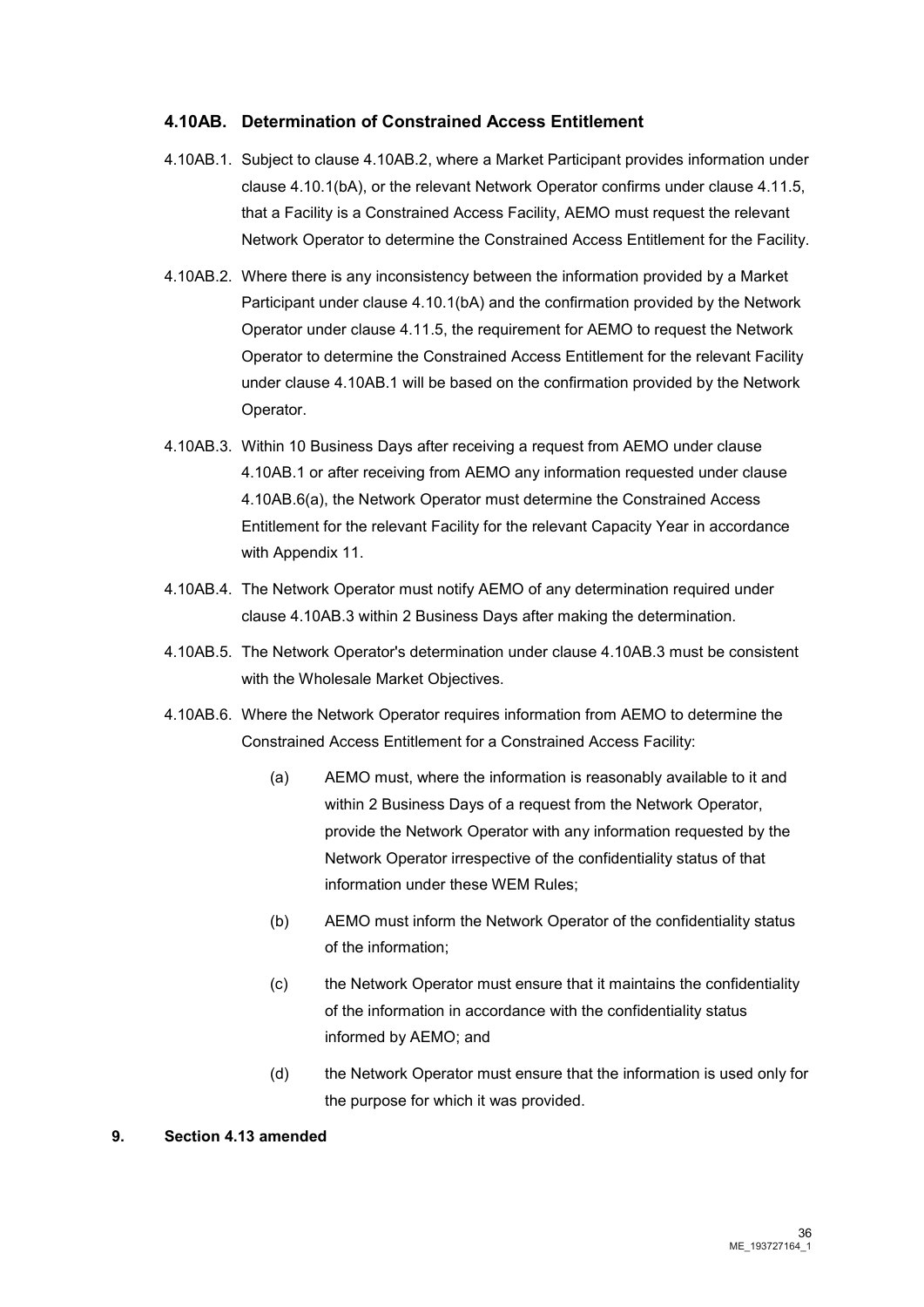- 9.1 Clause 4.13.10 is amended by inserting a full stop after the clause number so that it reads '4.13.10.'.
- 9.2 Clause 4.13.10 is amended by deleting the words 'each component of'.
- 9.3 Clause 4.13.10(a)(i) is amended by deleting the words ', or component of a Facility,'.
- 9.4 Clause 4.13.10(a)(ii) is amended by deleting the words ', or component of a Facility,'.
- 9.5 Clause 4.13.10C is amended by inserting a full stop after the clause number so that it reads '4.13.10C.'.
- 9.6 Clause 4.13.10C is amended by deleting the words 'a WEM Procedure' and replacing them with the words 'the relevant WEM Procedure'.
- 9.7 Clause 4.13.10C is amended by deleting the words ', or component of a Facility,' immediately after the words 'which the Facility'.

#### **10. Chapter 11 Glossary amended**

10.1 The definition for 'Constrained Access Entitlement' in Chapter 11 is amended by deleting the words 'clause 4.10A' and replacing them with the words 'section 4.10AB'.

#### **11. Appendix 11 amended**

- 11.1 Appendix 11 is amended by deleting the words 'clause 4.10A' and replacing them with the words 'section 4.10AB'.
- 11.2 Appendix 11 is amended by deleting Item 1 and replacing it with:
	- Item 1. The Network Operator must, for each relevant Constrained Access Facility, determine the Constrained Access Entitlement as either:
		- 1.1 where that Facility was considered a Constrained Access Facility in any previous Reserve Capacity Cycle, the MW level of network access expected to be available to the Facility for at least 95% of the generation dispatch scenarios that could, applying the matters in items 2.3.1 and 2.6.1 of this Appendix (as applicable), occur to meet the Peak Demand on the SWIS for the relevant Capacity Year; or
		- 1.2 where that Facility was not considered a Constrained Access Facility in any previous Reserve Capacity Cycle, the greater of:
			- a) the MW level of network access expected to be available to the Facility for at least 95% of the generation dispatch scenarios that could, applying the matters in items 2.3.1 and 2.6.1 of this Appendix (as applicable), occur to meet the Peak Demand on the SWIS for the relevant Capacity Year; or
			- b) where the Facility has previously been assigned Capacity Credits, the MW equivalent of the most recently assigned Capacity Credits.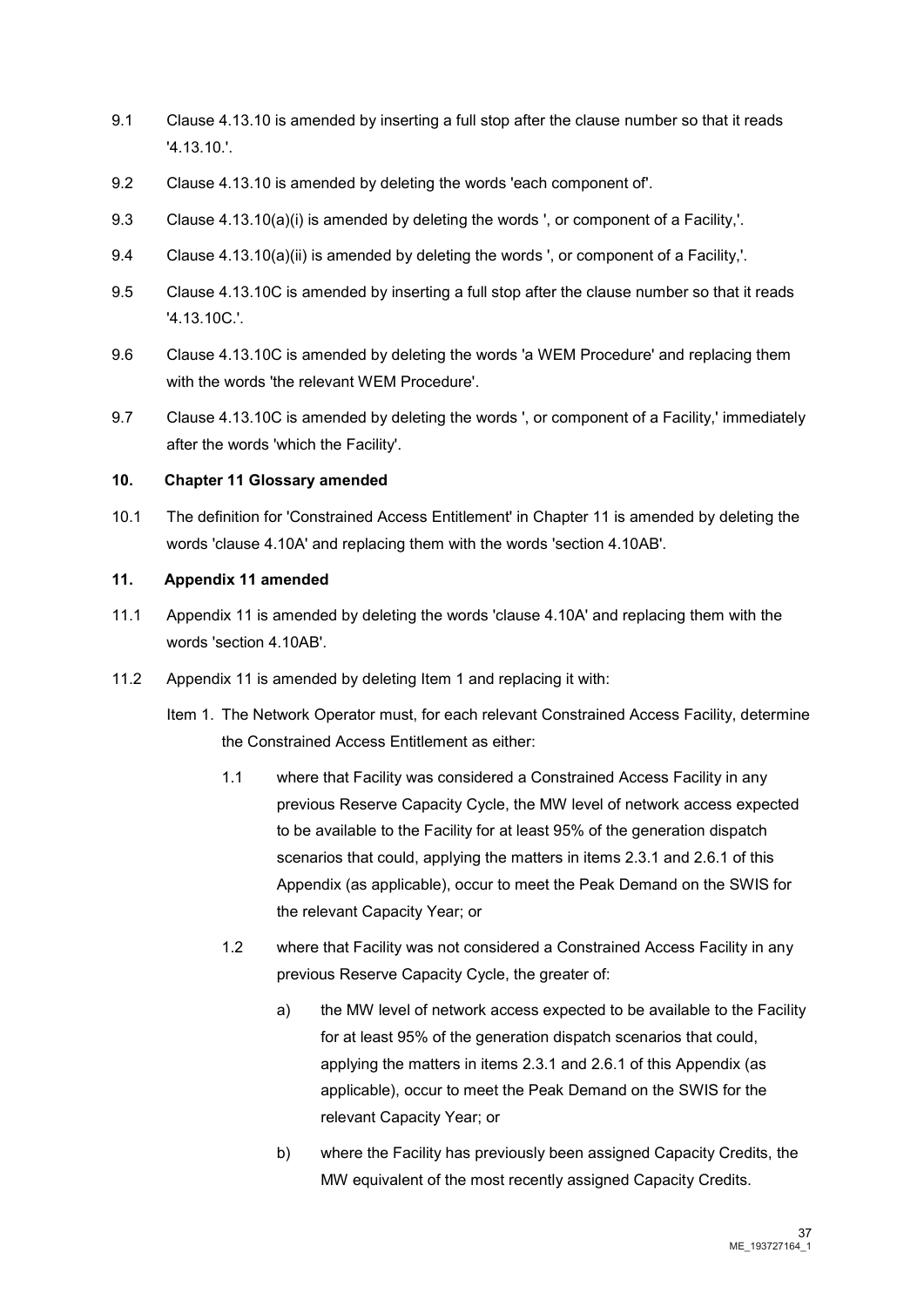- 11.3 Appendix 11 is amended by deleting clause 2.8(b)(ii) and replacing it with:
	- ii. where the Facility, or an upgrade to the Facility, has not previously been assigned Capacity Credits—
		- 1. where the applicant for Certified Reserve Capacity in respect of the Facility, or an upgrade to the Facility, has nominated under clause 4.10.1(i) for the Facility, or an upgrade to the Facility, to be assessed under clause 4.11.2(b) (and AEMO has not rejected such nomination under clause 4.11.2(a)), the value determined in accordance with Appendix 9; or
		- 2. otherwise, the level of Certified Reserve Capacity the applicant has applied for in respect of the Facility, or an upgrade to the Facility, under clause 4.10.

## **Schedule D**

#### **1. Section 4.10AB deleted**

1.1 Section 4.10AB is deleted.

## **Schedule E**

#### **1. Section 4.11 amended**

1.1 Clause 4.11.1(bA) is amended by deleting the words 'is an Energy Producing System' and replacing them with the words 'contains an Energy Producing System'.

## **2. Section 4.14 amended**

- 2.1 Clause 4.14.1C(d) is amended by deleting the words 'a Network Control Service Contract' and replacing them with 'an NCESS Contract'.
- 2.2 Clause 4.14.3 is amended by:
	- (a) deleting the words 'must not make a submission under clause 4.14.1' and replacing them with the words 'holding Certified Reserve Capacity';
	- (b) deleting the words 'a Network Control Service Contract' and replacing them with the words 'an NCESS Contract'; and
	- (c) inserting the words 'must nominate all Certified Reserve Capacity under clause 4.14.1(c)' immediately after the words 'NCESS Contract'.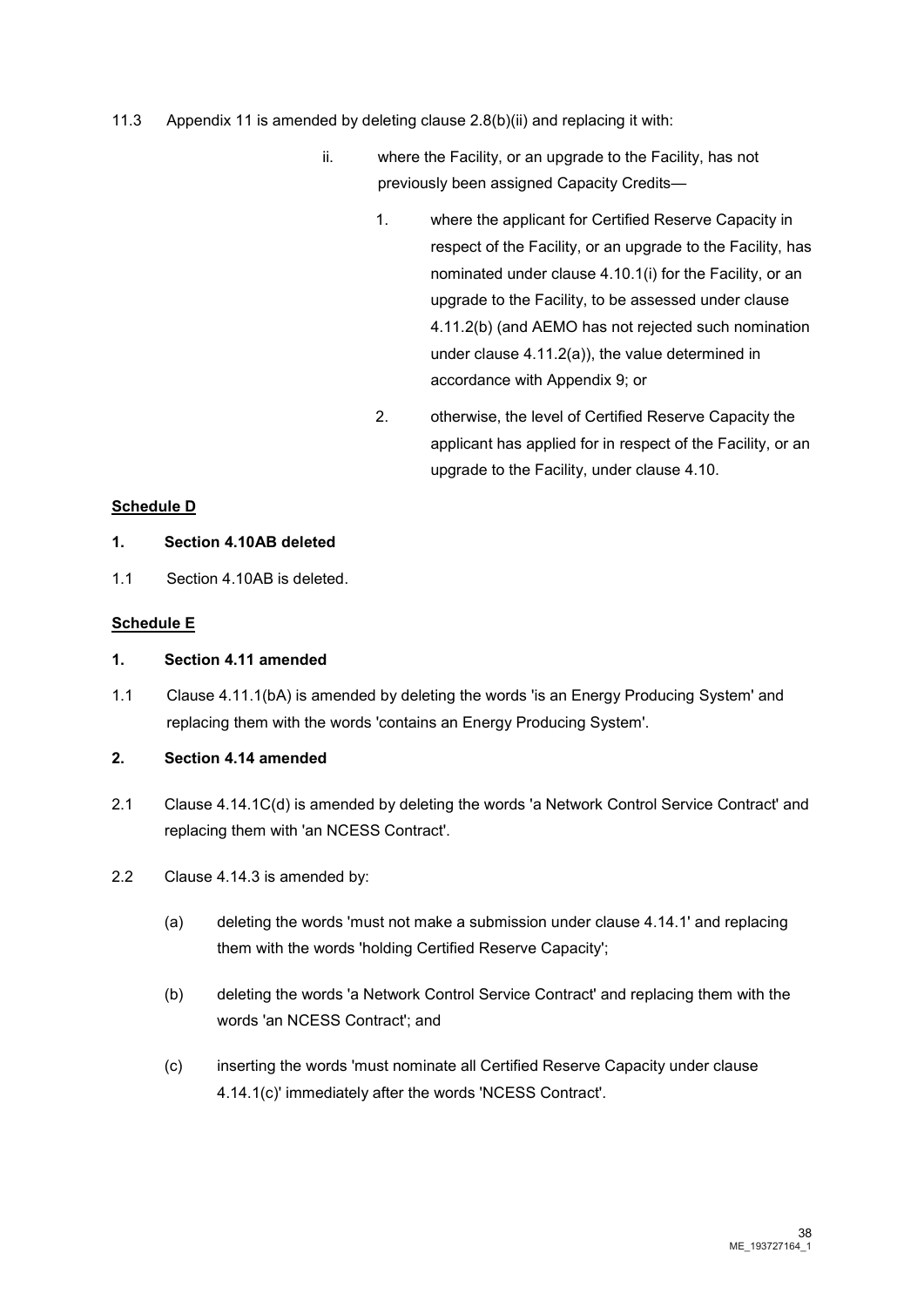## **Schedule F**

#### **1. Section 1.46 amended**

- 1.1 Insert the following new clause 1.46.1(b):
	- (b) a Facility that is deemed to be an NAQ Facility (as defined in Appendix 3) under clause 1.46.1(a) is to be deemed to have a Network Access Quantity for the purposes of Step 3A(a) of Appendix 3, equal to:
		- i. for a Facility, other than a GIA Facility, the Initial Network Access Quantity determined by AEMO for the Facility under clause 4.1A.1; and
		- ii. for a GIA Facility, the Certified Reserve Capacity assigned to the Facility for the 2022 Reserve Capacity Cycle that is intended to be traded bilaterally in accordance with 4.14.1(c); and

#### **2. Section 4.1A amended**

- 2.1 Clause 4.1A.2(a) is deleted and replaced with the following:
	- (a) where the Facility, or a component of the Facility, has been assigned Certified Reserve Capacity using the methodology described in clause 4.11.2(b), the Certified Reserve Capacity assigned to the Facility for the 2022 Reserve Capacity Cycle that is intended to be traded bilaterally in accordance with 4.14.1(c); and

#### **3. Section 4.15 amended**

- 3.1 Clause 4.15.3(a) is amended by deleting the words 'clause 4.4B.5(c)' and replacing them with the words 'clause 4.4B.3'.
- 3.2 Clause 4.15.5 is deleted and replaced with the following:
	- 4.15.5. The facility dispatch scenarios to be developed by AEMO pursuant to clause 4.15.4 must:
		- (a) include, in AEMO's sole discretion, variations in the output of Facilities dispatched to meet peak demand (as described in clause 4.15.3(c));
		- (b) include Facilities with Certified Reserve Capacity for the relevant Reserve Capacity Cycle;
		- (c) ensure the sum of facility dispatch in each scenario equals peak demand (as described in clause 4.15.3(c));
		- (d) ensure a Facility is not dispatched to a level greater than the Certified Reserve Capacity for the Facility;
		- (e) subject to clause 4.15.5(d), account for any services that are required at peak demand to be provided by a Facility with Certified Reserve Capacity under an NCESS Contract; and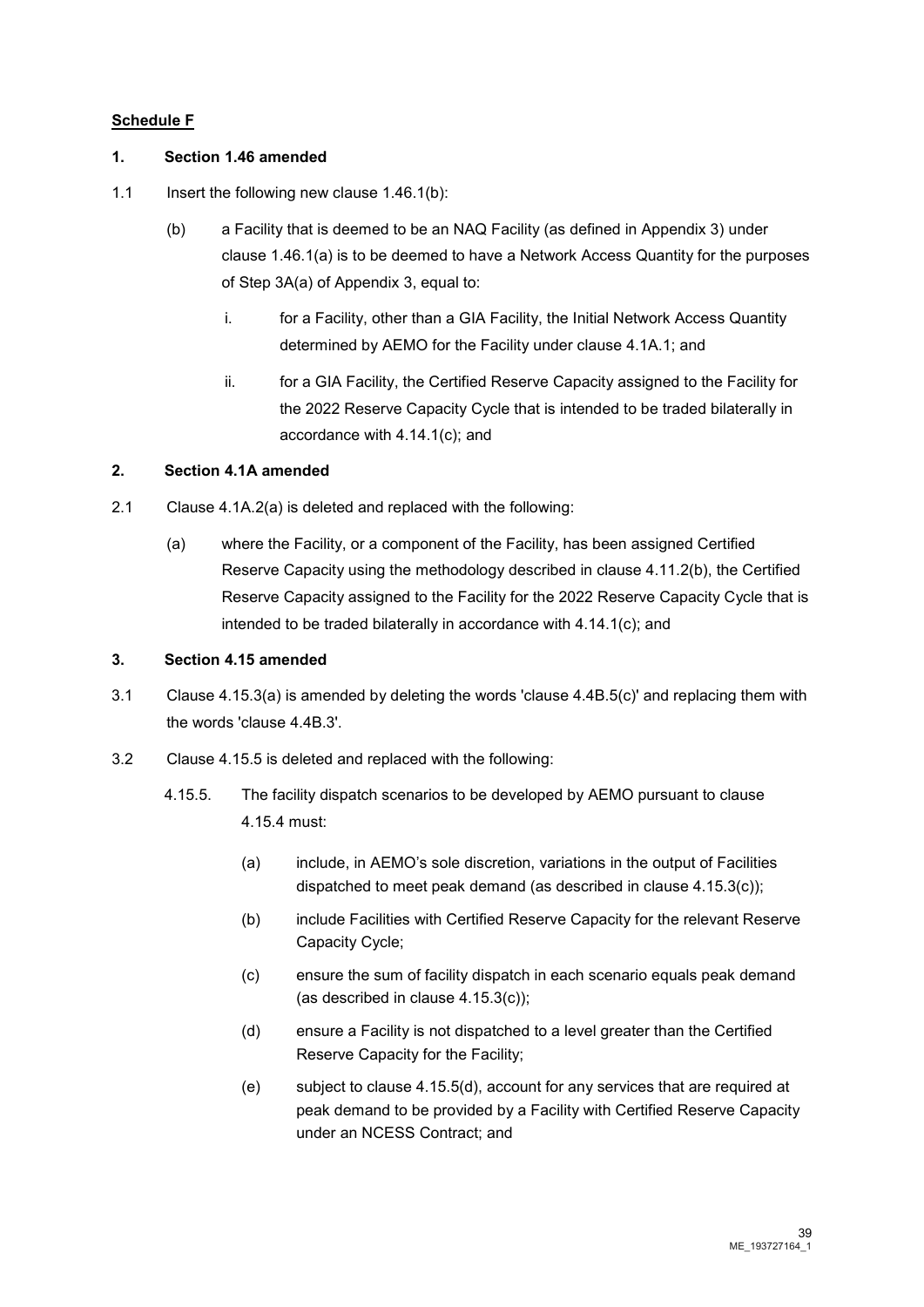- (f) include any other factors specified in the WEM Procedure referred to in clause 4.15.17.
- 3.3 Clause 4.15.15(a) is deleted and replaced with the following:
	- (a) a Facility, that is not assigned Certified Reserve Capacity using the methodology described in clause 4.11.2(b) and is assigned a quantity of Certified Reserve Capacity that is less than the Highest Network Access Quantity for the Facility for that Reserve Capacity Cycle, the Highest Network Access Quantity for the Facility is to be reduced to equal the quantity of Certified Reserve Capacity assigned to the Facility for that Reserve Capacity Cycle;
- 3.4 Clause 4.15.15(b) is amended by deleting the full stop at the end of the clause and replacing it with the words '; and'.
- 3.5 Insert the following new clause 4.15.15(c):
	- (c) a Facility is not assigned Certified Reserve Capacity for the Reserve Capacity Cycle, the Highest Network Access Quantity for the Facility is to be reduced to zero.

## **4. Section 4.20 amended**

- 4.1 Clause 4.20.5B is deleted and replaced with the following:
	- 4.20.5B. The quantity of Capacity Credits assigned to a Facility f is equal to the sum of:
		- (a) the Network Access Quantity determined by AEMO in accordance with section 4.15 for Facility f; and
		- (b) the CC Uplift Quantity applicable to Facility f as determined and amended by AEMO in accordance with section 4.1A.
- 4.2 Clause 4.20.5C is deleted and replaced with the following:
	- 4.20.5C. Where, for a Facility for a Reserve Capacity Cycle:
		- (a) the Network Access Quantity determined for the Facility in accordance with section 4.15 is not greater than zero; or
		- (b) a Network Access Quantity has not been determined for the Facility in accordance with section 4.15,

the Facility will not be eligible to be assigned a quantity of Capacity Credits under clause 4.20.5A(a) for that Reserve Capacity Cycle, including, to avoid doubt, a quantity equal to zero.

#### **5. Chapter 11 (Glossary) amended**

5.1 Insert each of the following new definitions in Chapter 11 (Glossary) in the appropriate alphabetical order: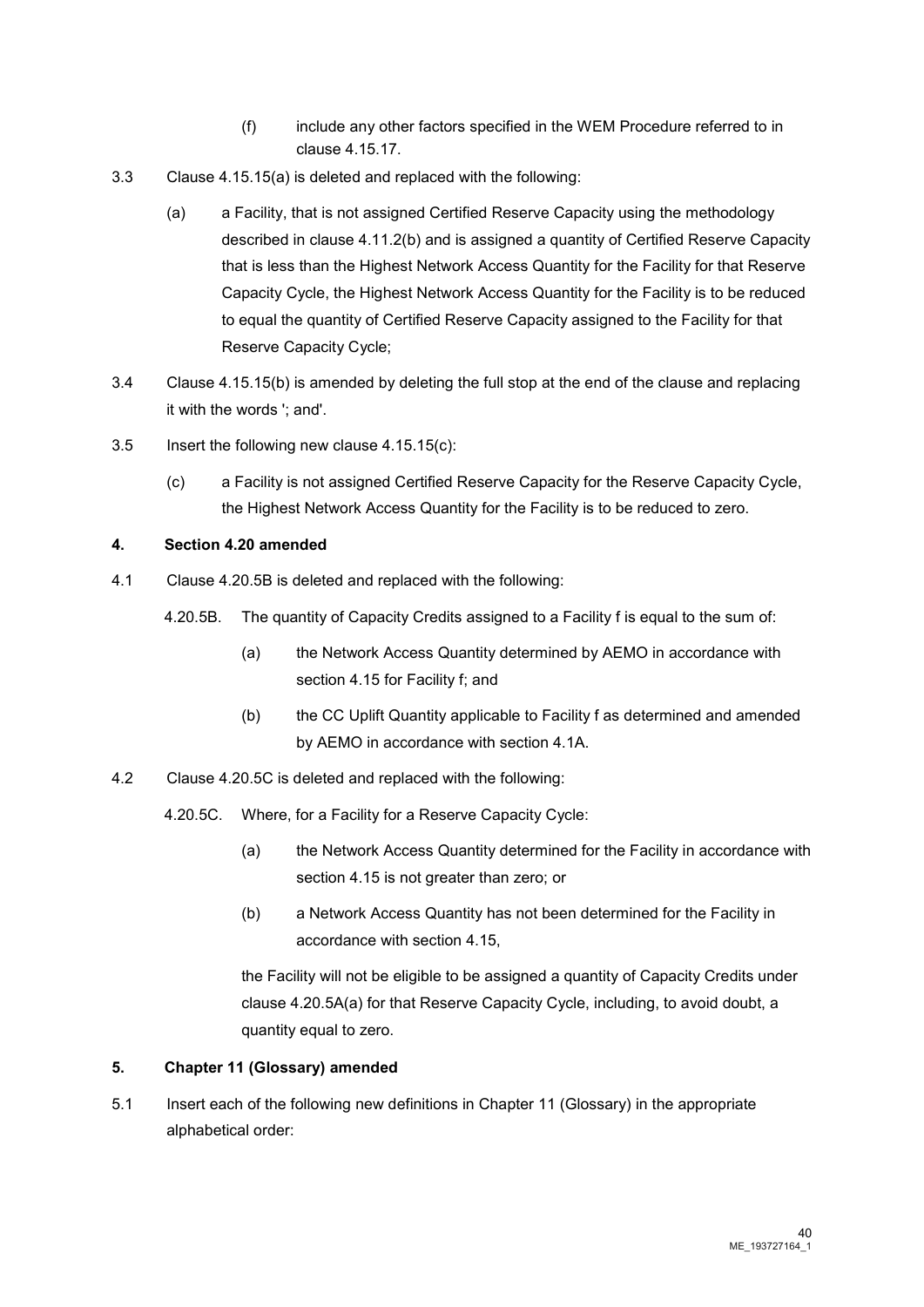**GIA Facility**: A Facility that is, or will be, subject to an Arrangement for Access entered into or amended during the period, commencing 24 June 2017 and ending on the date and time specified in clause 4.1.11 as amended or extended by AEMO under clause 1.36B.6(g) for the 2022 Reserve Capacity Cycle, under which the Facility is not entitled to unconstrained access to the relevant Network for all of its capacity.

**Minimum Capacity Credits Quantity**: The minimum quantity of Capacity Credits a Market Participant requires to be assigned to a Facility or upgrade to the Facility for a Reserve Capacity Cycle for the Facility or upgrade to the Facility to participate in the Reserve Capacity Cycle.

## **6. Appendix 3 amended**

- 6.1 The definition of X[a] in Appendix 3 is deleted.
- 6.2 The 'capacity requirement' of Availability Class 1 in Appendix 3 is amended to delete the words 'max(0,' and 'X[1])'.
- 6.3 The 'capacity requirement' of Availability Class 2 in Appendix 3 is amended to delete the words 'max(0,(' and '-  $X[2]$ ) – max(0,  $X[1]$  – Q[1]'.
- 6.4 The definition of 'NAQ Facility' in Appendix 3 is amended by:
	- (a) deleting the word 'or' in the first bullet point;
	- (b) deleting the comma at the end of the second bullet point and replacing it with the words '; or';
	- (c) inserting a third bullet point as follows:
		- $\circ$  a Facility that has been assigned Certified Reserve Capacity and is subject to an NCESS Contract for the current Reserve Capacity Cycle,
- 6.5 Step 3A of Part A in Appendix 3 is deleted and replaced with the following:
	- Step 3A: Subject to the NAQ rules, using the Network Access Quantity Model determine the preliminary Network Access Quantity for each NAQ Facility and, where applicable, Indicative Network Access Quantity for each Indicative NAQ Facility, which is a value up to the minimum of:
		- (a) the Network Access Quantity determined for the NAQ Facility or Indicative NAQ Facility in the Reserve Capacity Cycle immediately preceding the current Reserve Capacity Cycle, which, for an Early CRC Facility is deemed to be:
			- i. for an Early CRC Facility is deemed to be: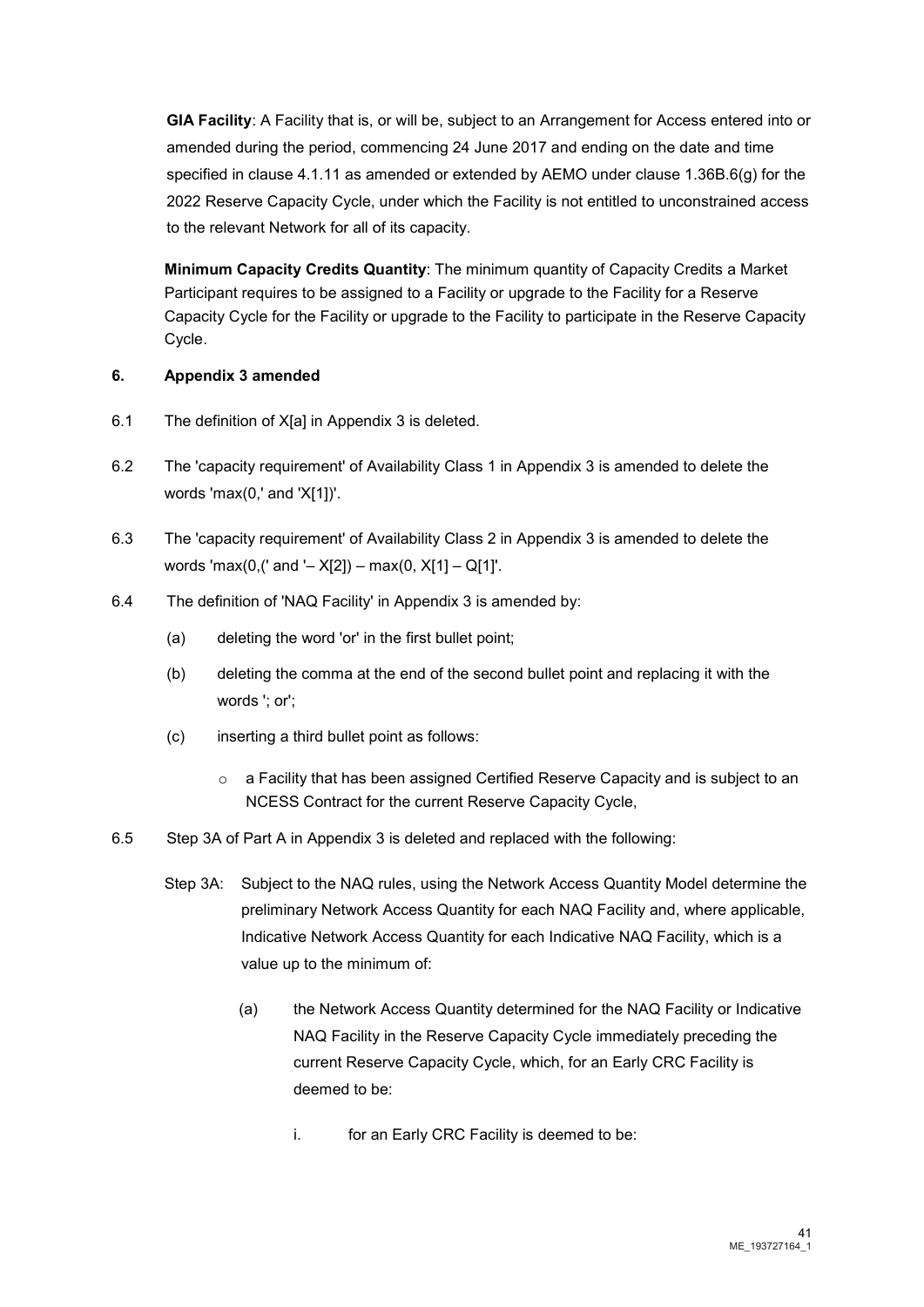- 1. for an Early CRC Facility that is also a Network Augmentation Funding Facility, the preliminary Network Access Quantity determined for the Facility at Step 13(c)(i) in a previous Reserve Capacity Cycle; or
- 2. for each other Early CRC Facility, the Indicative Network Access Quantity determined for the Facility in the Reserve Capacity Cycle immediately preceding the current Reserve Capacity Cycle; and
- ii. for an NAQ Facility subject to an NCESS Contract, that was not assigned a Network Access Quantity in the Reserve Capacity Cycle immediately preceding the current Reserve Capacity Cycle, is deemed to be the Certified Reserve Capacity for the NAQ Facility; and
- (b) the Certified Reserve Capacity for the NAQ Facility or Early Certified Reserve Capacity for the Indicative NAQ Facility,

then go to Step 3B.

- 6.6 Step 3B of Part A in Appendix 3 is deleted and replaced with the following:
	- Step 3B: Using the Network Access Quantity Model and, subject to the NAQ Rules, adjust the preliminary Network Access Quantity determined for an NAQ Facility under a prior step to a value up to the Highest Network Access Quantity for the NAQ Facility where this is greater than the preliminary Network Access Quantity determined for the NAQ Facility in a prior step and, where applicable, adjust the Indicative Network Access Quantity determined under a prior step for an Indicative NAQ Facility up to the Early Certified Reserve Capacity for the Indicative NAQ Facility,

then go to Step 3C.

- 6.7 Step 3C of Part A in Appendix 3 is deleted and replaced with the following:
	- Step 3C: Using the Network Access Quantity Model and, subject to the NAQ rules, adjust the preliminary Network Access Quantity determined for an NAQ Facility or Indicative Network Access Quantity for an Indicative NAQ Facility under a prior step to a value up to a value equal to the Certified Reserve Capacity for the NAQ Facility or Early Certified Reserve Capacity for an Indicative NAQ Facility, excluding, for the NAQ Facility, any associated Facility Upgrade, where this is greater than the preliminary Network Access Quantity determined in a prior step.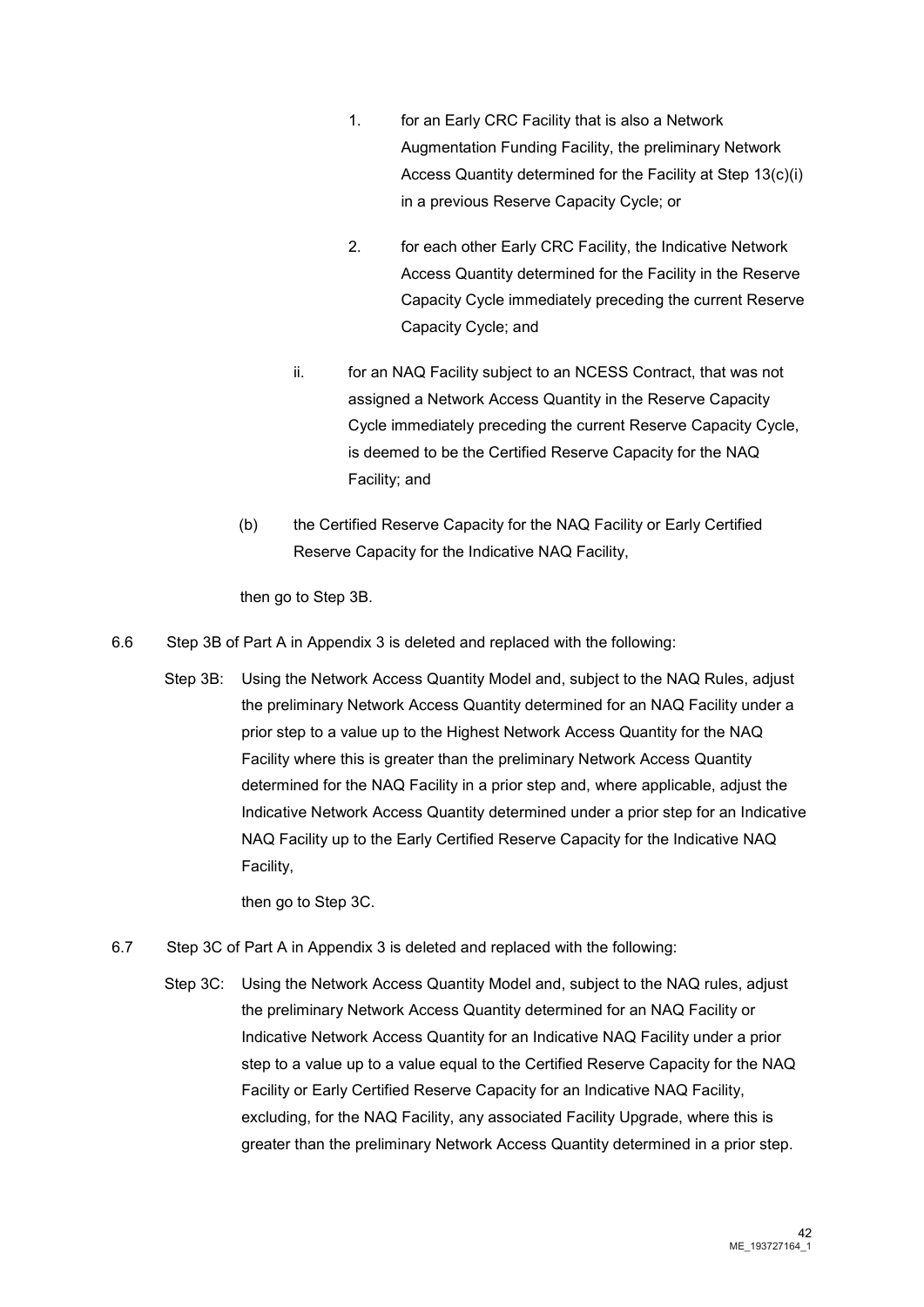- 6.8 Step 3A of Part B in Appendix 3 is deleted and replaced with the following:
	- Step 3A: Subject to the NAQ rules, using the Network Access Quantity Model determine the preliminary Network Access Quantity for each NAQ Facility and, where applicable, Indicative Network Access Quantity for each Indicative NAQ Facility, which is a value up to the minimum of:
		- (a) the Network Access Quantity determined for the NAQ Facility or Indicative NAQ Facility in the Reserve Capacity Cycle immediately preceding the current Reserve Capacity Cycle, which, for an Early CRC Facility is deemed to be:
			- i. for an Early CRC Facility is deemed to be:
				- 1. for an Early CRC Facility that is also a Network Augmentation Funding Facility, the preliminary Network Access Quantity determined for the Facility at Step 13(c)(i) in a previous Reserve Capacity Cycle; or
				- 2. for each other Early CRC Facility, the Indicative Network Access Quantity determined for the Facility in the Reserve Capacity Cycle immediately preceding the current Reserve Capacity Cycle; and
			- ii. for an NAQ Facility subject to an NCESS Contract, that was not assigned a Network Access Quantity in the Reserve Capacity Cycle immediately preceding the current Reserve Capacity Cycle, is deemed to be the Certified Reserve Capacity for the NAQ Facility; and
		- (b) the Certified Reserve Capacity for the NAQ Facility or Early Certified Reserve Capacity for the Indicative NAQ Facility, then go to Step 3B.
- 6.9 Step 3B of Part B in Appendix 3 is deleted and replaced with the following:
	- Step 3B: Using the Network Access Quantity Model and, subject to the NAQ Rules, adjust the preliminary Network Access Quantity determined for an NAQ Facility under a prior step to a value up to the Highest Network Access Quantity for the NAQ Facility where this is greater than the preliminary Network Access Quantity determined for the NAQ Facility in a prior step and, where applicable, adjust the Indicative Network Access Quantity determined under a prior step for an Indicative NAQ Facility up to the Early Certified Reserve Capacity for the Indicative NAQ Facility,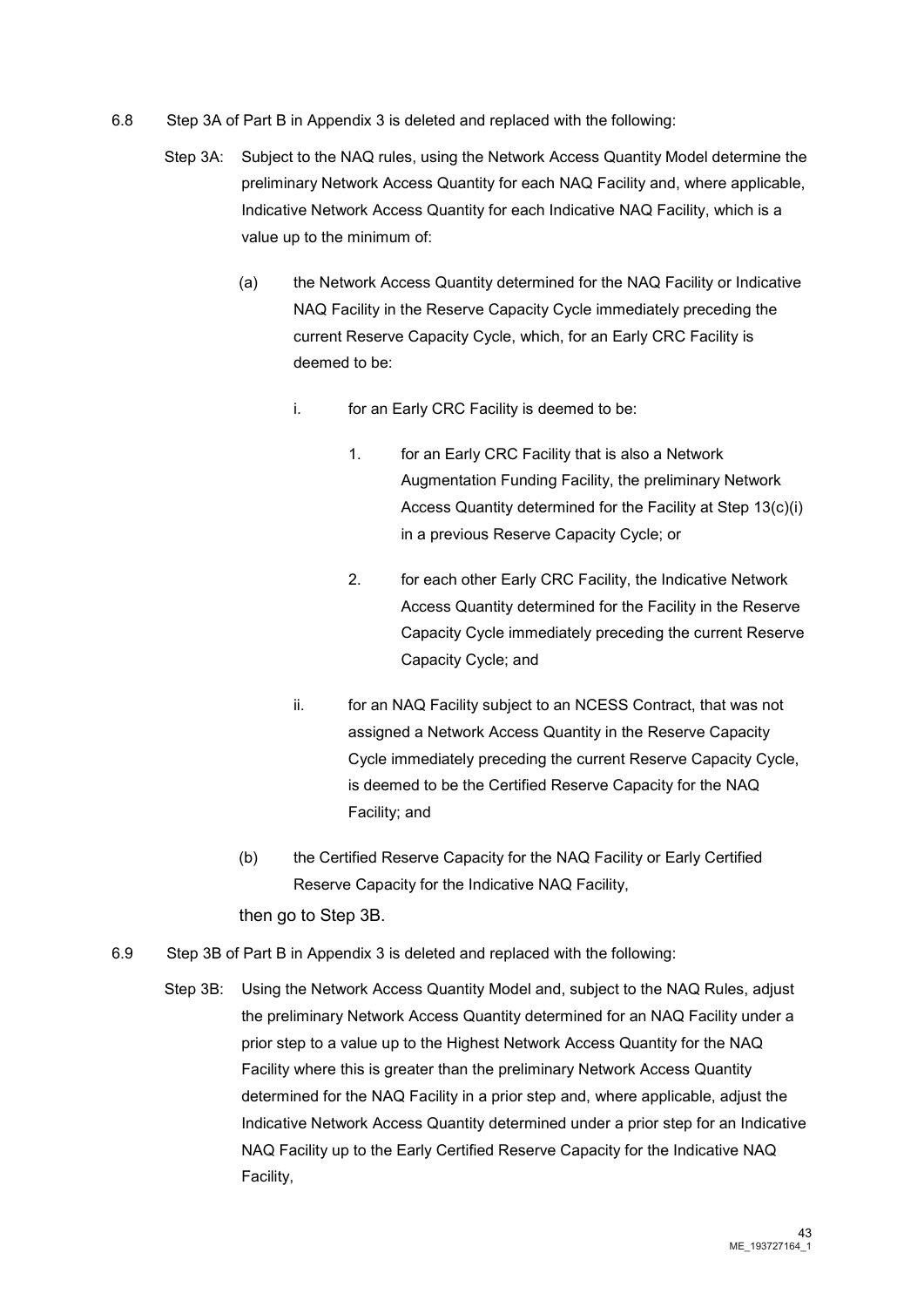then go to Step 3C.

- 6.10 Step 3C of Part B in Appendix 3 is deleted and replaced with the following:
	- Step 3C: Using the Network Access Quantity Model and, subject to the NAQ rules, adjust the preliminary Network Access Quantity determined for an NAQ Facility or Indicative Network Access Quantity for an Indicative NAQ Facility under a prior step to a value up to a value equal to the Certified Reserve Capacity for the NAQ Facility or Early Certified Reserve Capacity for an Indicative NAQ Facility, excluding, for the NAQ Facility any associated Facility Upgrade, where this is greater than the preliminary Network Access Quantity determined in a prior step.

## **Schedule G**

#### **1. Section 2.16 amended**

- 1.1 Clause 2.16.1 is deleted and replaced with the following:
	- 2.16.1. AEMO is responsible for collection of, and providing access to, data in accordance with this section 2.16. AEMO must compile the data identified in the Market Surveillance Data Catalogue and provide access to that data to the Coordinator and the Economic Regulation Authority.
- 1.2 Clause 2.16.2A is amended by deleting the word '[Blank]' and replacing it with the following:
	- 2.16.2A. By the New WEM Commencement Day, the Coordinator and the Economic Regulation Authority must:
		- (a) provide to AEMO a combined list of data items to be included by AEMO in the Market Surveillance Data Catalogue, being information required by the Coordinator and the Economic Regulation Authority to perform their functions under these WEM Rules; and
		- (b) publish the combined list of data items provided to AEMO under clause 2.16.2A(a) on their respective websites.
- 1.3 Insert the following new clause 2.16.2B:
	- 2.16.2B. By the New WEM Commencement Day, AEMO must provide access to all data items in the Market Surveillance Data Catalogue, including the items in the combined list of data items provided to AEMO under clause 2.16.2A(a), to the Coordinator and the Economic Regulation Authority.
- 1.4 Insert the following new clause 2.16.2D:
	- 2.16.2D. The Coordinator or the Economic Regulation Authority may request access to historical versions of data items in the Market Surveillance Data Catalogue from AEMO. AEMO must provide access to historical versions of those data items to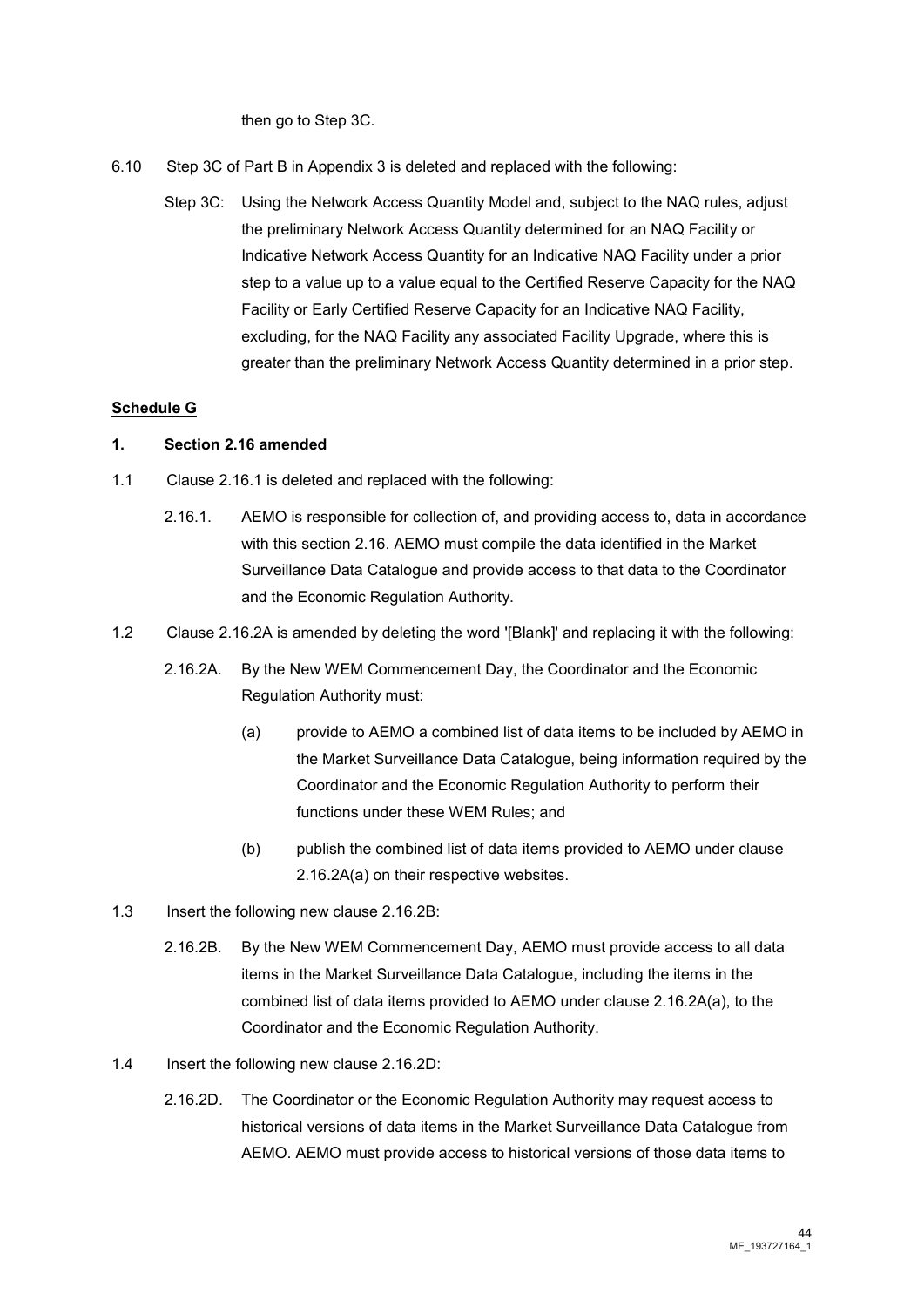both the Coordinator and the Economic Regulation Authority (regardless of who made the request), as soon as practicable.

- 1.5 Insert the following new clause 2.16.2E:
	- 2.16.2E. The Coordinator or the Economic Regulation Authority may, from time to time, request AEMO to include new data items in the Market Surveillance Data Catalogue by:
		- (a) updating the combined list of data items under clause 2.16.2A(a) and providing the updated list to AEMO and the Coordinator or Economic Regulation Authority (as relevant); and
		- (b) publishing the updated combined list of data items on their respective websites.
- 1.6 Insert the following new clause 2.16.2F:
	- 2.16.2F. On receipt of an updated combined list of data items under clause 2.16.2E(a) from the Coordinator or the Economic Regulation Authority, AEMO must update the Market Surveillance Data Catalogue, and advise both the Coordinator and the Economic Regulation Authority of the date on which access to the new data items will be available.
- 1.7 Delete clause 2.16.4.
- 1.8 Delete clause 2.16.5.

#### **Schedule H**

#### **1. Section 2.16 amended**

- 1.1 Clause 2.16.2 is deleted and replaced with the following:
	- 2.16.2. AEMO must develop a Market Surveillance Data Catalogue, which identifies data to be compiled concerning the market.
- 1.2 Insert the following new clause 2.16.2C:
	- 2.16.2C. Where AEMO does not provide access to all of the data items required to be provided to the Coordinator or the Economic Regulation Authority through the Market Surveillance Data Catalogue under clause 2.16.2B, AEMO must notify the Coordinator and the Economic Regulation Authority:
		- (a) of the reasons why the data items are not available; and
		- (b) when AEMO expects that the data items will be available to access in the Market Surveillance Data Catalogue.
- 1.3 Clause 2.16.3 is deleted and replaced with the following: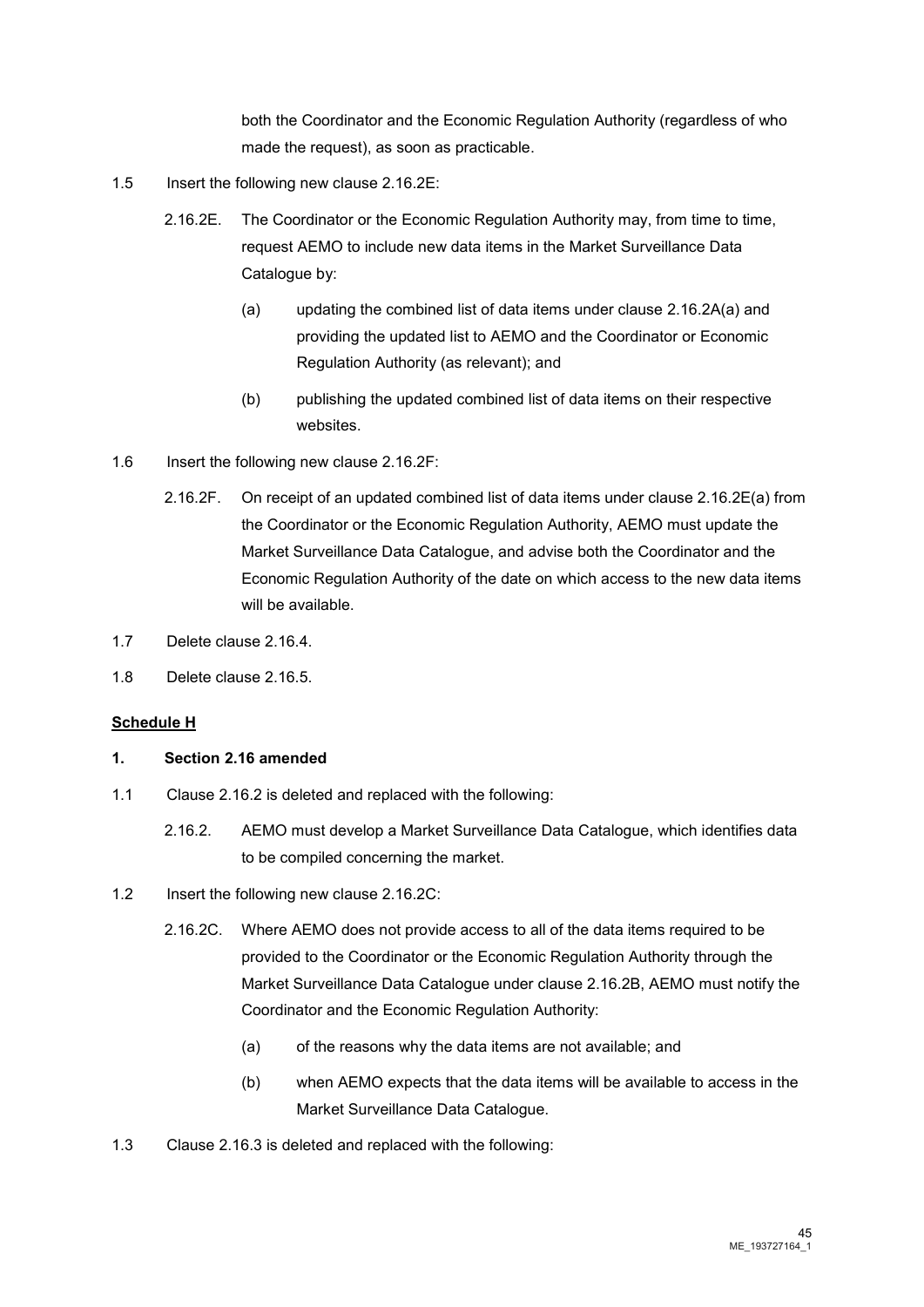- 2.16.3. AEMO must maintain the Market Surveillance Data Catalogue, and must update it whenever it changes in accordance with clause 2.16.2E. AEMO must:
	- (a) develop, maintain and provide access to a data dictionary for the data items in the Market Surveillance Data Catalogue contained in AEMO's WEM systems. The data dictionary must:
		- i. contain sufficient information to enable a reasonable person to understand and locate the data items contained in AEMO's WEM systems;
		- ii. define all data items, including a cross reference to the relevant WEM Rules under which the data is produced or exchanged;
		- iii. where applicable, provide details of any preprocessing or analysis applied to data items; and
		- iv. where applicable, provide a means of identifying any revisions of data items and the timing of any such revisions;
	- (b) maintain the accuracy and quality of all data items to which access is provided to the Coordinator and the Economic Regulation Authority in accordance with clause 2.16.2B; and
	- (c) where it becomes aware that any of the data items is incorrect or inconsistent, correct or make consistent, as applicable, the data item as soon as practicable.

## **Schedule I**

## **1. Section 1.47 added**

1.1 Insert the following new section 1.47:

# **1.47. Specific Transitional Provisions – Registration from New WEM Commencement Day**

1.47.1. In this section 1.47:

**Post-Amended Rules:** Means the WEM Rules as in force immediately after the New WEM Commencement Day.

**Pre-Amended Rules:** Means the WEM Rules as in force immediately before the New WEM Commencement Day.

- 1.47.2. With effect from the New WEM Commencement Day:
	- (a) a Rule Participant registered in the Market Customer class, Market Generator class or Ancillary Service Provider class under these WEM Rules is deemed to be registered in the Market Participant class;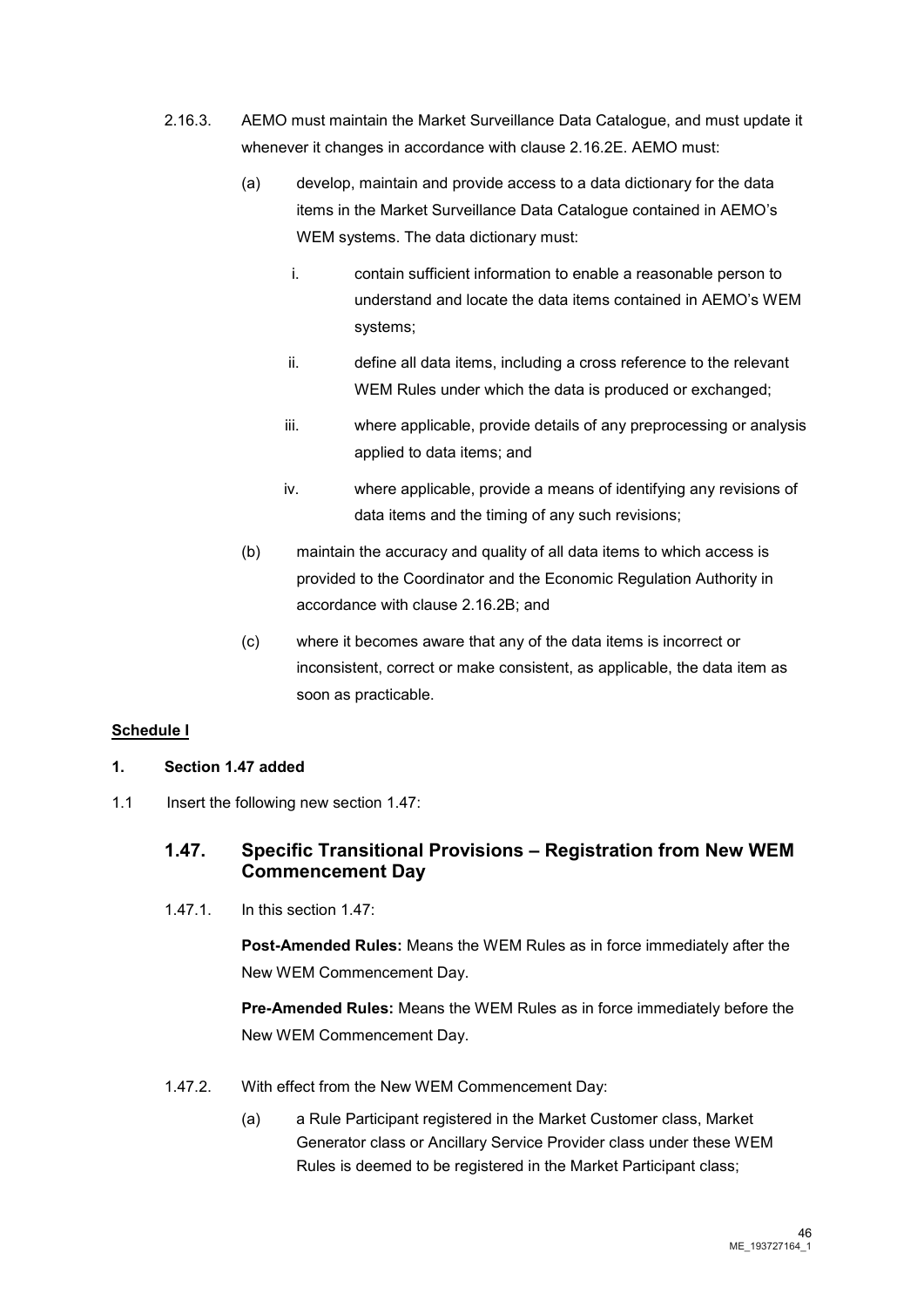- (b) subject to clause 1.47.4, a Registered Facility that is registered to a Rule Participant in the Market Customer class or Market Generator class referred to in clause 1.47.2(a) is deemed to be registered under the Facility Class set out in clause 1.47.3;
- (c) subject to clause 1.47.4, a Facility registered as a single Facility under the Pre-Amended Rules, is deemed to be registered as a single Facility under the Post-Amended Rules; and
- (d) subject to clause 1.47.4, a Facility registered as an aggregated Facility under the Pre-Amended Rules, is deemed to be registered as an Aggregated Facility under the Post-Amended Rules.
- 1.47.3. For the purposes of clause 1.47.2(b), the table below sets out the Facility Class that is deemed to apply to a Registered Facility.

| Facility Class as at the last Trading Interval<br>immediately preceding the New WEM<br>Commencement Day | Facility Class from the New WEM<br>Commencement Day |
|---------------------------------------------------------------------------------------------------------|-----------------------------------------------------|
| <b>Scheduled Generator</b>                                                                              | <b>Scheduled Facility</b>                           |
| Non-Scheduled Generator with a System Size<br>below 10 MW                                               | Non-Scheduled Facility                              |
| Non-Scheduled Generator with a System Size<br>at or above 10 MW                                         | Semi-Scheduled Facility                             |
| Interruptible Load                                                                                      | Interruptible Load                                  |
| Demand Side Programme                                                                                   | Demand Side Programme                               |

- 1.47.4. For the purposes of clauses 1.47.2(b), 1.47.2(c) and 1.47.2(d), where any of the following conditions apply to a Registered Facility, the Market Participant for that Registered Facility must apply to AEMO to seek an assessment for an applicable Facility Class in accordance with the timeframe and processes specified in the WEM Procedure under clause 1.47.12:
	- (a) the Registered Facility's System Size is anticipated to increase or decrease; and
	- (b) the Market Participant considers that registration in a different Facility Class for that Registered Facility is more appropriate than the Facility Class deemed by clause 1.47.3.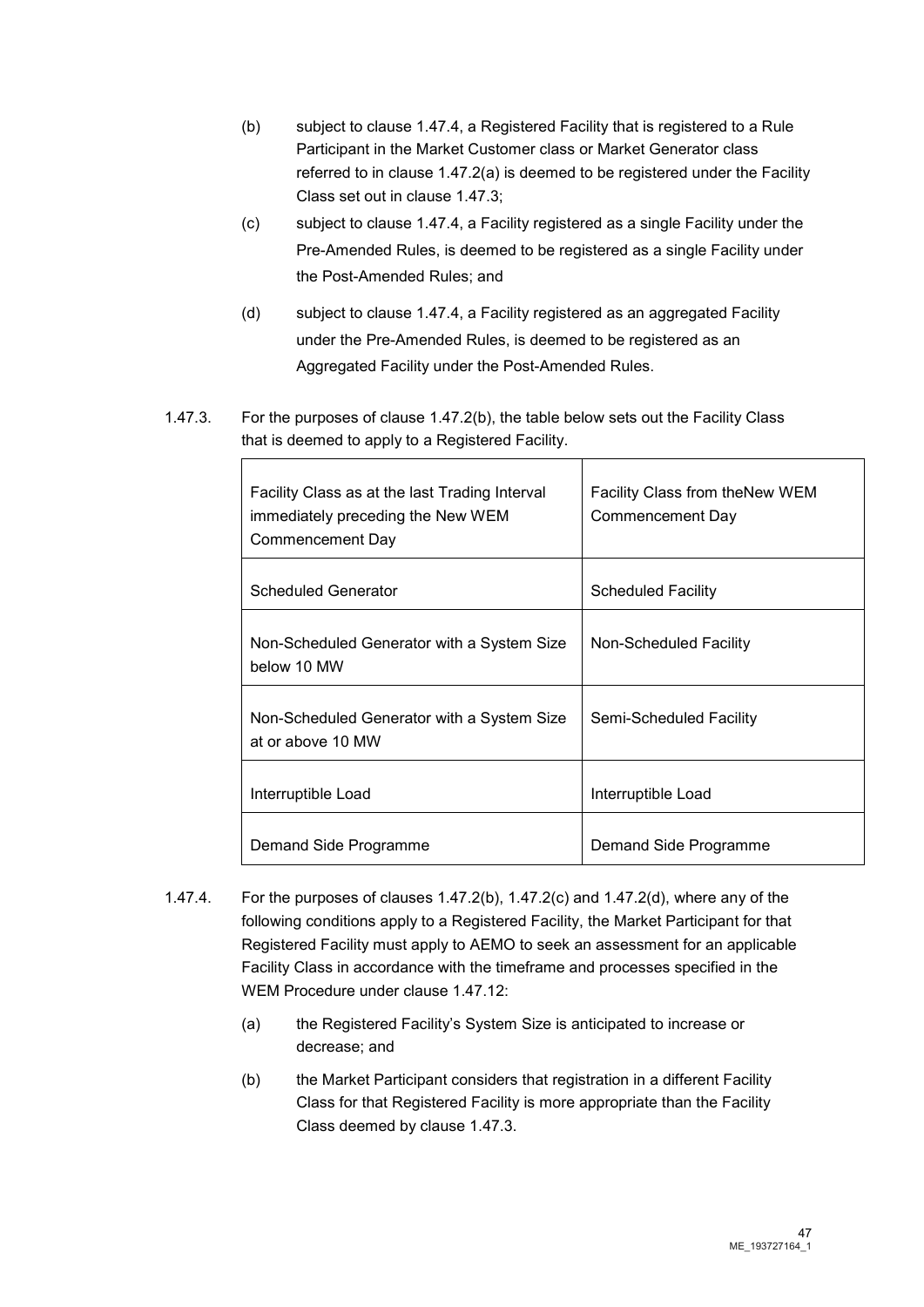- 1.47.5. AEMO must assess any application it receives under clause 1.47.4, in accordance with the WEM Procedure specified in clause 1.47.9.
- 1.47.6. When conducting an assessment under clause 1.47.5, where AEMO considers that the existing Facility Class assigned to that Registered Facility is no longer appropriate or another Facility Class is more appropriate, AEMO must assign that Registered Facility another Facility Class which must be a Facility Class specified in clause 2.29.1A.
- 1.47.7. A Market Participant intending to register a facility prior to the New WEM Commencement Day with an intended effective registration date on or after the New WEM Commencement Day, must apply to AEMO for a Facility Class assessment in accordance with the timeframe specified in the WEM Procedure referred to in clause 1.47.12.
- 1.47.8. A Market Participant applying to:
	- (a) register a facility as an Aggregated Facility; or
	- (b) disaggregate an Aggregated Facility,

prior to the New WEM Commencement Day with an intended effective date on or after the New WEM Commencement Day, must apply to AEMO for a Facility Class assessment in accordance with clause 1.47.7,and the timeframe specified in the WEM Procedure referred to in clause 1.47.9.

- 1.47.9. AEMO must assess an application it receives under clauses 1.47.7 or 1.47.8 and assign a Facility Class in accordance with the WEM Procedure referred to in clause 1.47.12.
- 1.47.10. AEMO may consult with, and request additional information or clarifications from, relevant Market Participants prior to making its determination under this section 1.47.
- 1.47.11. AEMO's determination of a Facility Class under this section 1.47 is final.
- 1.47.12. Before the New WEM Commencement Day, AEMO must develop a WEM Procedure specifying:
	- (a) the information to be provided to AEMO, and the processes and timeframes a Market Participant must adhere to, when applying to AEMO for an assessment under clauses 1.47.4, 1.47.7 or 1.47.8;
	- (b) the process and timeframes AEMO must adhere to when conducting an assessment and assigning a Facility Class to a facility in respect of an application made under clauses 1.47.4, 1.47.7 or 1.47.8, which must take into account the Facility Technology Types comprising a facility; and
	- (c) the process and timeframes AEMO and Market Participants must adhere to with respect to consultations and requests under clause 1.47.10; and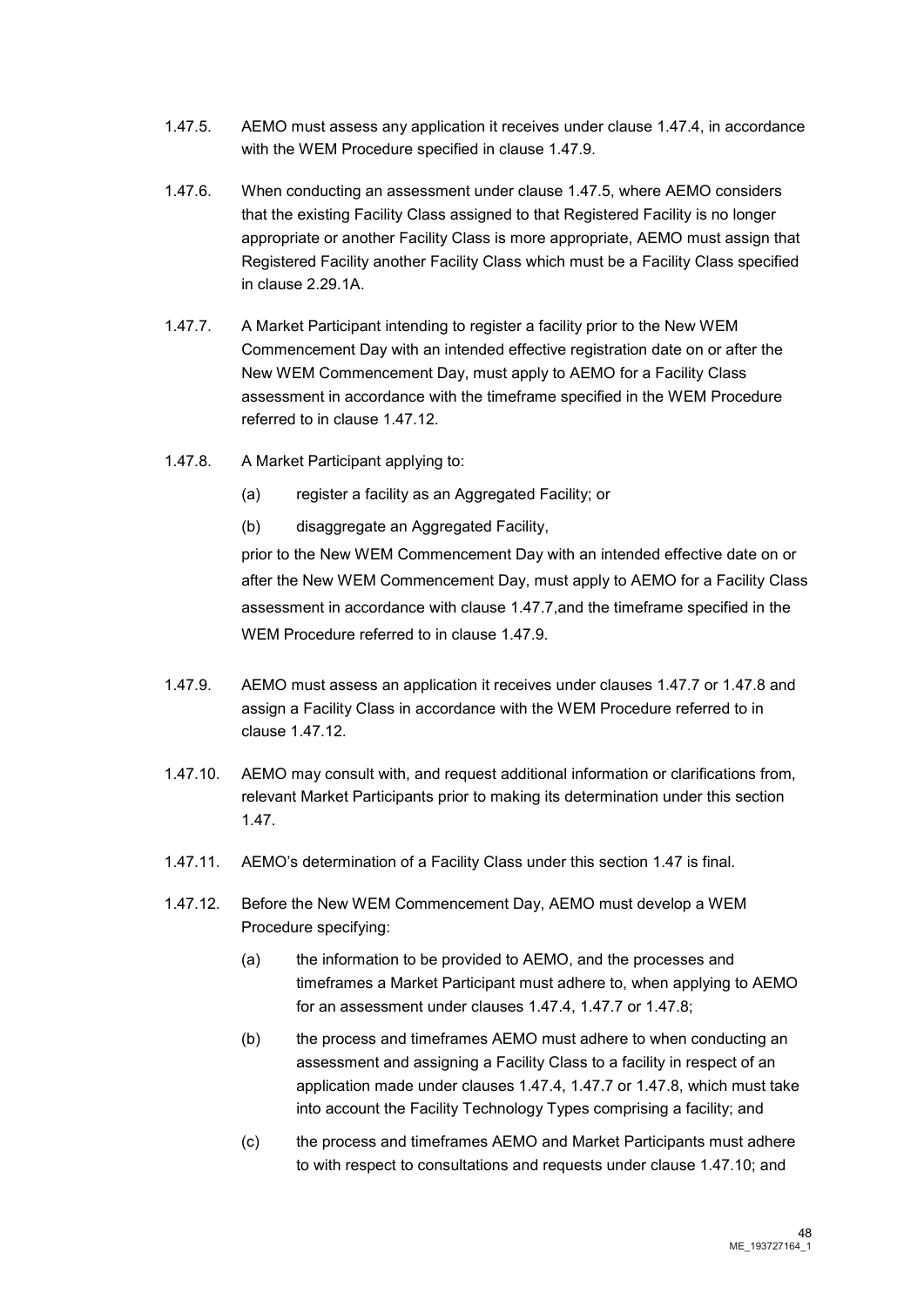(d) any other matters that AEMO considers are relevant to this section 1.47.

## **2. Section 1.48 added**

2.1 Insert the following new section 1.48:

# **1.48. Specific Transitional Provisions – Intermittent Loads**

1.48.1. In this section 1.48:

**Post-Amended Rules**: Means the WEM Rules as in force immediately after the New WEM Commencement Day.

**Pre-Amended Rules**: Means the WEM Rules as in force immediately before the New WEM Commencement Day.

- 1.48.2. Notwithstanding clause 2.30B.1, a Non-Dispatchable Load or part of a Non-Dispatchable Load that was treated by AEMO as an Intermittent Load on the day before the New WEM Commencement Day is deemed to have met the requirements of clause 2.30B.2 for the relevant Non-Dispatchable Load or part of the Non-Dispatchable Load to be treated as an Intermittent Load from the New WEM Commencement Day.
- 1.48.3. An Energy Producing System that supplies an Intermittent Load referred to in clause 1.48.2 and was not registered as a Facility under the Pre-Amended Rules, will be deemed to be exempted from the requirement to register under clause 2.29.4 of the Post-Amended Rules.
- 1.48.4. For the avoidance of doubt, the purpose of clauses 1.48.2 and 1.48.3 is to clarify the status of Intermittent Loads under the Pre-Amended Rules on the New WEM Commencement Day and the clauses do not in any way constitute a perpetual exemption from complying with the obligations and requirements in section 2.30B of the Post-Amended Rules.
- 1.48.5. The Market Participant for an Intermittent Load referred to in clause 1.48.2 must provide the data specified in clauses 2.30B.3 to AEMO at least three months before the New WEM Commencement Day.
- 1.48.6. Notwithstanding clause 1.48.2, a Market Participant for a Facility containing an Intermittent Load must, where clause 2.30B.8E applies, register the Facility or apply for an exemption as required by clause 2.30B.8E.
- 1.48.7. Where a Market Participant registers a Facility containing an Intermittent Load referred to in clause 1.48.2 in accordance with clause 2.30B.8E, the Market Participant may elect to register the Facility as either:
	- (a) a Non-Scheduled Facility even where its System Size or Nominated Export Quantity would otherwise require it to register as a Semi-Scheduled or Scheduled Facility; or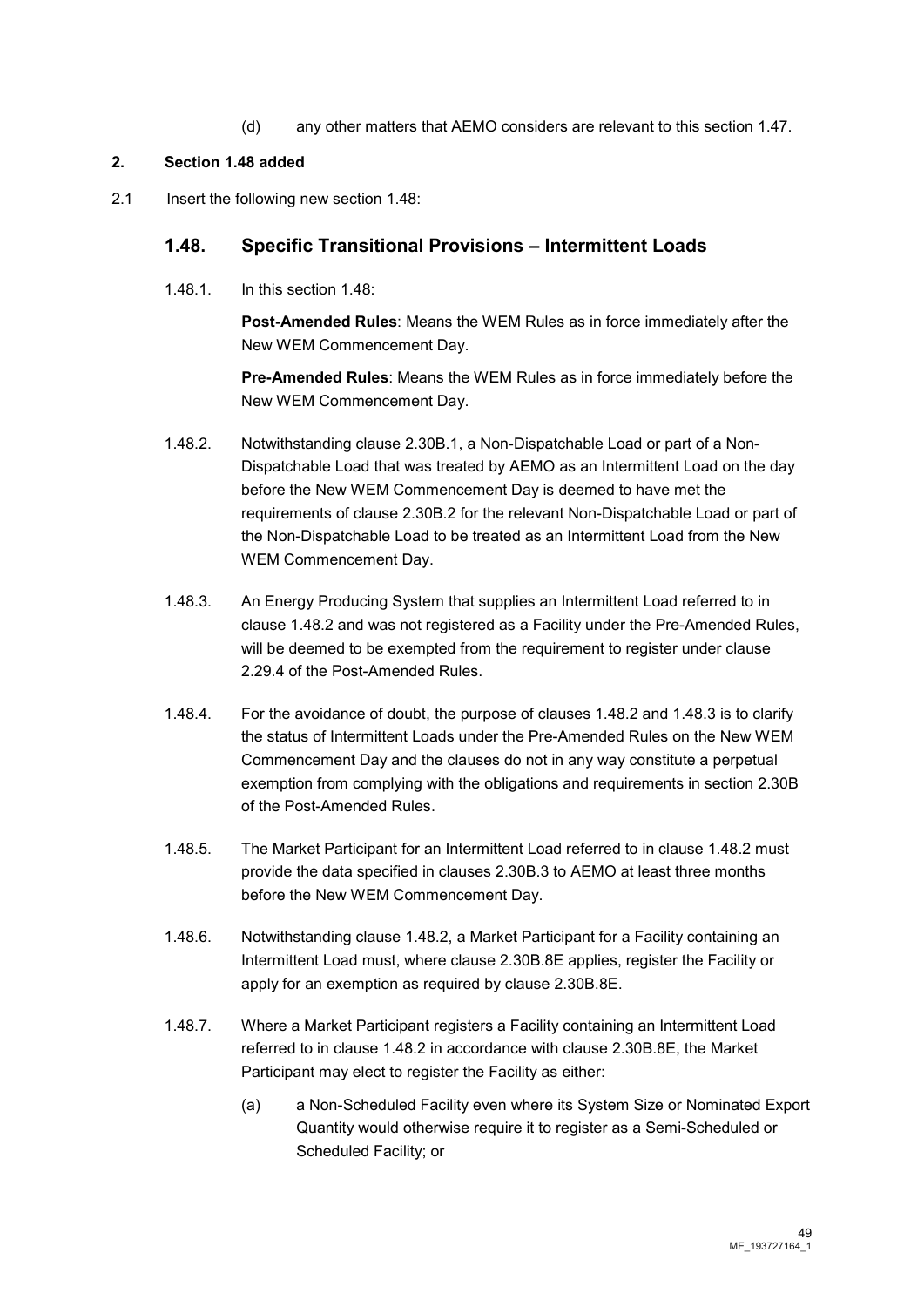(b) a Semi-Scheduled Facility even where AEMO's controllability assessment would otherwise require it to register as a Scheduled Facility.

## **3. Section 1.54A added**

3.1 Insert the following new section 1.54A:

# **1.54A. Specific Transitional Provisions – Standing Data**

- 1.54A.1. Where a Rule Participant is required to provide new Standing Data or modify current Standing Data in respect to a Facility pursuant to the Tranches 2 and 3 Amending Rules (as defined in clause 1.43.1) or any other Amending Rules made by the Minister under regulation 7(5) of the WEM Regulations by a notice published in the Government Gazette prior to the New WEM Commencement Day, the Rule Participant must do so in accordance with the processes and by the times specified by AEMO under clause 1.54A.2.
- 1.54A.2. Not less than four months before the New WEM Commencement Day, AEMO must publish on the WEM Website:
	- (a) the Standing Data required to be provided to AEMO for a Facility in relation to the Post-Amended Rules (as defined in clause 1.47.1); and
	- (b) the form and manner in which the Standing Data referred to in clause 1.54A.2(a) is to be provided to AEMO.

#### **4. Section 2.22A amended**

4.1 Clause 2.22A.2A(d) is amended by deleting the words 'the Market Fee rate and System Operation Fee rate' and replacing them with the words 'Market Participant Market Fee rate'.

## **5. Section 2.24 amended**

- 5.1 Clause 2.24.1(b) is deleted and replaced with the following:
	- (b) Application Fees in accordance with section 2.33 and clauses 2.31.2, 4.9.3(c), 4.26.2CC and 4.28.9B; and
- 5.2 Clause 2.24.1(c) is deleted and replaced with the following:
	- (c) a Reassessment Fee in accordance with clause 4.11.11.

#### **6. Section 2.27 amended**

- 6.1 Clause 2.27.1(a) is deleted and replaced with the following:
	- (a) each connection point in their Networks at which any of the following is connected:
		- i. a Scheduled Facility;
		- iA. a Semi-Scheduled Facility;
		- ii. a Non-Scheduled Facility; or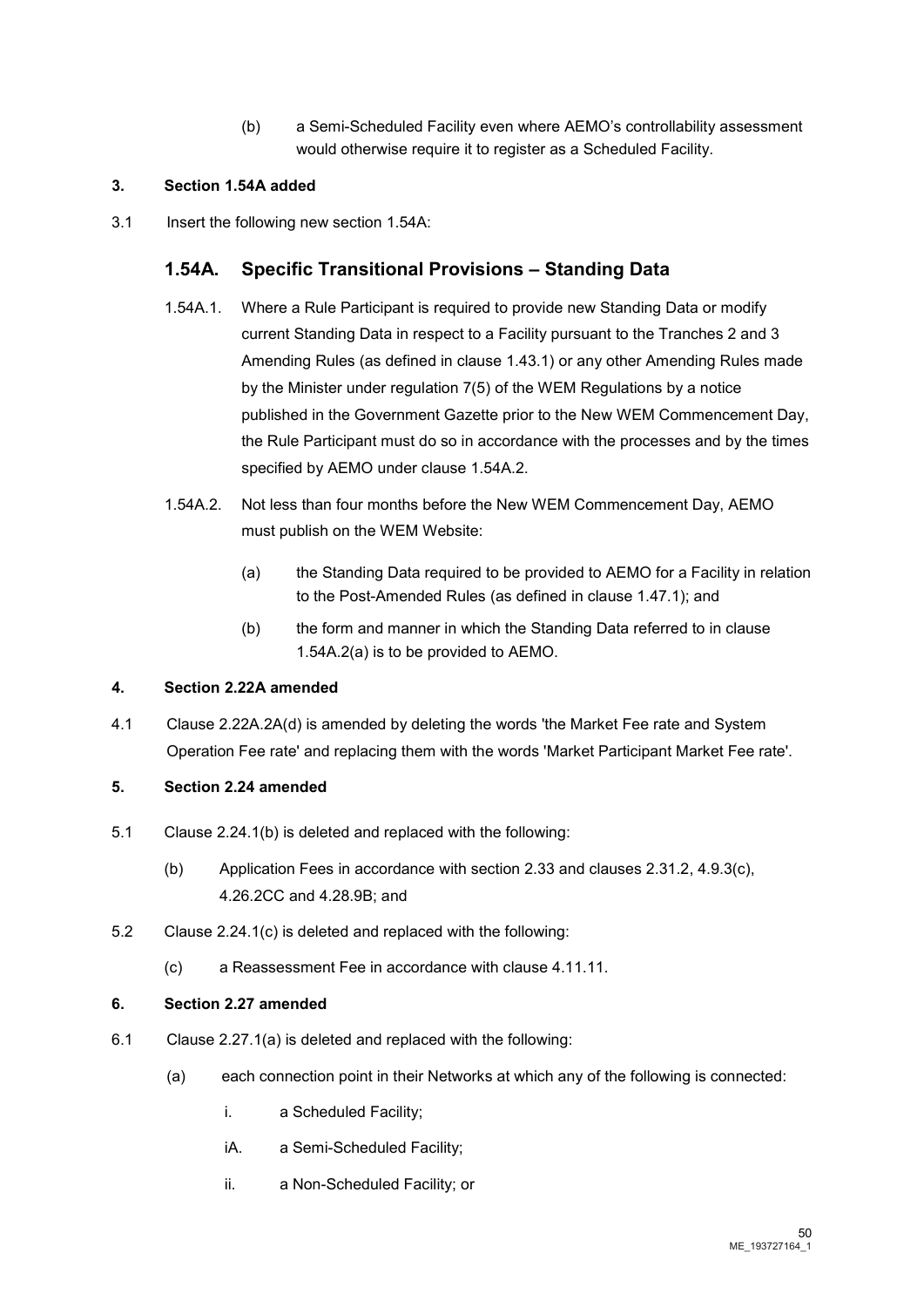- iii. [Blank]
- iv. [Blank]
- v. a Non-Dispatchable Load equipped with an interval meter; and
- 6.2 Clause 2.27.5(d) is deleted and replaced with the following:
	- (d) a specific Loss Factor must be calculated for each:
		- i. Scheduled Facility;
		- iA. Semi-Scheduled Facility;
		- ii. Non-Scheduled Facility; and
		- iii. [Blank]
		- iv. [Blank]
		- v. Non-Dispatchable Load above 7000 kVA peak consumption;
- 6.3 Insert the following new clause 2.27.5A:
	- 2.27.5A. For each Demand Side Programme and Interruptible Load, AEMO must use a Loss Factor of 1.

## **7. Section 2.28 amended**

- 7.1 Clause 2.28.1(c) is amended by deleting the semi-colon and replacing it with a full stop.
- 7.2 Clause 2.28.3A is amended by deleteing the word 'facilities' and replacing it with the word 'Facilities'.
- 7.3 Clause 2.28.3A(e) is deleted and replaced with the following:
	- (e) include as part of the data provided to AEMO under this clause 2.28.3A:
		- i. all data provided to the Network Operator that is used for the purpose of modelling in relation to the SWIS by Market Participants, other generators, customers and storage providers, other Network Operators and any other source;
		- ii. all data relating to actual, committed or proposed modifications to the SWIS that the Network Operator reasonably considers are relevant to modelling in relation to the SWIS; and
		- iii. data relating to any Facility with a System Size which is less than 10 MW and is likely to be subject to constraints that may affect Power System Security and Power System Reliability.
- 7.4 Clause 2.28.3B is amended by deleting the word 'facility' in each place where it occurs and replacing it with the word 'Facility'.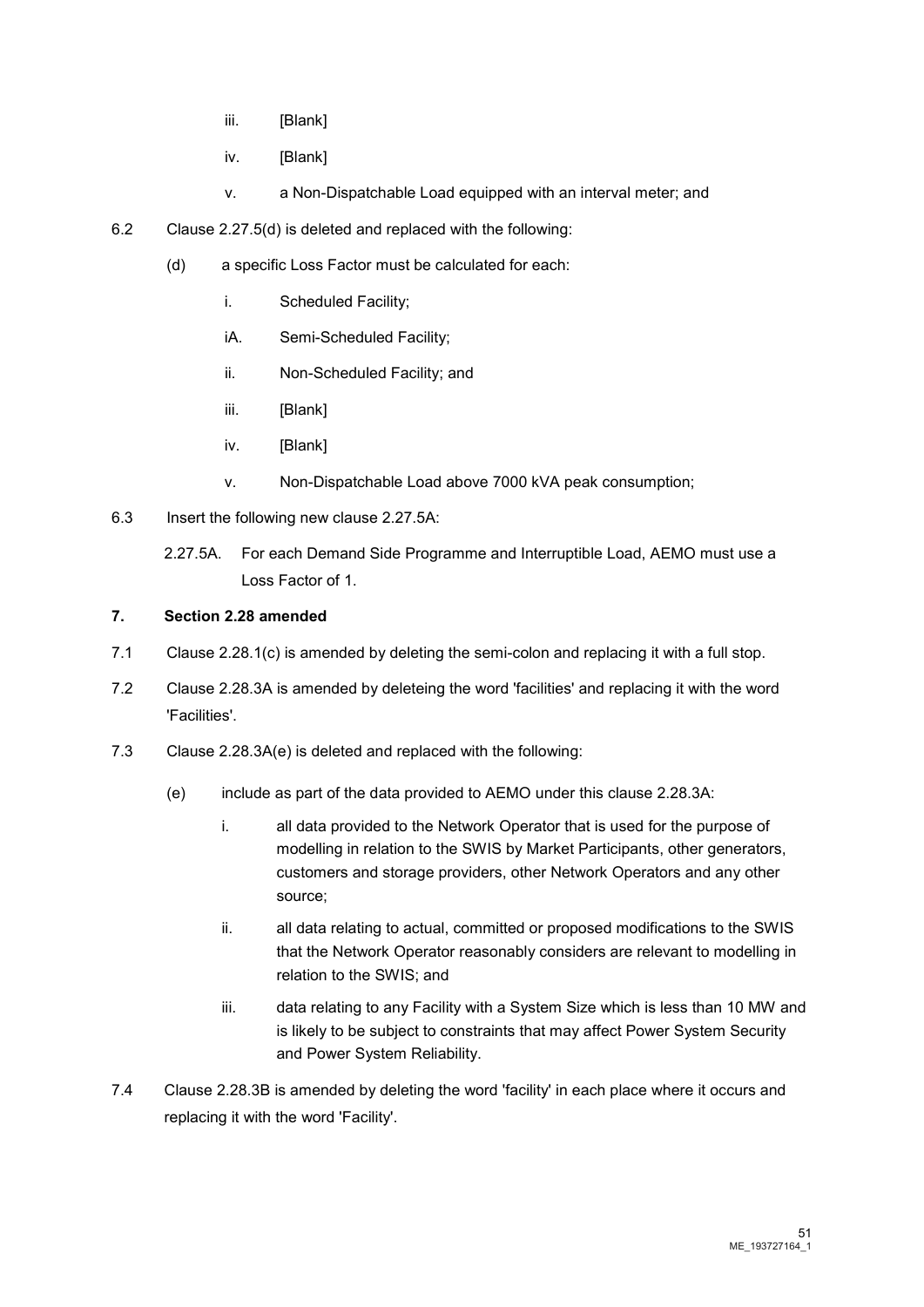- 7.5 Clause 2.28.3B(a) is amended by inserting the word 'either' immediately after the words 'applicable data'.
- 7.6 Clause 2.28.3B(a) is amended by inserting the words 'or as part of a Registered Generator Performance Standard' immediately after the words 'under clause 2.28.3A'.
- 7.7 Clause 2.28.3B(c) is amended by inserting the words 'where that Facility is not required to comply with the requirements under clause 3A.2.2,' immediately before the words 'request that the Network Operator'.
- 7.8 Clause 2.28.3B(d) is amended by inserting the words 'until either the Market Participant is compliant with clause 3A.2.2 or' immediately after the words 'or in a particular manner,'.
- 7.9 Clause 2.28.3B(d) is amended by deleting the word 'that' immediately after the words 'Network Operator has submitted'.
- 7.10 Clause 2.28.3B(d) is amended by inserting the word 'an' immediately before the words 'associated model validation report'.
- 7.11 Clause 2.28.3B(d) is amended by inserting the words 'under clause 2.28.3B(c),' immediately after the words 'associated model validation report'.
- 7.12 Clause 2.28.6 is amended by inserting the words 'a Facility containing' immediately after the word 'operates'.
- 7.13 Clause 2.28.7 is deleted and replaced with the following:
	- 2.28.7. A person that owns, controls or operates a Facility containing an Energy Producing System with a System Size of less than 10 MW, but which equals or exceeds 5 MW, and is electrically connected to a transmission system or distribution system which forms part of the South West Interconnected System, or is electrically connected to that system, must apply to AEMO:
		- (a) for registration as a Rule Participant in the Market Participant class; or
		- (b) for an exemption from the requirement to register as a Rule Participant in the Market Participant Class.
- 7.14 Insert the following new clause:
	- 2.28.7A. AEMO must grant an exemption from the requirement to register as a Rule Participant in the Market Participant class for an application received under clause 2.28.7 unless AEMO determines, in accordance with the WEM Procedures specified in clauses 2.28.21 and 2.29.4N, that the Facility must be registered for the purposes of Power System Security and Power System Reliability, in which case, the relevant applicant under clause 2.28.7 must register as a Rule Participant in the Market Participant class and register the Facility in accordance with section 2.29.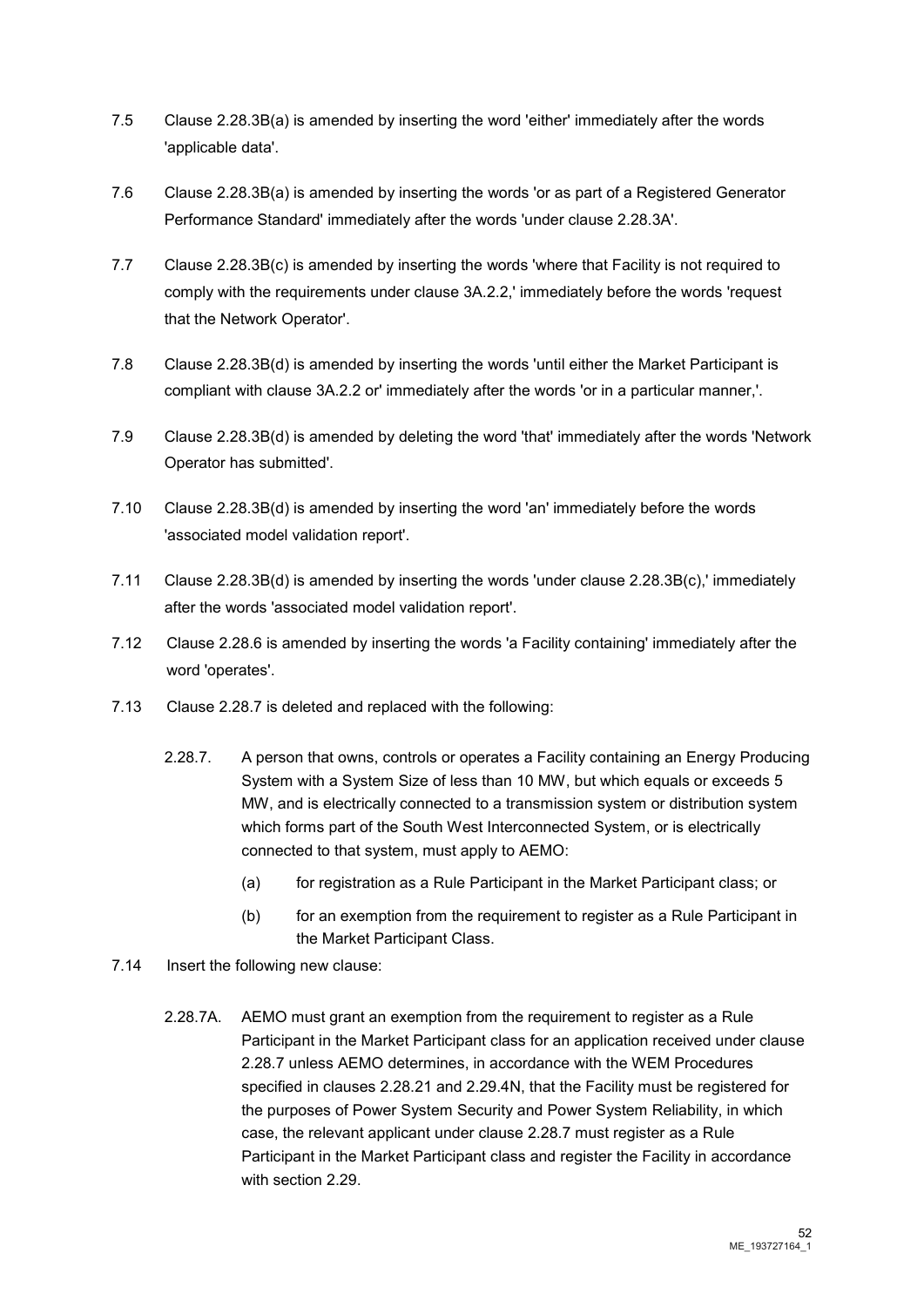- 7.15 Clause 2.28.8 is deleted and replaced with the following:
	- 2.28.8. Subject to clauses 2.28.8A and 2.28.8B, a person who intends to own, control or operate a Facility with a System Size that is less than 5 MW and is or will be electrically connected to a transmission system or distribution system which forms part of the South West Interconnected System, or is electrically connected to that system is exempt from the requirement to register as a Rule Participant in the Market Participant class.
- 7.16 Insert the following new clause 2.28.8A:
	- 2.28.8A. A person who intends to own, control or operate a Facility with a System Size that is less than 5 MW and is or will be electrically connected to the South West Interconnected System may register as a Market Participant.
- 7.17 Insert the following new clause 2.28.8B:
	- 2.28.8B. Clause 2.28.8 does not apply where:
		- (a) the Facility is required to be registered in a Facility Class in accordance with section 2.29; or
		- (b) AEMO determines, in accordance with the WEM Procedure specified in clause 2.29.4N, that the Facility must be registered for the purposes of Power System Security and Power System Reliability.
- 7.18 Clause 2.28.9 is deleted and replaced with the following:
	- 2.28.9. Where AEMO:
		- (a) does not grant an exemption in respect of an application made under clause 2.28.7; or
		- (b) determines that a Facility must be registered in accordance with clause 2.28.8B,

the person who owns, controls or operates the Facility must register as a Rule Participant in the Market Participant class.

- 7.19 Insert the following new clauses 2.28.9A, 2.28.9B, 2.28.9BA and 2.28.9C:
	- 2.28.9A. Where a person who owns, controls or operates a Facility is exempt, under clause 2.29.4B or clause 2.29.4C, from the requirement to register the Facility and the person intends to make modifications to its Facility, which are likely to increase the System Size of the Facility or do not relate to routine maintenance or replacement of equipment, the person must notify AEMO as soon as practicable and provide details of the proposed modifications.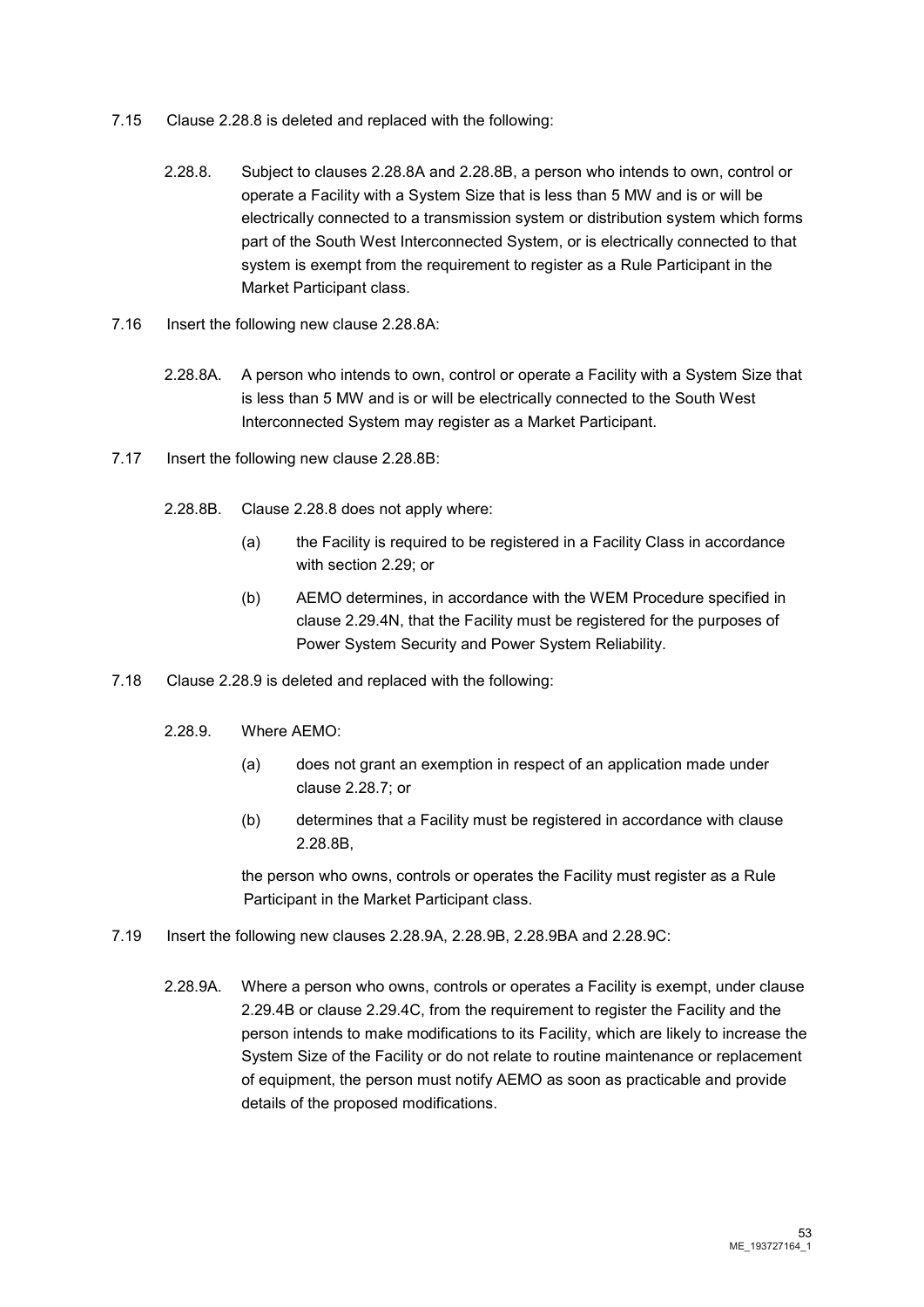- 2.28.9B. Where AEMO receives a notification under clause 2.28.9A, AEMO must reassess the exemption in accordance with the exemption criteria and timeframes set out in the WEM Procedure referred to in clause 2.29.4N and AEMO must either:
	- (a) confirm the exemption remains valid; or
	- (b) revoke the exemption,

and notify the person who owns, controls or operates the Facility of the outcome.

- 2.28.9BA. Where AEMO revokes an exemption under clause 2.28.9B(b), the person who owns, controls or operates the relevant Facility must:
	- (a) register as a Rule Participant in the Market Participant class; and
	- (b) register its Facility in the relevant Facility Class in accordance with section 2.29.
- 2.28.9C. AEMO may, at any time, revoke an exemption granted pursuant to clause 2.28.7A or clause 2.29.4B, if AEMO considers that the relevant Facility no longer meets the exemption criteria for the relevant exemption set out in the WEM Procedures referred to in clauses 2.28.21 and 2.29.4N.
- 7.20 Clause 2.28.13 is deleted and replaced with the following:
	- 2.28.13. Subject to clauses 2.28.16 and 4.24.4, a person not covered by clauses 2.28.2 to 2.28.11 but who sells or purchases electricity or provides another electricity related service under these WEM Rules to or from AEMO, including, without limitation, a person who intends to provide or provides an Essential System Service, must register as a Rule Participant in the Market Participant class.
- 7.21 Clause 2.28.16 is amended by inserting the numerals '2.28.7' immediately after the numerals '2.28.6'.
- 7.22 Clause 2.28.16A(d) is deleted and replaced with the following:
	- (d) The Applicant may revoke the appointment of the Intermediary by:
		- i. where the Applicant wishes to appoint a replacement Intermediary, giving notice of the revocation of the appointment of the current Intermediary to AEMO and, prior to giving such notice to AEMO:
			- 1. providing the notices referred to in clauses 2.28.16A(a)(i) and 2.28.16A(a)(ii) to AEMO; and
			- 2. obtaining AEMO's consent to be exempted from registration in accordance with clause 2.28.16; or
		- ii. where clause 2.28.16A(d)(i) does not apply:
			- 1. registering as a Rule Participant in the Market Participant class prior to revoking the appointment of the Intermediary; and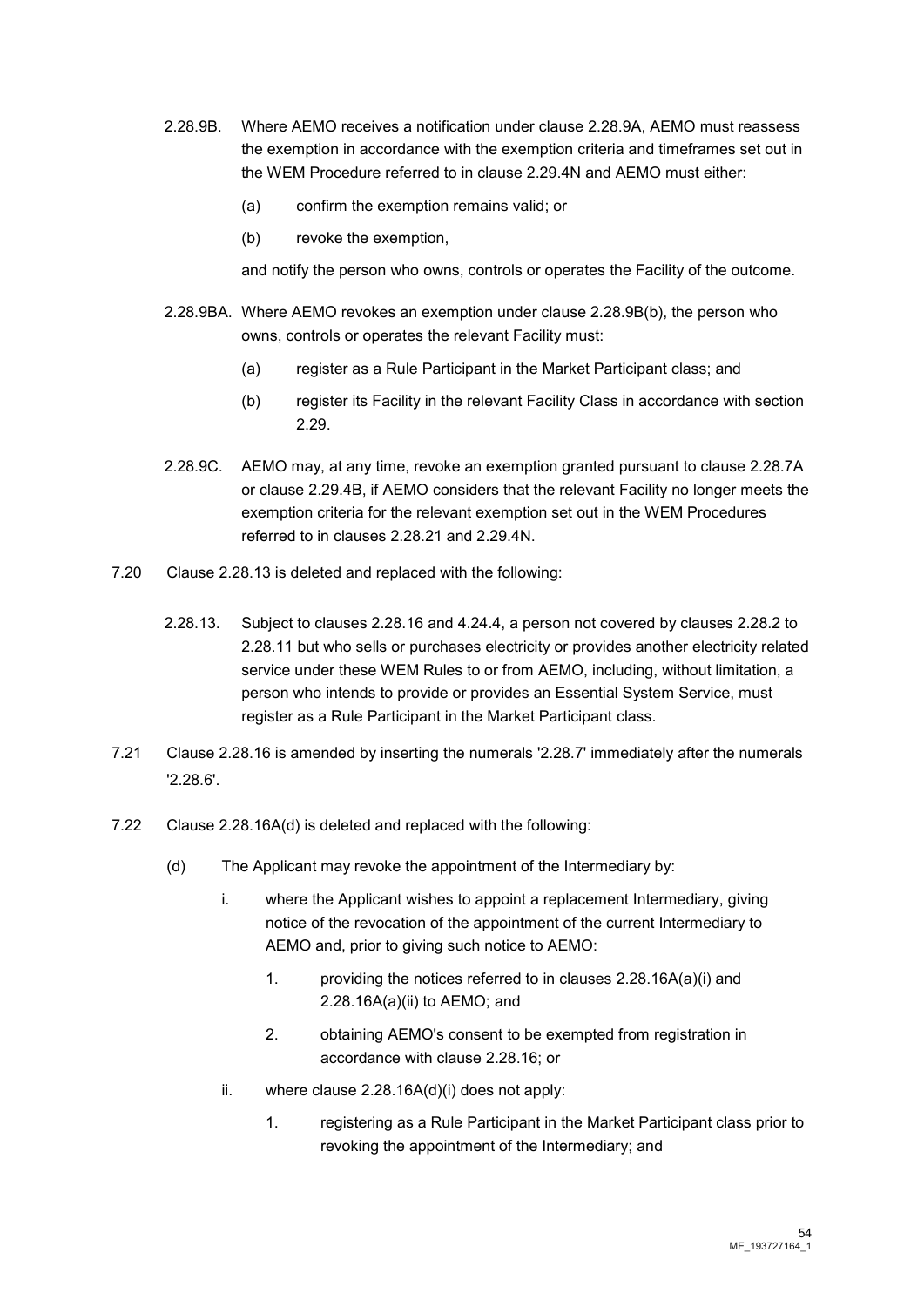- 2. giving notice of the revocation of the appointment of the Intermediary to AEMO.
- 7.23 Clause 2.28.16A(e) is deleted and replaced with the following:
	- (e) At 8:00 AM, 2 Business Days after AEMO receives notice of the revocation of the appointment of an Intermediary in accordance with clauses 2.28.16A(d)(i) or 2.28.16A(d)(ii), the Intermediary will cease to be considered the Applicant's Intermediary for the purposes of these WEM Rules and the Applicant will not be liable under clause 2.28.16A(b)(v) for any acts, omissions, statements, representations or notices of the Intermediary occurring after that time.
- 7.24 Clause 2.28.16A(g) is deleted and replaced with the following:
	- (g) AEMO may permit the Applicant to designate the Intermediary as the Applicant's Intermediary with respect to one or more Facilities which the Applicant owns, operates or controls.
- 7.25 Insert the following new clause 2.28.16C:
	- 2.28.16C. Where AEMO is reasonably satisfied the requirements of clause 2.30B.8B have been met, AEMO must exempt a person who owns, controls or operates a Facility containing an Intermittent Load from the requirement to register as a Rule Participant.
- 7.26 Clause 2.28.19 is amended by deleting the words 'A Rule Participant must' and replacing them with the words 'Any person intending to register as a Rule Participant or who is registered as a Rule Participant must'.
- 7.27 Insert the following new clauses 2.28.20 and 2.28.21:
	- 2.28.20. AEMO must document the following in a WEM Procedure:
		- (a) information that a Network Operator must provide to AEMO, for each of its Networks, including:
			- i. positive, negative and zero sequence network impedances for the network elements;
			- ii. information on the network topology;
			- iii. information on transmission circuit limits;
			- iv. information on security constraints;
			- v. overload ratings, including details of how long overload ratings can be maintained; and
			- vi. the short circuit capability of facility equipment;
		- (b) the processes to be followed by a Network Operator to enable AEMO to access the information specified in clause 2.28.20(a);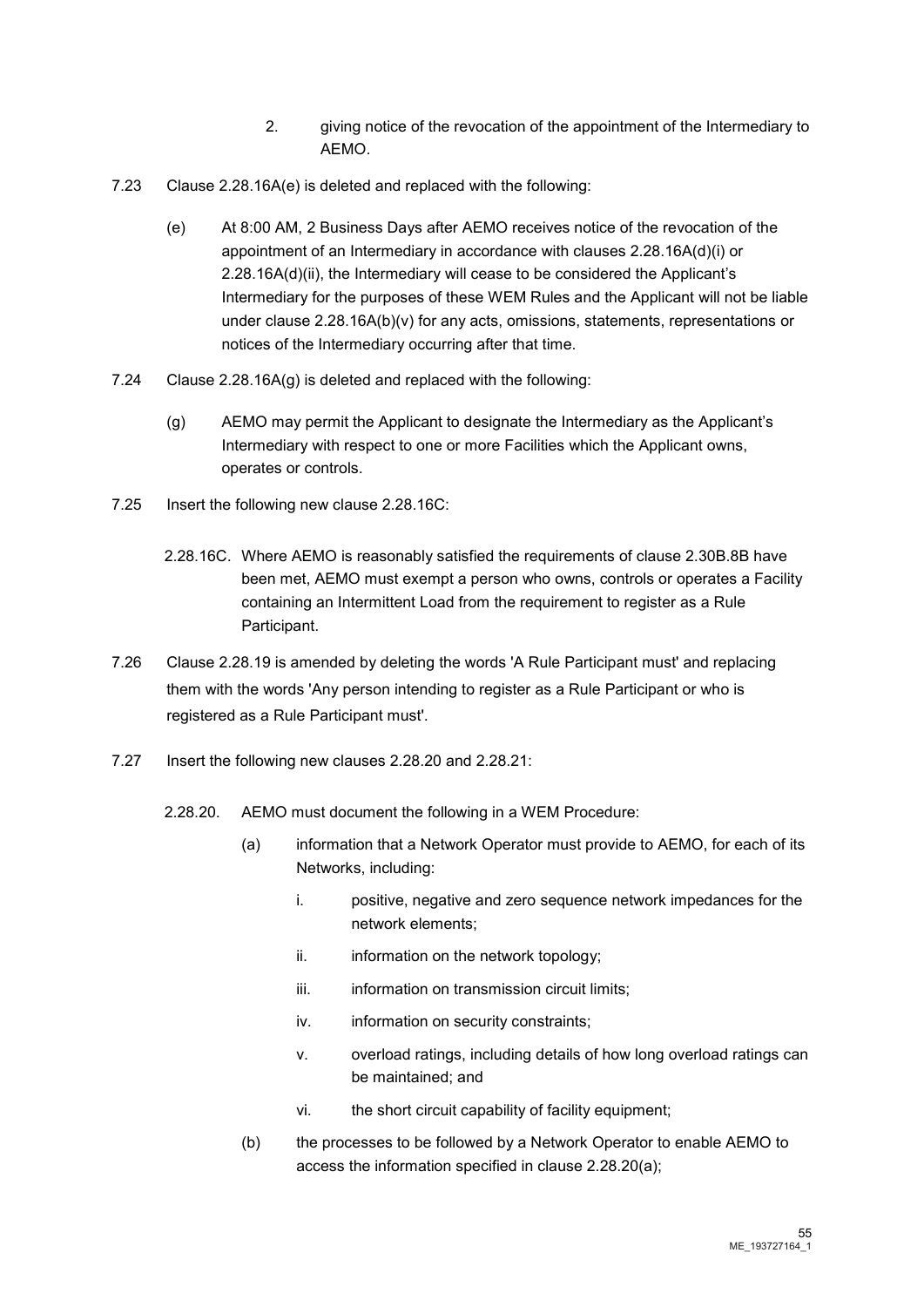- (c) technical and communication criteria that a Network Operator must meet with respect to AEMO's ability to access the information specified in clause 2.28.20(a); and
- (d) the processes to be followed by AEMO when accessing the information specified in clause 2.28.20(a).
- 2.28.21. AEMO must document the following in a WEM Procedure:
	- (a) the criteria AEMO will use to determine whether or not to exempt persons from Rule Participant registration requirements in sections 2.28 and 2.30B, which must include assessment criteria for AEMO to ensure that granting an exemption from the requirement to register does not adversely affect Power System Security or Power System Reliability;
	- (b) the processes to be followed by a Market Participant in applying for an exemption in respect of Rule Participant registration under sections 2.28 and 2.30B; and
	- (c) the processes to be followed and criteria to be applied by AEMO in assessing, determining or revoking an exemption in respect of Rule Participant registration under sections 2.28 and 2.30B.

## **8. Section 2.29 amended**

- 8.1 Clause 2.29.1 is deleted and replaced with the following:
	- 2.29.1. The Facility Technology Types are:
		- (a) a distribution system;
		- (b) a transmission system;
		- (c) an Intermittent Generating System;
		- (d) a Non-Intermittent Generating System;
		- (e) an Electric Storage Resource; and
		- (f) a Load.
- 8.2 Insert the following new clauses 2.29.1B and 2.29.1C:
	- 2.29.1B. The following are Facilities for the purposes of these WEM Rules:
		- (a) a transmission system;
		- (b) a distribution system;
		- (c) all Facility Technology Types that are connected behind a single network connection point or electrically connected behind two or more shared network connection points;
		- (d) one or more Facilities described in clause 2.29.1B(c), aggregated under section 2.30 at an Electrical Location;
		- (e) a Small Aggregation: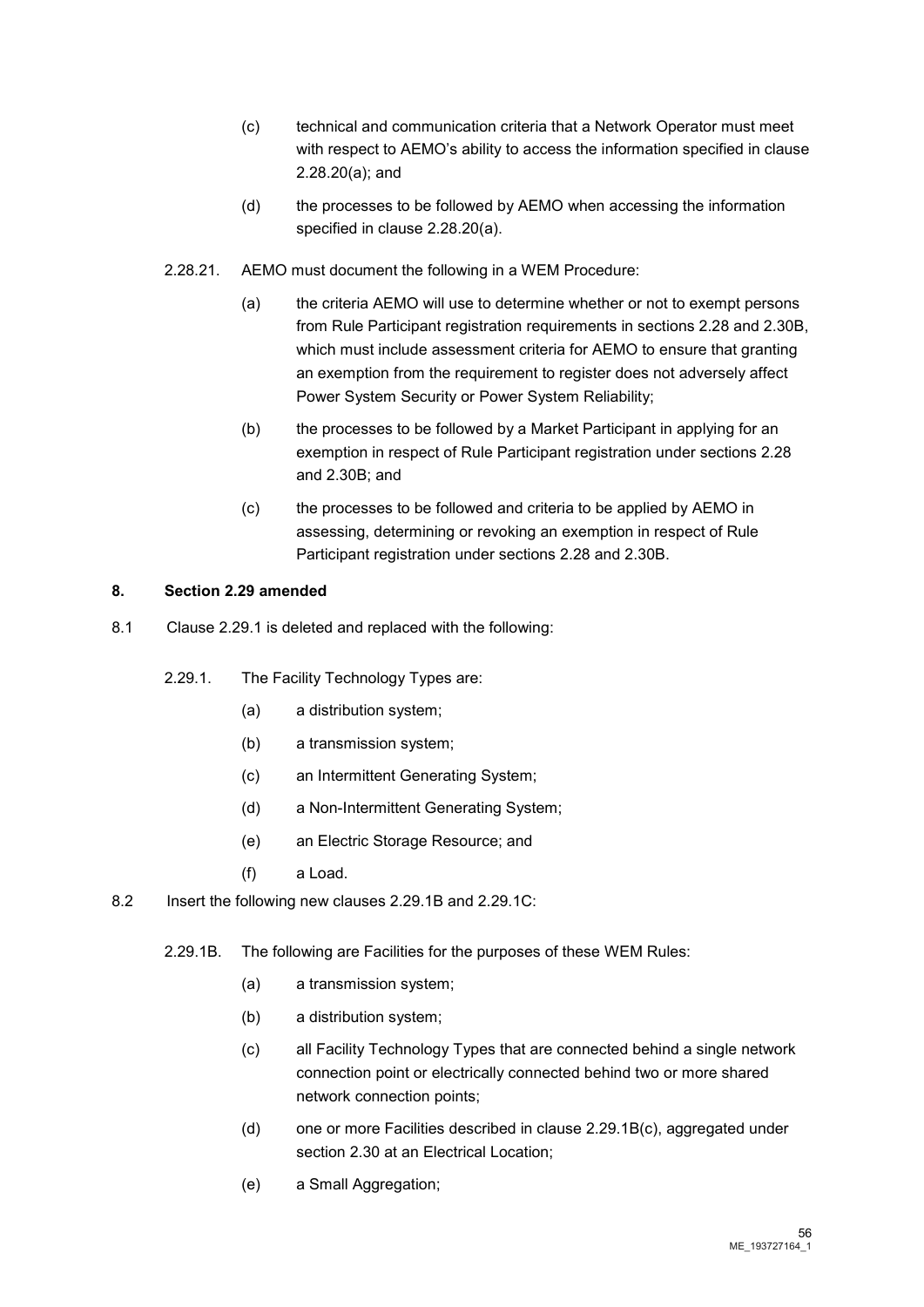- (f) a Demand Side Programme; or
- (g) an Interruptible Load.
- 2.29.1C. AEMO's determination of a Facility Class under this section 2.29 is final.
- 8.3 Clause 2.29.2 is amended by deleting the word 'facility' and replacing it with the word 'Facilities'.
- 8.4 Insert the following new clause 2.29.2A:
	- 2.29.2A. Notwithstanding clause 2.29.2, AEMO may allow registration of a Demand Side Programme and Interruptible Load at a common set of network connection points provided that:
		- (a) the Demand Side Programme and the Interruptible Load are registered to the same Market Participant; or
		- (b) the Market Participant for the Demand Side Programme and the Interruptible Load each provide evidence that their Facility is capable of meeting the obligations under clause 7.4.10.
- 8.5 Clause 2.29.3 is amended by deleting the numerals '2.29.9' and replacing them with the numerals '2.29.4M'.
- 8.6 Clause 2.29.4 is deleted and replaced with the following:
	- 2.29.4. Subject to clauses 2.29.4M and 2.30B.8D, a person who owns, controls or operates a Facility containing an Energy Producing System with a System Size that equals or exceeds 10 MW and is electrically connected to a transmission system or distribution system which forms part of the South West Interconnected System, or is electrically connected to that system, must register the Facility as a Semi-Scheduled Facility or a Scheduled Facility.
- 8.7 Insert the following new clauses 2.29.4A to 2.29.4N:
	- 2.29.4A. A person that owns, controls or operates a Facility containing an Energy Producing System with a System Size of less than 10 MW, but which equals or exceeds 5 MW, and is electrically connected to a transmission system or distribution system which forms part of the South West Interconnected System, or is electrically connected to that system, must apply to AEMO for an exemption from the requirement to register the Facility in a Facility Class where the person is not intending to register the Facility in a Facility Class.
	- 2.29.4B. Where AEMO receives an application under clause 2.29.4A, AEMO must grant an exemption from the requirement to register the Facility in a Facility Class unless AEMO determines, in accordance with the WEM Procedure specified in clause 2.28.21, that the Facility must be registered in a Facility Class for the purposes of Power System Security and Power System Reliability.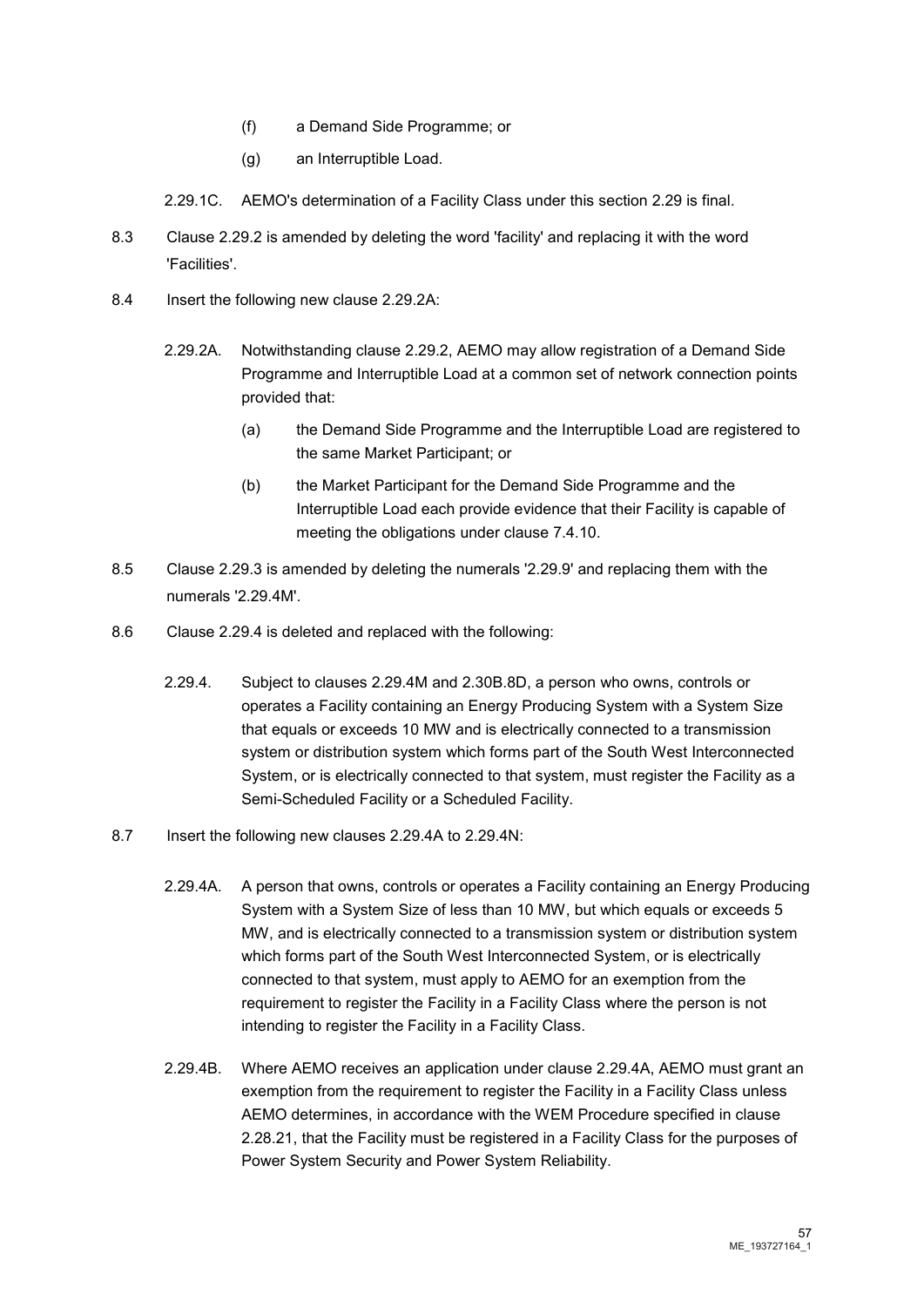- 2.29.4C. Subject to clause 2.29.4E, a person who intends to own, control or operate a Facility with a System Size that is less than 5 MW and is or will be electrically connected to a transmission system or distribution system which forms part of the South West Interconnected System, or is electrically connected to that system, is exempted from the requirement to register the Facility in a Facility Class.
- 2.29.4D. Clause 2.29.4C does not apply where AEMO determines, in accordance with the WEM Procedure specified in clause 2.28.21, that a Facility, containing an Energy Producing System, must be registered in a Facility Class for the purposes of Power System Security and Power System Reliability.
- 2.29.4E. A person who intends to own, control or operate a Facility with a System Size that is less than 5 MW, and is or will be electrically connected to the South West Interconnected System may apply to AEMO to register the Facility in a Facility Class.
- 2.29.4F. Where AEMO:
	- (a) does not grant an exemption in respect to an application made under clause 2.29.4A; or
	- (b) determines that the Facility must be registered in accordance with clause 2.29.4D,

the person who owns, controls or operates the Facility must register the Facility in a Facility Class.

- 2.29.4G. A person that owns, operates or controls a Facility with a System Size that is less than 10 MW may request the Facility to be registered as a Non-Scheduled Facility, a Scheduled Facility or a Semi-Scheduled Facility.
- 2.29.4H. AEMO must grant a request by a person that owns, operates or controls a Facility containing an Energy Producing System with a System Size less than 10 MW to register the Facility as a Non-Scheduled Facility, unless AEMO determines the Facility must be controllable for the purposes of Power System Security and Power System Reliability in accordance with the WEM Procedure referred to in clause 2.29.4N.
- 2.29.4I. If AEMO determines that a Facility containing an Energy Producing System must be controllable for the purposes of Power System Security and Power System Reliability, in accordance with the WEM Procedure pursuant to 2.29.4N or if a person requests to register their Facility as a Scheduled Facility or a Semi-Scheduled Facility under clause 2.29.4G, then AEMO must register the relevant Facility as either a Scheduled Facility or a Semi-Scheduled Facility in accordance with clause 2.29.4K and the WEM Procedure referred to in clause 2.29.4N.
- 2.29.4J. AEMO must not register a Facility with a System Size greater than or equal to 10 MW as a Non-Scheduled Facility.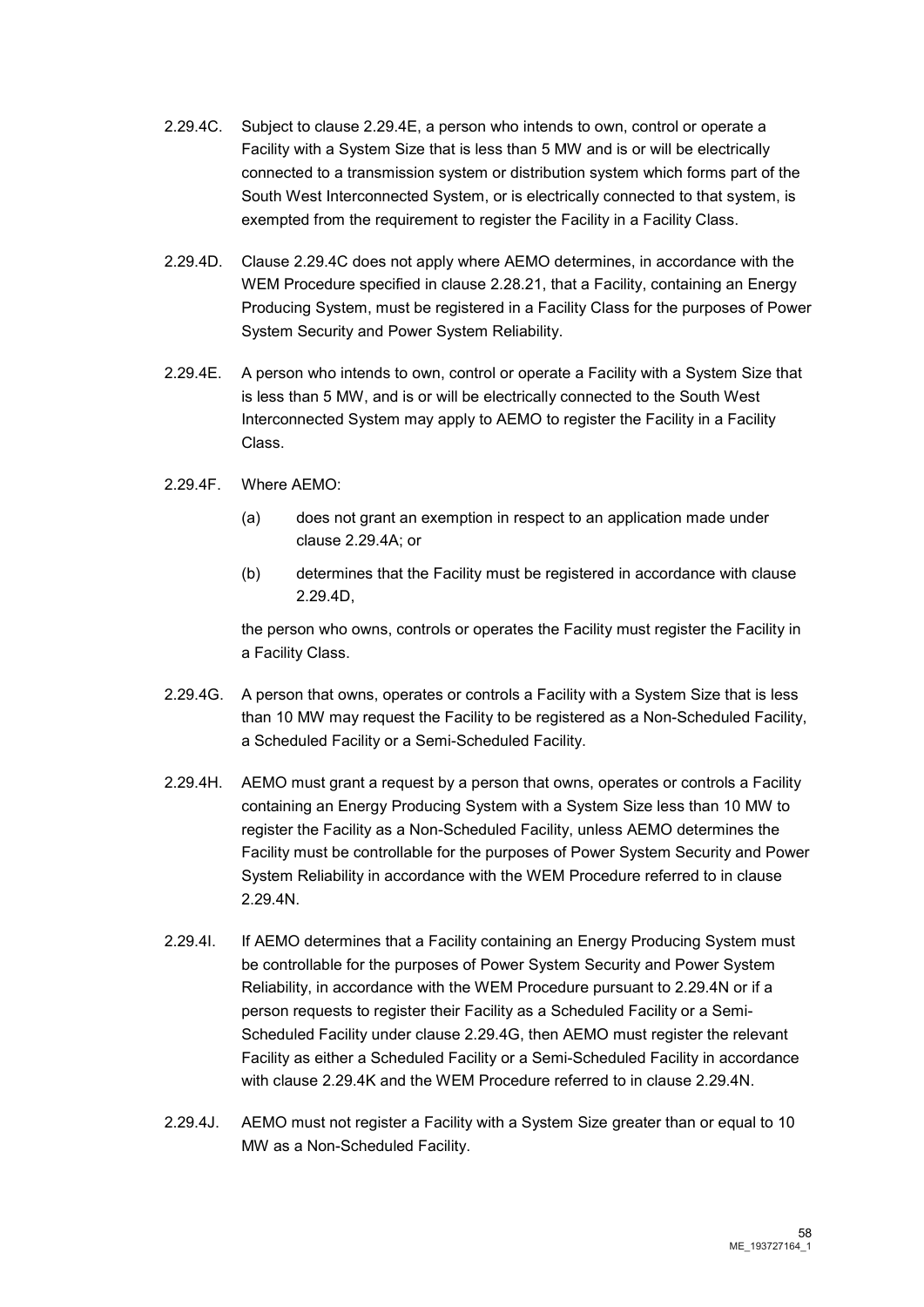- 2.29.4K. In determining whether a Facility should be registered as a Scheduled Facility or a Semi-Scheduled Facility, AEMO must take into account the extent to which the relevant Facility is controllable as follows:
	- (a) a Scheduled Facility must be able to respond to a Dispatch Target from AEMO such that it can maintain its Injection or Withdrawal within its Tolerance Range for a specified period;
	- (b) a Semi-Scheduled Facility must be able to reduce the value of its Injection or increase the value of its Withdrawal to comply with a Dispatch Cap issued by AEMO.
- 2.29.4L. Where AEMO reasonably considers that further information is required to enable it to make a determination under clause 2.29.4K, AEMO may request the information from the relevant Market Participant and the Market Participant must provide the information to AEMO by the time specified in the request, which must not be less than 15 Business Days of receipt of AEMO's request. AEMO may extend the time specified in a request if it considers it is reasonably necessary to do so.
- 2.29.4M. AEMO may determine that a person is exempted from the requirement to register a Facility in accordance with this section 2.29. An exemption may be given subject to any conditions that AEMO considers appropriate.
- 2.29.4N. AEMO must document in a WEM Procedure:
	- (a) the process AEMO will follow to assess a Facility's controllability where that assessment must take into account:
		- i. the controllability requirements specified for a Scheduled Facility and a Semi-Scheduled Facility in clause 2.29.4K;
		- ii. how reliably a Facility can follow Dispatch Instructions within its Tolerance Range; and
		- iii. any other information provided by a Market Participant, in response to a request by AEMO or otherwise, that supports the assessment of the Facility's controllability;
	- (b) the criteria AEMO will use to determine whether or not to exempt a Facility from Facility registration requirements in this section 2.29, which must include assessment criteria for AEMO to ensure that granting an exemption from the requirement to register does not adversely affect Power System Security or Power System Reliability;
	- (c) the processes to be followed by a Market Participant in applying for an exemption from the requirement to register a Facility under this section 2.29; and
	- (d) the processes to be followed and criteria to be applied by AEMO in assessing, determining or revoking an exemption in respect of Facility registration under this section 2.29 and section 2.30B; and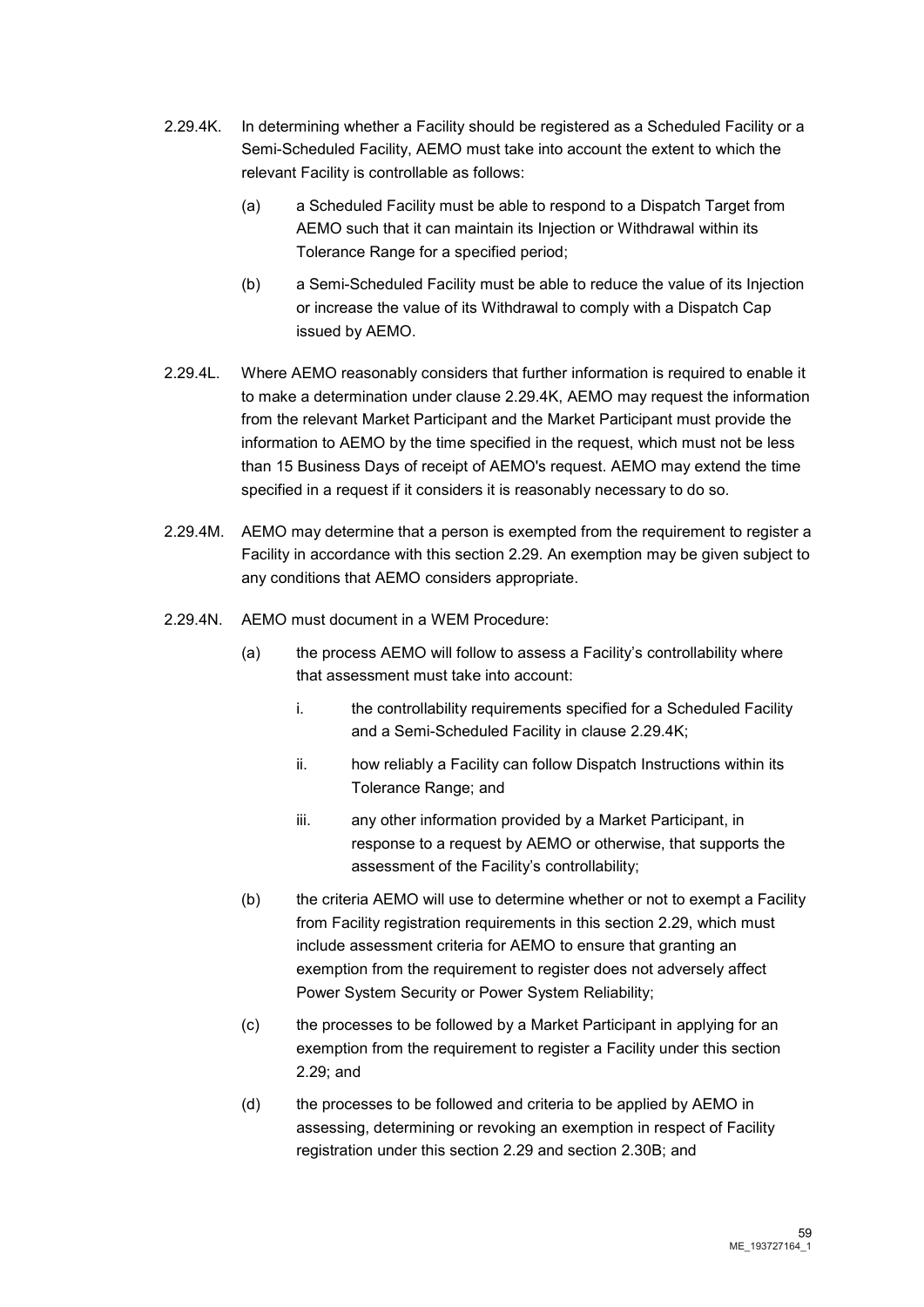- (e) the processes to be followed in relation to applications for Intermittent Loads under section 2.30B.
- 8.8 Insert the following new heading immediately above clause 2.29.5:

# **Non-Dispatchable Loads and the association and disassociation with Demand Side Programmes and Interruptible Loads**

- 8.9 Insert the following new clause 2.29.5AA:
	- 2.29.5AA. A Market Participant that owns, controls or operates a Facility containing a Load may register the Facility as a Scheduled Facility if AEMO determines that the Facility meets the controllability requirements outlined in the WEM Procedure specified in clause 2.29.4N.
- 8.10 Clause 2.29.5B is deleted and replaced with the following:
	- 2.29.5B. A Market Participant may apply to AEMO to associate a Non-Dispatchable Load with a Demand Side Programme or an Interruptible Load. The Market Participant must provide the following information to AEMO in support of the application:
		- (a) if applicable, evidence satisfactory to AEMO that the Market Participant owns the Non-Dispatchable Load or has entered into a contract with the person who owns, operates or controls the Non-Dispatchable Load to provide curtailment on request by the Market Participant;
		- (b) the network connection point of the Non-Dispatchable Load;
		- (bA) the Transmission Node Identifier for the Non-Dispatchable Load;
		- (c) the expected Minimum Consumption of the Non-Dispatchable Load in units of MW;
		- (d) if the Market Participant requesting the association owns, controls or operates the relevant Non-Dispatchable Load, then the start date and end date of the Non-Dispatchable Load association proposed by the Market Participant; and
		- (e) if the Market Participant requesting the association has entered into a contract with a person who owns, controls or operates the relevant Non-Dispatchable Load, then the contract start date and contract end date.
- 8.11 Insert the following new clause 2.29.5CA:
	- 2.29.5CA. Where an applicant receives a request for information from AEMO under clause 2.29.5C and does not provide the information to AEMO within 20 Business Days from the date of AEMO's request, the applicant will be deemed to have withdrawn the application.
- 8.12 Clause 2.29.5E is deleted and replaced with the following: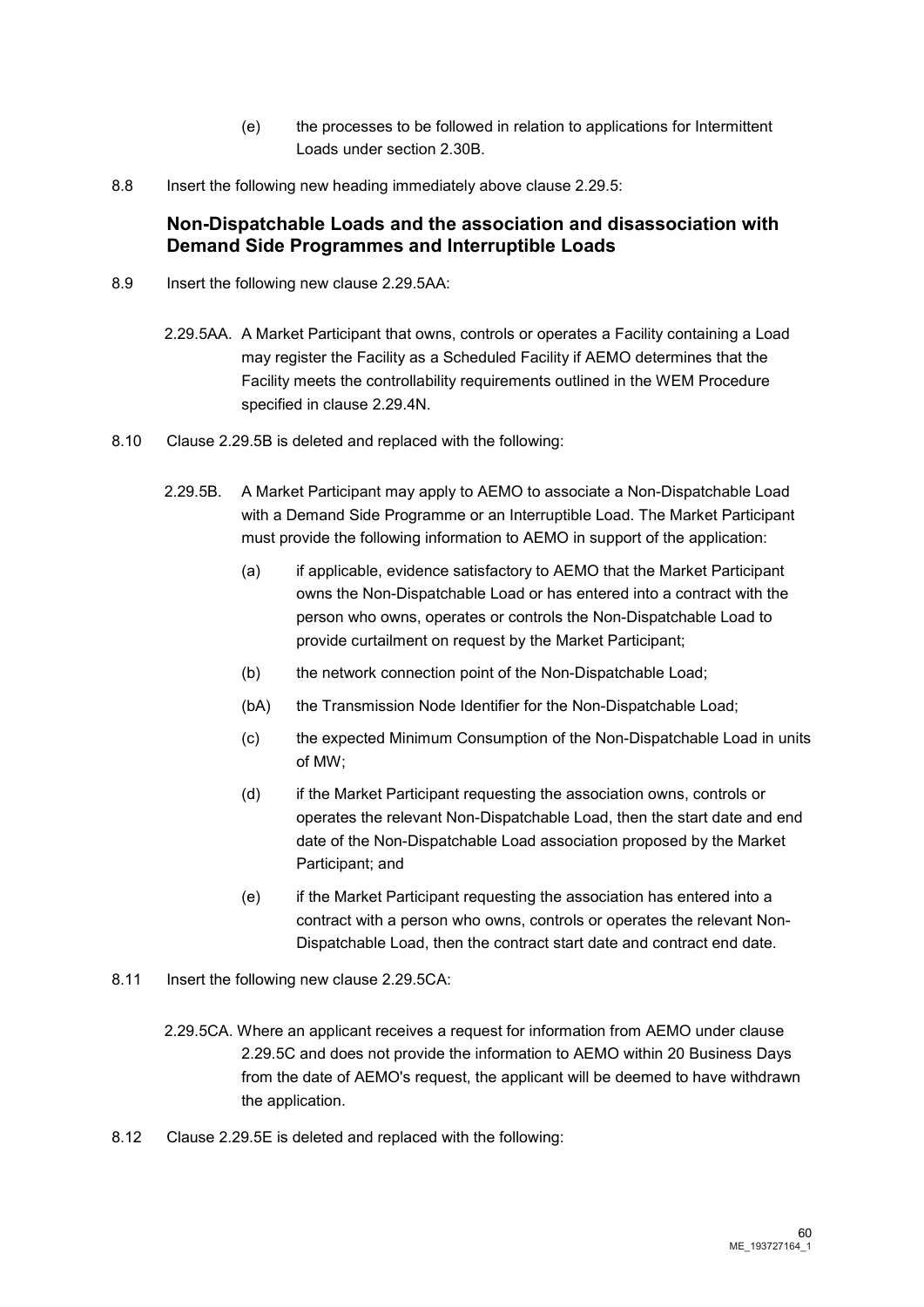- 2.29.5E. AEMO must accept an application submitted under clause 2.29.5B unless:
	- (a) AEMO considers that the evidence provided by the Market Participant under clauses 2.29.5B and 2.29.5C is not satisfactory;
	- (b) the relevant Non-Dispatchable Load is not equipped with interval metering;
	- (c) [Blank]
	- (d) for an application relating to a Demand Side Programme, the relevant Non-Dispatchable Load is registered as an Intermittent Load for any part of the proposed Association Period;
	- (e) subject to clause 2.29.2A, the relevant Non-Dispatchable Load is already associated with a Demand Side Programme or an Interruptible Load registered to a different Market Participant for any part of the proposed Association Period;
	- (f) during the same Capacity Year, the relevant Non-Dispatchable Load was an Associated Load of another Demand Side Programme and, while it was so associated:
		- i. the other Demand Side Programme passed a Reserve Capacity Test or a Verification Test; or
		- ii. any part of DSM Reserve Capacity Security associated with the other Demand Side Programme was returned or relinquished under:
			- 1. clause 4.13A.19 by operation of clause 4.13A.18; or
			- 2. clause 4.13A.24; or
	- (g) the Transmission Node Identifier for the relevant Non-Dispatchable Load does not match the single Transmission Node Identifier for the Demand Side Programme.
- 8.13 Clause 2.29.5F is deleted and replaced with the following:
	- 2.29.5F. If AEMO accepts an application in accordance with clause 2.29.5D then AEMO must include in its notification to the applicant:
		- (a) the date and time from which the relevant Non-Dispatchable Load will be associated with the Demand Side Programme or Interruptible Load, as applicable, as defined under clause 2.29.5G(a); and
		- (b) the date and time from which the relevant Non-Dispatchable Load will cease to be associated with the Demand Side Programme or Interruptible Load, as applicable, as defined under clause 2.29.5G(b).
- 8.14 Clause 2.29.5G is deleted and replaced with the following:
	- 2.29.5G If AEMO accepts an application submitted under clause 2.29.5B then AEMO must associate the relevant Non-Dispatchable Load ("**Associated Load**") with the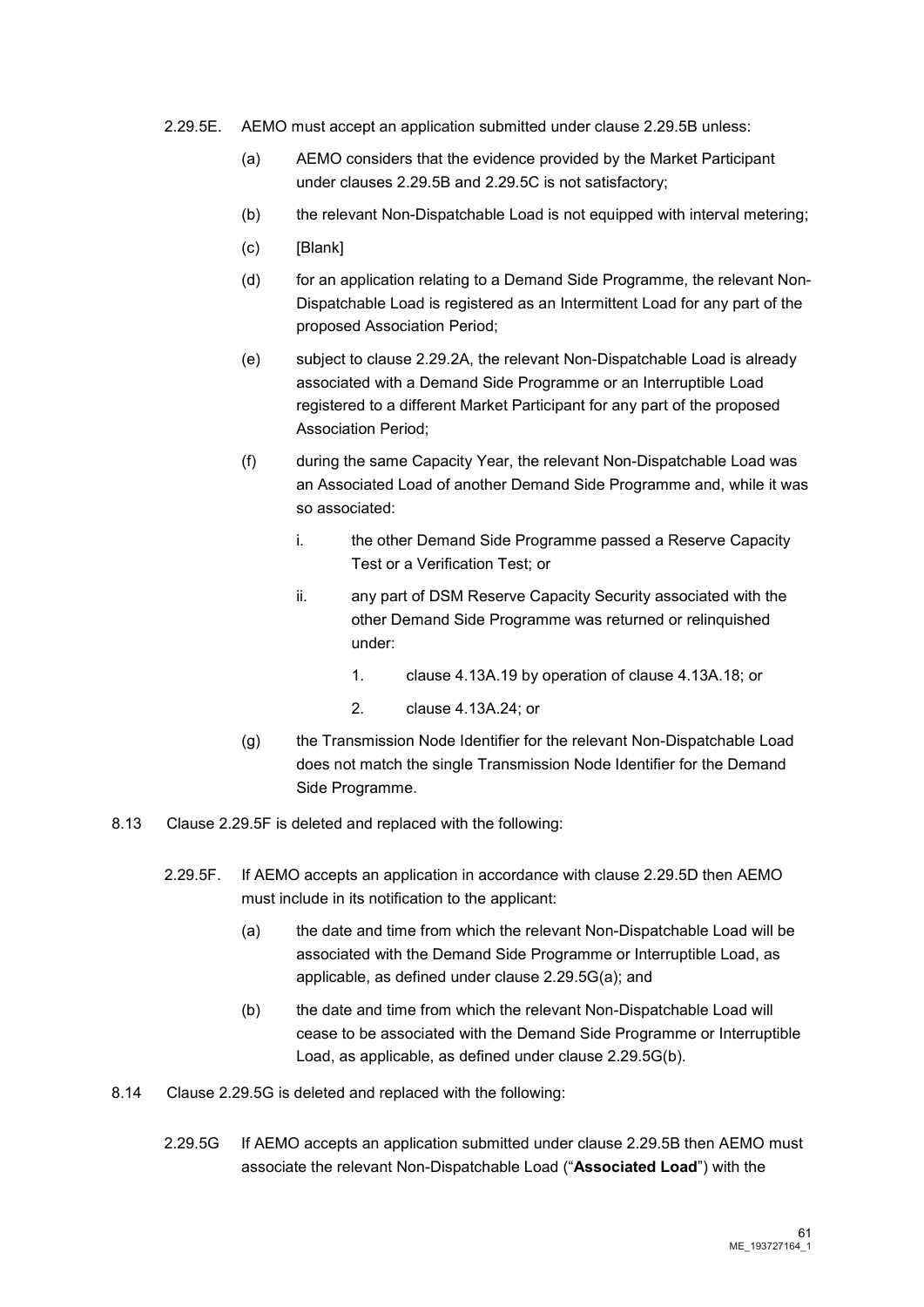Demand Side Programme or Interruptible Load, as applicable, for the period ("**Association Period**") between:

- (a) the start date, which is the latest of:
	- i. if the Market Participant making the application owns, controls or operates the relevant Non-Dispatchable Load, the start of the Trading Day commencing on the start date provided under clause 2.29.5B(d); or
	- ii. ii. if the Market Participant making the application has entered into contract with the person who owns, controls or operates the relevant Non-Dispatchable Load, the contract start date provided under clause 2.29.5B(e); or
	- iii. the start of the Trading Day following the day that AEMO notifies the applicant of its decision under clause 2.29.5D to accept the application submitted under clause 2.29.5B; and
- (b) the end date is:
	- i. if the Market Participant making the application owns, controls or operates the relevant Non-Dispatchable Load, the end of the Trading Day for the end date provided under clause 2.29.5B(d); or
	- ii. ii. if the Market Participant making the application has entered into a contract with the person who owns, controls or operates the relevant Non-Dispatchable Load, the end of the Trading Day for the contract end date provided under clause 2.29.5B(e).
- 8.15 Clause 2.29.5H is deleted and replaced with the following:
	- 2.29.5H. If AEMO rejects an application submitted under clause 2.29.5B, then AEMO must include in its notification to the applicant under clause 2.29.5D the reasons for the rejection of the application. A Market Participant whose application is rejected may reapply to associate a Non-Dispatchable Load with a Demand Side Programme or Interruptible Load, as applicable, under clause 2.29.5B.
- 8.16 Clause 2.29.5I is deleted and replaced with the following:
	- 2.29.5I. A Market Participant with an Associated Load may apply to AEMO to:
		- (a) cancel the association of the relevant Non-Dispatchable Load with the Demand Side Programme or Interruptible Load, as applicable; or
		- (b) reduce the Association Period of the Associated Load.
- 8.17 Clause 2.29.5K is deleted and replaced with the following:
	- 2.29.5K. AEMO must determine whether to accept or reject an application submitted under clause 2.29.5I and notify the applicant of its decision within two Business Days of the receipt of the application. AEMO must accept the application unless the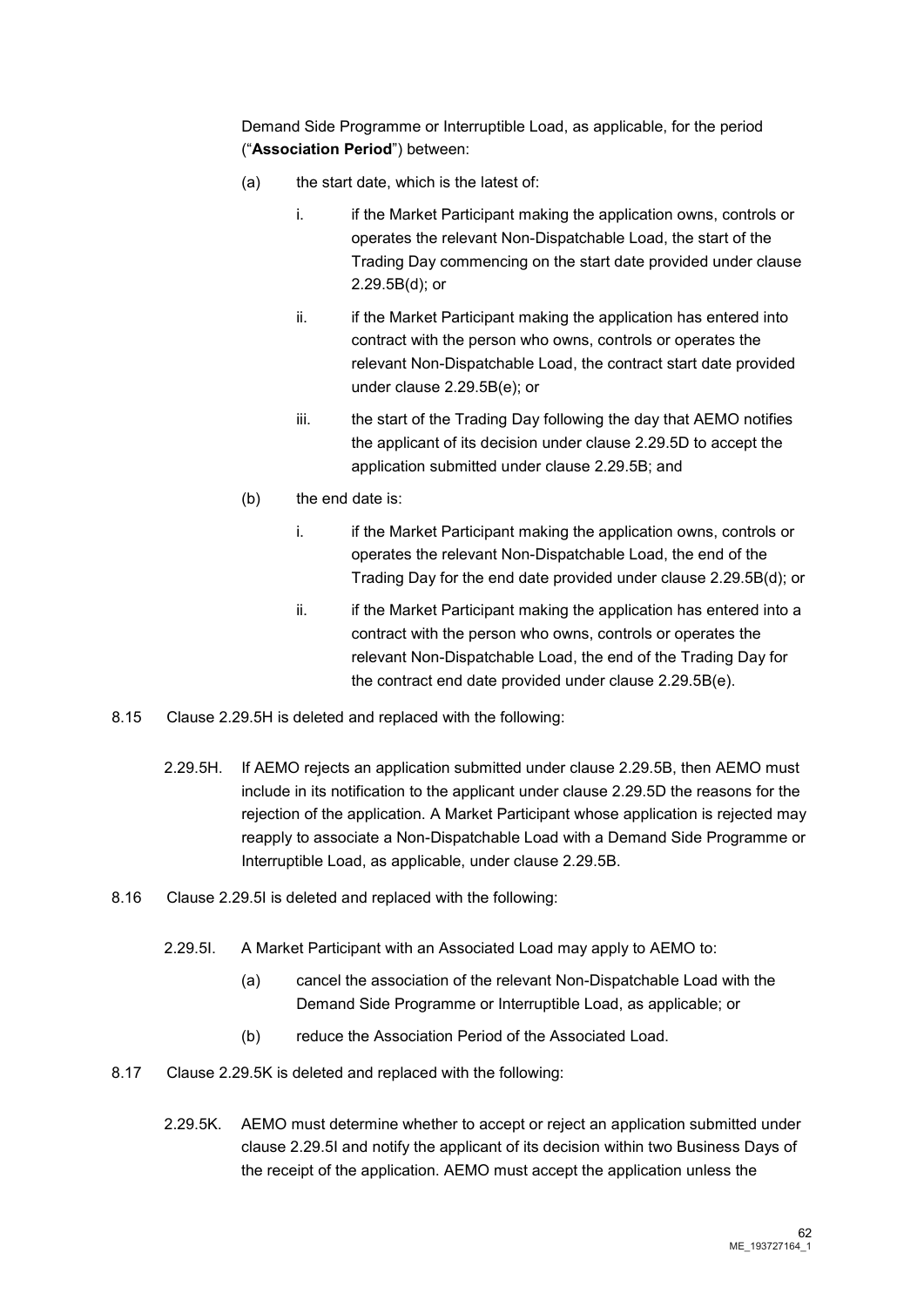proposed change would affect the association of the relevant Non-Dispatchable Load with the Demand Side Programme or Interruptible Load, as applicable, during any period before the Trading Day commencing on the third Business Day after the receipt of the application.

- 8.18 Clause 2.29.5L is deleted and replaced with the following:
	- 2.29.5L. If AEMO accepts an application submitted under clause 2.29.5I then it must either:
		- (a) cancel the association of the relevant Non-Dispatchable Load with the Demand Side Programme or Interruptible Load, as applicable; or
		- (b) reduce the Association Period of the Associated Load,

as requested in the application.

- 8.19 Clause 2.29.5LB is amended by inserting the words 'or Interruptible Load' immediately after the words 'Demand Side Programme'.
- 8.20 Insert the following new clause 2.29.5N:
	- 2.29.5N. AEMO must document in a WEM Procedure:
		- (a) the process to be followed by a Market Participant and the information to be provided to AEMO for an application to associate, disassociate or reduce the Association Period of a Non-Dispatchable Load with a Demand Side Programme or an Interruptible Load under clauses 2.29.5B and 2.29.5I; and
		- (b) the process to be followed by AEMO in respect to accepting or rejecting an application to associate, disassociate or reduce the Association Period of a Non-Dispatchable Load with a Demand Side Programme or an Interruptible Load under clauses 2.29.5B and 2.29.5I.
- 8.21 Clause 2.29.6 is deleted and replaced with the following:
	- 2.29.6. A Market Participant must submit an application in accordance with clause 2.33.8 for a Facility Class reassessment on becoming aware that:
		- (a) the System Size of its Non-Scheduled Facility is or will be greater than 10 MW; or
		- (b) the Facility Class that the Facility is registered in does not reflect the Facility's controllability.
- 8.22 Clause 2.29.7 is deleted and replaced with the following:
	- 2.29.7. AEMO must process a Facility Class reassessment application it receives in accordance with section 2.31.
- 8.23 Insert the following new clause 2.29.7A: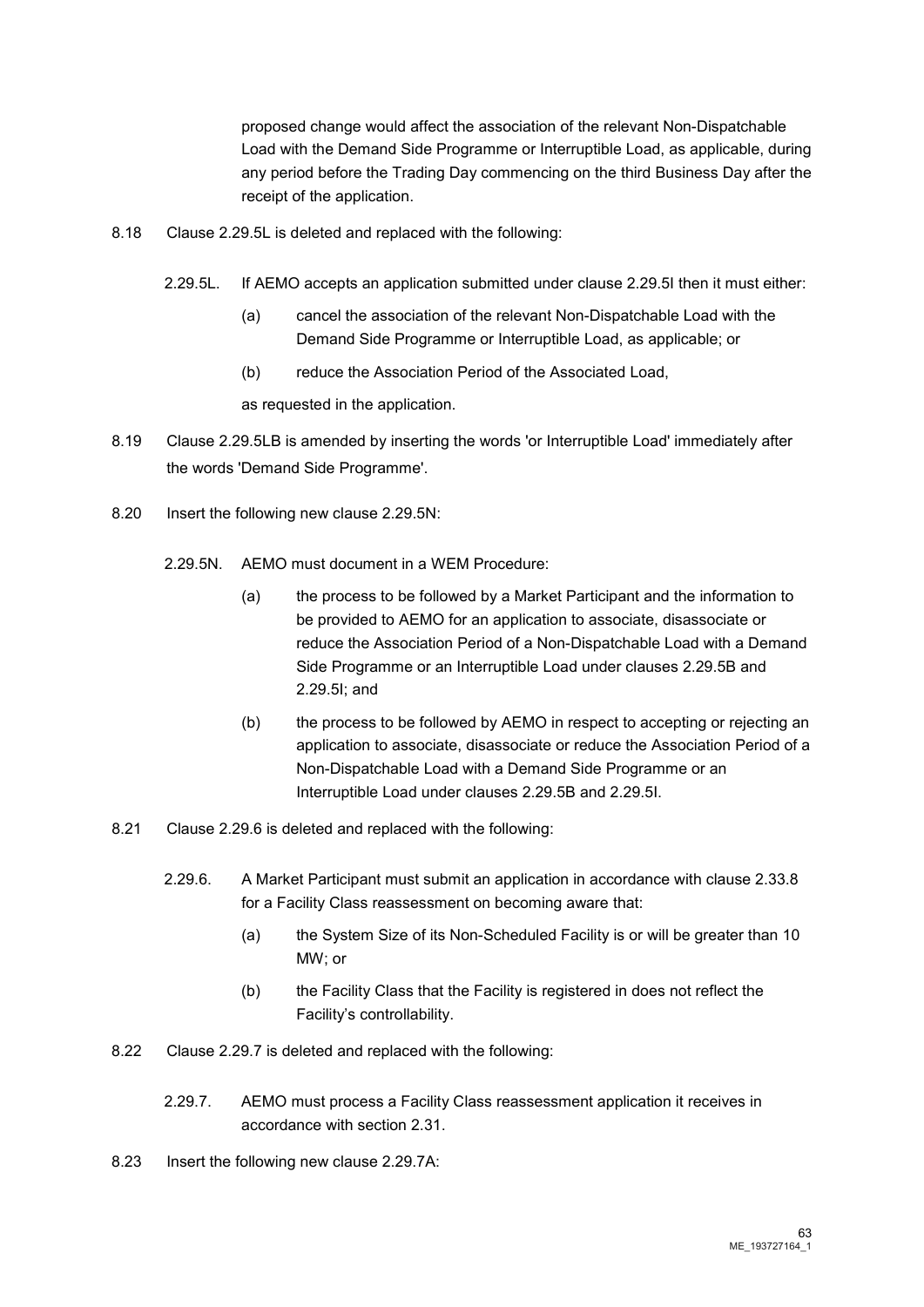- 2.29.7A. AEMO may from time to time conduct a review to assess whether a Registered Facility continues to meet the obligations under these WEM Rules and WEM Procedures for the Facility Class in which it is registered.
- 8.24 Clause 2.29.8 is deleted and replaced with the following:
	- 2.29.8. Where AEMO considers that a Facility no longer meets the requirements of the Facility Class it is registered in, AEMO may register the Facility in a different Facility Class.
- 8.25 Clause 2.29.9 is deleted and replaced with the following:
	- 2.29.9. AEMO must document in a WEM Procedure:
		- (a) the processes AEMO will use to:
			- i. determine whether a Facility should be assigned to a different Facility Class; and
			- ii. assign a Facility to a different Facility Class; and
		- (b) the processes a Market Participant must follow where:
			- i. the Market Participant provides information to AEMO under clause 2.29.6; or
			- ii. AEMO notifies the Market Participant of its intention to assess whether the Facility continues to meet the requirements of the Facility Class in which it is registered.
- 8.26 Clauses 2.29.10 and 2.29.11 are amended by deleting the contents of them and replacing them with '[Blank]'.

## **9. Section 2.30 amended**

- 9.1 Clause 2.30.1 is deleted and replaced with the following:
	- 2.30.1. A Rule Participant, or an applicant for rule participation, may apply to AEMO to allow the registration of an Aggregated Facility.
- 9.2 Clause 2.30.2 is amended by deleting the contents of it and replacing them with '[Blank]'.
- 9.3 Clause 2.30.5 is deleted and replaced with the following:
	- 2.30.5. AEMO must only allow the aggregation of Facilities pursuant to an application under clause 2.30.1 if, in its opinion, the proposed Aggregated Facility meets the following criteria:
		- (a) the proposed Aggregated Facility will not adversely impact on AEMO's ability to ensure Power System Security and Power System Reliability are maintained;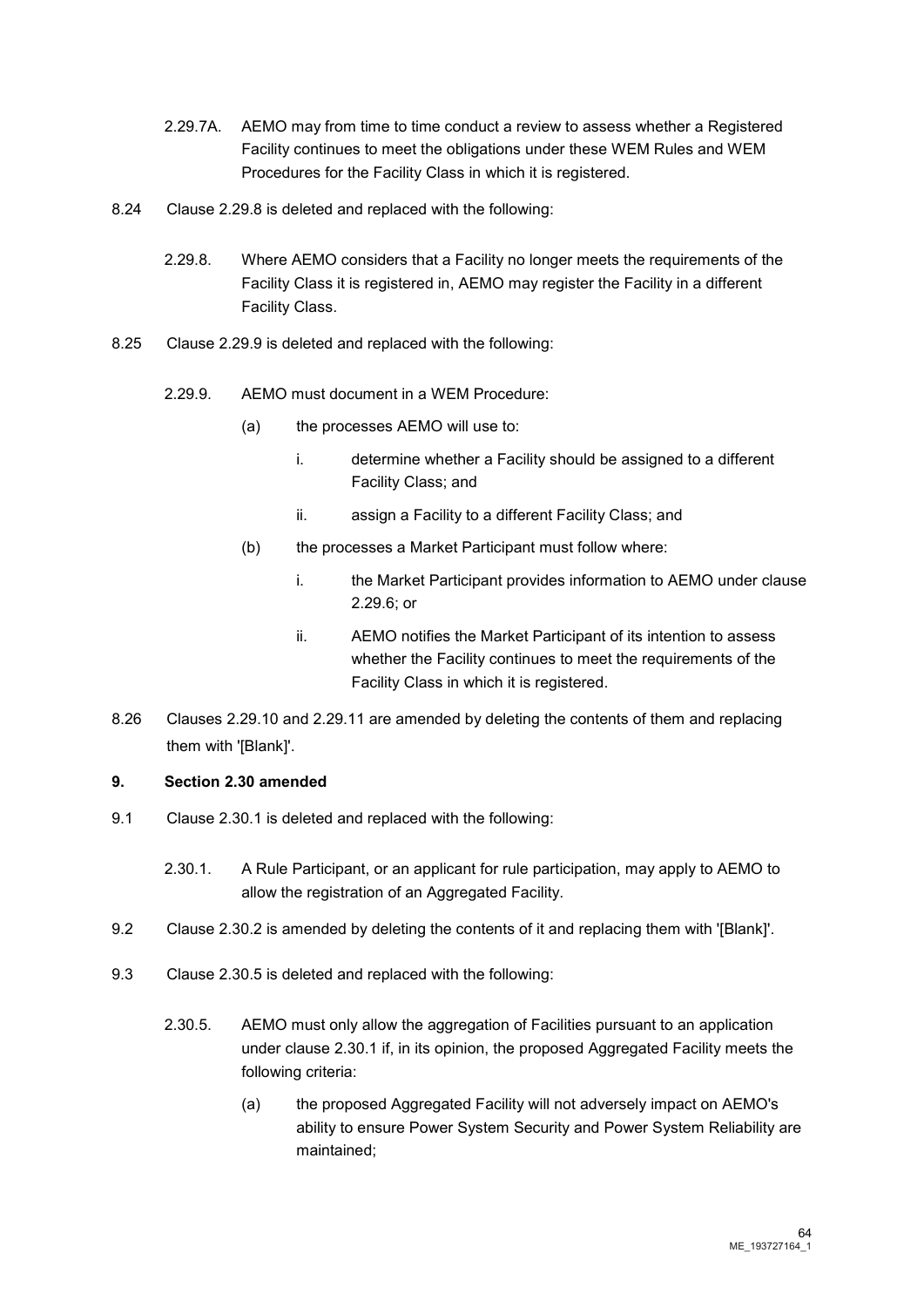- (b) the Market Participant for the proposed Aggregated Facility provides Standing Data for:
	- i. each individual Facility that would be required to be provided if each Facility was registered separately; and
	- ii. the Aggregated Facility as a whole;
- (c) adequate control and monitoring equipment exists for the proposed Aggregated Facility; and
- (d) the Facilities within the proposed Aggregated Facility are at the same Electrical Location;
- (e) [Blank]
- (f) the Facility Monthly Reserve Capacity Price applicable to each of the Facilities within the proposed Aggregated Facility is the same, and is expected to remain the same, from and including the current Reserve Capacity Cycle;
- (g) either:
	- i. the System Size of the proposed Aggregated Facility as determined by AEMO will not affect the quantity of Frequency Cooptimised Essential Services required to be dispatched; or
	- ii. the Facility Contingency associated with the proposed Aggregated Facility affects each individual Facility in the proposed aggregation simultaneously;
- (h) if the proposed Aggregated Facility intends to provide Frequency Cooptimised Essential System Services, the capability to simultaneously provide energy and Frequency Co-optimised Essential Services from the individual Facilities in the proposed aggregation can be adequately derived for the proposed Aggregated Facility; and
- (i) the Aggregated Facility will be registered as a Scheduled Facility, Semi-Scheduled Facility or a Non-Scheduled Facility.
- 9.4 Insert the following new clauses 2.30.5A, 2.30.5B, 2.30.5C and 2.30.5D:
	- 2.30.5A. If a single Credible Contingency Event other than a Network Contingency would result in the disconnection of two or more Facilities, then the Market Participant responsible for each of the Facilities must apply to AEMO to aggregate the relevant Facilities into an Aggregated Facility.
	- 2.30.5B. If two or more Facilities are electrically connected behind multiple connection points, such that one or more of those Facilities could Inject into or Withdraw from the Network at more than one of the network connection points, and one or more of the Facilities is registered or AEMO has received an application to register one or more of the Facilities, then AEMO must aggregate the relevant Facilities into an Aggregated Facility.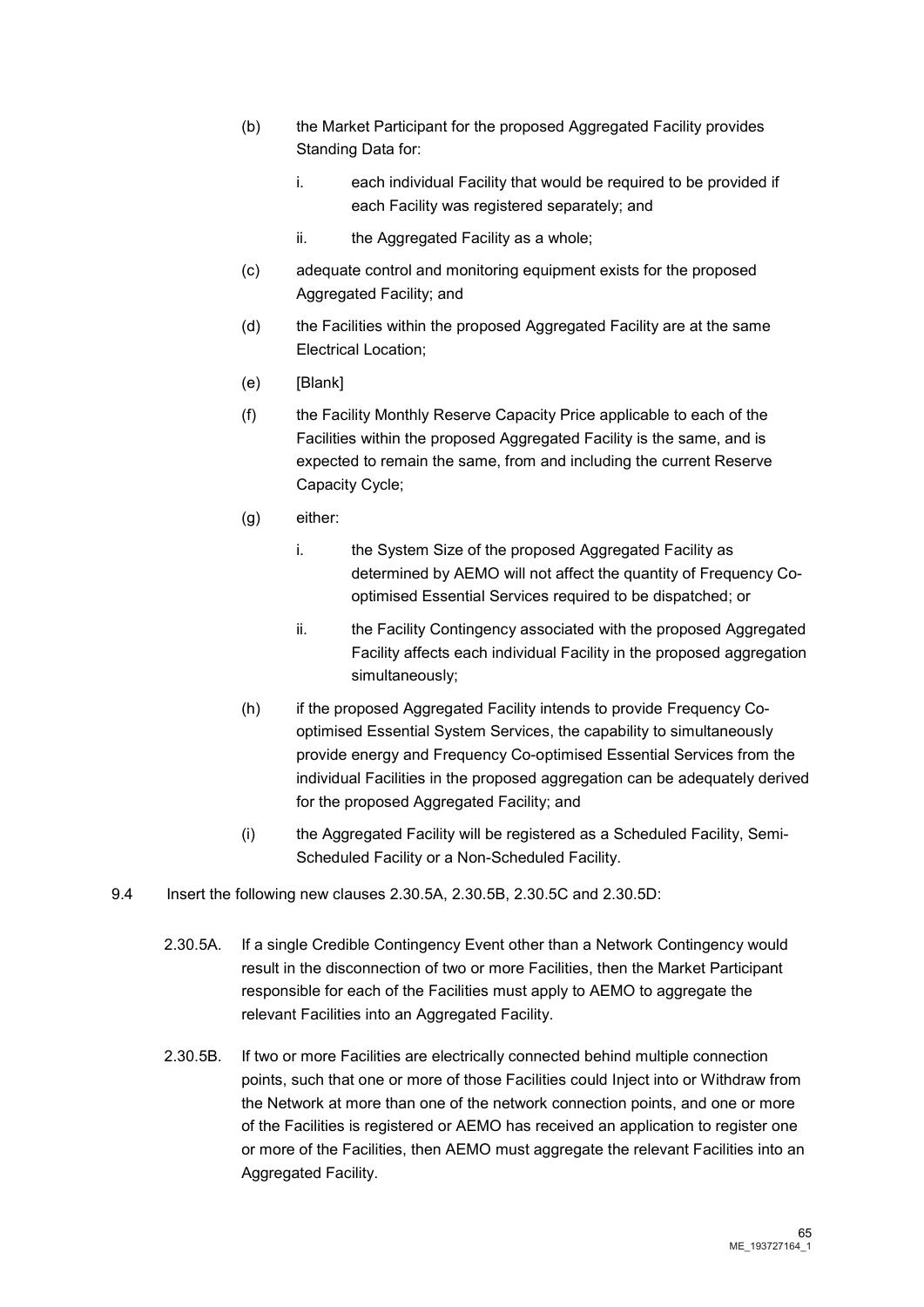- 2.30.5C. Subject to clause 2.30.5D, if a Facility containing an Energy Producing System with a System Size that equals or exceeds 10 MW has a Parasitic Load which is located at a network connection point other than the network connection point at which the Energy Producing System is located, then AEMO may require the Market Participant for the relevant Facilities to apply to aggregate the Facilities into an Aggregated Facility under clause 2.30.1.
- 2.30.5D. Where AEMO considers that clauses 2.30.5A, 2.30.5B or 2.30.5C apply to an application for registration of a Facility under section 2.29, AEMO must notify the relevant Market Participant of the requirement to register the Facilities as an Aggregated Facility.
- 9.5 Clauses 2.30.6 and 2.30.7 are deleted and replaced with the following:
	- 2.30.6. If the individual Facilities forming part of an Aggregated Facility have their own meters, and there is no single meter for the entire Aggregated Facility, then the settlement meter data for the Aggregated Facility must be the sum of the meter readings for its component Facilities for the purposes of clause 9.5.1.is taken to be treated as a single Facility for the purpose of these WEM Rules.
	- 2.30.7. If AEMO approves the aggregation of Facilities then, that Aggregated Facility must be registered as a single Facility for the purpose of these WEM Rules, and the aggregation will take effect from the date of that registration.
- 9.6 Clause 2.30.7A is deleted.
- 9.7 Clause 2.30.8 is deleted and replaced with the following:
	- 2.30.8. Where AEMO considers that a change in one or more of the criteria in clause 2.30.5 means that an Aggregated acility should no longer be aggregated, AEMO must notify the relevant Rule Participant of:
		- (a) its decision and the reasons for its decision; and
		- (b) the date on which the Aggregated Facility will be considered to have been disaggregated.
- 9.8 Insert the following new clause 2.30.8A:
	- 2.30.8A. Where AEMO has notified a Market Participant under clause 2.30.8 that an Aggregated Facility should no longer be aggregated, AEMO may reassess the Facility Class in which each individual Facility is registered in accordance with clause 2.29.9.
- 9.9 Clause 2.30.9 is deleted and replaced with the following:
	- 2.30.9. Where a Rule Participant no longer wishes to operate a Facility as an Aggregated Facility from a specified date, the Rule Participant may apply to AEMO to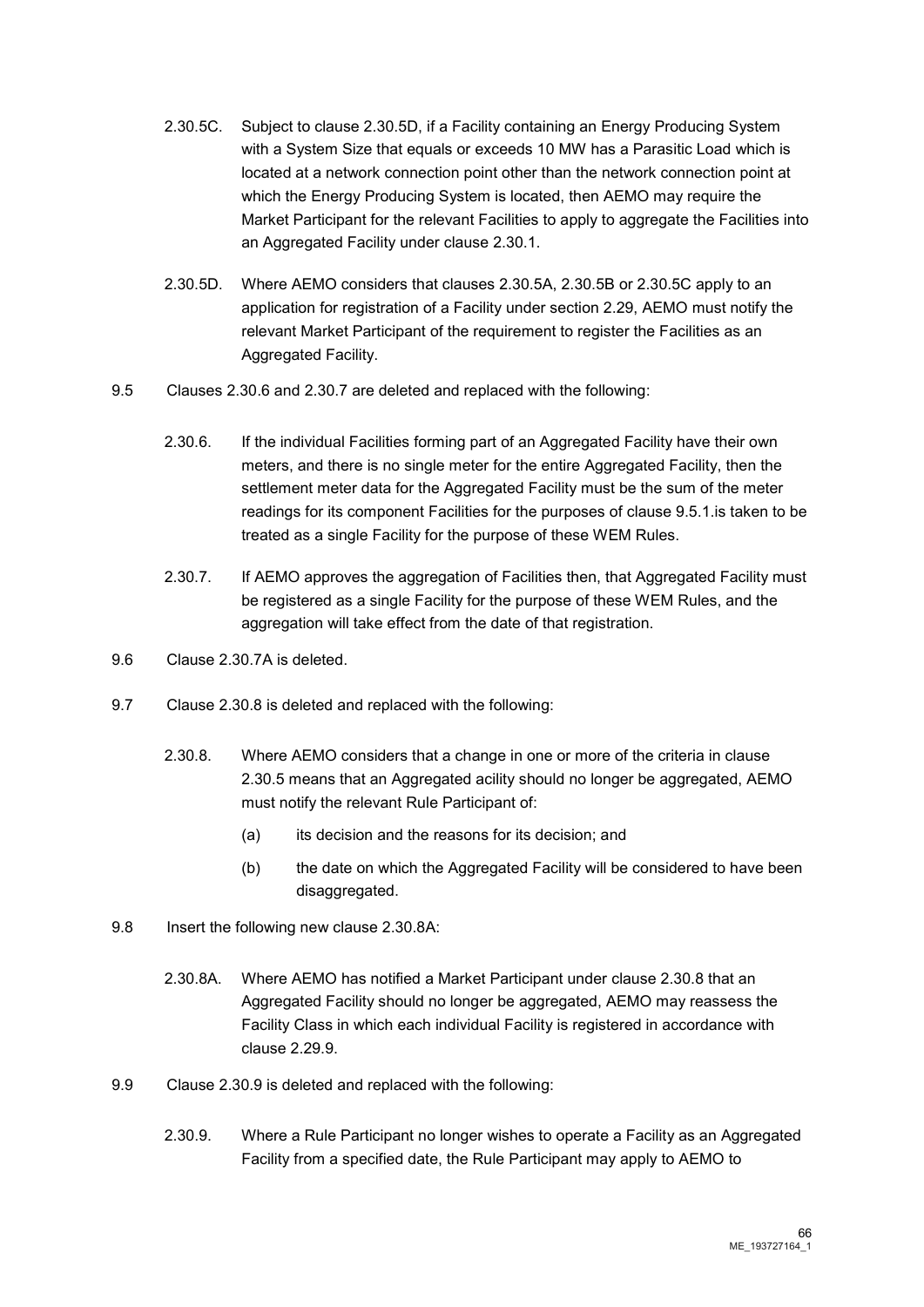disaggregate the Facilities from that specified date in accordance with the WEM Procedure referred to in clause 2.31.25 and section 2.33.

- 9.10 Clause 2.30.10 is deleted and replaced with the following:
	- 2.30.10. Where an Aggregated Facility is disaggregated in accordance with clauses 2.30.8 or 2.30.9:
		- (a) the relevant Rule Participant must ensure each disaggregated Facility is registered in accordance with the process outlined in section 2.31, as a separate Facility for the purpose of these WEM Rules from the date specified by AEMO or the Rule Participant, as applicable; and
		- (b) AEMO may require the Rule Participant to provide Standing Data relevant to each disaggregated Facility.

#### **10. Section 2.30B amended**

- 10.1 Clause 2.30B.2 is deleted and replaced with the following:
	- 2.30B.2. For a Load or part of a Load to be eligible to be an Intermittent Load AEMO must be satisfied that the following conditions are met:
		- (a) an Energy Producing System must have the following characteristics:
			- i. it can typically supply the maximum quantity of energy consumed by that Load to be treated as Intermittent Load without requiring energy to be withdrawn from a Network; and
			- ii. the output of which is netted off consumption of the Load by the meter measuring consumption of the Load, or which is always or at times electrically connected to the Load behind two or more shared network connection points;
		- (b) the Intermittent Load shall reasonably be expected to have net consumption of energy (based on Metered Schedules calculated in accordance with the methodology prescribed in clauses 2.30B.10 or 2.30B.11) for not more than 4320 Trading Intervals in any Capacity Year, excluding Trading Intervals in which the Facility containing the Load is delivering a service under an NCESS Contract;
		- (c) the Market Participant for the Facility containing the Load must have an agreement in place with a Network Operator to allow energy to be supplied to the Load from a Network;
		- (d) [Blank]
		- (e) the Facility containing the Load is not expected (based on applications accepted by AEMO under clause 2.29.5D and any amendments accepted by AEMO under clause 2.29.5K) to be associated with any Demand Side Programme for any period following the registration of the Load or part of the Load as an Intermittent Load; and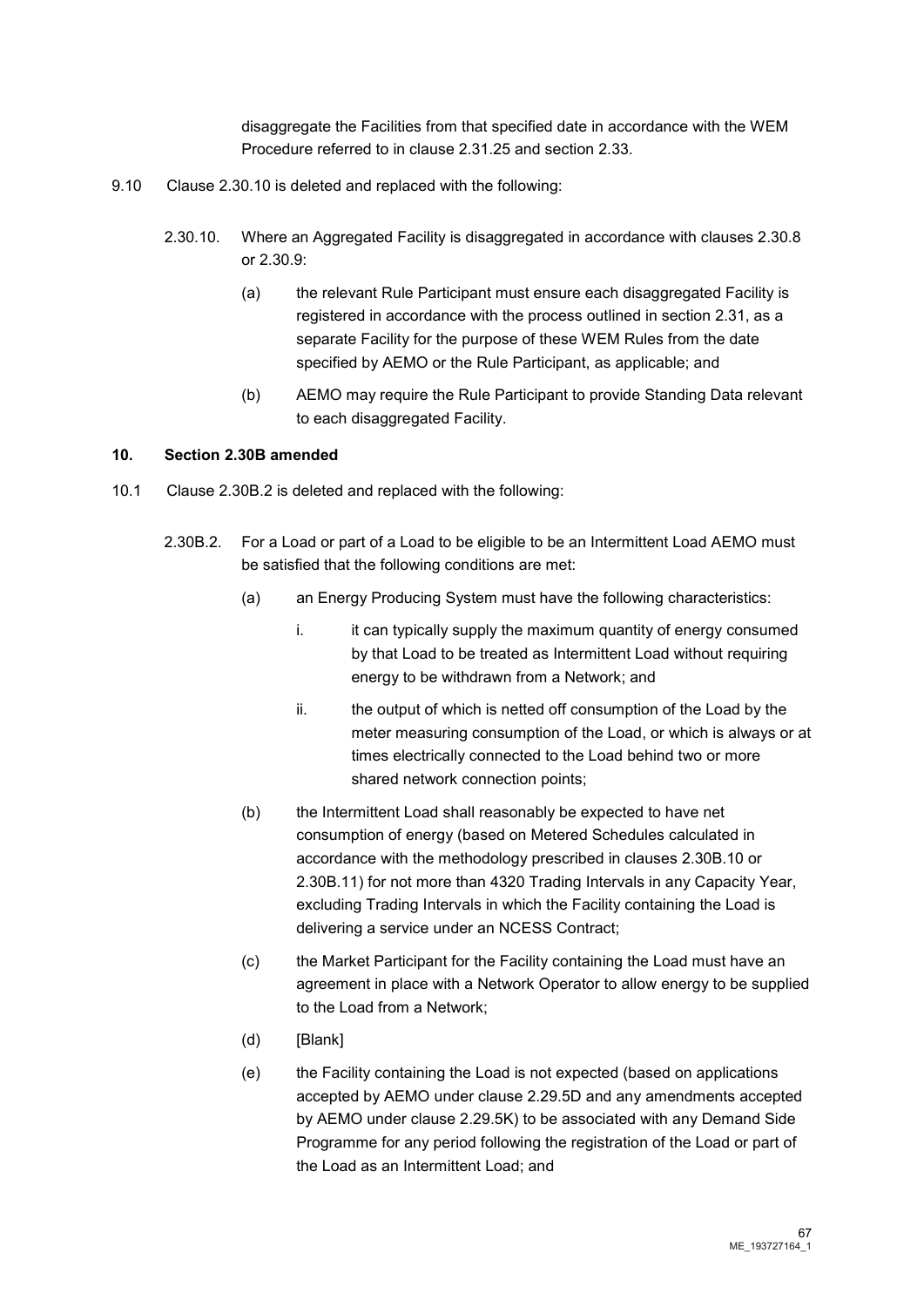- (f) the Facility containing the Load is connected to the transmission network registered by the Network Operator referred to in clause 2.30B.2(c).
- 10.2 Clause 2.30B.3 is deleted and replaced with the following:
	- 2.30B.3. The Market Participant for a Load or part of a Load to be treated as an Intermittent Load must, in addition to any Standing Data for the Facility containing the Load, provide, and ensure remains accurate, the following data in regard to the Facility:
		- (a) the maximum capacity in MW, excluding capacity for which Capacity Credits are held, that the Energy Producing System referred to in clause 2.30B.2(a) can be guaranteed to have available to supply Intermittent Load, when it is operated normally at an ambient temperature of 41 degrees Celsius;
		- (b) where the Load is and continues to be deemed to be an Intermittent Load under clause 1.48.2:
			- i. the anticipated reduction, measured in MW, in the maximum capacity described in clause 2.30B.3(a) when the ambient temperature is 45 degrees Celsius;
			- ii. at the option of the Market Participant, the method to be used to measure the ambient temperature at the site of the Energy Producing System referred to in clause 2.30B.2(a) for the purpose of determining Intermittent Load Refunds, where the method specified may be either:
				- 1. a publicly available daily maximum temperature at a location representative of the conditions at the site of the Energy Producing System as reported daily by a meteorological service; or
				- 2. a daily maximum temperature measured at the site of the Energy Producing System by the SCADA system operated by AEMO or the relevant Network Operator (as applicable),

where no method is specified, a temperature of 41 degrees Celsius will be assumed; and

- (c) details of primary and any alternative fuels, including details and evidence of both firm and non-firm fuel supplies and the factors that determine restrictions on fuel availability that could prevent the Energy Producing System referred to in clause 2.30B.2(a) from operating at its full capacity;
- (d) a single line diagram which includes details of the Loads and Energy Producing Systems contained within the Facility and any other information AEMO requires to determine whether the Load meets the conditions specified in clause 2.30B.2;
- (e) the Nominated Excess Capacity;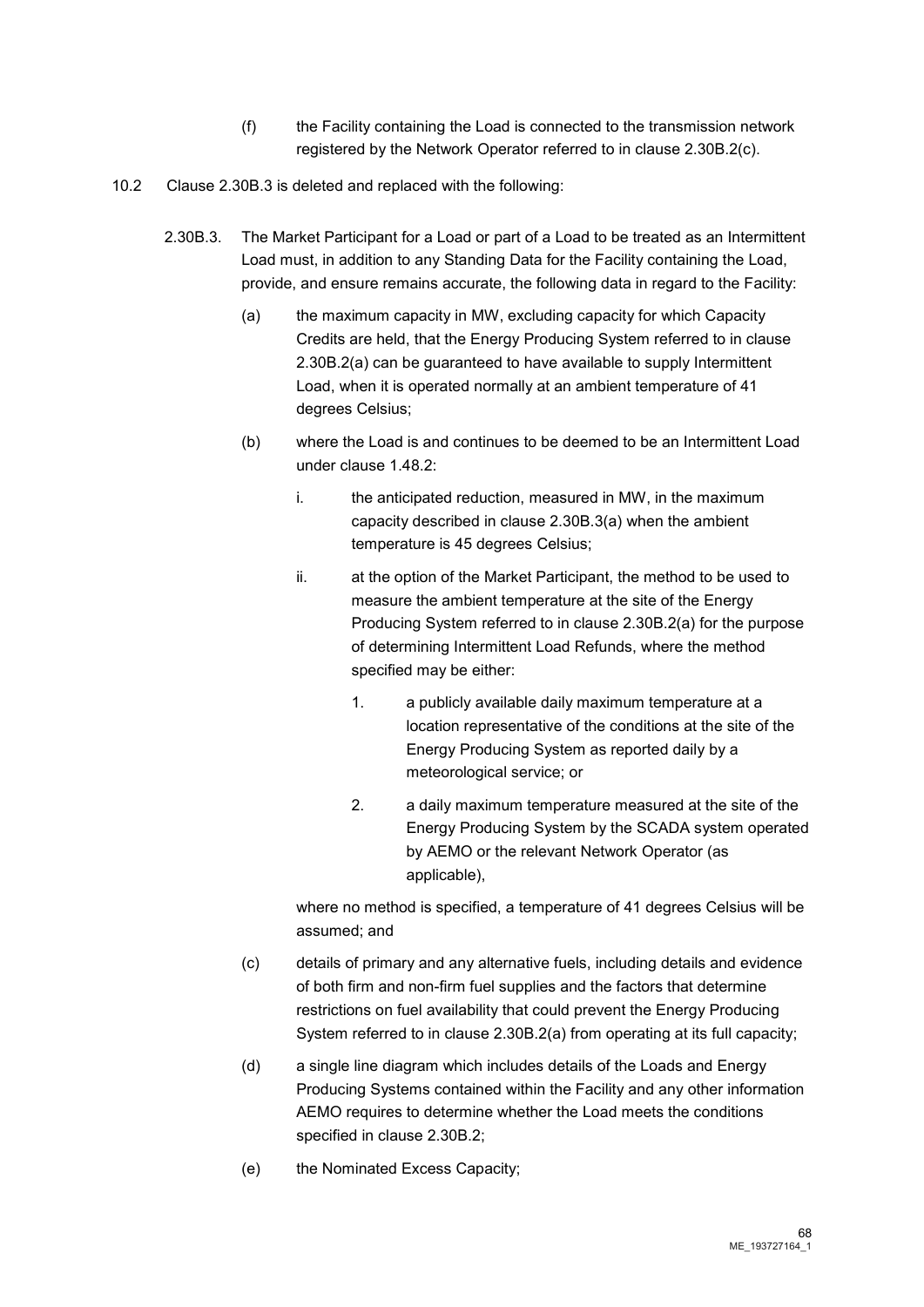- (f) the Declared Sent Out Capacity and any other information AEMO requires to determine the System Size of the Facility;
- (g) at the option of the Market Participant, information regarding protection schemes at the Facility, including whether the Facility is configured to automatically adjust load or generation where a Contingency Event, or an event behind the relevant connection point, affects the Energy Producing System, and evidence to support that configuration as required in the WEM Procedure referred to in clause 2.28.21;
- (h) the instantaneous output or consumption of the Energy Producing System referred to in clause 2.30B.2(a) measured in accordance with the WEM Procedure referred to in clause 2.36A.5, with separate measurements for each separate electricity producing unit in the Energy Producing System;
- (i) the maximum level of Intermittent Load for the Facility referred to in Appendix 1(f)(vii); and
- (j) the Contract Maximum Demand associated with the Facility.
- 10.3 Clause 2.30B.4 is amended by deleting the contents of it and replacing them with '[Blank]'.
- 10.4 Clause 2.30B.5 is deleted and replaced with the following:
	- 2.30B.5. A Market Participant may apply for a Load or part of a Load to be treated as an Intermittent Load where the Market Participant has submitted or changed Standing Data for the Facility in accordance with clause 2.34.2B(b) and:
		- (a) the Load is part of a Non-Dispatchable Load; or
		- (b) the Load is part of a Registered Facility.

The application must include the information in clause 2.30B.3, except for clause 2.30B.3(h).

10.5 Clause 2.30B.6 is deleted and replaced with the following:

2.30B.6. AEMO must accept an application for a Load or part of a Load to be treated as an Intermittent Load if the requirements of clause 2.30B.2 are satisfied.

- 10.6 Clause 2.30B.6A is deleted.
- 10.7 Clause 2.30B.7 is amended by deleting the word 'Month' and replacing it with the word 'Week'.
- 10.8 Clause 2.30B.8 is deleted and replaced with the following:
	- 2.30B.8. Subject to clause 2.30B.8A, where a Market Participant seeks to increase the absolute value of the quantities provided under clauses 2.30B.3(i) or 2.30B.3(j) by more than 10 MW from the quantities in effect for that Intermittent Load on the New WEM Commencement Day, the Market Participant must make a new application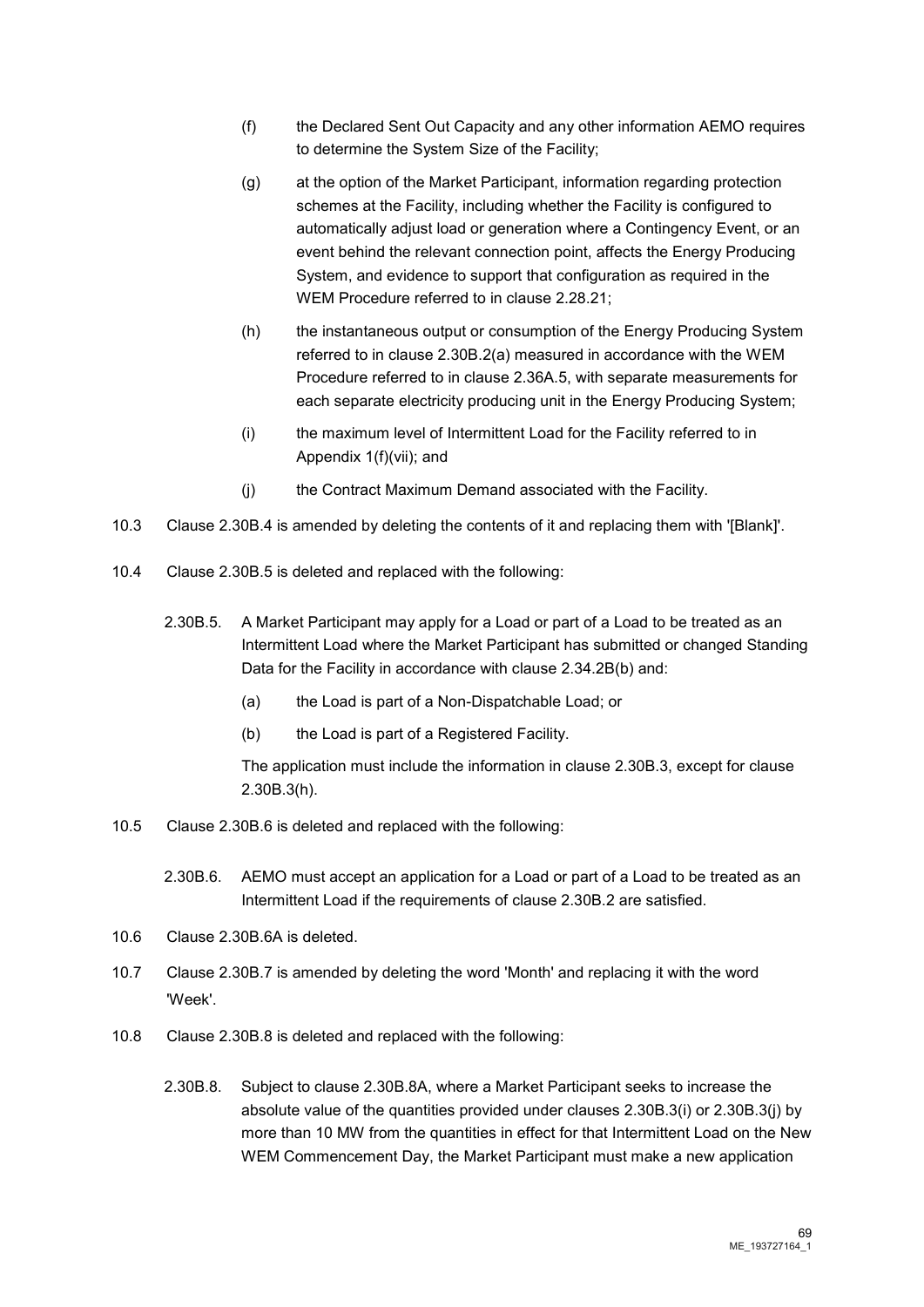under clause 2.30B.5 for the Load to be treated as an Intermittent Load, and clause 1.48.2 will no longer apply to the Load.

- 10.9 Insert the following new clauses 2.30B.8A to 2.30B.8F (inclusive):
	- 2.30B.8A. Where AEMO determines that an increase in the absolute value of the quantities provided under clauses 2.30B.3(i) or 2.30B.3(j) is necessary to implement the terms of a NCESS Contract, clause 2.30B.8 does not apply to the Intermittent Load.
	- 2.30B.8B. A person who owns, controls or operates a Facility containing an Intermittent Load may apply to AEMO to be exempted from the requirement to register as a Rule Participant in the Market Participant class in accordance with clause 2.28.16C, where:
		- (a) the person has submitted an application for another Market Participant to act as their Intermediary in accordance with clause 2.28.16A(a); and
		- (b) where the consumption or generation from the metered meter or meters measuring the relevant Facility containing the Intermittent Load is registered to the Intermediary for the purposes of clause 8.3.1.
	- 2.30B.8C. Without limiting AEMO's rights to revoke an exemption under clause 2.28.16, AEMO may revoke an exemption to register that was based on the conditions specified in clause 2.28.16C where AEMO considers that any of the conditions specified in clause 2.30B.8B are no longer satisfied.
	- 2.30B.8D. Notwithstanding clause 2.29.4, where AEMO has accepted an application under clause 2.30B.6 for a Facility with a Nominated Excess Capacity of less than 10 MW, AEMO must determine (under clause 2.29.4M) that the person who owns, controls or operates the Facility is exempted from the requirement to register the Facility.
	- 2.30B.8E. Where a Facility containing an Intermittent Load has a Nominated Excess Capacity greater than or equal to 10 MW, the relevant Market Participant must register the Facility in accordance with section 2.29, or apply to be exempted from the requirement to register.
	- 2.30B.8EA.Where a Market Participant registers a Facility in accordance with clause 2.30B.8E, AEMO must assess the application in respect of the export capability of the Facility only, regardless of the System Size of the Energy Producing System referred to in clause 2.30B.2(a).
	- 2.30B.8F. Where the Injection of a Facility containing an Intermittent Load exceeds the Nominated Excess Capacity in more than 120 Dispatch Intervals in any 12-month period, the Market Participant must update the Nominated Excess Capacity provided under clause 2.30B.3(e) to reflect the maximum Injection.
- 10.10 Clause 2.30B.9 is deleted and replaced with the following: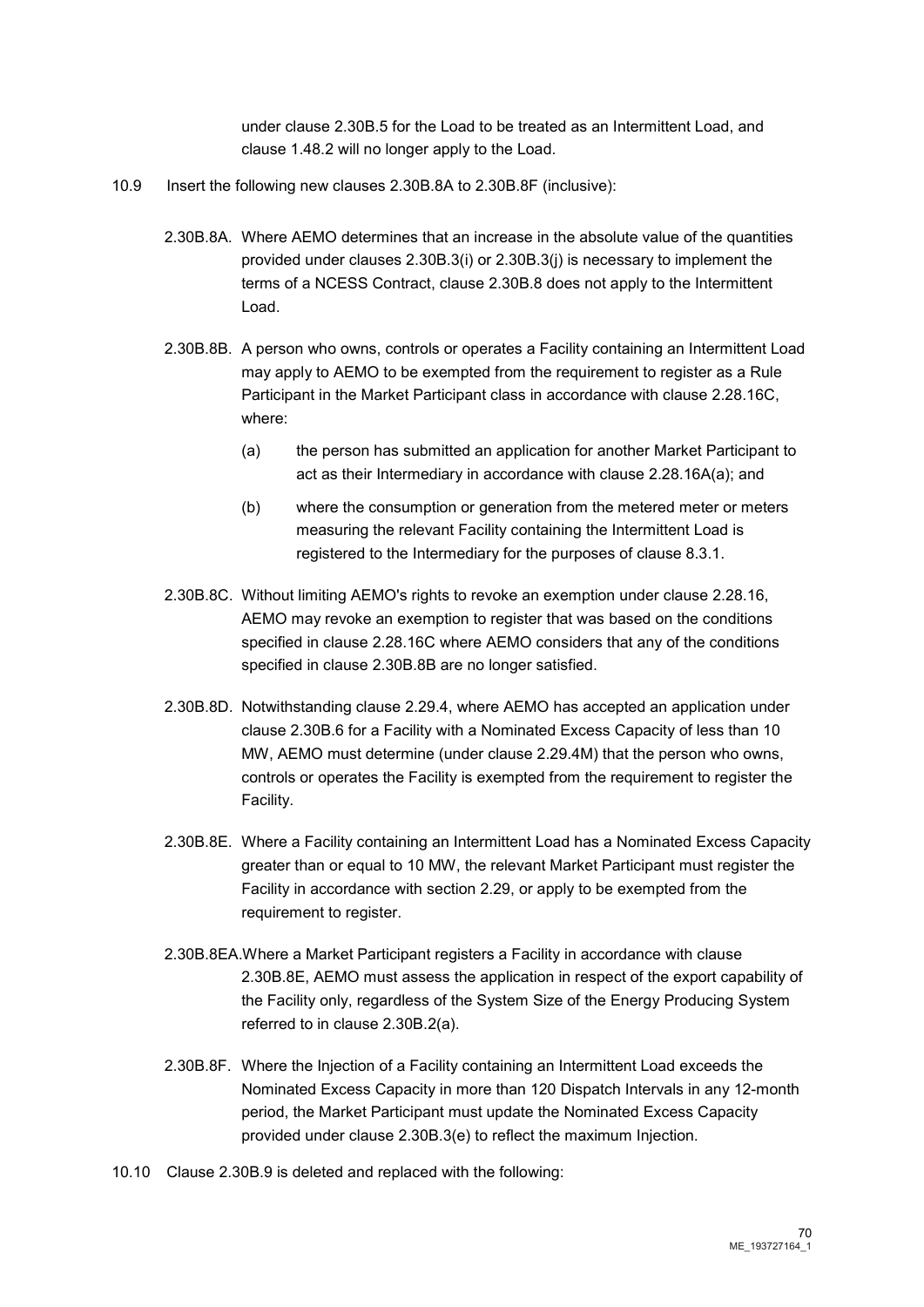- 2.30B.9. For the purpose of defining Metered Schedules, each Facility containing an Intermittent Load is represented by the following components:
	- (a) where the Intermittent Load is part of a Registered Facility, a Registered Facility component;
	- (b) where the Load was deemed to be an Intermittent Load under clause 1.48.2, an Intermittent Load component; and
	- (c) a remaining Load component, which may be Temperature Dependent or Non-Temperature Dependent.
- 10.11 Clause 2.30B.10 is deleted and replaced with the following:
	- 2.30B.10. Where the Load was deemed to be an Intermittent Load under clause 1.48.2, for the purpose of defining Metered Schedules associated with the interval meter measuring the Facility containing the Intermittent Load, the following methodology is to apply:
		- (a) Define for each Trading Interval:
			- i. NMQ to be the net metered energy measured by the meter where a positive amount indicates supply and a negative amount indicates consumption;
			- ii. NS to be the net supply (supply as a positive value plus consumption as a negative value) measured by the Intermittent Load meter which corresponds to supply and consumption, excluding consumption by Intermittent Loads, by Market Participants, and by Market Participant Facilities which are separately metered for the purpose of settlement under these WEM Rules. This may have a positive or negative value:
			- iii. NL to be the maximum possible consumption behind that meter due to consumption which is not Intermittent Load but which is measured only by the meter which also measures the Intermittent Load. This has a negative value;
			- iv. [Blank]:
			- v. if the Load is part of a Registered Facility, MSG to be the greater of zero and the maximum energy output from the Registered Facility in excess of that required to supply the Intermittent Load based on Standing Data and measured only by the Intermittent Load meter. This has a positive value;
			- vi. AMQ to be the adjusted meter quantity which equals NMQ less NS;
		- (b) if the Load is not part of a Registered Facility then:
			- $i.$  if AMQ is less than or equal to NL then: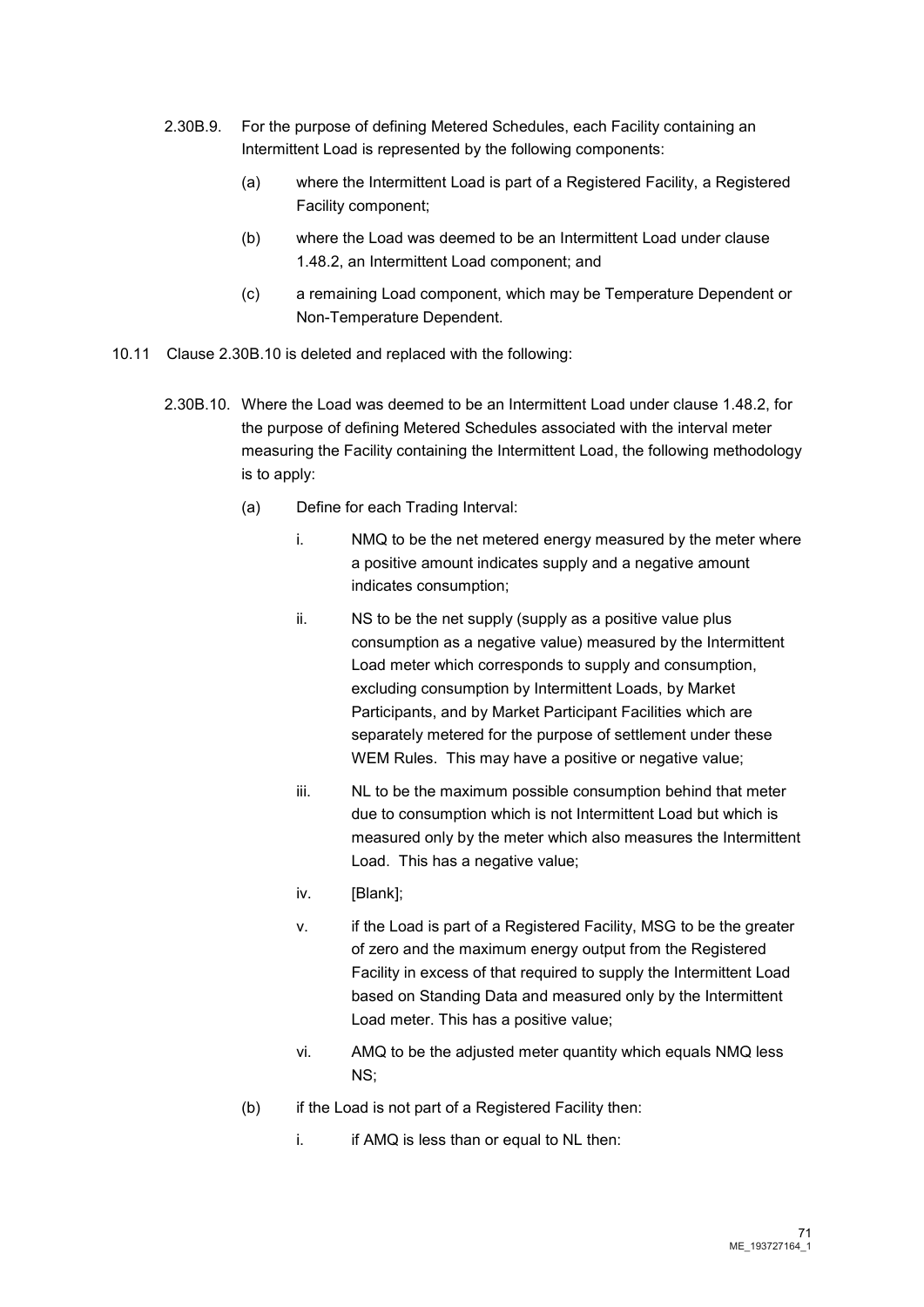- 1. for the purpose of defining its Metered Schedule the metered quantity associated with the Intermittent Load is AMQ minus NL;
- 2. for the purpose of defining its Metered Schedule the metered quantity associated with non-Intermittent Loads only measured by the Intermittent Load meter is NL;
- $ii.$  if AMQ is greater than NL but less than zero then:
	- 1. for the purpose of defining its Metered Schedule the metered quantity associated with the Intermittent Load is zero;
	- 2. for the purpose of defining its Metered Schedule the metered quantity associated with non-Intermittent Loads only measured by the Intermittent Load meter is AMQ;
- $iii.$  if AMQ is greater than or equal to zero then:
	- 1. for the purpose of defining its Metered Schedule the metered quantity associated with the Intermittent Load is AMQ;
	- 2. for the purpose of defining its Metered Schedule the metered quantity associated with non-Intermittent Loads only measured by the Intermittent Load meter is zero;
- (c) if the Load is part of a Registered Facility then:
	- i. if AMQ is less than or equal to NL then:
		- 1. for the purpose of defining its Metered Schedule the metered quantity associated with the Intermittent Load is AMQ minus NL;
		- 2. for the purpose of defining its Metered Schedule the metered quantity associated with non-Intermittent Loads measured only by the meter that also measures the Intermittent Load is NL;
		- 3. for the purpose of defining its Metered Schedule the metered quantity associated with the Registered Facility measured only by the meter that also measures the Intermittent Load is zero;
	- $ii.$  if AMQ is greater than NL but less than or equal to zero then:
		- 1. for the purpose of defining its Metered Schedule the metered quantity associated with the Intermittent Load is zero;
		- 2. for the purpose of defining its Metered Schedule the metered quantity associated with non-Intermittent Loads measured only by the meter that also measures the Intermittent Load is AMQ;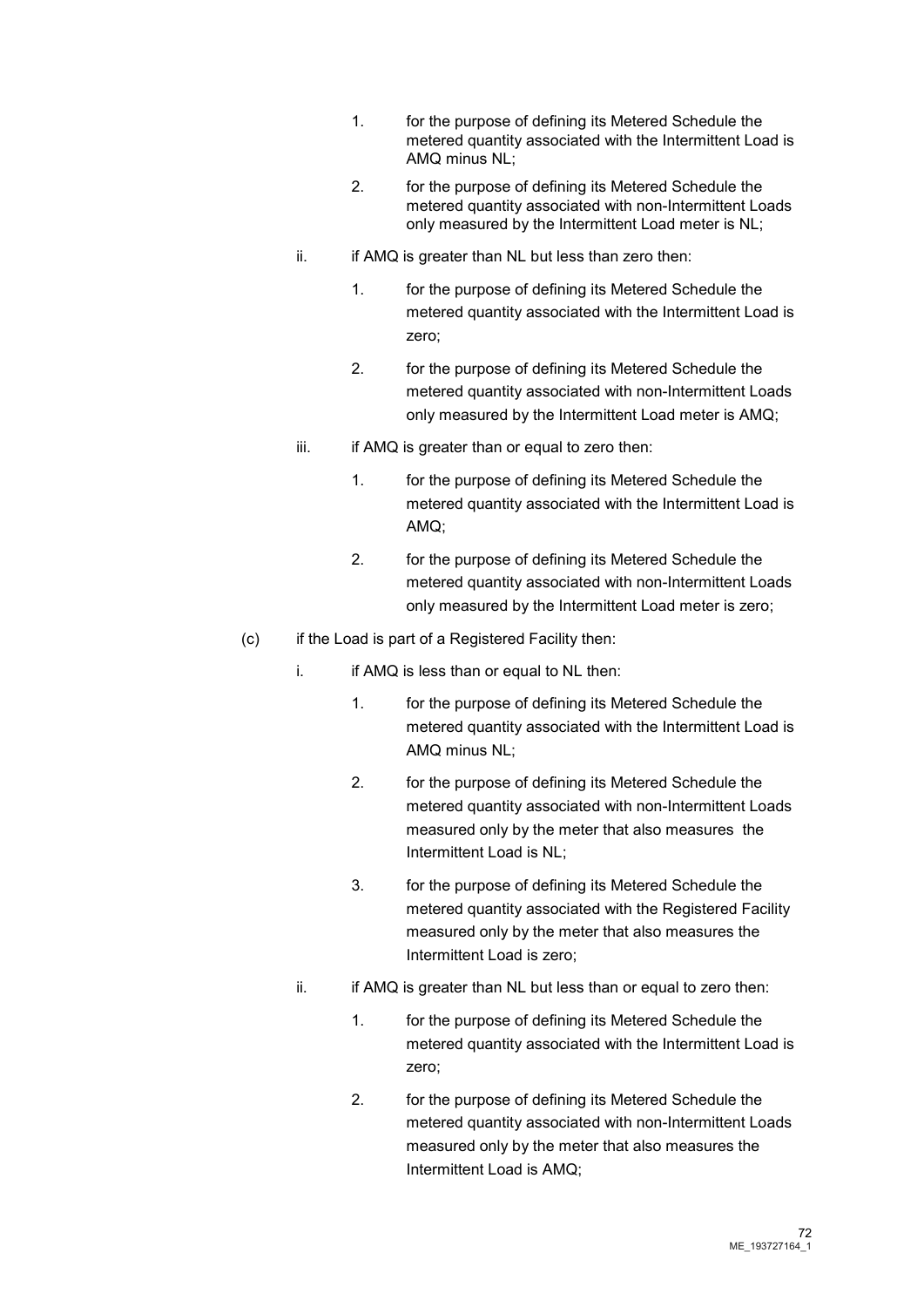- 3. for the purpose of defining its Metered Schedule the metered quantity associated with the Registered Facility measured only by the meter that also measures the Intermittent Load is zero;
- iii. iii. if AMQ is greater than zero but less than or equal to MSG then:
	- 1. for the purpose of defining its Metered Schedule the metered quantity associated with the Intermittent Load is zero;
	- 2. for the purpose of defining its Metered Schedule the metered quantity associated with non-Intermittent Loads measured only by the meter that also measures the Intermittent Load is zero;
	- 3. for the purpose of defining its Metered Schedule the metered quantity associated with the Registered Facility measured only by the meter that also measures the Intermittent Load is AMQ;
- iv. if AMQ is greater than MSG then:
	- 1. for the purpose of defining its Metered Schedule the metered quantity associated with the Intermittent Load is AMQ minus MSG;
	- 2. for the purpose of defining its Metered Schedule the metered quantity associated with non-Intermittent Loads measured only by the meter that also measures the Intermittent Load is zero;
	- 3. for the purpose of defining its Metered Schedule the metered quantity associated with the Registered Facility measured only by the meter that also measures the Intermittent Load is MSG.

10.12 Clause 2.30B.11 is deleted and replaced with the following:

- 2.30B.11 Where an application for a Load or part of a Load to be treated as an Intermittent Load was accepted by AEMO under clause 2.30B.6 on or after the New WEM Commencement Day, for the purpose of defining Metered Schedules associated with the interval meter measuring the Facility containing the Intermittent Load, the following methodology is to apply:
	- (a) define for each Trading Interval:
		- i. NMQ to be the net metered energy measured by the meter in Meter Data Submissions where a positive amount indicates supply and a negative amount indicates consumption;
		- ii. NS to be the net supply (supply as a positive value plus consumption as a negative value) measured by the Intermittent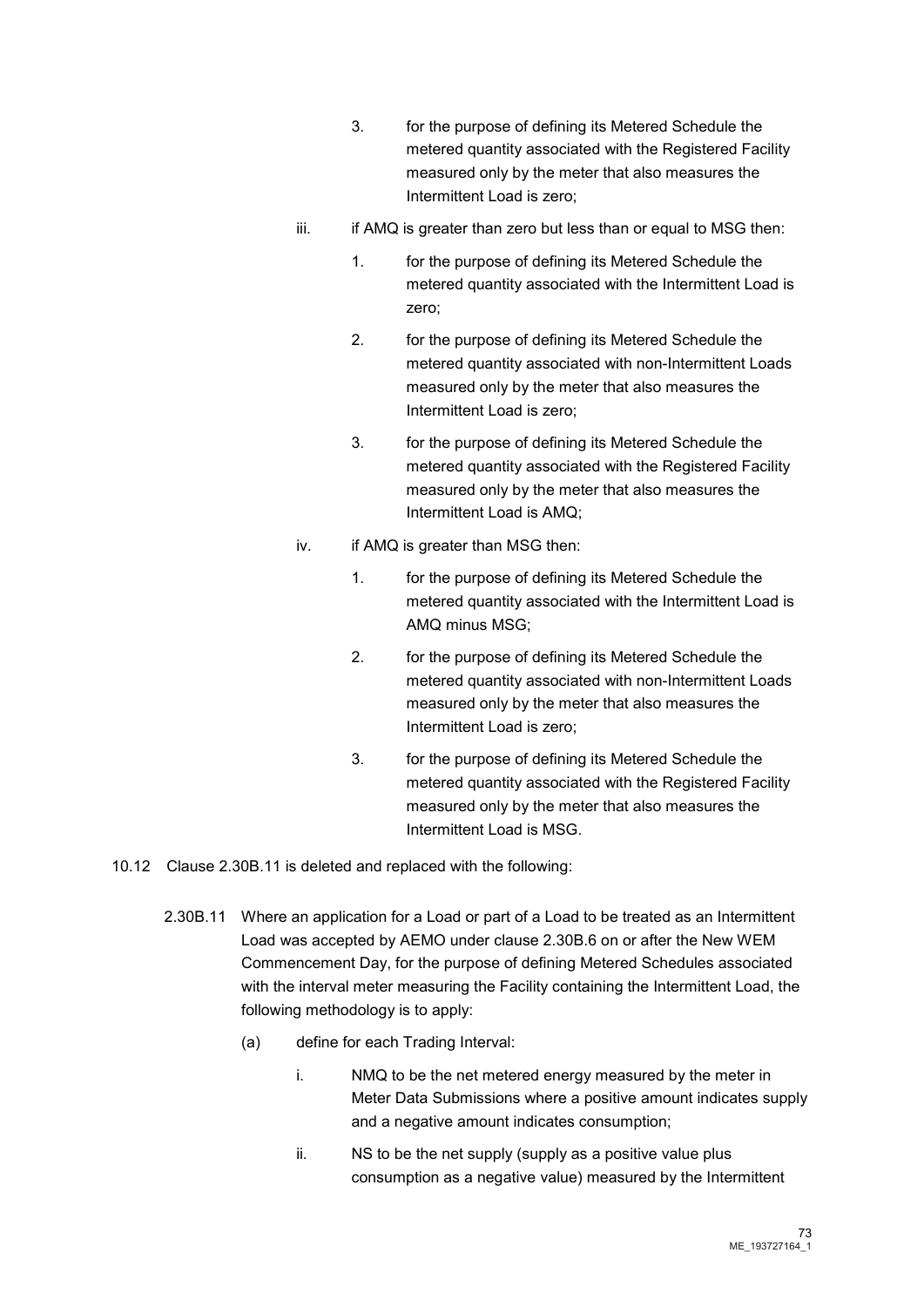Load meter which corresponds to supply and consumption, excluding consumption by Intermittent Loads, by Market Participants, and by Market Participant Facilities which are separately metered in Meter Data Submissions for the purpose of settlement under these WEM Rules. This may have a positive or negative value;

- iii. AMQ to be the adjusted meter quantity which equals NMQ less NS;
- (b) where the Intermittent Load is part of a Registered Facility:
	- i. where AMQ is positive, indicating supply:
		- 1. the Metered Schedule for the Registered Facility is AMQ; and
		- 2. the Metered Schedule for the Non-Dispatchable Load is zero; or
	- ii. where AMQ is negative, indicating consumption:
		- 1. the Metered Schedule for the Registered Facility is zero; and
		- 2. the Metered Schedule for the Non-Dispatchable Load is AMQ; or
- (c) where the Intermittent Load is not part of a Registered Facility, the Metered Schedule for the Non-Dispatchable Load is AMQ.
- 10.13 Delete clauses 2.30B.12 and 2.30B.13.

# **11. Section 2.30C amended**

- 11.1 Clause 2.30C.1 is deleted and replaced with the following:
	- 2.30C.1. Subject to sections 1.47, 1.48, 1.49 and 1.54A, AEMO must not require that an applicant for Rule Participant registration or Facility registration provide information on any application form, or evidence to support that application form, pertaining to registration if the applicable WEM Rules requiring that information to be provided have not commenced.

# **12. Section 2.31 amended**

- 12.1 Clause 2.31.1 is deleted and replaced with the following:
	- 2.31.1. AEMO must maintain the following forms on the WEM Website:
		- (a) Rule Participant registration form;
		- (b) Rule Participant de-registration form;
		- (c) Facility registration form;
		- (d) Facility de-registration form;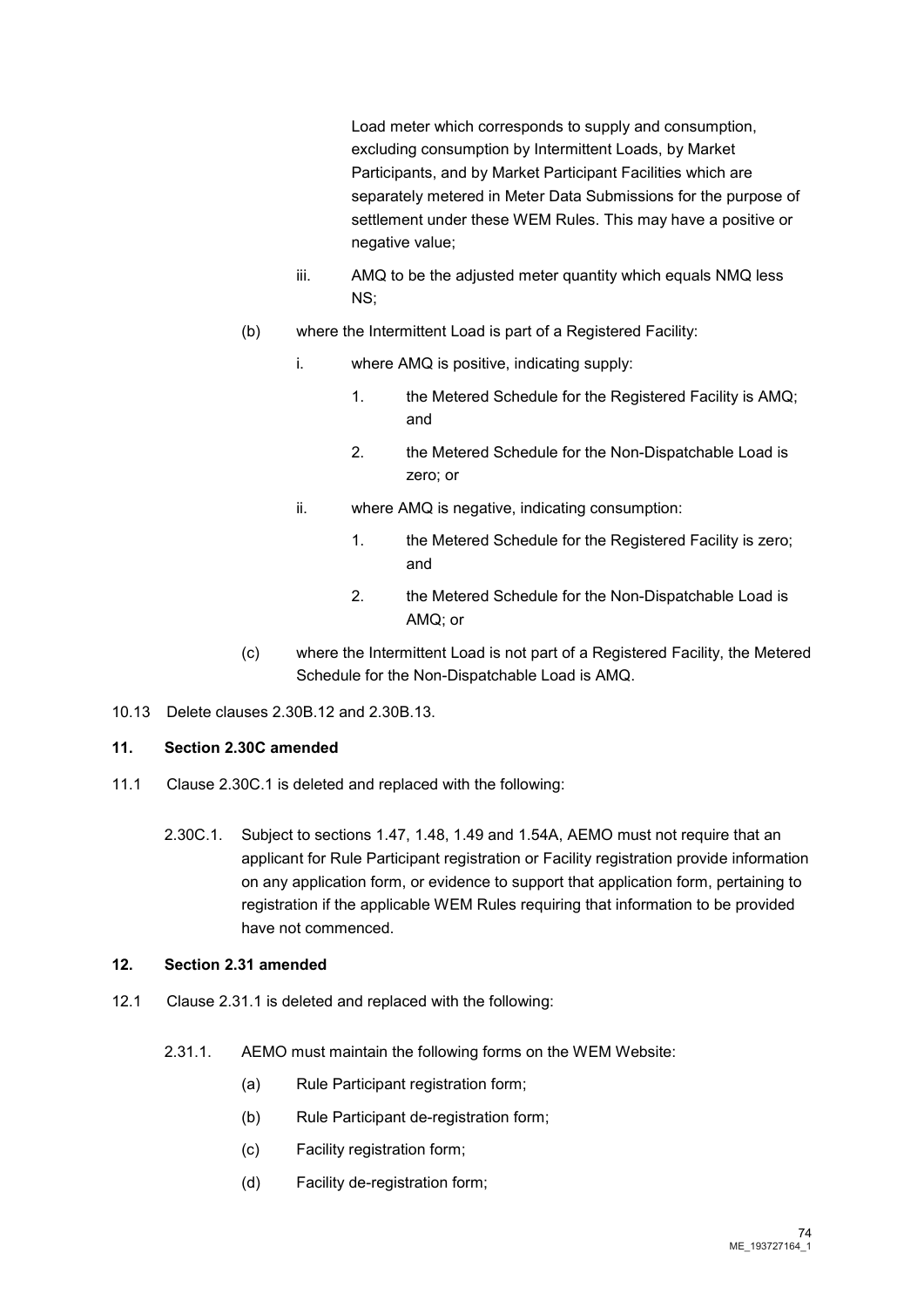- (e) Facility transfer form;
- (f) Facility aggregation form;
- (g) Facility disaggregation form; and
- (h) Facility Class reassessment form.
- 12.2 Clause 2.31.2 is deleted and replaced with the following:
	- 2.31.2. A person intending to submit an application described in clause 2.31.1 must provide the information specified in section 2.33, as applicable, and any applicable Application Fees to AEMO.
- 12.3 Clause 2.31.4A is deleted and replaced with the following:
	- 2.31.4A. If AEMO requests information from an applicant under clause 2.31.4 and the applicant does not provide the information to AEMO within 20 Business Days of the date of AEMO's request, the applicant will be deemed to have withdrawn the application.
- 12.4 Clause 2.31.5 is deleted and replaced with the following:
	- 2.31.5. AEMO may consult with the relevant Network Operators with respect to applications for registration, de-registration, transfer or Facility Class reassessment of Facilities containing Energy Producing Systems or Loads.
- 12.5 Clause 2.31.6 is deleted and replaced with the following:
	- 2.31.6. In the case of an application for Facility registration, AEMO must notify an applicant within 15 Business Days from the date of notification of receipt of:
		- (a) the dates on which any tests required by these WEM Rules or a WEM Procedure, that must be conducted in order for AEMO to accept or reject an application for Facility registration, prior to a facility registration may be held;
		- (b) the date by when results of tests referred to in clause  $2.31.6(a)$  must be made available to AEMO; and
		- (c) the date by when AEMO expects to accept or reject the application, being no later than 10 Business Days after the date in clause 2.31.6(b).
- 12.6 Clause 2.31.7 is amended by inserting the words 'or a WEM Procedure,' immediately after the words 'WEM Rules'.
- 12.7 Clause 2.31.8 is amended by deleting the word 'facility' and replacing it with the word 'Facility'.
- 12.8 Clause 2.31.9 is amended by inserting the words 'or a WEM Procedure' immediately after the words 'WEM Rules'.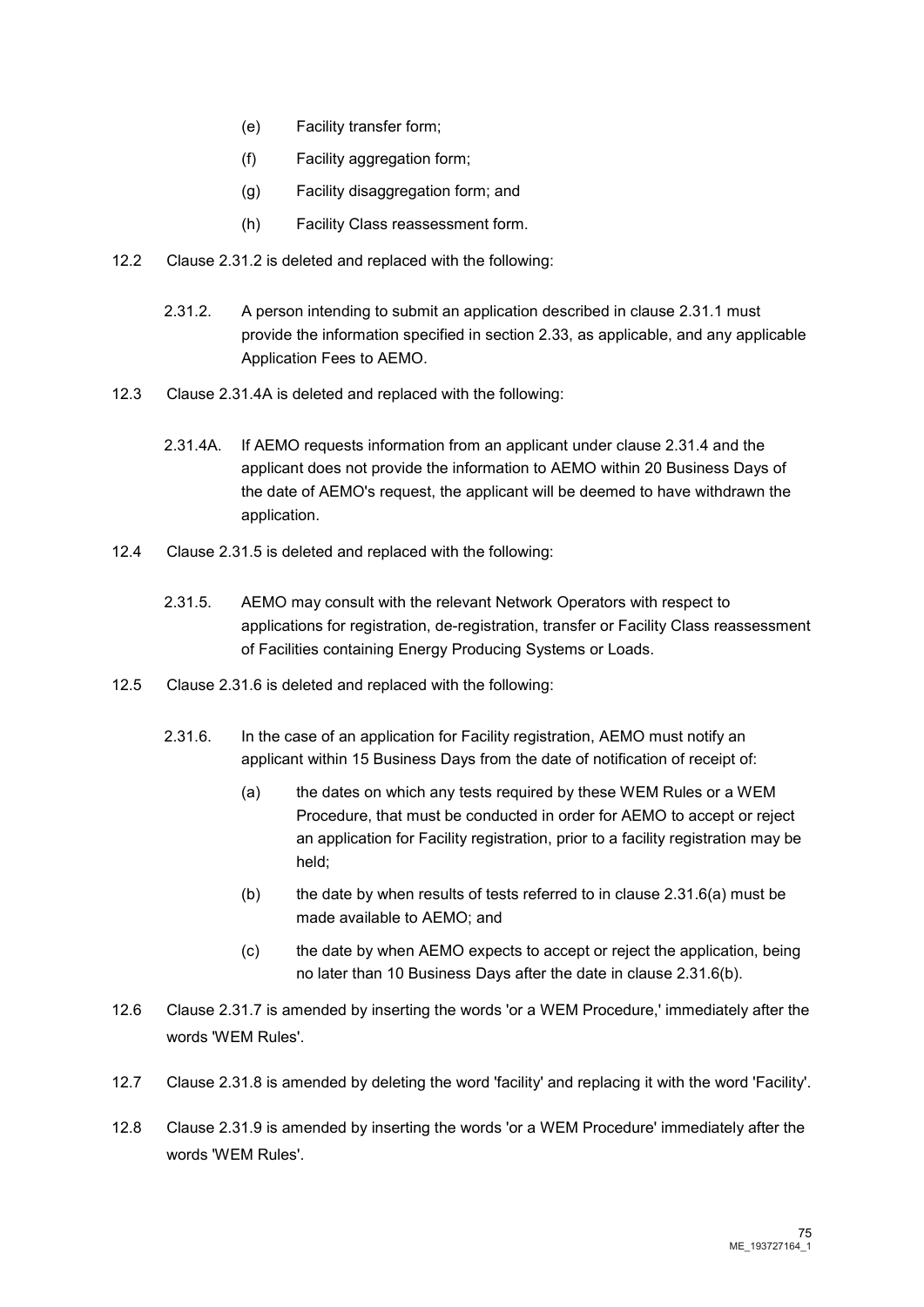- 12.9 Clause 2.31.10 is deleted and replaced with the following:
	- 2.31.10. AEMO must determine whether to accept or reject the application and notify an applicant accordingly:
		- (a) by the date specified in accordance with clause  $2.31.6(c)$  in the case of an application for Facility registration; and
		- (b) within 20 Business Days after the date of notification of receipt for all other applications.
- 12.10 Clause 2.31.11 is deleted and replaced with the following:
	- 2.31.11. Where AEMO has accepted the application the notification under clause 2.31.10 must include:
		- (a) in the case of an application to register as a Rule Participant the date and time that registration is to take effect where the date is to be the later of the earliest date by which AEMO can facilitate the registration and the date specified in accordance with clause 2.33.1(k);
		- (b) in the case of an application to de-register as a Rule Participant:
			- i. where the Rule Participant is a Market Participant, the date and time on which the Rule Participant must cease trading as a Market Participant, being the start of the Trading Day beginning on the date specified in accordance with clause 2.33.2(d); and
			- ii. a statement that de-registration as a Rule Participant will not take effect until the requirements of clause 2.31.16 are satisfied;
		- (c) in the case of an application to register a Facility, the date and time that registration is to take effect where the date is to be the later of the earliest date by which AEMO can facilitate the registration and the date specified in accordance with clause 2.33.3(c)(xviii);
		- (d) in the case of an application to de-register a Facility, the date and time that de-registration is to take effect where the date is to be the later of the earliest date by which AEMO can facilitate the de-registration and the date specified in accordance with clause 2.33.4(d);
		- (e) in the case of an application to transfer a Facility, the date and time that transfer is to take effect where the date is to be the later of the earliest date by which AEMO can facilitate the transfer and the date specified in accordance with clause 2.33.5(e)(iii);
		- (f) in the case of an application to aggregate two or more Facilities, the date and time the aggregation is to take effect, where the date is to be the later of the earliest date by which AEMO can facilitate the aggregation and the date specified in accordance with clause 2.33.6(d);
		- (g) in the case of an application to disaggregate two or more Facilities, the date and time that is to take effect, where the date is to be the later of the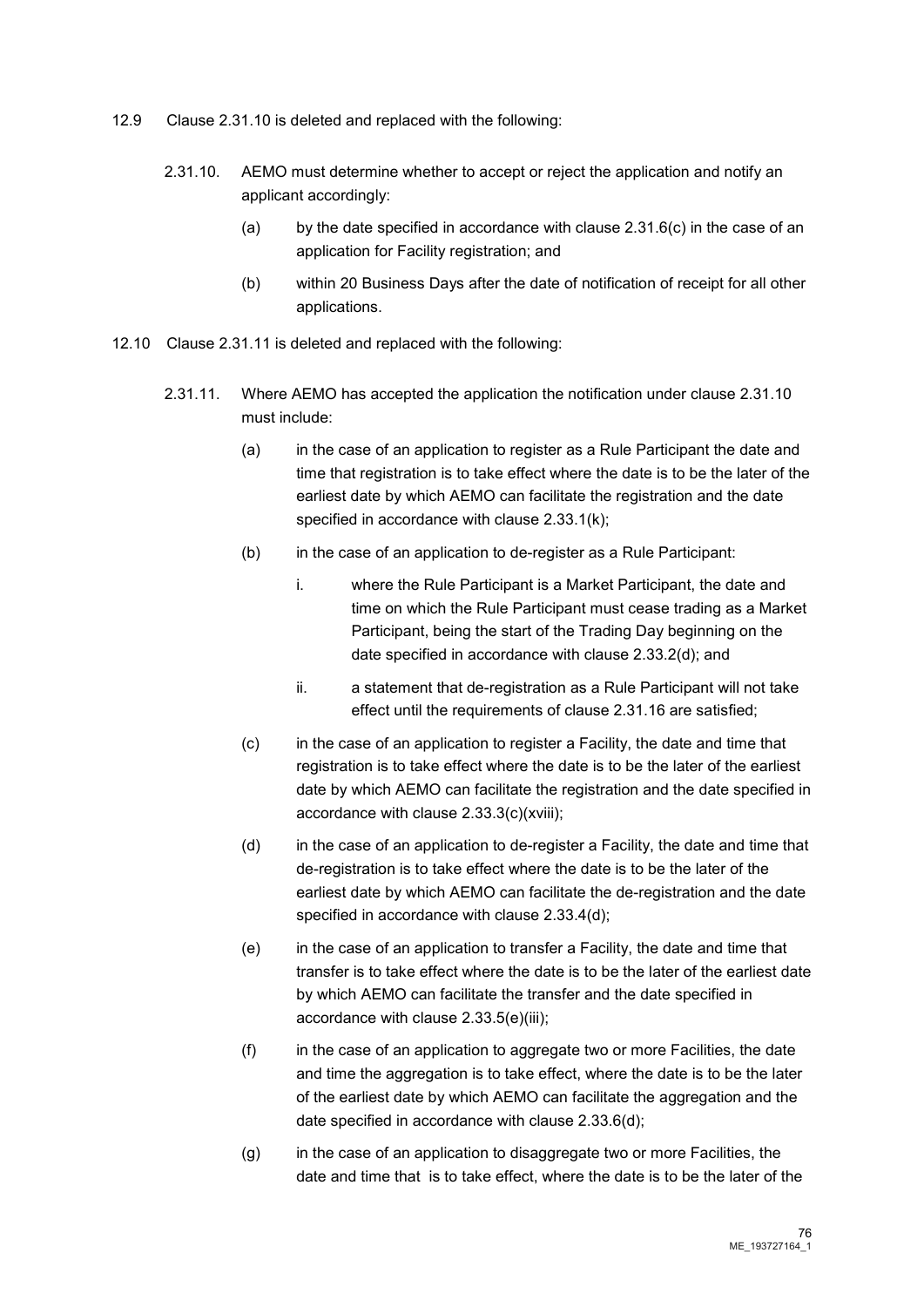earliest date by which AEMO can facilitate the disaggregation and the date specified in accordance with clause 2.33.7(d); and

- (h) in the case of an application for Facility Class reassessment, the date and time that the Facility Class change is to take effect, where the date is to be the later of the earliest day by which AEMO can facilitate the Facility Class change and the date specified in accordance with clause 2.33.8(c).
- 12.11 Clause 2.31.13 is deleted and replaced with the following:
	- 2.31.13. AEMO may only reject an application if:
		- (a) subject to clause 2.30C.1, the application form, when read together with any information received after a request under clause 2.31.4 is incomplete or provides insufficient detail;
		- (b) subject to clause 2.30C.1, required supporting evidence is insufficient or not provided;
		- (c) the required Application Fee is not paid;
		- (d) AEMO is not satisfied that the applicant can comply with the requirements for participation in the Wholesale Electricity Market or registration;
		- (e) in the case of an application to register as a Rule Participant where the person has previously been de-registered as a Rule Participant following an order from the Electricity Review Board or de-registered by AEMO under clause 2.32.7E(b), AEMO is not satisfied that person has remedied the reason for or underlying cause of the prior de-registration;
		- (f) in the case of an application to de-register as a Market Participant, the applicant has not arranged to de-register its Registered Facilities or transfer those Registered Facilities to another Rule Participant prior to the proposed date of de-registration as a Market Participant;
		- $(g)$  [Blank]
		- (h) in the case of an application to de-register as a Network Operator, the applicant has not arranged to de-register its Registered Facilities that are Networks or transfer those Registered Facilities to another Rule Participant prior to the proposed date of de-registration as a Network Operator;
		- (i) the applicant fails to conduct tests in accordance with clause 2.31.6, fails the tests, or fails to provide adequate information about the tests;
		- (j) in the case of an application to register a Facility:
			- i. the relevant Metering Data Agent informs AEMO that the Facility or the interval meter for the Facility is not registered in its Meter Registry or that the Meter Registry information is not consistent with the information in the application to register the Facility: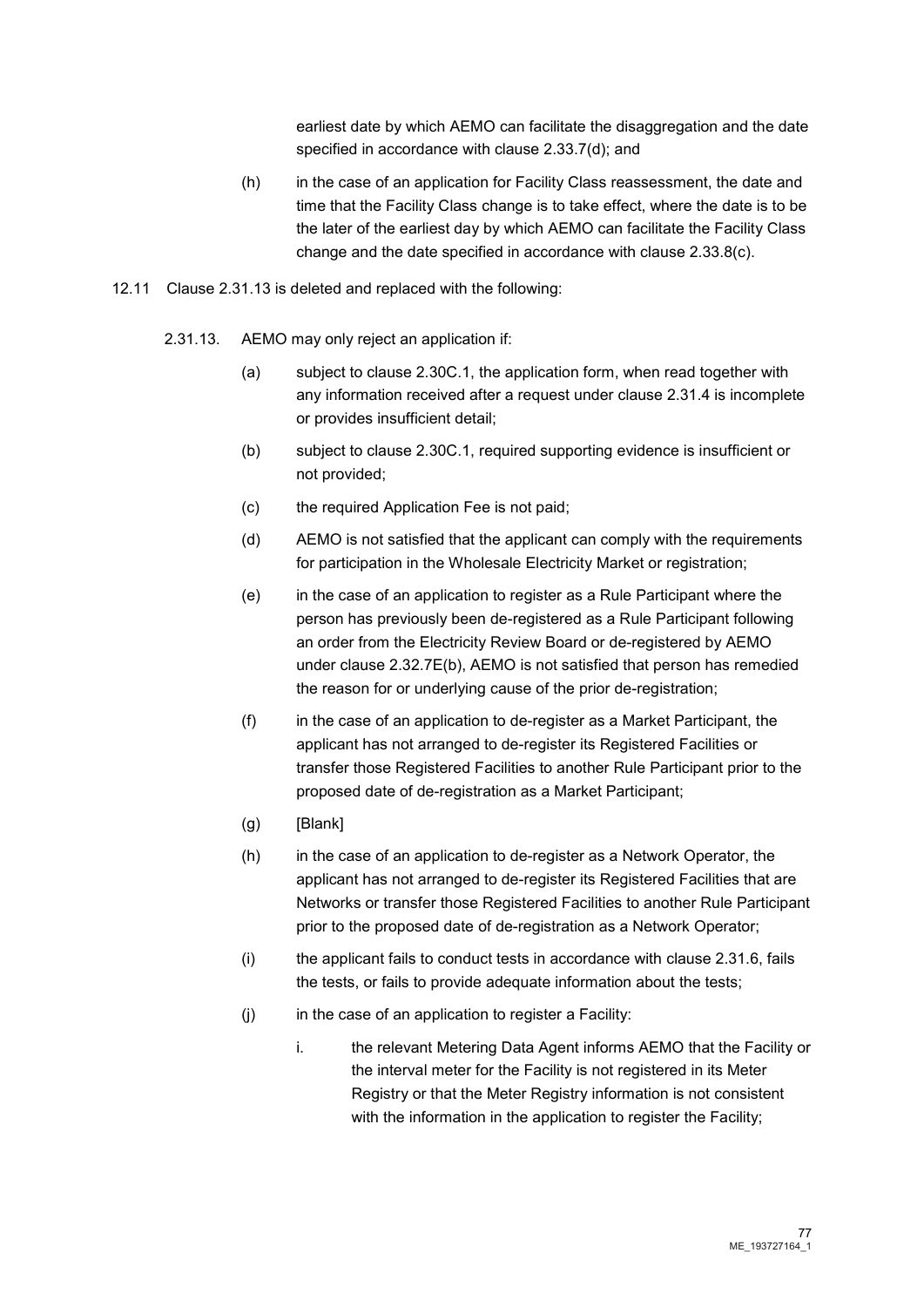- ii. the controllability assessment undertaken by AEMO in accordance with clause 2.29.4N determines that the Facility is not able to meet the controllability requirements for the requested Facility Class; or
- iii. the Facility is not able to meet the requirements for the requested Facility Class;
- (k) in the case of an application to de-register a Facility, the Market Participant holds Capacity Credits for the Facility;
- (l) in the case of an application to transfer a Facility, the transfer of the Facility would result in the number of Capacity Credits allocated for a Trading Day by the Market Participant transferring the Facility exceeding the number of Capacity Credits held for that Trading Day for the Facility by the Market Participant that are able to be traded bilaterally under the WEM Rules;
- (m) in the case of an application for a Facility aggregation, AEMO considers the aggregation will not meet the criteria in clause 2.30.5;
- (n) in the case of an application for a Facility disaggregation, the Facility meets the criteria in clause 2.30.5(g)(ii); or
- (o) in the case of an application for a Facility Class reassessment:
	- i. if the controllability assessment undertaken by AEMO in accordance with clause 2.29.4N determines that the Facility is not able to meet the controllability requirements for the requested Facility Class; and
	- ii. ii. if the Facility is not able to meet the requirements applicable for the requested Facility Class.
- 12.12 Clause 2.31.14 is deleted and replaced with the following:
	- 2.31.14. A person who has an application to become a Rule Participant approved, is to become a Rule Participant in the approved class from the date and time specified in accordance with clause 2.31.11(a).
- 12.13 Clause 2.31.15 is deleted and replaced with the following:
	- 2.31.15. A person who has an application to deregister as a Rule Participant accepted by AEMO must cease trading as a Market Participant by the date and time specified in clause 2.31.11(b)(i).
- 12.14 Clause 2.31.16 is amended by deleting the words 'de-registration from a Rule Participant class has been accepted by AEMO, participation in the Rule Participant' and replacing them with the words 'de-registration as a Rule Participant has been accepted by AEMO, participation in the relevant Rule Participant'.
- 12.15 Clauses 2.31.17, 2.31.18 and 2.31.19 are amended by deleting the word 'facility' and replacing it with the word 'Facility' in each place where it occcurs.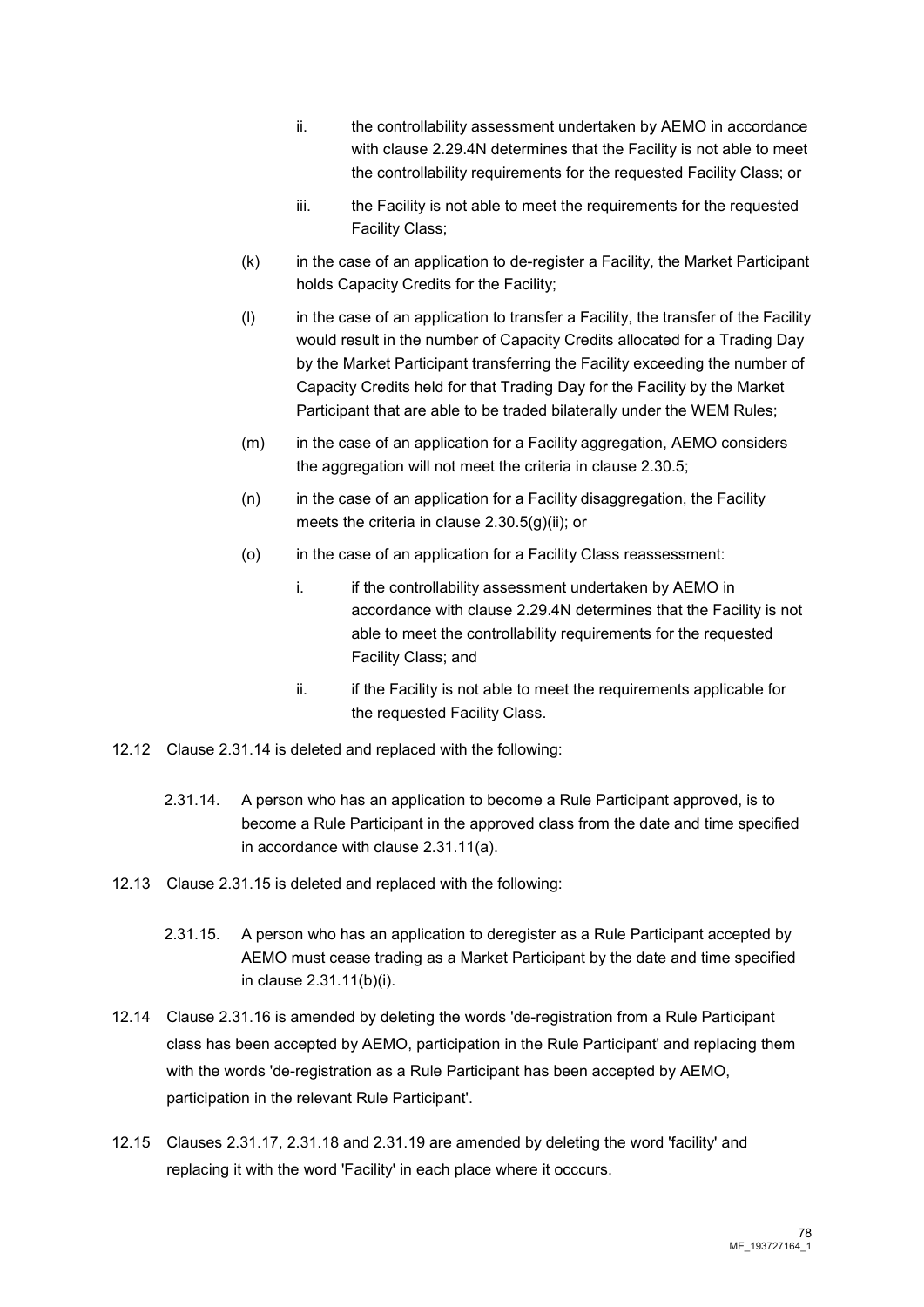- 12.16 Clauses 2.31.21 to 2.31.24 (inclusive) are deleted and replaced with the following:
	- 2.31.21. If AEMO approves a Facility aggregation application then the Facility will be aggregated and registered as a single Facility from the date and time specified and in accordance with clause 2.31.11(f).
	- 2.31.22. If AEMO approves a Facility disaggregation application then the Facility will be disaggregated and registered as the constituent Facilities from the date and time specified in accordance with clause 2.31.11(g).
	- 2.31.23. If AEMO determines that a Facility should be registered in a different Facility Class, then the Facility Class change will be effective from the date determined by AEMO and notified to the Market Participant in accordance with the WEM Procedure referred to in clause 2.31.25.
	- 2.31.24. AEMO must maintain a register of:
		- (a) Rule Participants; and
		- (b) Registered Facilities.
- 12.17 Insert the following new clauses 2.31.25 to 2.31.27:
	- 2.31.25. AEMO must document the following processes that AEMO and other Rule Participants, as applicable, must follow in a WEM Procedure:
		- (a) Rule Participant registration;
		- (b) Facility registration, de-registration, aggregation and disaggregation;
		- (c) Facility Class reassessment; and
		- (d) Facility transfers.
	- 2.31.26. Applicants must follow the processes in the WEM Procedure referred to in clause 2.31.25 applicable to the Rule Participant class, Facility Class and type of application.
	- 2.31.27. AEMO must facilitate participation in a Rule Participant class or Facility Class by an approved applicant as soon as practicable.

#### **13. Section 2.32 amended**

- 13.1 Clause 2.32.2 is deleted and replaced with the following:
	- 2.32.2. Where AEMO has issued a Suspension Notice pursuant to a notification by the Economic Regulation Authority in accordance with clause 2.32.1 that a Rule Participant be suspended, AEMO must publish a notice on the WEM Website and issue a Market Advisory specifying that the Rule Participant has been suspended from the Wholesale Electricity Market and provide details of the suspension, including the reason for the suspension and the date the suspension took effect.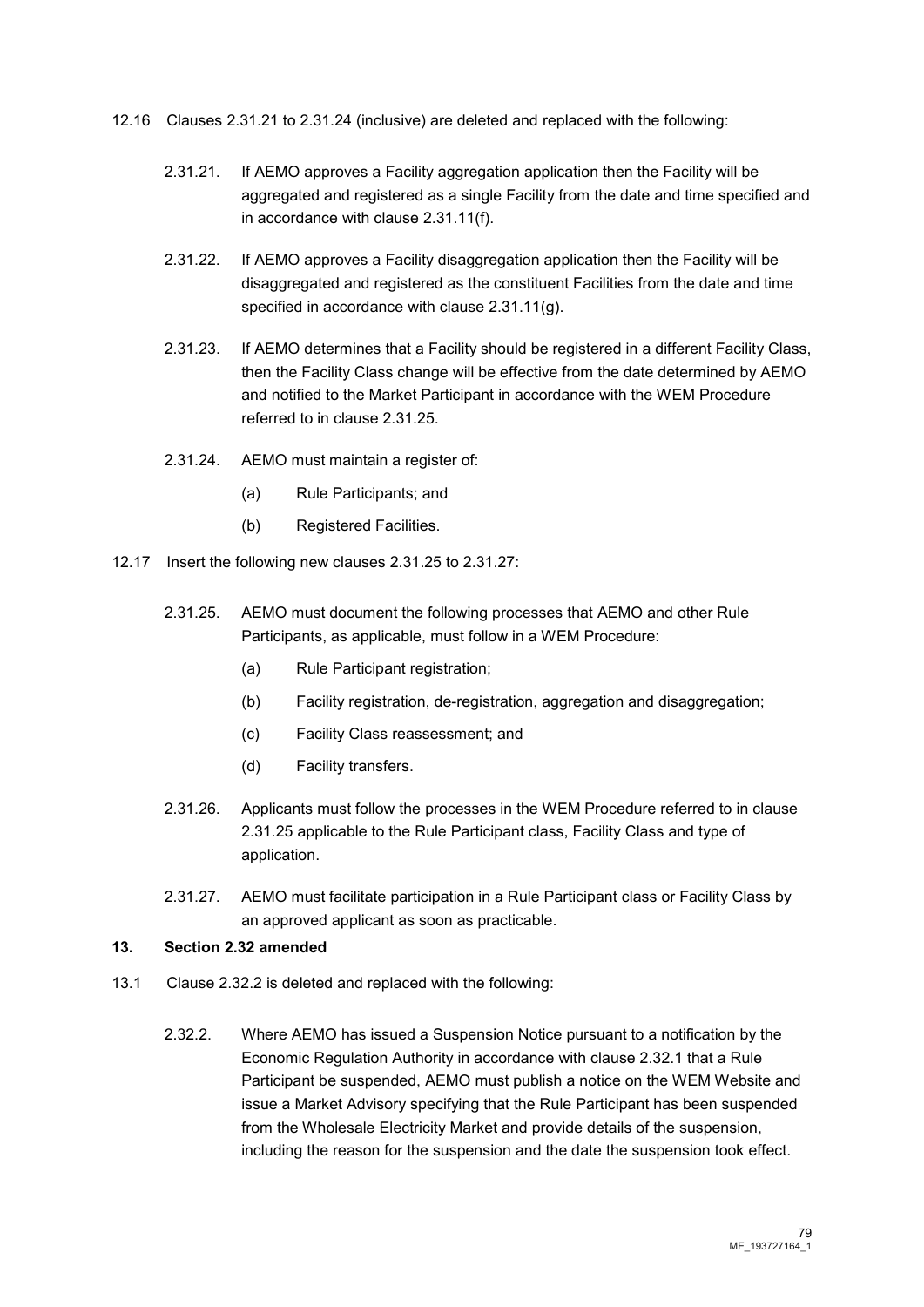- 13.2 Insert the following new clause 2.32.2A:
	- 2.32.2A. If a Suspension Notice is withdrawn, AEMO must promptly publish a notice on the WEM Website and issue a Market Advisory specifying that the Suspension Notice has been withdrawn.
- 13.3 Clause 2.32.5(a) is amended by deleting the words 'clause 9.23' and replacing them with the words 'section 9.19'.
- 13.4 Clause 2.32.7 is amended by inserting the words 'or to' immediately after the words 'registered by'.
- 13.5 Clause 2.32.7A is amended by deleting the word '2.28.1(c)' and replacing it with the word '2.28.2(b)'.
- 13.6 Insert the following new clause 2.32.7AA:
	- 2.32.7AA. A Rule Participant that is registered in a class outlined in clauses 2.28.1(a) or 2.28.1(b) must notify AEMO as soon as it becomes aware that it no longer meets all of the criteria specified in clause 2.28.19.
- 13.7 Clause 2.32.7B is deleted and replaced with the following:
	- 2.32.7B. If:
		- (a) the Economic Regulation Authority becomes aware that a Rule Participant registered in the classes outlined in clauses 2.28.1(a) or 2.28.1(b) no longer meets all of the criteria specified in clause 2.28.19, it must notify AEMO; or
		- (b) AEMO becomes aware that a Rule Participant registered in the classes outlined in clauses 2.28.1(a) or 2.28.1(b) no longer meets all of the criteria specified in clause 2.28.19 (whether as a result of being informed by the Economic Regulation Authority pursuant to clause 2.32.7B(a) or otherwise),

then, subject to clause 2.32.7BB(b), AEMO must issue a Registration Correction Notice to that Rule Participant.

- 13.8 Insert the following new clauses 2.32.7BA and 2.32.7BB:
	- 2.32.7BA. If AEMO becomes aware that a Rule Participant has become an externallyadministered body corporate (as defined in the Corporations Act), or is under a similar form of administration under any laws applicable to it in any jurisdiction, then AEMO must, as applicable:
		- (a) where AEMO intends to issue a Suspension Notice, issue the Suspension Notice to the externally-administered body corporate and the External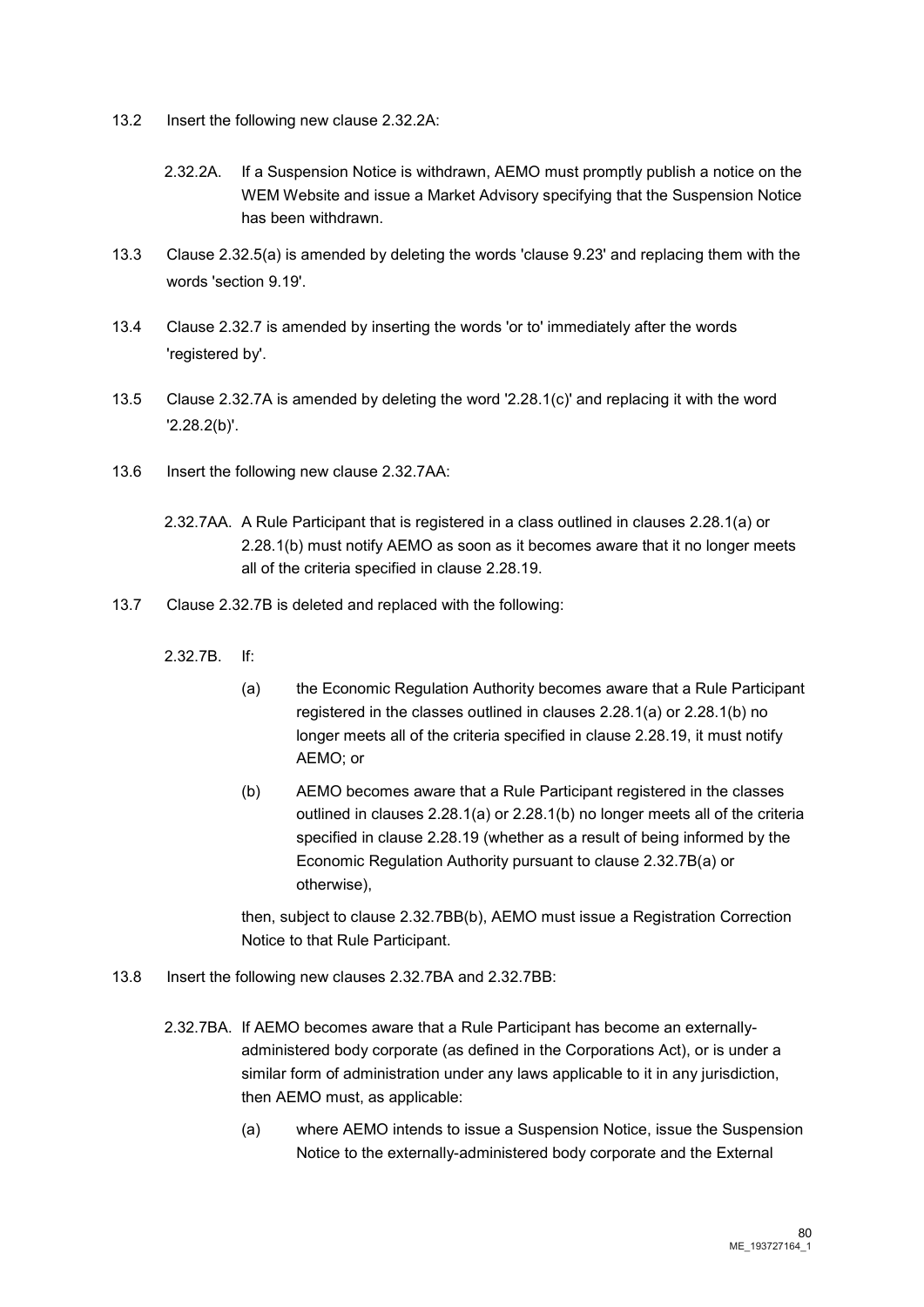Administrator, which may include directions that would have given in a notice to the relevant Rule Participant pursuant to clause 2.32.1; or

- (b) where AEMO intends to issue a Registration Correction Notice, issue the Registration Correction Notice to the externally-administered body corporate and the External Administrator, specifying details that it would have specified in a notice to the relevant Rule Participant pursuant to clause 2.32.7C; or
- (c) notify the Economic Regulation Authority that the Rule Participant is an externally-administered body corporate or has had an External Administrator appointed, and that AEMO is not required to, as applicable:
	- i. issue a Suspension Notice to the Rule Participant pursuant to clause 2.32.1; or
	- ii. issue a Registration Correction Notice to the Rule Participant pursuant to clause 2.32.7B(b).
- 2.32.7BB. If AEMO becomes aware that a Rule Participant has been wound up or dissolved (as defined in the Corporations Act), AEMO:
	- (a) is not required to issue a Suspension Notice to the Rule Participant pursuant to clause 2.32.1;
	- (b) is not required to issue a Registration Correction Notice to the Rule Participant pursuant to clause 2.32.7B(b);
	- (c) must de-register the Rule Participant and all of the Facilities registered by or to the Rule Participant on a date and time nominated by AEMO;
	- (d) must, as soon as practicable, notify the Economic Regulation Authority that the Rule Participant has been wound up or dissolved; and
	- (e) must, as soon as practicable, publish a notice on the WEM Website and issue a Market Advisory specifying that the Rule Participant will cease, or has ceased, to be registered from the date and time nominated by AEMO.

#### **14. Section 2.33 amended**

14.1 The section 2.33 heading is deleted and replaced with the following:

# **2.33. The Registration Application Forms**

- 14.2 Clause 2.33.1 is deleted and replaced with the following:
	- 2.33.1. AEMO must prescribe a Rule Participant registration application form that requires an applicant to provide the following:
		- (a) the relevant non-refundable Application Fee;
		- (b) whether the applicant is already a Rule Participant;
		- (c) contact details for the applicant;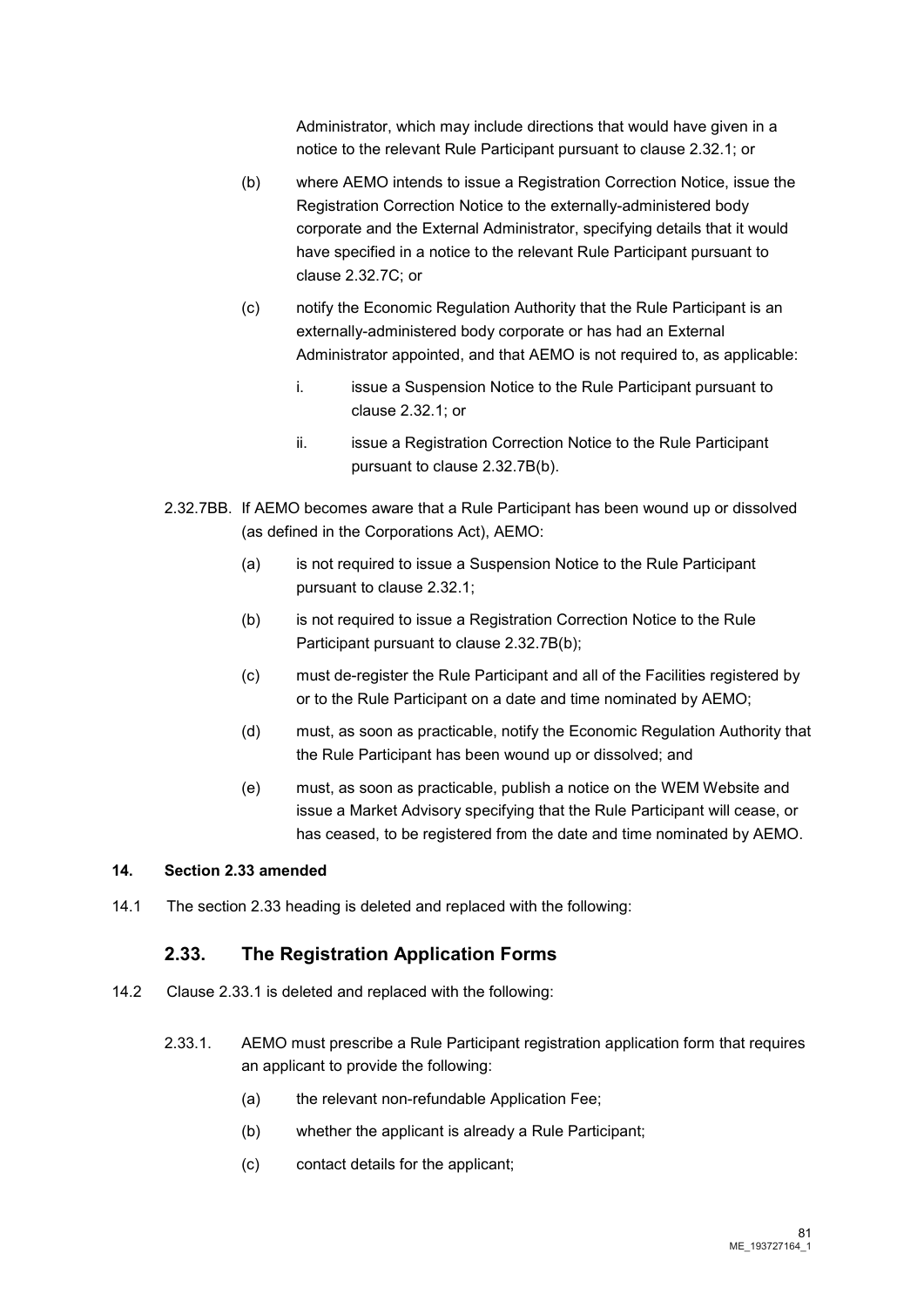- (d) invoicing details for the applicant;
- (e) tax information from the applicant required by law;
- (f) the class of Rule Participant to which the application relates;
- (g) if the applicant is seeking an exemption from the requirement to register as a Rule Participant;
- (h) if the application relates to the sale of electricity to Contestable Customers by an applicant for the Market Participan class:
	- i. evidence that the applicant holds an Arrangement for Access for the purpose of taking power from the electricity grid; and
	- ii. the information described in Appendix  $1(f)$ ;
- (i) confirmation of the implementation of any processes or systems required by these WEM Rules for the Rule Participant class to which the application relates;
- (j) information on any Facility registration applications that will follow successful Rule Participant registration or are required as a condition of Rule Participant registration;
- (k) a proposed date for becoming a Rule Participant;
- (l) information required for AEMO to determine the applicant's required Credit Limit;
- (m) such other information AEMO requires to process the application;
- (n) an acknowledgement from the Rule Participant that it is aware of its obligations under these WEM Rules; and
- (o) a statement that the information provided is accurate.
- 14.3 Clause 2.33.2 is deleted and replaced with the following:
	- 2.33.2. AEMO must prescribe a Rule Participant de-registration application form that requires an applicant to provide the following:
		- (a) the relevant non-refundable Application Fee;
		- (b) the identity of the Rule Participant;
		- (c) the class of Rule Participant to which the application relates;
		- (d) a proposed date for ceasing operation in the Rule Participant class covered by the application, where that date must be not earlier than 10 Business Days after the date of application;
		- (e) such other information AEMO requires to process the application; and
		- (f) a statement that the information provided is accurate.
- 14.4 Clause 2.33.3 is deleted and replaced with the following: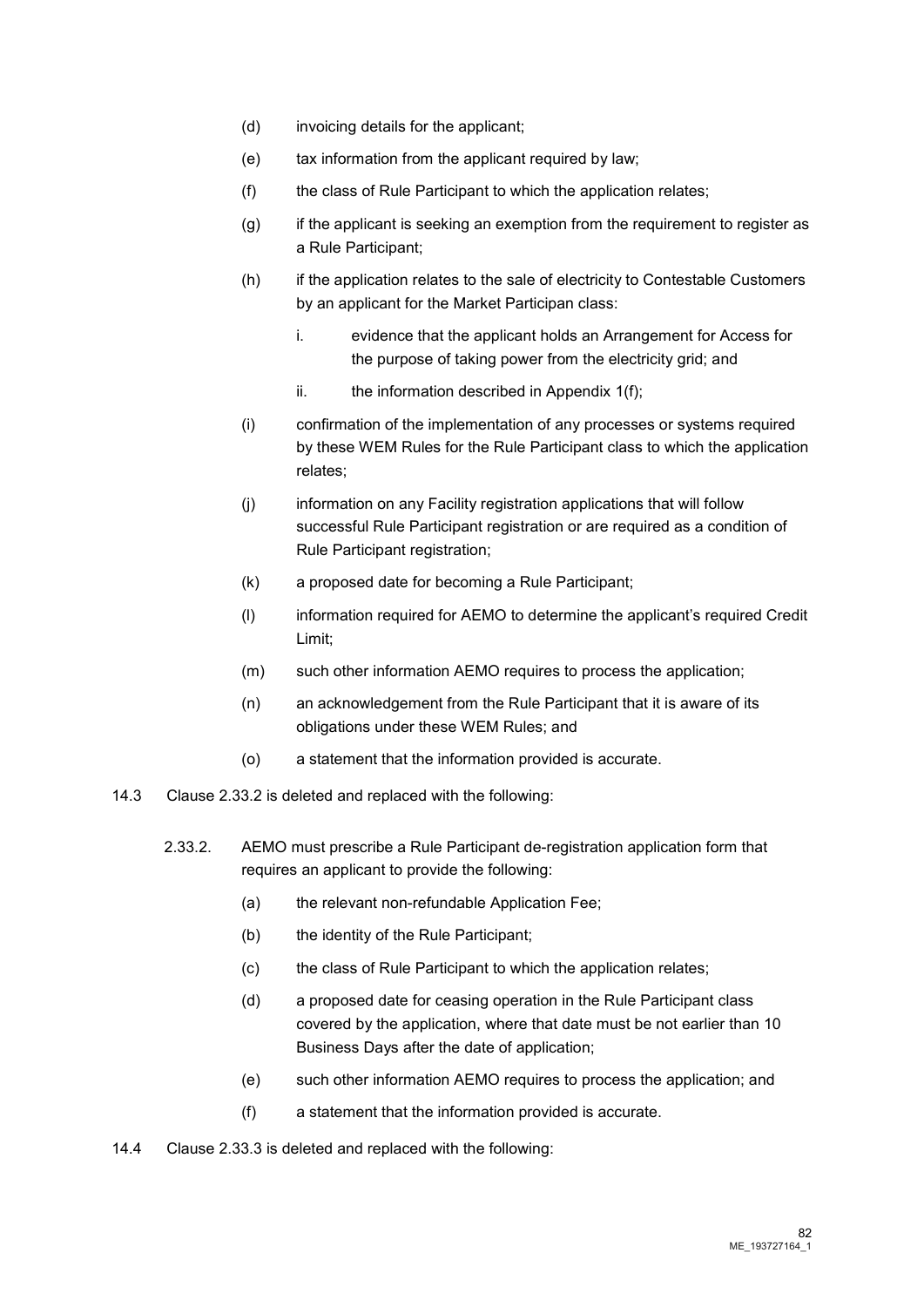- 2.33.3. AEMO must prescribe a Facility registration application form that requires an applicant to provide the following:
	- (a) the relevant non-refundable Application Fee where this Application Fee may differ for different Facility Classes;
	- (b) the identity of the person making the application, where that person must be a Rule Participant or be in the process of applying to be registered as a Rule Participant;
	- (c) for each Facility to be registered:
		- i. the name of the Facility;
		- ii. the owner of the Facility;
		- iii. iii. if the applicant is seeking an exemption from the requirement to register a Facility;
		- iv. the proposed Facility Class and each Facility Technology Type for the Facility;
		- v. the location of the Facility;
		- vi. if the Facility is to be aggregated with one or more other Facilities in accordance with section 2.30 and details of any proposed aggregation;
		- vii. if the Facility is a Small Aggregation:
		- viii. the type of Facility as defined under clause 2.29.1B;
		- ix. a single line diagram for the Facility, including the location of transformers, switches, operation and interval meters (which are to be maintained in the Meter Registry);
		- x. the point on the network at which the Facility can connect;
		- xi. the network nodes at which the Facility can connect;
		- xii. contact details for the Facility;
		- xiii. if the Facility is yet to commence operation:
			- 1. a proposed date for commencing commissioning the Facility; and
			- 2. a commissioning plan for the Facility.
		- xiv. evidence that an Arrangement for Access is in place, if necessary;
		- xv. details of operational control over that the Facility;
		- xvi. applicable Standing Data as required by Appendix 1;
		- xvii. information on the communication systems that exist for operational control of the Facility; and
		- xviii. a date for commencement of operation; and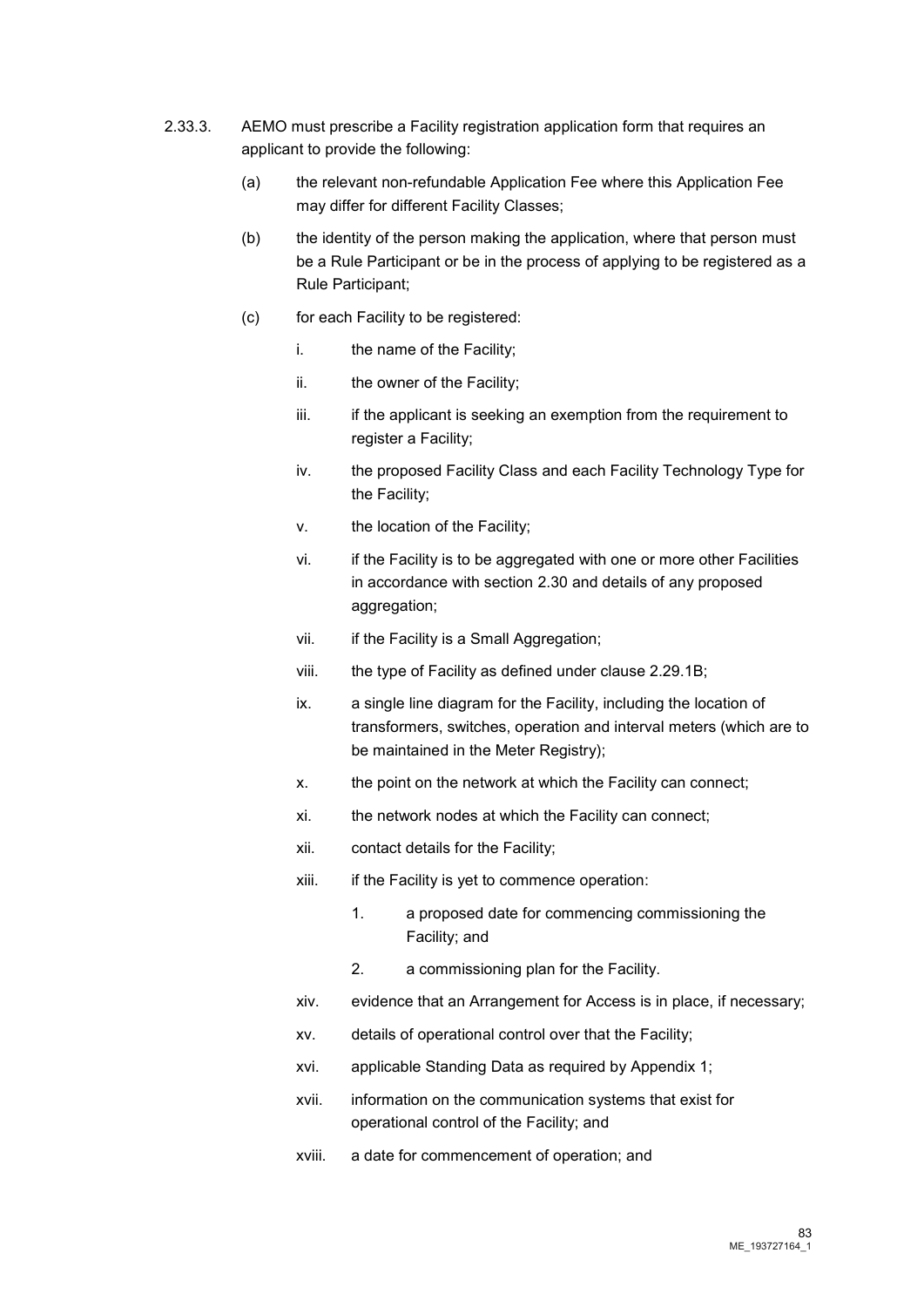- (d) such other information AEMO requires to process the application; and
- (e) a statement that the information provided is accurate.
- 14.5 Clause 2.33.4 is deleted and replaced with the following:
	- 2.33.4. AEMO must prescribe a Facility de-registration application form that requires an applicant to provide the following:
		- (a) the relevant non-refundable Application Fee;
		- (b) the name of the Registered Facility to which the application relates;
		- (c) information as to whether the Registered Facility is being:
			- i. decommissioned; or
			- ii. moth-balled or placed in reserve shut-down, in which case information on the time required to return the Registered Facility to service is to be provided;
		- (d) a proposed date on which the Registered Facility is to cease to be registered in the name of that Rule Participant where that date must be:
			- i. not earlier than six months after the date of application if the Facility will cease operation; or
			- ii. the date the application is accepted in the event that the Facility has been rendered permanently inoperable; or
			- iii. not earlier than one month after the date of application if the Facility is a Demand Side Programme; and
		- (e) such other information AEMO requires to process the application; and
		- (f) a statement that the information provided is accurate.
- 14.6 Clause 2.33.5 is deleted and replaced with the following:
	- 2.33.5. AEMO must prescribe a Facility transfer application form that requires an applicant to provide the following:
		- (a) the relevant non-refundable Application Fee;
		- (b) the identity of the person making the application, where that person must be a Rule Participant or be in the process of applying to be registered as a Rule Participant;
		- (c) the name of the Rule Participant in respect of which the Facility is currently registered;
		- (d) evidence that the Rule Participant identified in clause 2.33.5(c) consents to the transfer;
		- (e) for each Facility to be transferred:
			- i. the name of the Facility: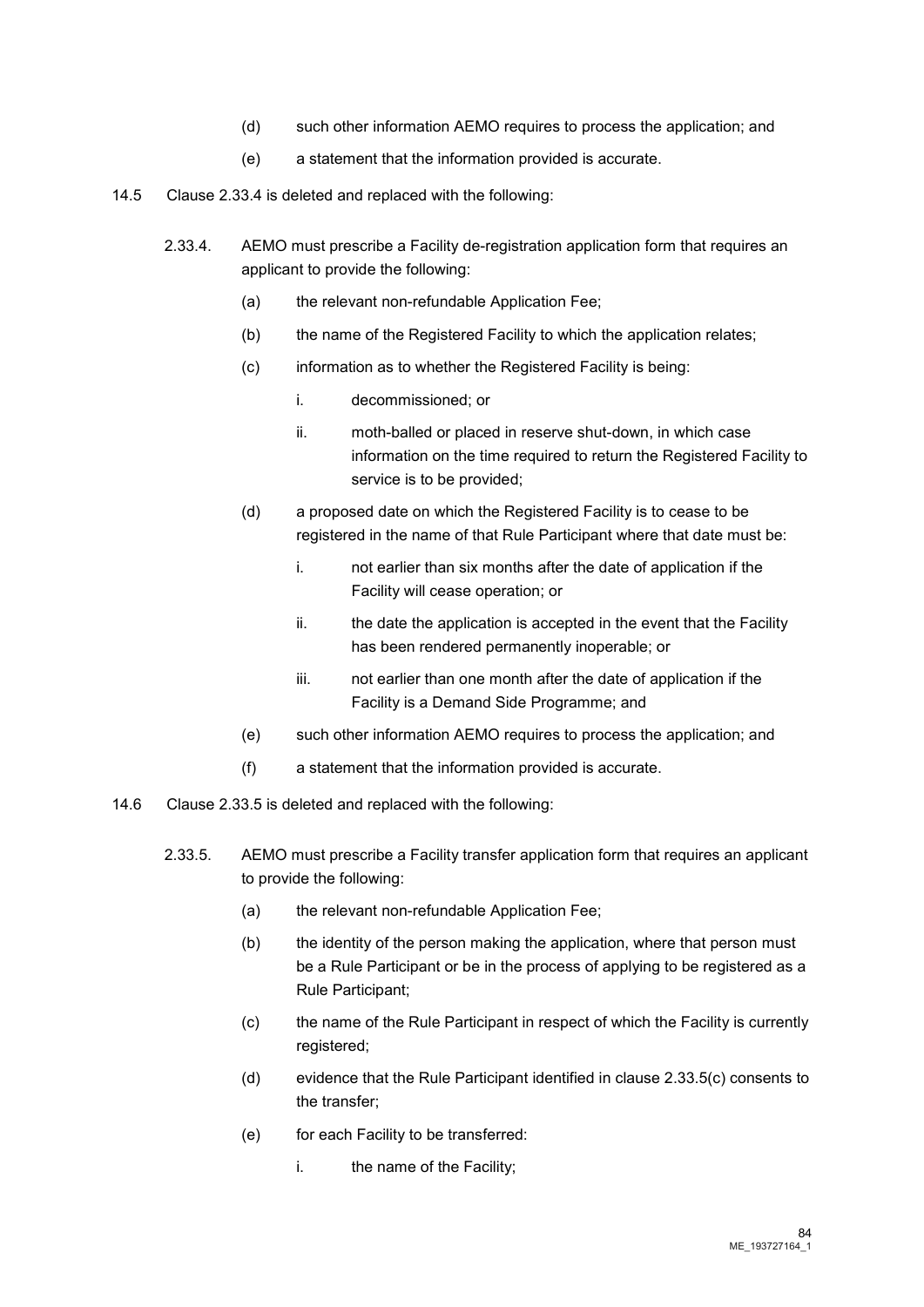- ii. the owner of the Facility;
- iii. a proposed date for the transfer to take effect;
- iv. evidence that any required Arrangement for Access is in place; and
- v. details of operational control over the Facility; and
- (f) evidence to AEMO's satisfaction that the person making the application has assumed the Reserve Capacity Obligations associated with the Facility;
- (g) such other information AEMO requires to process the application; and
- (h) a statement that the information provided is accurate.
- 14.7 Insert the following new clauses 2.33.6, 2.33.7 and 2.33.8:
	- 2.33.6. AEMO must prescribe a Facility aggregation application form that requires an applicant to provide the following:
		- (a) the relevant non-refundable Application Fee;
		- (b) the names of the Facilities to which the application relates;
		- (c) evidence to AEMO's satisfaction that the conditions of clause 2.31.10(a) can be met;
		- (d) a proposed date on which the aggregation is to take effect;
		- (e) such other information AEMO requires to process the application; and
		- (f) a statement that the information provided is accurate.
	- 2.33.7. AEMO must prescribe a Facility disaggregation application form that requires an applicant to provide the following:
		- (a) the relevant non-refundable Application Fee;
		- (b) the names of the Registered Facilities to which the application relates;
		- (c) evidence satisfactory to AEMO that the requirement in clause 2.30.10(a) that each disaggregated Facility is to be registered as a separate facility can be met;
		- (d) a proposed date on which the disaggregation is to take effect;
		- (e) such other information AEMO requires to process the application; and
		- (f) a statement that the information provided is accurate.
	- 2.33.8. AEMO must prescribe a Facility Class reassessment application form that requires an applicant to provide the following:
		- (a) the relevant non-refundable Application Fee;
		- (b) the name of the Registered Facility to which the application relates;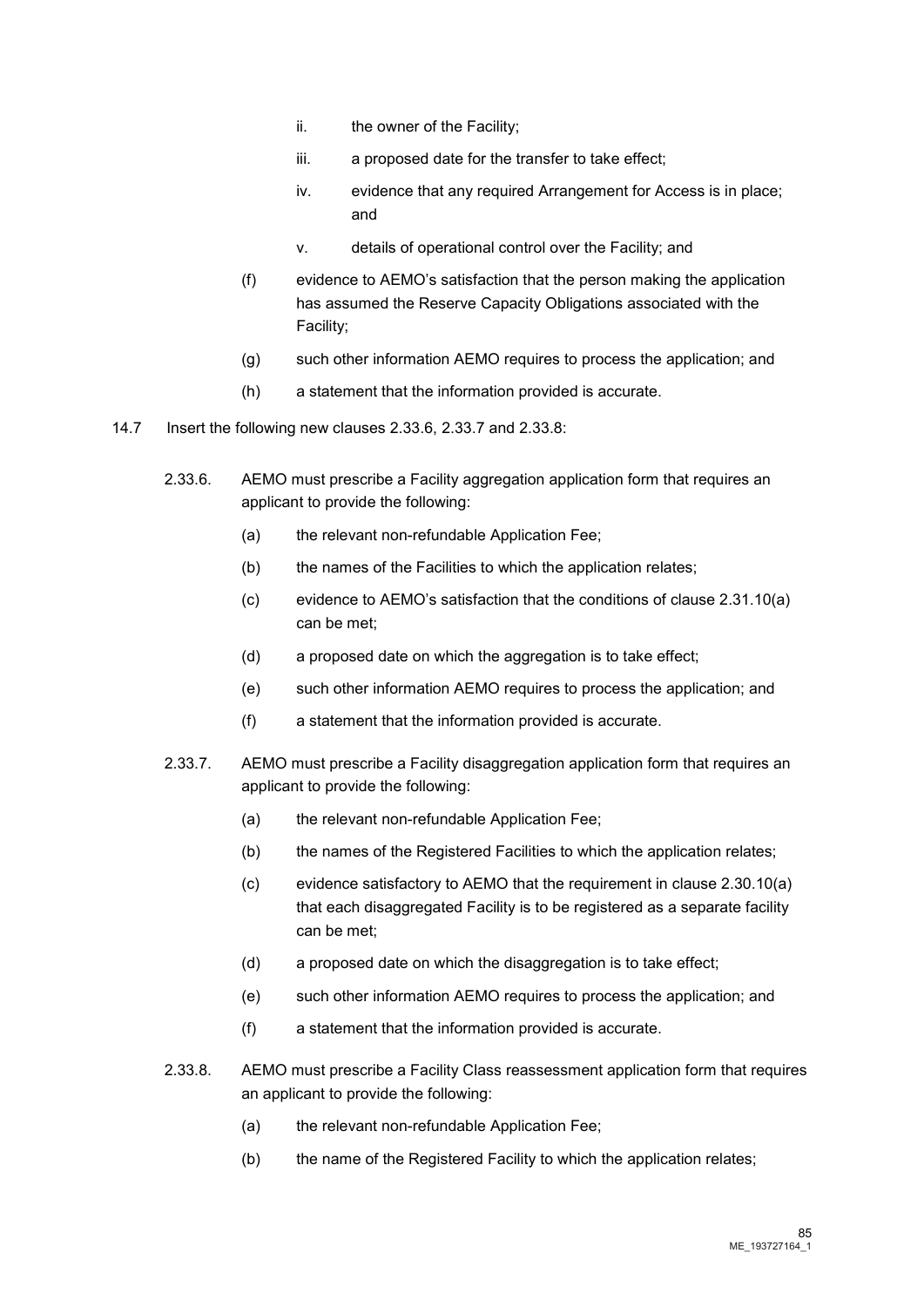- (c) the proposed Facility Class, which must be either Scheduled Facility, Semi-Scheduled Facility or Non-Scheduled Facility, and a proposed date on which the reassessment is to take effect;
- (d) evidence to AEMO's satisfaction that the conditions of clause 2.29.7 are met;
- (e) information required by AEMO to reassess the Facility Class;
- (f) such other information AEMO requires to process the application; and
- (g) a statement that the information provided is accurate.

#### **15. Section 2.34 amended**

- 15.1 Clause 2.34.2B is deleted and replaced with the following:
	- 2.34.2B. A Rule Participant may submit a proposed change to the following Standing Data at any time:
		- (a) [Blank]
		- (b) whether a Load not currently treated as an Intermittent Load is to be treated as an Intermittent Load, provided that the Rule Participant is confident that the Load satisfies the requirements of clause 2.30B.2; and
		- (c) whether a Load currently treated as an Intermittent Load is to cease to be treated as an Intermittent Load.
- 15.2 Clause 2.34.3 is amended by deleting the words 'sections 6.2A, 6.3C or 6.11A' and replacing them with the words 'sections 6.2A or 6.3C'.
- 15.3 Clause 2.34.4 is deleted and replaced with the following:
	- 2.34.4. Notwithstanding clauses 2.34.2 and 2.34.3, a Rule Participant is not required to notify AEMO of changes to Standing Data where the changes reflect a temporary change in the capacity or capability of a Registered Facility resulting from either a Planned Outage, proposed Planned Outage or Forced Outage.
- 15.4 Clause 2.34.7 is deleted and replaced with the following:
	- 2.34.7. AEMO may reject a change:
		- (a) in any Standing Data if it considers that an inadequate explanation, including test results, was provided to justify the change in Standing Data; or
		- (b) where the Standing Data, including Standing Data relating to the accreditation of a Facility to provide a Frequency Co-optimised Essential System Service in accordance with section 2.34A, is required to:
			- i. be modified in accordance with processes in these WEM Rules other than the processes in this section 2.34; or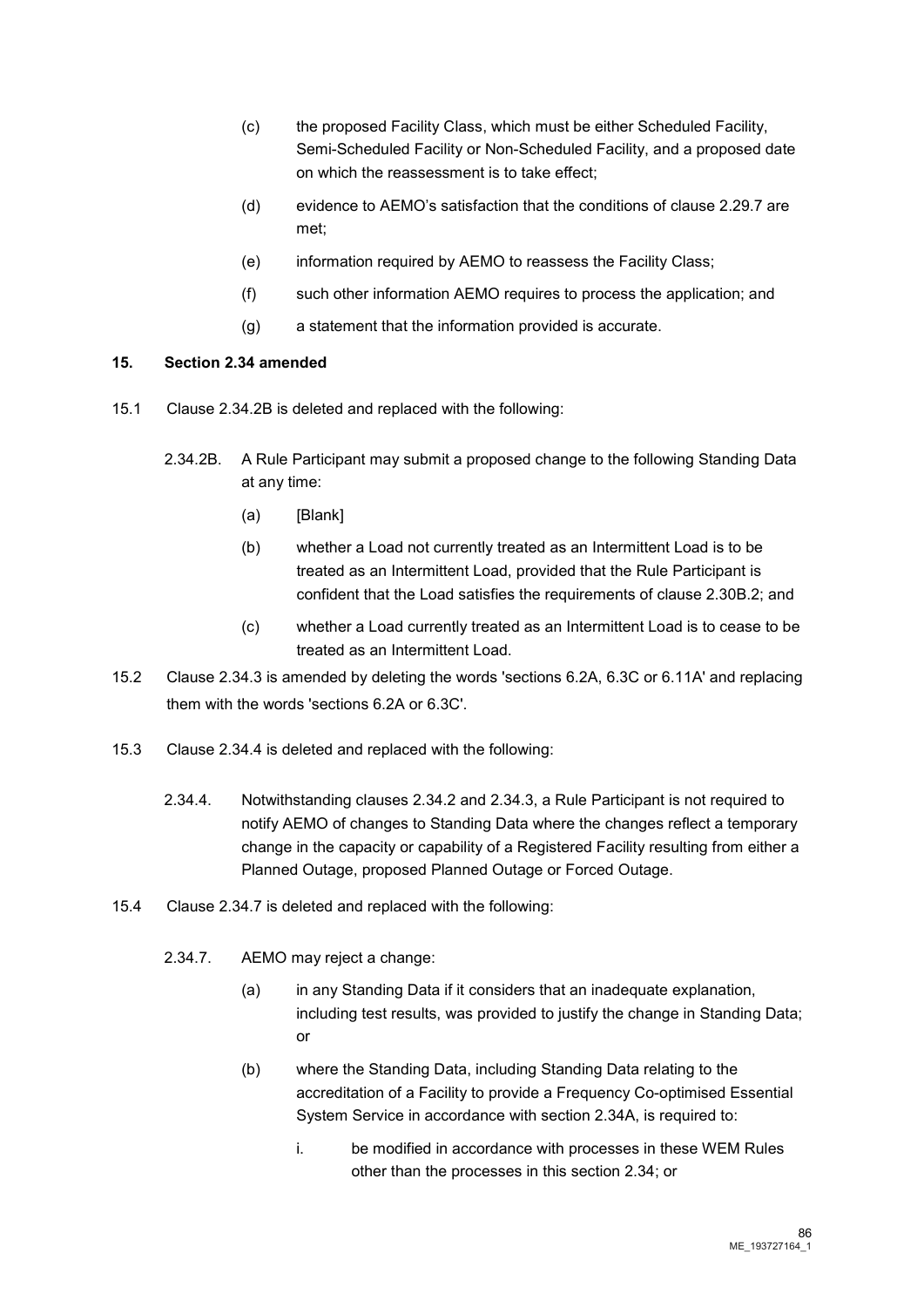- ii. firstly be approved by AEMO through processes in these WEM Rules other than the processes set out in this section 2.34, and AEMO has not given its approval to the change in Standing Data in accordance with those other processes.
- 15.5 Clauses 2.34.7A, 2.34.7B and 2.34.7C are deleted.
- 15.6 Clause 2.34.8 is amended by deleting the words 'sections 6.2A, 6.3C or 6.11A' and replacing them with the words 'sections 6.2A or 6.3C'.
- 15.7 Clause 2.34.11 is deleted and replaced with the following:
	- 2.34.11. AEMO may require that a Rule Participant, or a person that is exempt from the requirement to register as a Rule Participant, provide updated Standing Data for any of its Facilities if AEMO considers the information provided by the Rule Participant or the exempt person to be inaccurate or no longer accurate.
- 15.8 Clause 2.34.12 is deleted and replaced with the following:
	- 2.34.12. AEMO may use Standing Data to assess whether a Market Participant continues to meet its obligations under these WEM Rules and the WEM Procedures.
- 15.9 Insert the following new clauses 2.34.12A and 2.34.12B:
	- 2.34.12A. AEMO may use Standing Data to assess whether a Registered Facility continues to meet its obligations under these WEM Rules, including the requirements of the Facility Class it is registered in.
	- 2.34.12B. Where a person is exempted from the requirement to register a Facility pursuant to clauses 2.29.4B or 2.29.4C, AEMO may request information regarding the Facility from that person to assess whether the exemption should be revoked and the information must be provided to AEMO by the time specified in the request.
- 15.10 Clause 2.34.14(b) is deleted and replaced with the following:
	- (b) from 8:00 AM on the later of:
		- i. the date proposed by the Rule Participant; or
		- ii. the date two days following the end of the Trading Day on which AEMO accepted the revised Standing Data; and

#### **16. Section 2.34A amended**

- 16.1 Clause 2.34A.14 is deleted and replaced with the following:
	- 2.34A.14. AEMO must publish, and keep up to date, the following information on the WEM Website: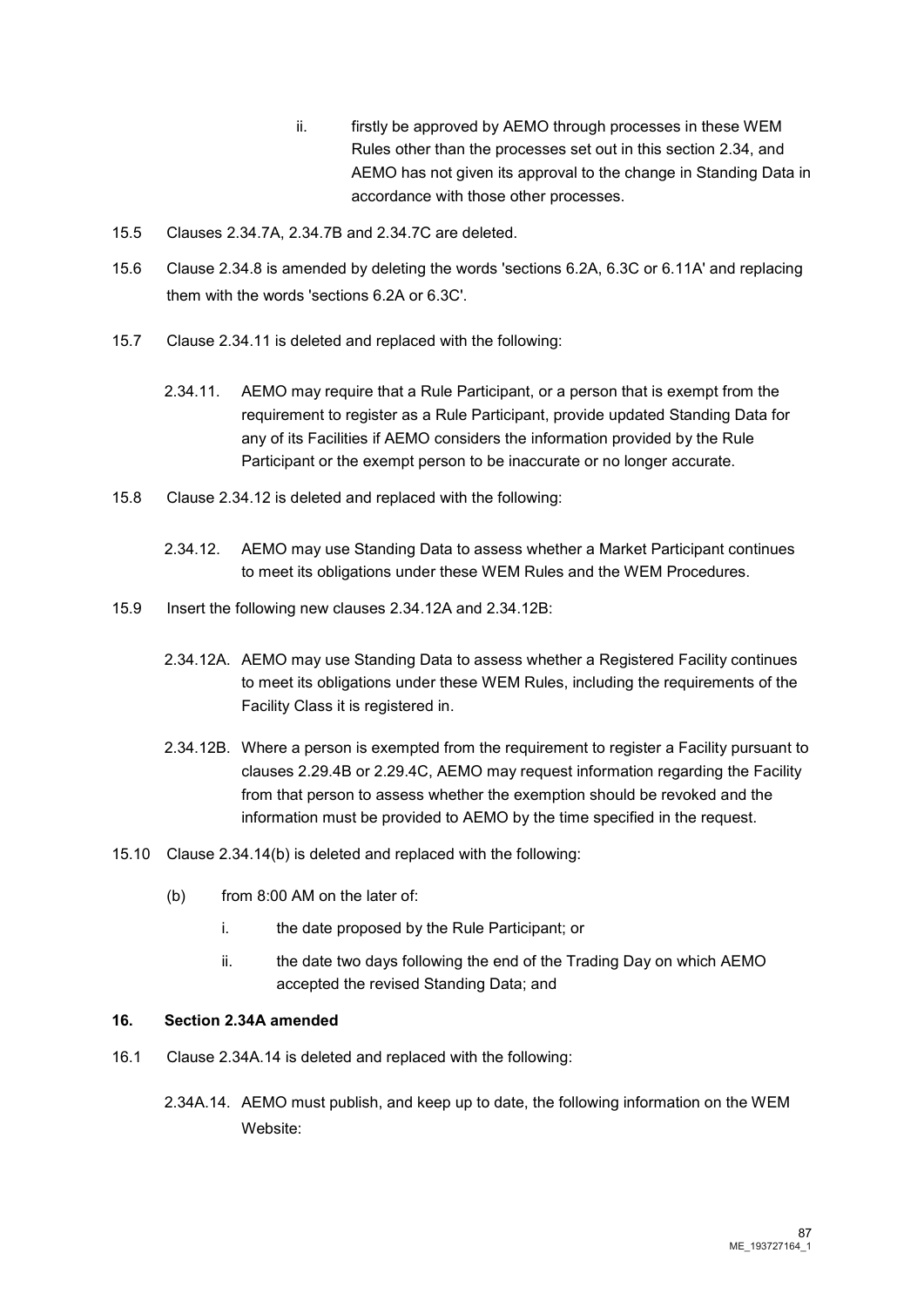- (a) for each Facility accredited to provide a Frequency Co-optimised Essential System Service:
	- i. the identity of the Facility;
	- ii. the maximum quantity of each Frequency Co-optimised Essential System Service intended to be provided by the Facility and how that value would vary under different Facility operating configurations;
	- iii. where applicable, the Facility Speed Factor for the Facility; and
- (b) for each Facility, including a transmission system or distribution system, for which AEMO has determined a RoCoF Ride-Through Capability value:
	- i. the identity of the Facility; and
	- ii. the RoCoF Ride-Through Capability for the Facility.

### **16A. Section 3.9 amended**

- 16A.1 Clause 3.9.9 is deleted and replaced with the following:
	- 3.9.9. Non-Co-optimised Essential System Service ("NCESS") is an Essential System Service that is procured in accordance with section 3.11B.

# **17. Section 3.11A amended**

17.1 Section 3.11A is deleted and replaced with the following:

# **3.11A. Triggering Procurement of Non-Co-optimised Essential System Services (NCESS)**

- 3.11A.1. The Coordinator may only trigger procurement of a NCESS in accordance with this section 3.11A.
- 3.11A.2. Where AEMO or a Network Operator reasonably considers that one or more of the following events has occurred or applies, the Network Operator or AEMO (or, at their discretion, both of them), must make a submission (jointly or separately) to request the Coordinator to determine whether or not to trigger an NCESS procurement process in accordance with section 3.11B:
	- (a) if the forecasted or actual magnitude and frequency of Energy Uplift Payments in the WEM increases to an uneconomic level (assuming locational and situational market power is being controlled under the relevant processes), this indicates a locational constraint in the network and a case may be made to procure locational services to relieve the network constraint;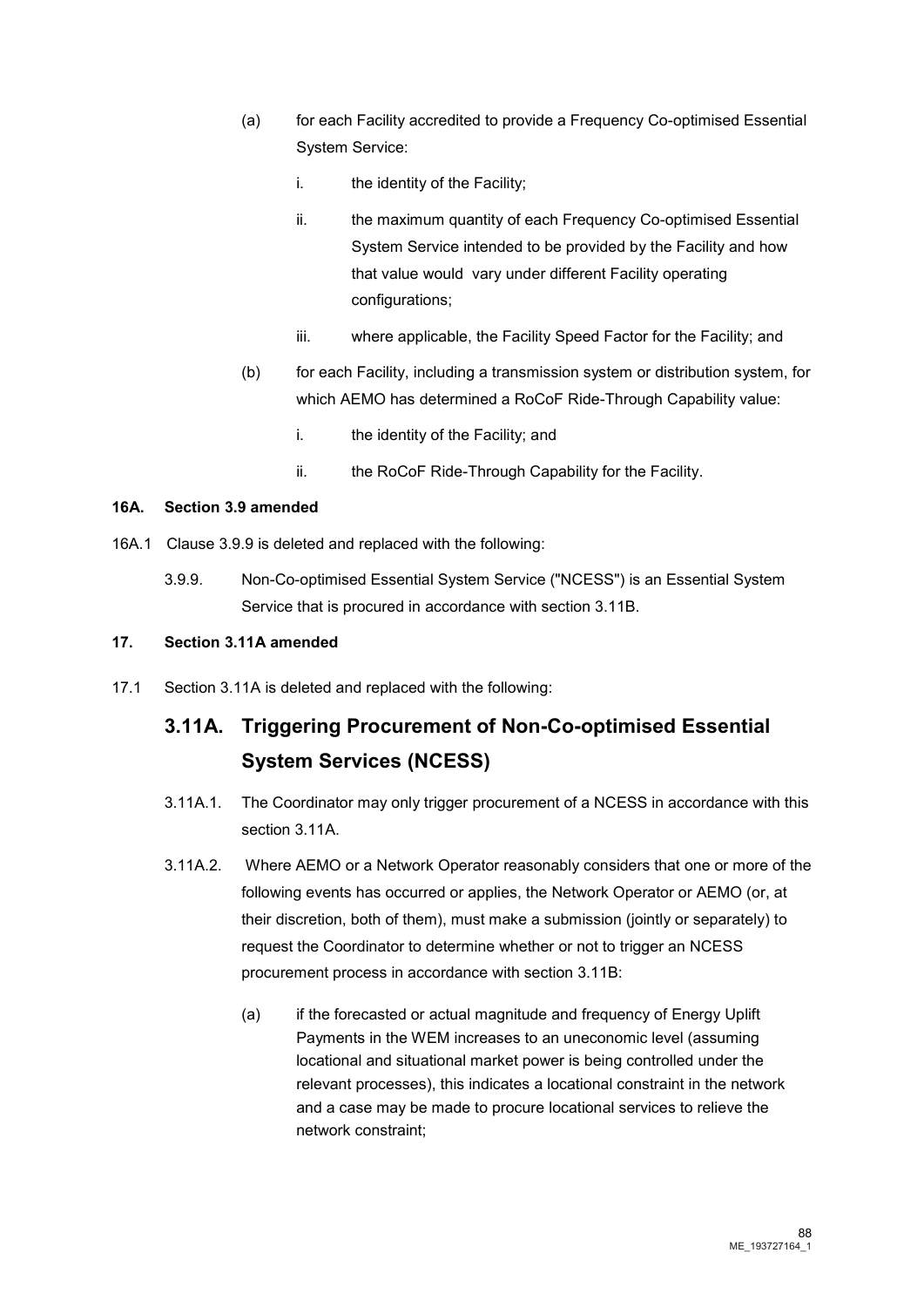- (b) frequent AEMO Intervention Events to relieve non-frequency control constraints such as loss of reactive power or system strength indicates a network security problem, and a case could be made to procure a locational security NCESS;
- (c) if network planning assumptions change at any time during the network planning timeframe (for example, demand is lower or higher than forecast), it may signal the need for an emerging service such as reactive power support or voltage stability which could be provided by non-network services located in the relevant part of the network;
- (d) a modification to an existing Power System Security or Power System Reliability standard or the introduction of a new Power System Security or Power System Reliability standard within a network planning cycle may trigger the need to procure a NCESS; or
- (e) AEMO considers, in the course of its normal power system operations, that a significant threat to Power System Security or Power System Reliability exists or is emerging, and the existing mechanisms under these WEM Rules may not be sufficient to address the threat.
- 3.11A.2A. The Coordinator, in consultation with AEMO and a Network Operator, must develop, and publish on the WEM Website, a guideline providing further details regarding the events described in clause 3.11A.2.
- 3.11A.3. A submission by a Network Operator or AEMO under clause 3.11A.2 must:
	- (a) be in writing;
	- (b) be made by a date that allows sufficient time to enable the NCESS procurement process set out in section 3.11B to be conducted; and
	- (c) contain sufficient information and analysis regarding the potential or actual impact on Power System Security, Power System Reliability or costs for each trigger event in clause 3.11A.2 that is specified in the submission to enable the Coordinator to consider the factors outlined in clause 3.11A.7.
- 3.11A.4. The Coordinator may trigger an NCESS procurement process in accordance with section 3.11B where any one or more of the following events has occurred or applies:
	- (a) the forecast or actual amount of Energy Uplift Payments resulting from one or more binding Constraints imposes an unreasonable level of costs on the market, when assessed against the Wholesale Market Objectives;
	- (b) the Market Clearing Price for any of the Frequency Co-optimised Essential System Services is unreasonable for a sustained period when assessed against the Wholesale Market Objectives;
	- (c) the Whole of System Plan published under section 4.5A indicates alternative network investment options may exist that are reasonably likely to meet a relevant identified network need;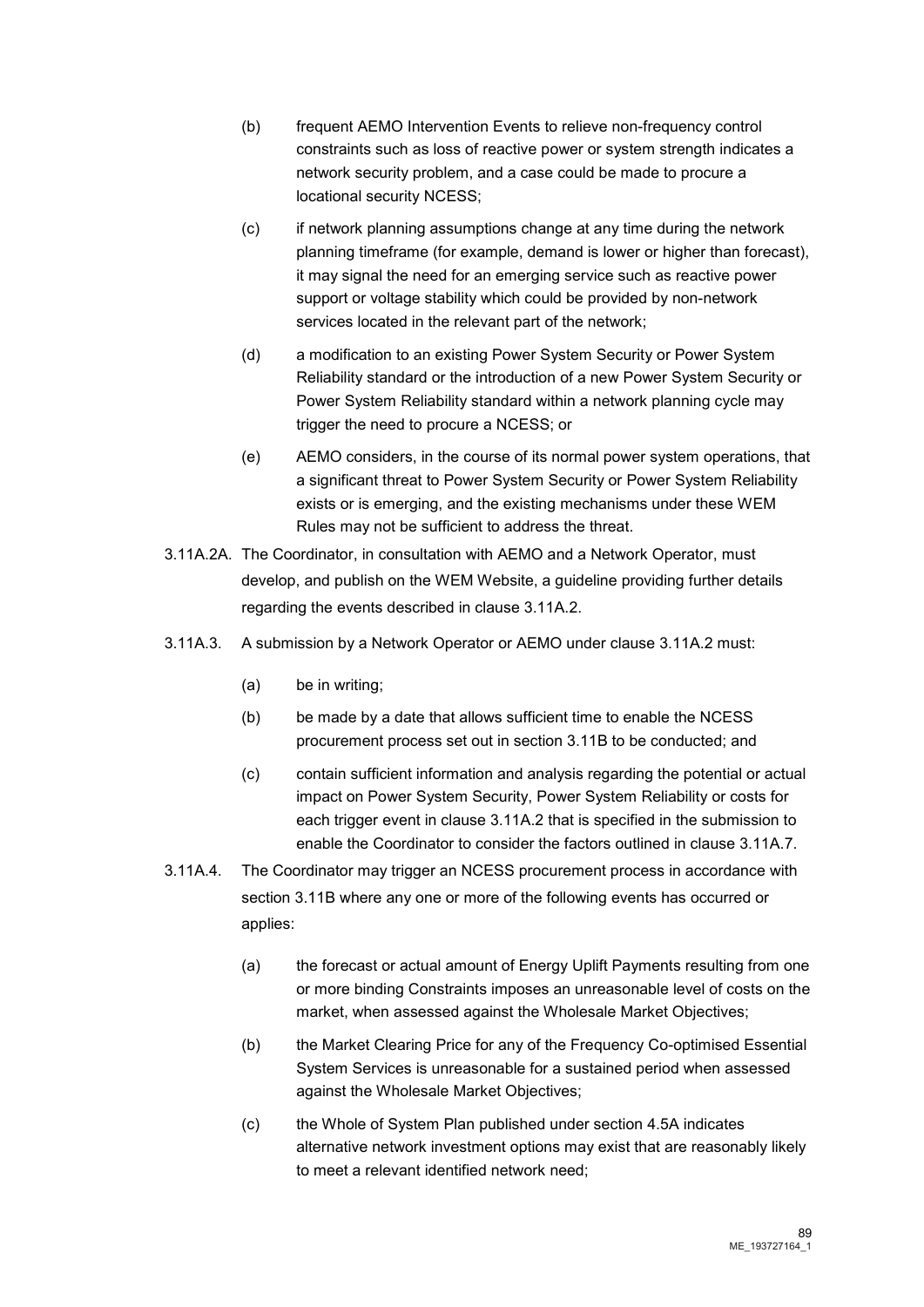- (d) the Amending Rules in a Final Rule Change Report require a new service; or
- (e) the Coordinator has received a submission from a Network Operator or AEMO pursuant to clause 3.11A.2.
- 3.11A.5. When determining under clause 3.11A.4 whether or not to trigger an NCESS procurement process in accordance with section 3.11B, the Coordinator may:
	- (a) where the Coordinator has received a submission under clause 3.11A.3, request any reasonable further information or analysis from AEMO or the Network Operator to supplement the submission, and AEMO or the Network Operator, as applicable, must provide the information or analysis by the time specified in the request, which must be a reasonable having regard to the nature of the information or analysis requested;
	- (b) consult with AEMO or a Network Operator; and
	- (c) undertake any reasonable studies, analysis or assessment to support her or his decision.
- 3.11A.6. The Coordinator must determine whether to trigger the procurement of an NCESS under clause 3.11A.4:
	- (a) where the Coordinator has received a submission from AEMO or a Network Operator under clause 3.11A.2, within 20 Business Days of the later of:
		- i. receipt of the submission; and
		- $ii.$  receipt of any further information or analysis under clause 3.11A.5; or
	- (b) where the Coordinator becomes aware of any other event specified in clause 3.11A.4, within 20 Business Days of the later of:
		- i. becoming aware of the event; and
		- ii. receipt of any further information or analysis under clause 3.11A.5 relating to the event.
- 3.11A.7. The Coordinator must take the following factors into account when determining whether to trigger the procurement of an NCESS under clause 3.11A.4:
	- (a) where the issue relates to Power System Security or Power System Reliability, the extent to which an NCESS will address the issue;
	- (b) the extent to which an NCESS will minimise costs in the Wholesale Electricity Market;
	- (c) the relative merits between procuring an NCESS or augmenting the network;
	- (d) whether it is suspected that there is a potential exercise of market power;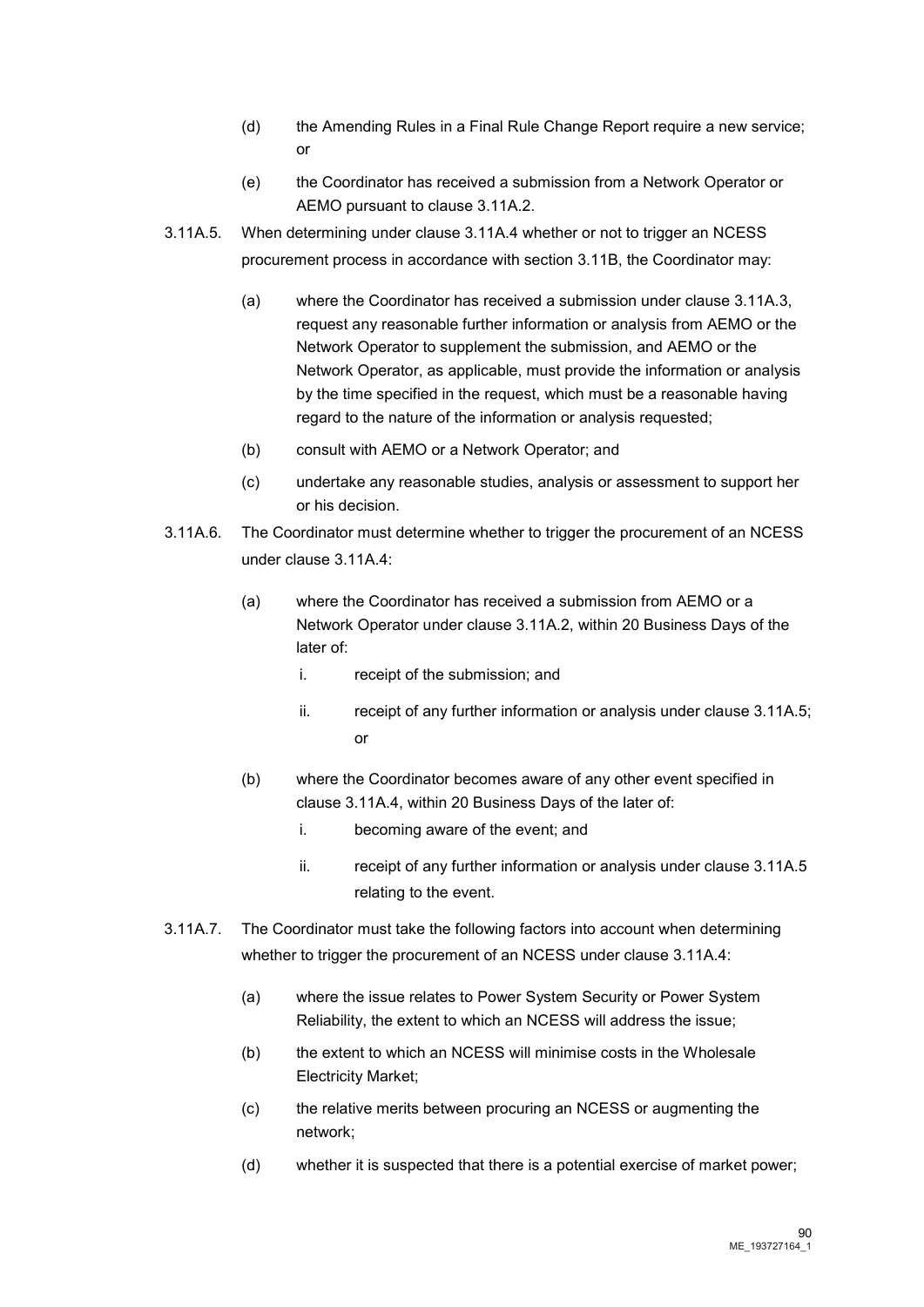- (e) whether the procurement of an NCESS is consistent with the Wholesale Market Objectives; and
- (f) whether procurement of an NCESS will be in the long-term interests of consumers.
- 3.11A.8. Where the Coordinator determines under clause 3.11.4 to trigger an NCESS procurement process in accordance with section 3.11B, the Coordinator must publish a determination on the Coordinator's website, redacting any commercially sensitive or other confidential information, together with the following:
	- (a) details of any submission received under clause 3.11A.2;
	- (b) reasons for triggering the procurement of an NCESS;
	- (c) any supporting studies, analysis or assessments relied on by the Coordinator in deciding to trigger the procurement of an NCESS;
	- (d) whether AEMO or a Network Operator (in which case, the name of the Network Operator is to be specified), or both of them, is to procure an NCESS and pay for the service; and
	- (e) any other matters relevant to the Coordinator's decision or procurement of an NCESS.
- 3.11A.9. AEMO or the Network Operator, or both of them, as directed under clause 3.11A.8(e), must commence an NCESS procurement process in accordance with section 3.11B.
- 3.11A.10. Where the Coordinator determines under clause 3.11A.4 not to trigger an NCESS procurement process, the Coordinator must publish a notice on the Coordinator's website, redacting any commercially sensitive or other confidential information, setting out the reasons for her or his decision.

#### **18. Section 3.11B amended**

18.1 Section 3.11B is deleted and replaced with the following:

# **3.11B. Procuring Non-Co-optimised Essential System Services**

#### **Expression of interest**

- 3.11B.1. AEMO or the Network Operator, as directed under clause 3.11A.8(e), must prepare a draft NCESS Service Specification in accordance with clause 3.11B.5. In preparing the draft NCESS Service Specification, AEMO and the Network Operator must consult with each other on the draft NCESS Service Specification.
- 3.11B.2. Within 20 Business Days, or as reasonably agreed with the Coordinator, of the publication of the Coordinator's determination under clause 3.11A.8, AEMO or the Network Operator, as applicable, must advertise a call for expressions of interest by: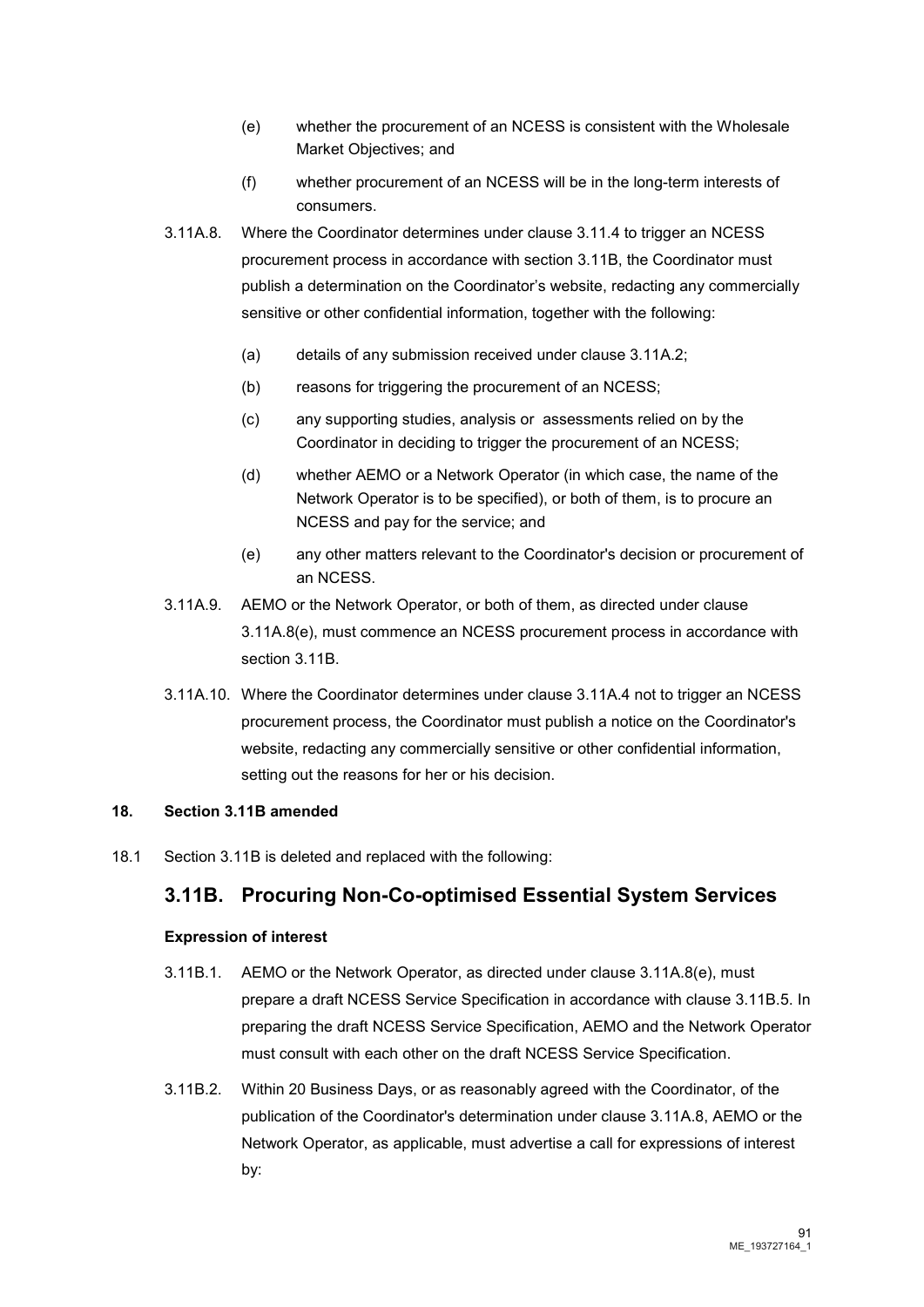- (a) publishing a notice on the WEM Website, in the case of AEMO, or publishing a notice on the Network Operator's website, in the case of the Network Operator; and
- (b) publishing a notice in a major Australian newspaper.
- 3.11B.3. AEMO or the Network Operator, as applicable, must include in each notice referred to in clause 3.11B.2:
	- (a) the date and time for lodgement of expressions of interest, which must not be less than 20 Business Days after the date the last notice is published in accordance with clause 3.11B.2;
	- (b) the location on the WEM Website, in the case of AEMO, or the Network Operator's website, in the case of the Network Operator, of the draft NCESS Service Specification;
	- (c) contact details for AEMO or the Network Operator, as applicable; and
	- (d) the location on the WEM Website, in the case of AEMO, or the Network Operator's website, in the case of the Network Operator, of the expression of interest form referred to in clause 3.11B.3A.
- 3.11B.3A. AEMO or the Network Operator, as applicable, must develop and publish on the WEM Website, in the case of AEMO, or the Network Operator's website, in the case of the Network Operator, an expression of interest form, setting out the details prospective service providers must provide in response to a call for expressions of interest, which must include whether the facility or equipment that may be able to provide the service can fully or partially meet the draft NCESS Service Specification.
- 3.11B.4. Within 10 Business Days, or as reasonably agreed with the Coordinator, of the closing date for expressions of interest under clause 3.11B.3, AEMO or the Network Operator, as applicable, must consult with the Coordinator to determine whether, based on the expressions of interest received:
	- (a) the NCESS procurement process should proceed, in which case, AEMO or the Network Operator, as applicable, must prepare a final NCESS Service Specification, which must be consistent with the draft NCESS Service Specification, and publish a call for NCESS Submissions in accordance with clause 3.11B.6;
	- (b) the NCESS procurement process should proceed subject to modifications to the Service Specification, in which case, AEMO or the Network Operator, as applicable, must prepare a revised NCESS Service Specification and publish a call for NCESS Submissions in accordance with clause 3.11B.6; or
	- (c) the NCESS procurement process should not proceed, in which case, AEMO or the Network Operator, as applicable, must: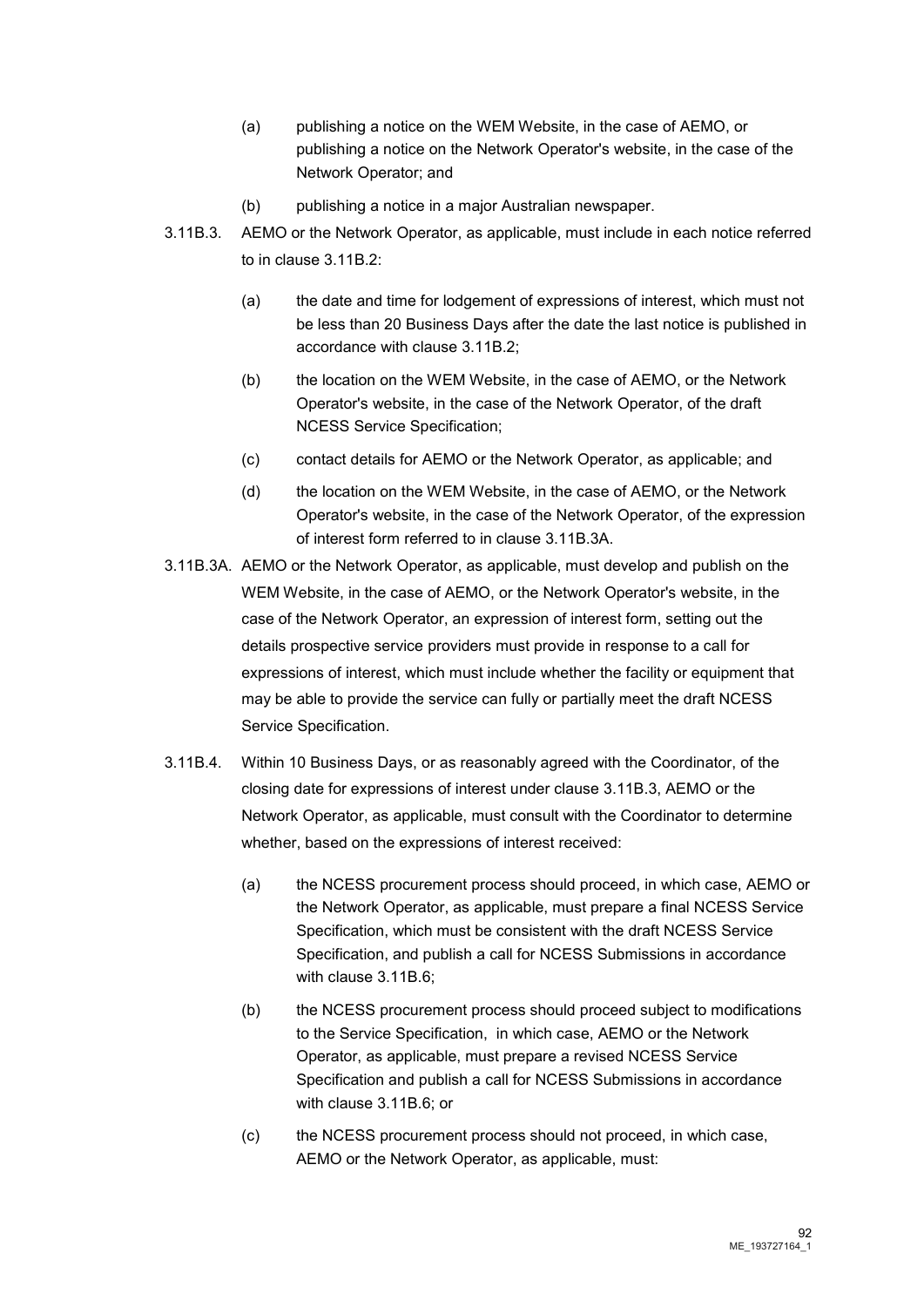- i. publish a notice on the WEM Website, in the case of AEMO, or the Network Operator's website, in the case of the Network Operator, notifying that the NCESS procurement process will not proceed and the reasons for the decision; and
- ii. notify each person that submitted an expression of interest that procurement of the NCESS is not proceeding and the location on the WEM Website, in the case of AEMO, or the Network Operator's website, in the case of the Network Operator, of the notice referred to in clause 3.11B.4(c)(i).
- 3.11B.5. An NCESS Service Specification must, at a minimum, include:
	- (a) the service requirements;
	- (b) the expected technical capability of a facility or equipment that may be able to provide the service;
	- (c) where applicable, the likely network location where the service is to be provided;
	- (d) the maximum quantity of the service required;
	- (e) the timing and duration of the service;
	- (f) any operational requirements or limitations;
	- (g) the material contractual terms associated with the NCESS, including required pricing structure;
	- (h) the selection criteria that may apply to the NCESS Submissions; and
	- (i) any other relevant matters.
- 3.11B.6. In advertising a call for NCESS Submissions in accordance with clause 3.11B.4(a), AEMO or the Network Operator, as applicable, must:
	- (a) publish a notice requesting NCESS Submissions:
		- i. on the WEM Website, in the case of AEMO, or the Network Operator's website, in the case of the Network Operator; and
		- ii. on at least one major tender portal; and
	- (b) notify Market Participants in writing.
- 3.11B.6A. AEMO or the Network Operator, as applicable, must include in each notice referred to in clause 3.11B.6:
	- (a) the date and time for lodgement of NCESS Submissions, which must:
		- i. not be less than 20 Business Days after the date the last notice is published in accordance with clause 3.11B.6; and
		- ii. be in accordance with the form referred to in clause 3.11B.7;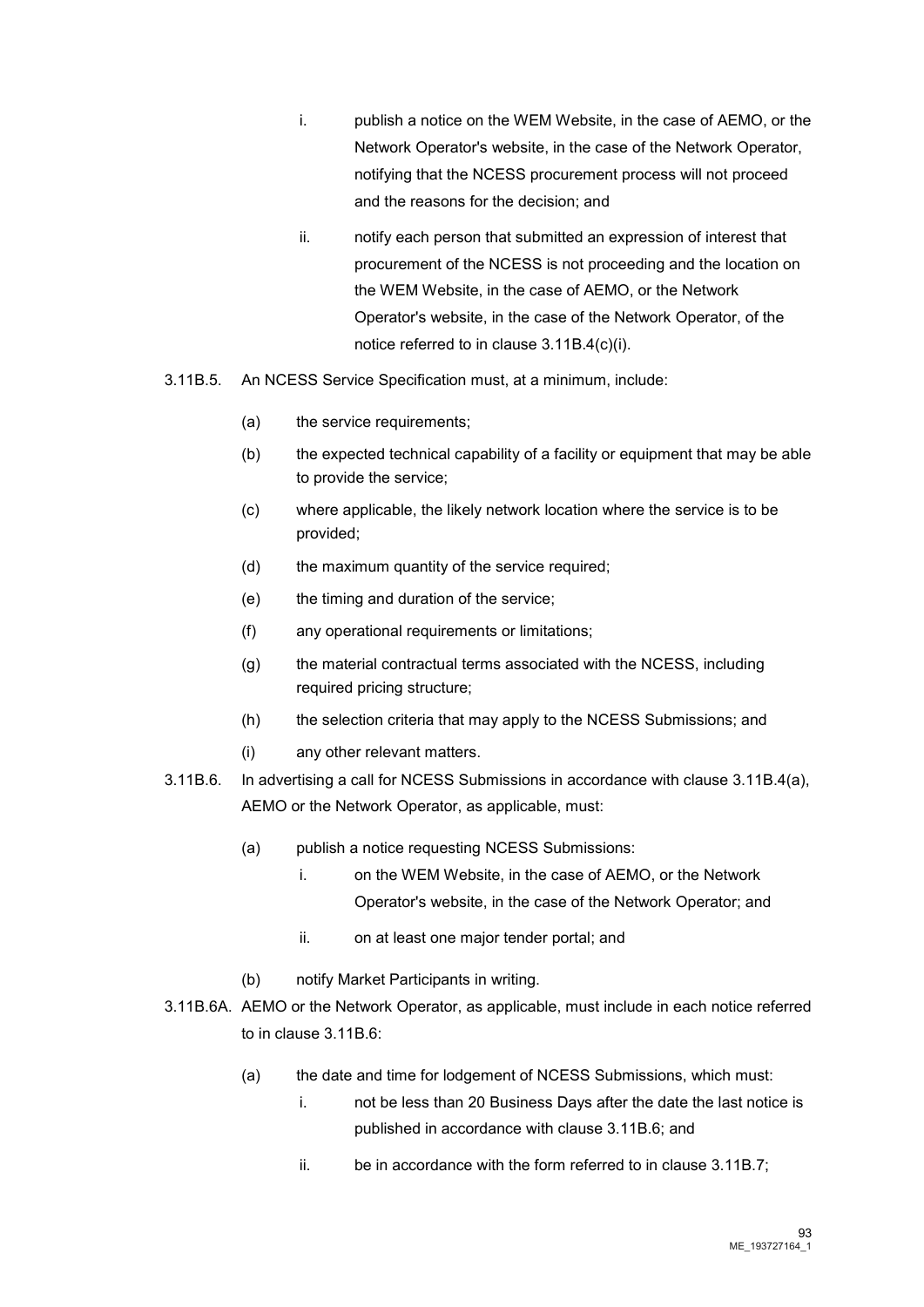- (b) contact details for AEMO or the Network Operator, as applicable; and
- (c) the location on the WEM Website, in the case of AEMO, or the Network Operator's website, in the case of the Network Operator, of the NCESS Submission form referred to in clause 3.11B.7;
- (d) the location on WEM Website, in the case of AEMO, or the Network Operator's website, in the case of the Network Operator, of the NCESS Service Specification referred to in clause 3.11B.5; and
- (e) any qualifying criteria in respect of making an NCESS Submission in accordance with clause 3.11B.8.
- 3.11B.7. An NCESS Submission form must, at a minimum, include:
	- (a) the name and type of facility or equipment, and whether it is registered or intending to register under the WEM Rules;
	- (b) the name of the Market Participant, or service provider, as applicable, in respect to the facility or equipment;
	- (c) the quantity of service the facility or equipment will provide for the NCESS;
	- (d) the timing and duration of the service availability for the NCESS;
	- (e) the location of the facility or equipment on the network;
	- (f) any operational requirements or limitations that must be respected for use of the facility or equipment for the NCESS;
	- (g) where the NCESS Submission is made in respect to a type of technology that would ordinarily be capable of being assigned Certified Reserve Capacity, the information required to be provided by the Market Participant or service provider to demonstrate that it will be able to meet the relevant requirements in clause 4.10.1 for at least the first Reserve Capacity Cycle coinciding with the period of the NCESS Contract;
	- (gA) where the NCESS Submission is made in respect to a type of technology that would not ordinarily be capable of being assigned Certified Reserve Capacity, the information required to be provided by the Market Participant or service provider to demonstrate that it is not able to meet the relevant requirements of clause 4.10.1;
	- (h) whether the facility or equipment participates, or will participate, in Central Dispatch or is accredited or will be accredited under these Market Rules to provide an Essential System Service;
	- (i) the fixed costs for that facility or equipment applicable for the period of the NCESS Contract, including any Capacity Credit payments expected or received;
	- (j) the highest price at which the facility or equipment will provide the NCESS when enabled or dispatched; and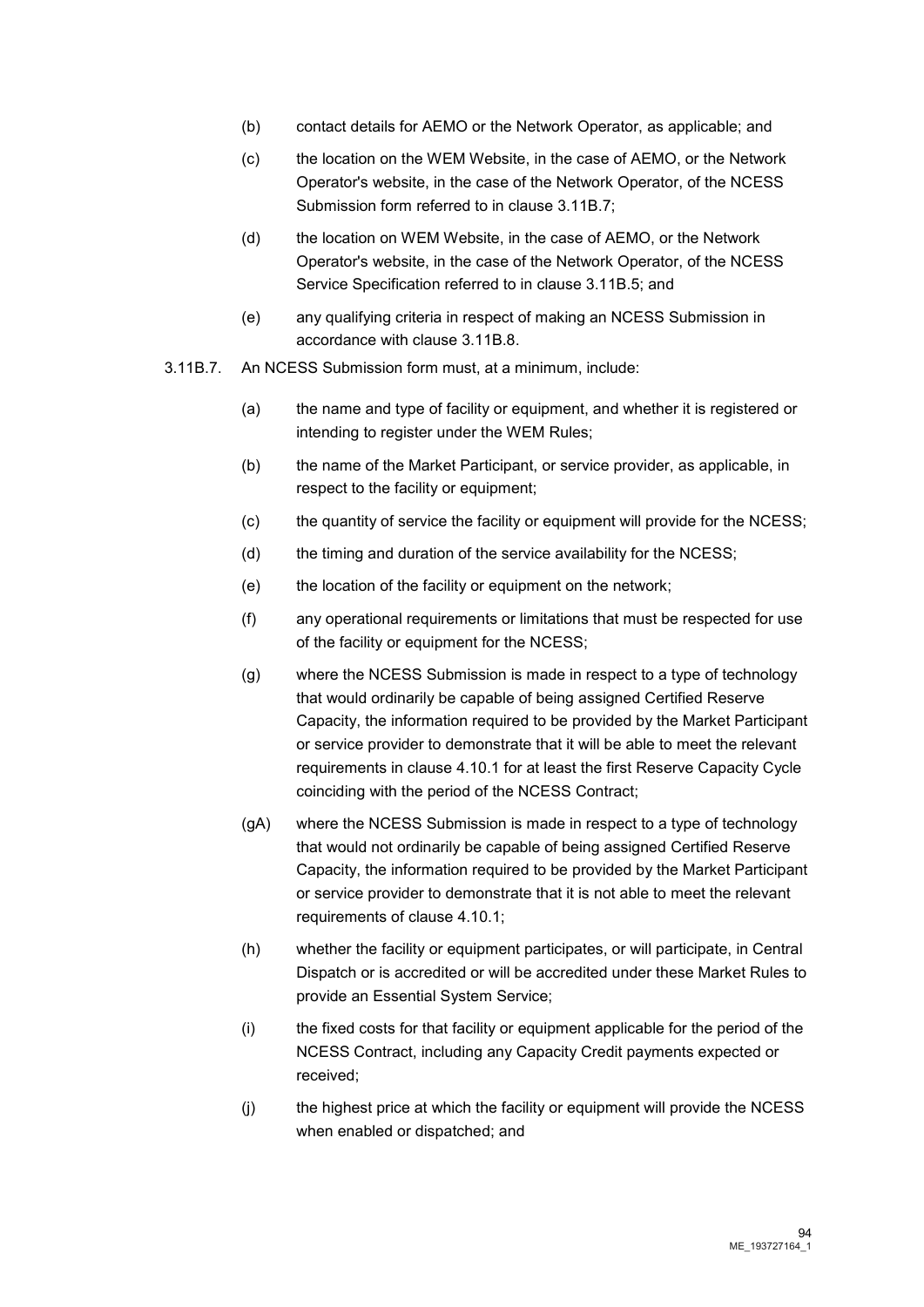(k) any other payment that the facility or equipment requires to provide the NCESS.

#### **Participation in NCESS Procurement**

- 3.11B.8. An NCESS Submission must:
	- (a) be made in good faith;
	- (b) be made in accordance with the NCESS Submission form referred to in clause 3.11B.7 and contain any other information requested; and
	- (c) include the cost information and any assumptions used to calculate the proposed NCESS payment structure.

#### **Selection process and signing of NCESS Contract**

- 3.11B.9. Within 20 Business Days, or as reasonably agreed with the Coordinator, of the closing date for NCESS Submissions, AEMO or the Network Operator, as applicable, must:
	- (a) in accordance with clause 3.11B.10, select one or more NCESS Submissions which:
		- i. comply with the requirements in clause 3.11B.7;
		- ii. meet the NCESS Service Specification published in the request for NCESS Submissions; and
		- iii. iii. in AEMO's or the Network Operator's reasonable opinion, as applicable, will result in the highest value for money for providing the NCESS; and
	- (b) notify the relevant Market Participant or service provider that their NCESS Submission has been selected.
- 3.11B.10. Subject to clause 3.11B.12, when determining which NCESS Submissions to select under clause 3.11B.9, AEMO or the Network Operator, as applicable, must:
	- (a) exclude NCESS Submissions that do not comply with the NCESS Service Specification; and
	- (b) exclude NCESS Submissions for new facilities or equipment where:
		- i. insufficient evidence has been provided to support NCESS delivery dates; or
		- ii. sufficient Environmental Approvals have not been granted.
- 3.11B.11. AEMO or the Network Operator, as applicable, must, when assessing highest value for money under clause 3.11B.9(a)(iii) in respect of an NCESS Submission:
	- (a) conduct cost-benefit analysis or other assessments to demonstrate how the NCESS Submission will maximise value for money; and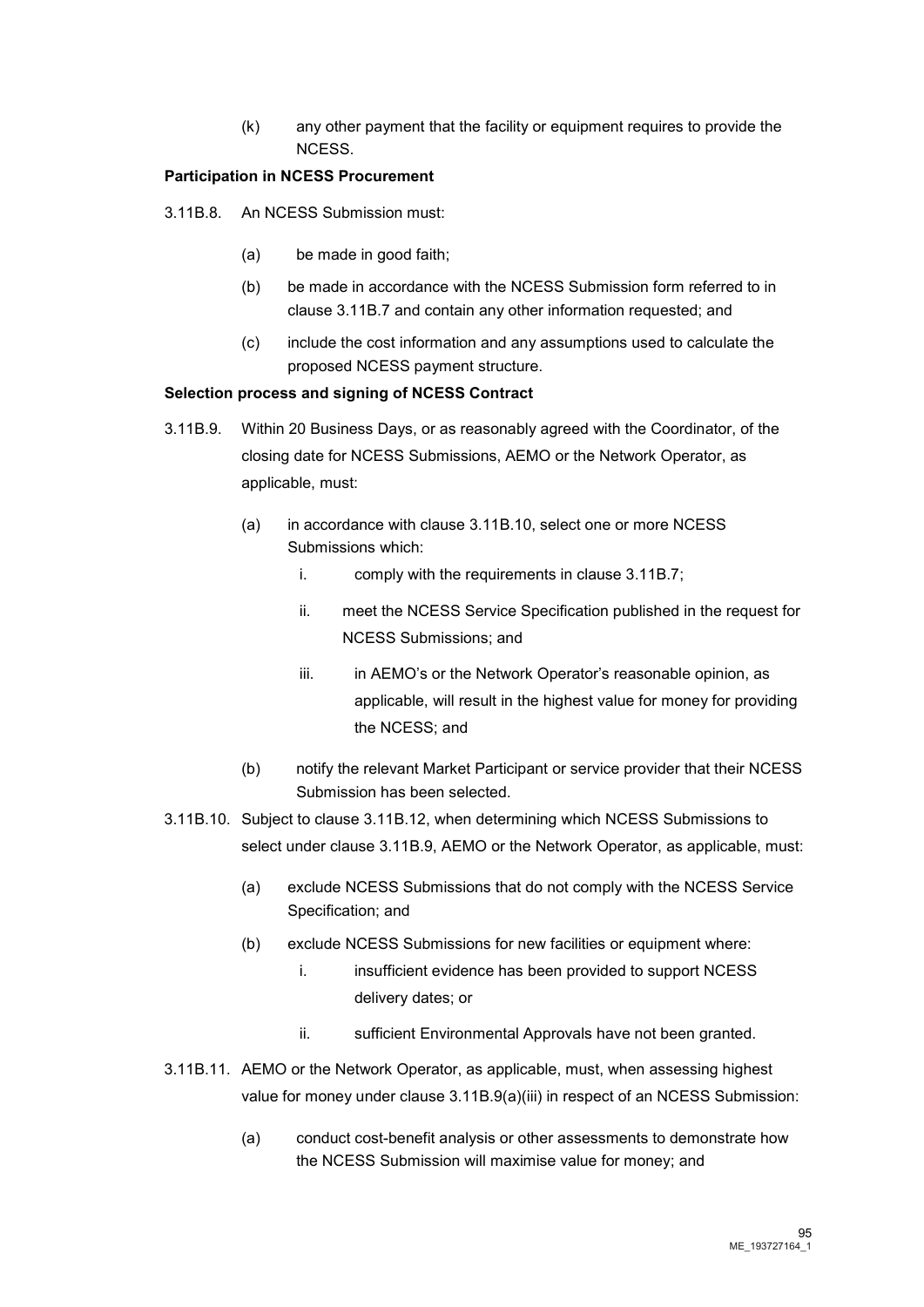- (b) take into account all costs in the Wholesale Electricity Market, including, but not limited to, costs relating to Certified Reserve Capacity in respect to the Facility or equipment the subject of the NCESS Submission.
- 3.11B.12. AEMO or the Network Operator, as applicable, may decide to not select any NCESS Submissions where AEMO or the Network Operator considers, in their absolute discretion, that none of the NCESS Submissions represent value for money. Where this occurs, AEMO or the Network Operator, as applicable, must publish the reasons for the decision on the WEM Website, in the case of AEMO, or on the Network Operator's website, in the case of the Network Operator.
- 3.11B.13. Where a Network Operator intends to enter into an NCESS Contract that it reasonably believes may require operational coordination with AEMO in order to manage Power System Security or Power System Reliability, or that is captured in the Operating Protocol referred to in clause 3.1A.1, the Network Operator must, prior to issuing the NCESS Contract to the relevant Market Participant or service provider, consult with AEMO, and
	- (a) agree an operational process for coordination of scheduling, dispatch, enablement and monitoring of the NCESS with AEMO; and
	- (b) where AEMO requires control of the NCESS, agree the relevant requirements for control with AEMO and specify the agreed requirements in the NCESS Contract.
- 3.11B.14. Each Market Participant or service provider who is notified in accordance with clause 3.11B.9(b) that their NCESS Submission has been selected must, within 10 Business Days of receiving the executed NCESS Contract from AEMO or the Network Operator, as applicable:
	- (a) enter into an NCESS Contract with AEMO or the Network Operator, as applicable;
	- (b) where the service provider is required to be registered under these WEM Rules, make an application in accordance with these WEM Rules to become registered as a Rule Participant in the relevant class; and
	- (c) where the facility or equipment that will provide the NCESS is required to be registered under these WEM Rules, make an application in accordance with these WEM Rules to register the facility or equipment in the relevant Facility Class.
- 3.11B.15. AEMO or the Network Operator, as applicable, must publish the following details regarding each NCESS Contract on the WEM Website, in the case of AEMO, or the Network Operator's website, in the case of the Network Operator, as soon as practicable after the NCESS Contract has been signed by all parties:
	- (a) the name of each Market Participant or service provider and the Facility or equipment that will provide the NCESS;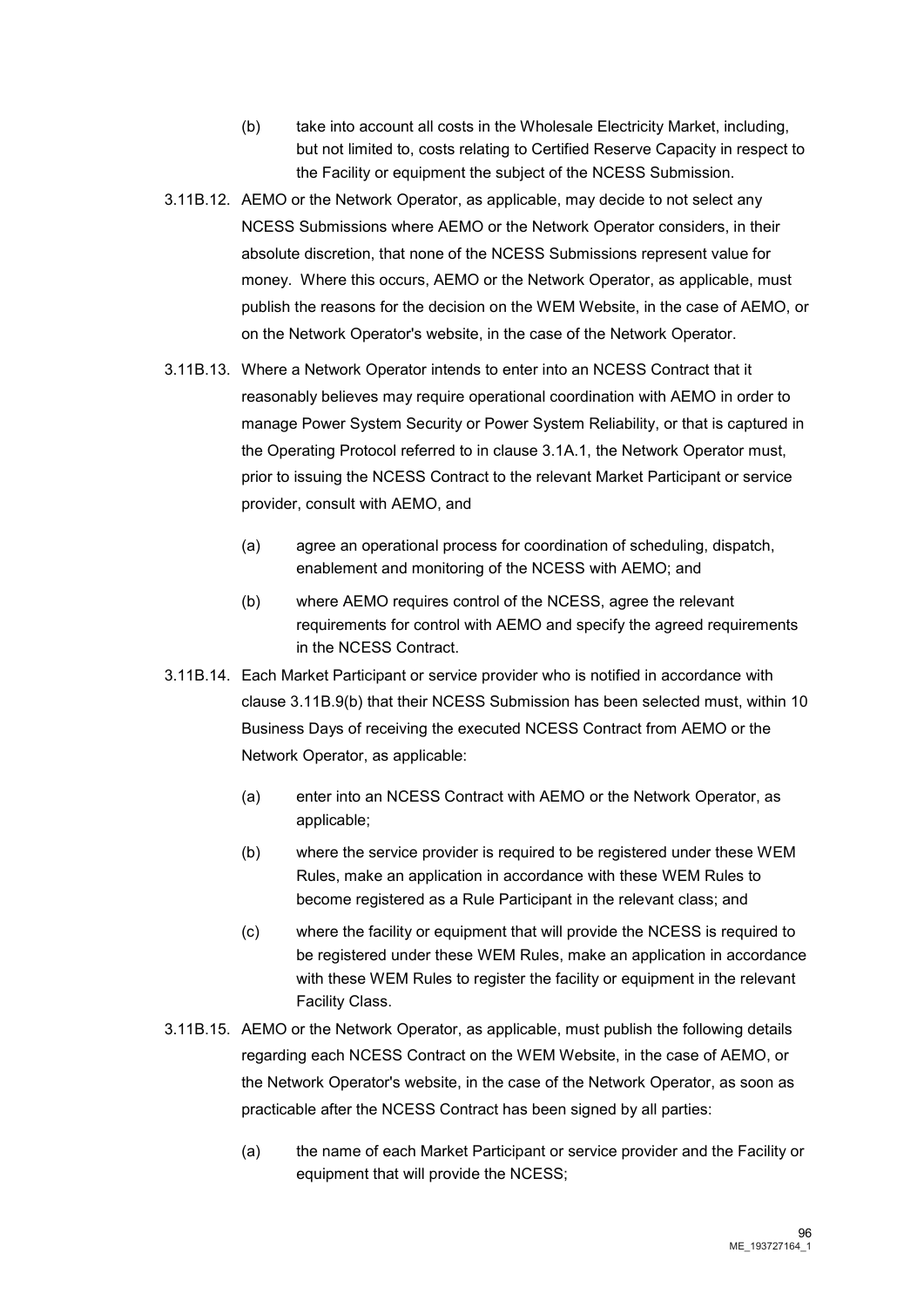- (b) the location on the network of the facility or equipment;
- (c) the type of service the facility or equipment will provide as NCESS;
- (d) the timing and duration of the NCESS to be provided under the NCESS Contract; and
- (e) the payment structure and the amounts specified in the NCESS Contract.

#### **19. Section 3.18 amended**

- 19.1 Clause 3.18.3(a)(iii) is amended by:
	- (a) deleting the words 'a Non-Co-optimised Essential System Service contract,' and replacing them with the words 'an NCESS Contract or'; and
	- (b) deleting the words 'or Network Control Service Contract'.
- 19.2 Clause 3.18.3(d) is amended by inserting the word 'and' after the semi-colon at the end of the clause.
- 19.3 Clause 3.18.3(e) is amended by deleting the contents of it and replacing them with '[Blank]'.
- 19.4 Clause 3.18.4(e) is deleted and replaced with the following:
	- (e) information requirements for processes relating to Outages, including, but not limited to:
		- i. minimum information requirements for an Outage Plan; and
		- ii. any other supporting information that may be used by AEMO to evaluate or assess an Outage Plan;

#### **20. Section 3.18A amended**

- 20.1 Clause 3.18A.3 is deleted and replaced with the following:
	- 3.18A.3. The Equipment List must include:
		- (a) any part of a transmission system that could limit the output of an Energy Producing System that AEMO has included on the Equipment List, however described by AEMO;
		- (b) all Scheduled Facilities holding Capacity Credits;
		- (c) all Semi-Scheduled Facilities holding Capacity Credits with a Standing Data nameplate capacity that equals or exceeds 10 MW and all Semi-Scheduled Facilities containing an Electric Storage Resource;
		- (d) all Energy Producing Systems serving an Intermittent Load under clause 2.30B.2(a) with a System Size that equals or exceeds 10 MW;
		- (e) all Registered Facilities accredited under section 2.34A to provide an Essential System Service, or subject to an NCESS Contract; and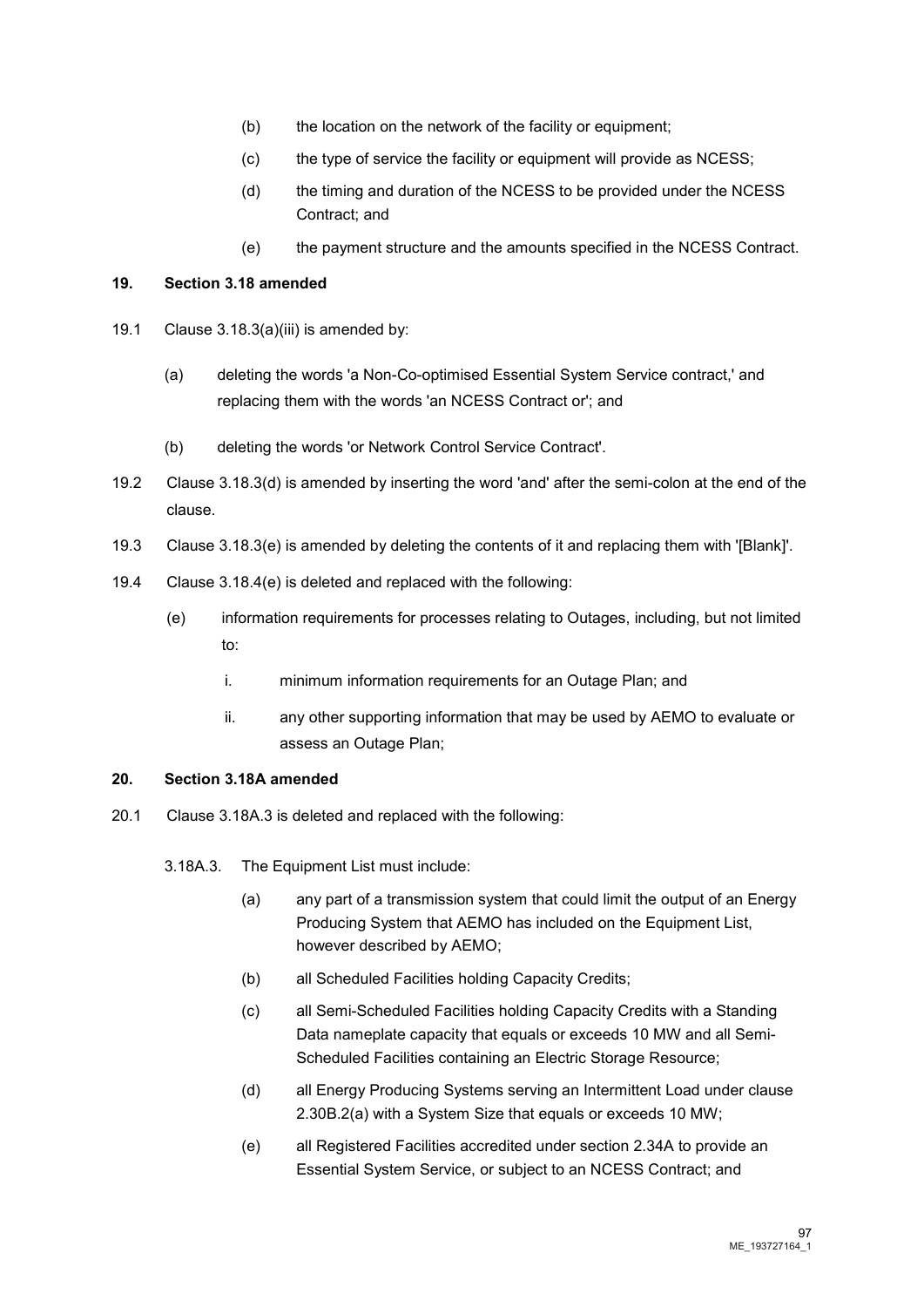- (f) any other equipment that AEMO determines must be subject to Outage scheduling to maintain Power System Security and Power System Reliability, which may include secondary network equipment, or communication and control systems, however described by AEMO.
- 20.2. Clause 3.18A.8 is deleted and replaced with the following:
	- 3.18A.8. The Self-scheduling Outage Facility List must include:
		- (a) any Scheduled Facility, Semi-Scheduled Facility, Non-Scheduled Facility, and any Energy Producing System serving an Intermittent Load and to which clause 2.30B.2(a) relates, that is not an Equipment List Facility; and
		- (b) any other equipment that AEMO determines must submit Outage Plans to AEMO to maintain Power System Security and Power System Reliability however described by AEMO, which may include secondary equipment.

# **21. Section 3.21 amended**

- 21.1 Clause 3.21.8A is amended by deleting the words 'Refund Payable'.
- 21.2 Clause 3.21.10 is amended by deleting the words 'clause 4.26.1F' and replacing them with the words 'clause 4.26.1J'.

#### **22. Section 3.22 amended**

22.1 Clause 3.22.2 is amended by inserting the words 'for an Equipment List Facility' immediately after the words 'notification of a Forced Outage'.

## **23. Section 3A.1 amended**

- 23.1 Insert the following new clause 3A.1.4:
	- 3A.1.4. Where the person who owns, controls, or operates a Facility containing an unregistered Energy Producing System supplying an Intermittent Load, that is and continues to be deemed to be an Intermittent Load under clause 1.48.2, is exempted from the requirement in clause 2.30B.8 to make a new application under clause 2.30B.5 for the Load to be treated as an Intermittent Load based on clause 2.30B.8A, the person's Intermediary is responsible for that Transmission Connected Generating System.

#### **24. Section 4.1 amended**

- 24.1 Clause 4.1.23A is amended by inserting the words 'the Trading Week containing the last Trading Day of' immediately after the words 'Interval Meter Deadline for'.
- 24.2 Clause 4.1.23B is amended by inserting the words 'the Trading Week containing the last Trading Day of' immediately after the words 'Interval Meter Deadline for'.
- 24.3 Clause 4.1.24 is deleted and replaced with the following: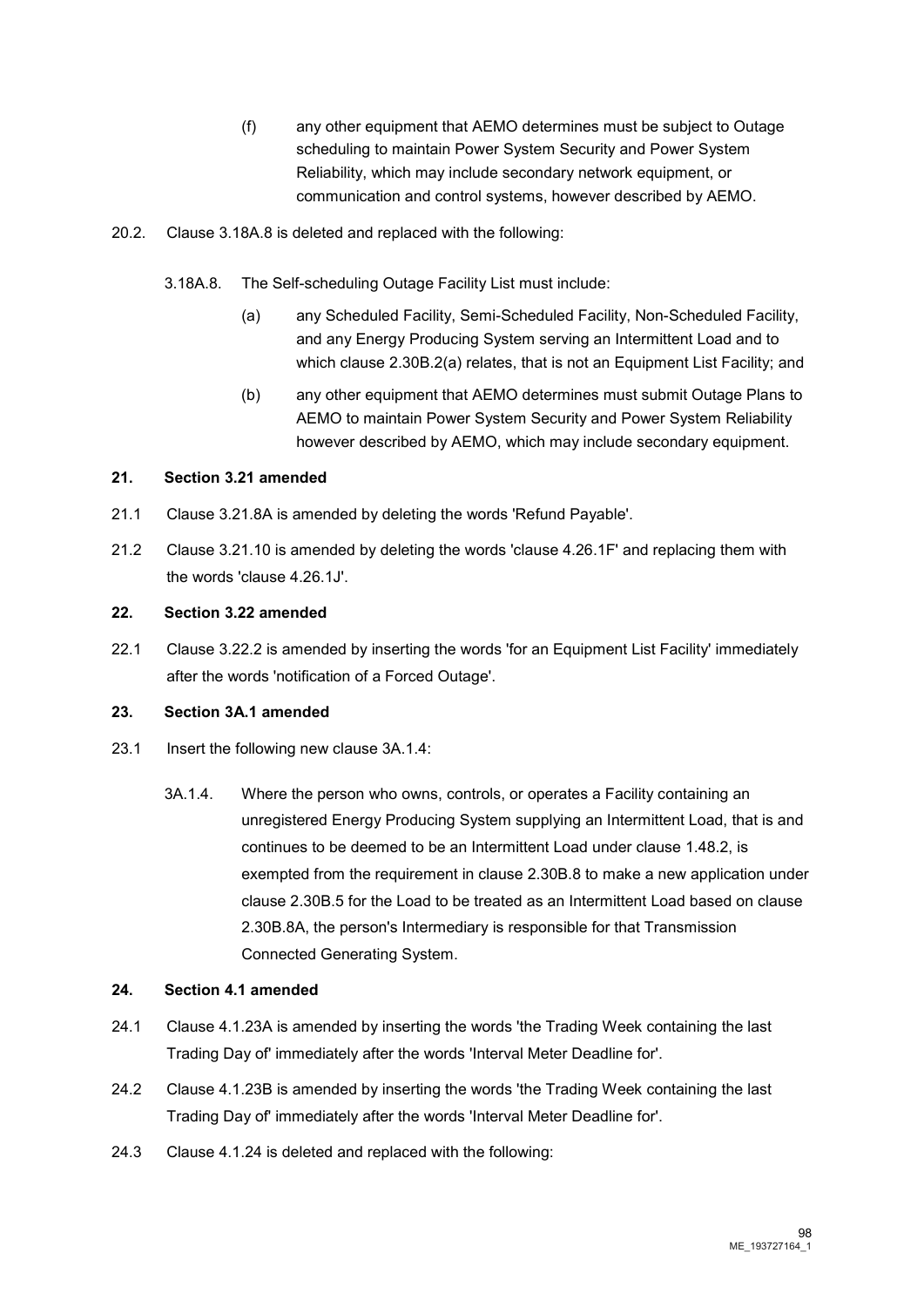4.1.24. For each Trading Month, AEMO must determine and publish the Individual Reserve Capacity Requirement for each Market Participant in accordance with clause 4.28.7 by 5:00PM on the Settlement Statement Date for the Trading Week containing the first Trading Day in the relevant Trading Month.

#### **25. Section 4.5B amended**

25.1 Section 4.5B is deleted and replaced with the following:

# **4.5B. Transmission System Plan**

- 4.5B.1. A Network Operator must develop a Transmission System Plan, and publish it on the Network Operator's website, in accordance with this section 4.5B.
- 4.5B.2. A Network Operator must publish a Transmission System Plan by no later than 1 October each year, in conjunction with its Network Opportunity Map.
- 4.5B.3. A Transmission System Plan must:
	- (a) establish a plan for the efficient development of a transmission system for a planning horizon of at least 10 years;
	- (b) meet the Power System Security and Power System Reliability requirements; and
	- (c) be in the long-term interests of consumers.
- 4.5B.4. A Transmission System Plan must include:
	- (a) a summary of any significant costs to the Wholesale Electricity Market that have arisen, or may potentially arise, due to the condition of the transmission network, including:
		- i. binding Network Constraints, and the estimated market costs of those binding Network Constraints; and
		- ii. the frequency and magnitude of Energy Uplift Payments, including for Facilities subject to Network Constraints;
	- (b) a set of investment options for developing the transmission system over the relevant planning horizon, which must consider network and nonnetwork solutions to address the matters identified under clause 4.5B.4(a);
	- (c) analysis of market related data and an assessment of the costs and benefits, including to the Wholesale Electricity Market, of the investment options identified under clause 4.5B.4(b);
	- (d) a recommended development path for the transmission system that would maximise net benefits and seek to minimise the long-term costs of electricity supplied to consumers; and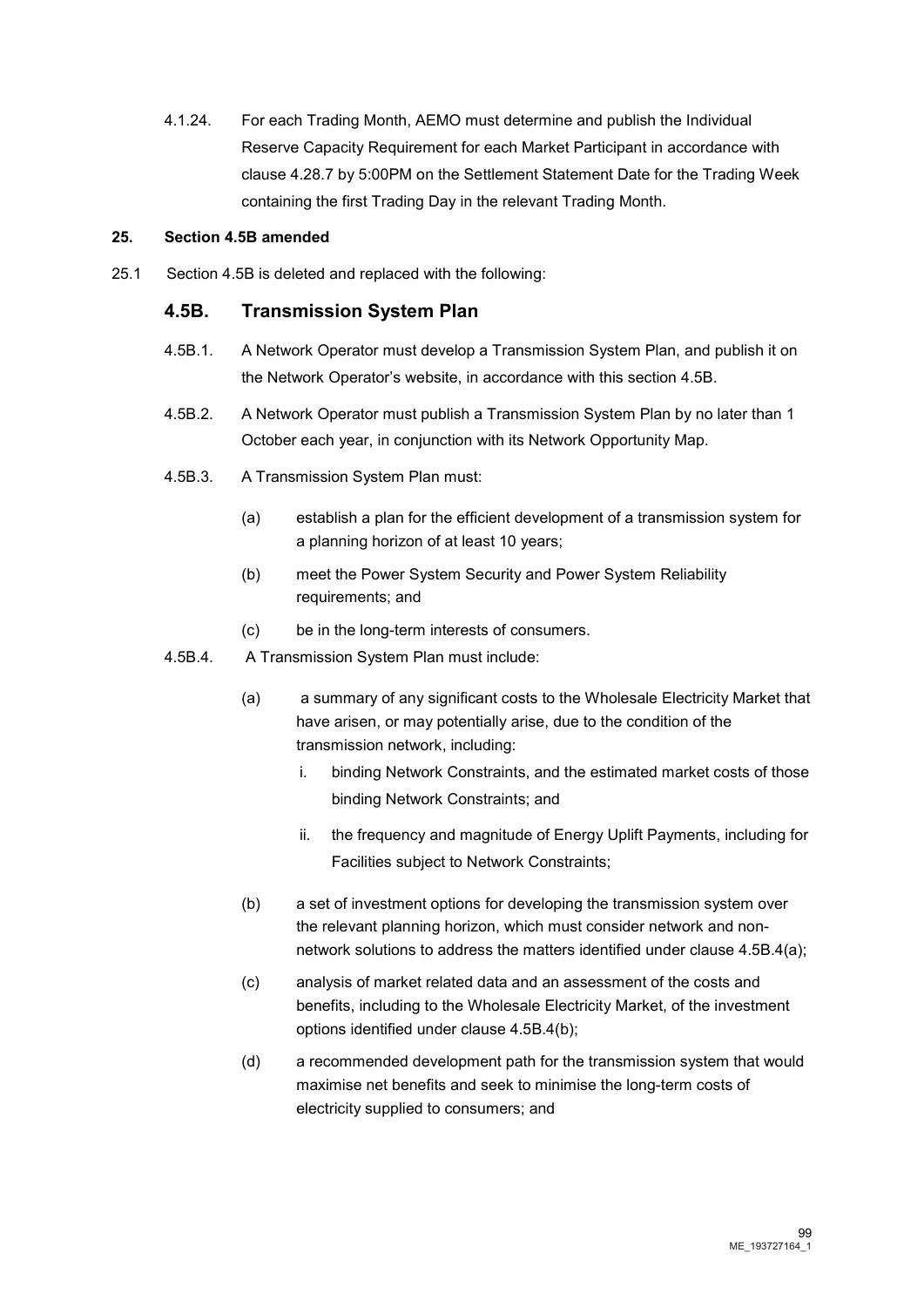- (e) a high-level assessment of how the recommended development path referred to in clause 4.5B.4(d) will meet the long-term interests of consumers.
- 4.5B.5. In developing a Transmission System Plan a Network Operator must take into account:
	- (a) the WEM Technical Standards under clause 2.8.14;
	- (b) power system security and reliability standards and requirements under the WEM Rules and the Technical Rules;
	- (c) any Priority Project identified in the Whole of System Plan or major augmentation that Western Power is able to progress in accordance with the Access Code;
	- (d) the Network Quality and Reliability of Supply Code;
	- (e) any government policy specified in the Whole of System Plan that the Coordinator considers may impact on the development of the Transmission System Plan, as may be advised by the Coordinator pursuant to the consultation process referred to in clause 4.5B.6 or specified in the Whole of System Plan published by the Coordinator under section 4.5A; and
	- (f) any other matters that the Network Operator considers relevant to the Transmission System Plan.
- 4.5B.6. A Network Operator must consult with AEMO and the Coordinator on the assumptions, inputs and scenarios the Network Operator must use in developing and updating a Transmission System Plan, including:
	- (a) forecasted demand growth or reduction scenarios, including from the Long Term PASA and Whole of System Plan;
	- (b) scheduled connection of new loads or generators;
	- (c) expected Network modifications, augmentations, or retirement of existing Facilities or Network assets that impact costs in the Wholesale Electricity Market;
	- (d) the Credible Contingency Events and other commonly occurring credible contingencies that may significantly impact the SWIS;
	- (e) a range of facility dispatch scenarios or credible dispatch patterns;
	- (f) data, modelling and results from the testing of scenarios in the Whole of System Plan, to the extent they are relevant as inputs to the Transmission System Plan;
	- (g) relevant information from the Short Term PASA, Medium Term PASA and Long Term PASA studies conducted by AEMO under these WEM Rules; and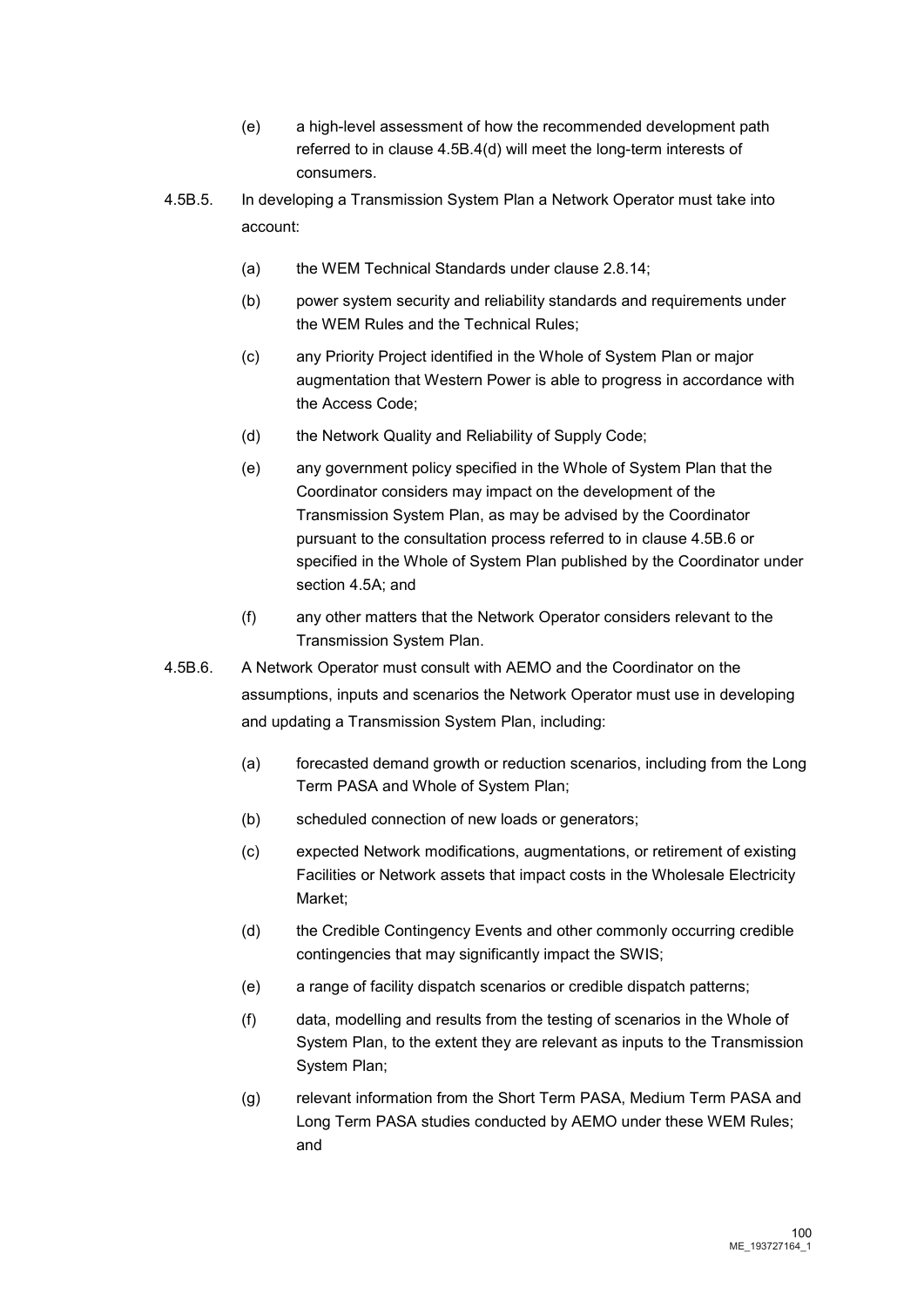- (h) other market information that the Network Operator, AEMO or the Coordinator considers relevant to meeting the requirements for developing the Transmission System Plan in this section 4.5B.
- 4.5B.7. If, in the Network Operator's opinion, new information becomes available that should be used in place of the inputs from the Whole of System Plan specified in clause 4.5B.6(f), the Network Operator must consult with AEMO and the Coordinator on the accuracy and relevance of the new information for use in developing and updating the Transmission System Plan.
- 4.5B.8. A Network Operator may review the Transmission System Plan, or a part of it, in consultation with AEMO and the Coordinator, where there is a material change in any of the assumptions, inputs or scenarios under clause 4.5B.6 or to a WEM Technical Standard.
- 4.5B.9. Before publishing a Transmission System Plan under clause 4.5B.1, a Network Operator must:
	- (a) publish a draft Transmission System Plan;
	- (b) invite users of the Network, other Rule Participants, electricity consumers and other interested persons to make submissions on the draft Transmission System Plan by no later than a specified date (with the date to be specified by the Network Operator to be no earlier than 20 Business Days after the date on which the draft Transmission System Plan is published).
- 4.5B.10. A Network Operator must:
	- (a) take into account any submissions received on the draft Transmission System Plan; and
	- (b) publish on the Network Operator's website a summary of each submission received on the draft Transmission System Plan and the Network Operator's response to it, redacting any commercially sensitive or other confidential information.

#### **25A. Section 4.10 amended**

- 25A.1 Clause 4.10.1(e)(ii) is amended by:
	- (a) deleting the words 'Intermittent Loads, embedded and Parasitic'; and
	- (b) deleting the word '41 $\degree$ C' and replacing it with the words '41 degrees Celsius'.
- 25A.2 Clause 4.10.1(fA) is amended by inserting the words 'and Loads' immediately after the words 'for a Scheduled Facility comprising only an Electric Storage Resource'.
- 25A.3 Clause 4.10.1(fA)(ii) is amended by:
	- (a) deleting the words 'embedded and Parasitic'; and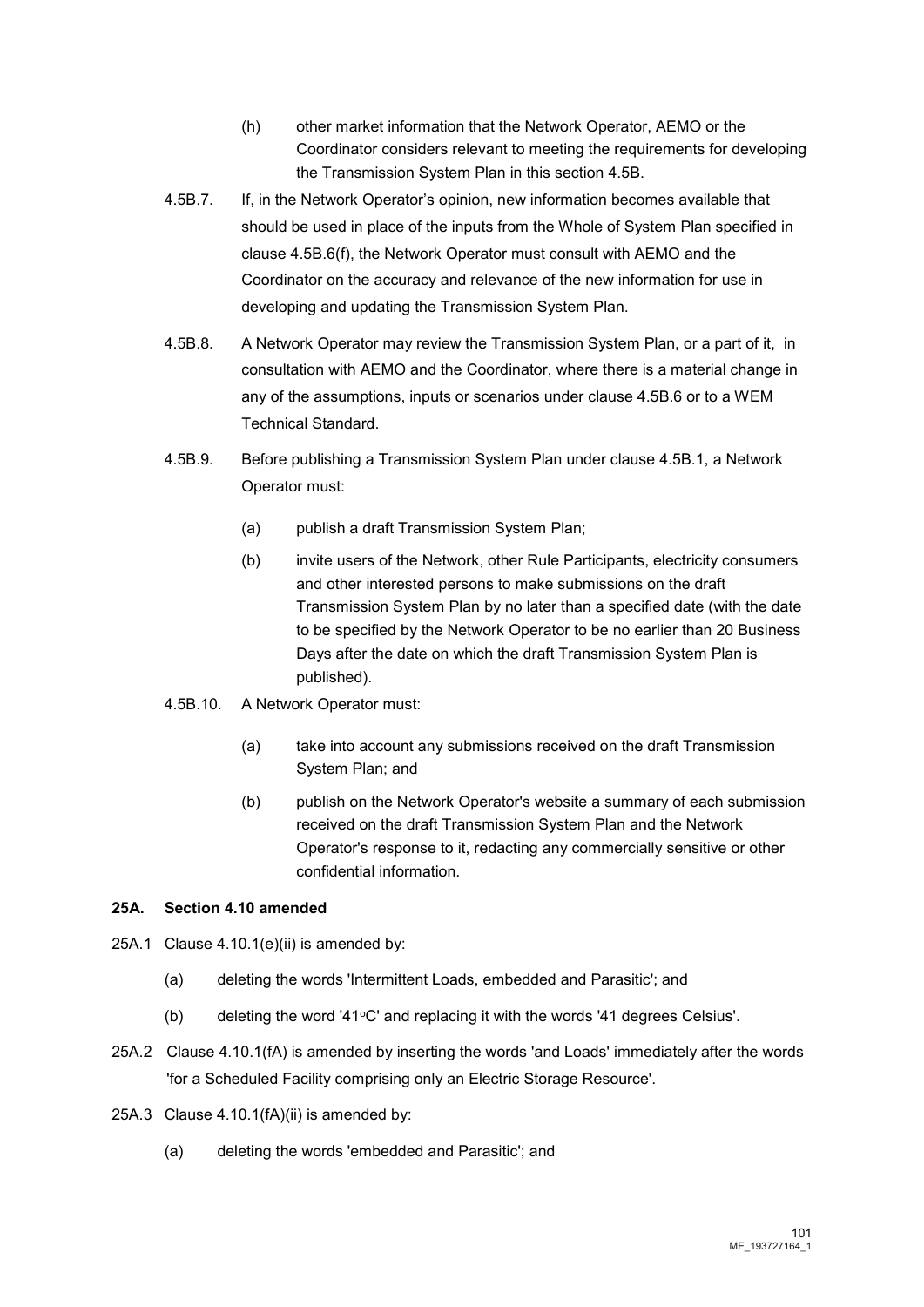- (b) deleting the word '41 $\degree$ C' and replacing it with the words '41 degrees Celsius'.
- 25A.4 Clause 4.10.1(fA)(iii) is amended by:
	- (a) deleting the word 'Parasitic'; and
	- (b) deleting the word '41°C' and replacing it with the words '41 degrees Celsius'.
- 25A.5 Clause 4.10.1(fB)(ii) is amended by:
	- (a) deleting the words 'embedded and Parasitic'; and
	- (b) deleting the word '41 $\degree$ C' and replacing it with the words '41 degrees Celsius'.
- 25A.6 Clause 4.10.1(fB)(iii) is amended by:
	- (a) deleting the word 'Parasitic'; and
	- (b) deleting the word '41°C' and replacing it with the words '41 degrees Celsius'.
- 25A.7 Clause 4.10.1(fC)(ii) is amended by:
	- (a) deleting the words 'embedded and Parasitic'; and
	- (b) deleting the word '41 $\degree$ C' and replacing it with the words '41 degrees Celsius'.
- 25A.8 Clause 4.10.1(fC)(iii) is amended by:
	- (a) deleting the word 'Parasitic'; and
	- (b) deleting the word '41 $^{\circ}$ C' and replacing it with the words '41 degrees Celsius'.

#### **26. Section 4.11 amended**

- 26.1 Clause 4.11.1(a) is amended by deleting the words 'Intermittent Loads, embedded loads and Parasitic'.
- 26.2 Clause 4.11.3 is amended by deleting the words 'embedded loads and Parasitic'.
- 26.3 Clause 4.11.3B is deleted and replaced with the following:
	- 4.11.3B. The Required Level for a Scheduled Facility or Semi-Scheduled Facility is the sum of each Separately Certified Component determined under clause 4.11.3BA, unless that sum exceeds the Facility's Declared Sent Out Capacity then the Required Level will be the Declared Sent Out Capacity of the Facility.
- 26.4 Insert new clause 4.11.3BA:
	- 4.11.3BA. The Required Level for a Separately Certified Component of a Scheduled Facility or Semi-Scheduled Facility is:
		- (a) for a Non-Intermittent Generating System assigned Certified Reserve Capacity under clause 4.11.1(a), calculated by AEMO using the Capacity Credits associated with the Non-Intermittent Generating System and temperature dependence information submitted to AEMO under clause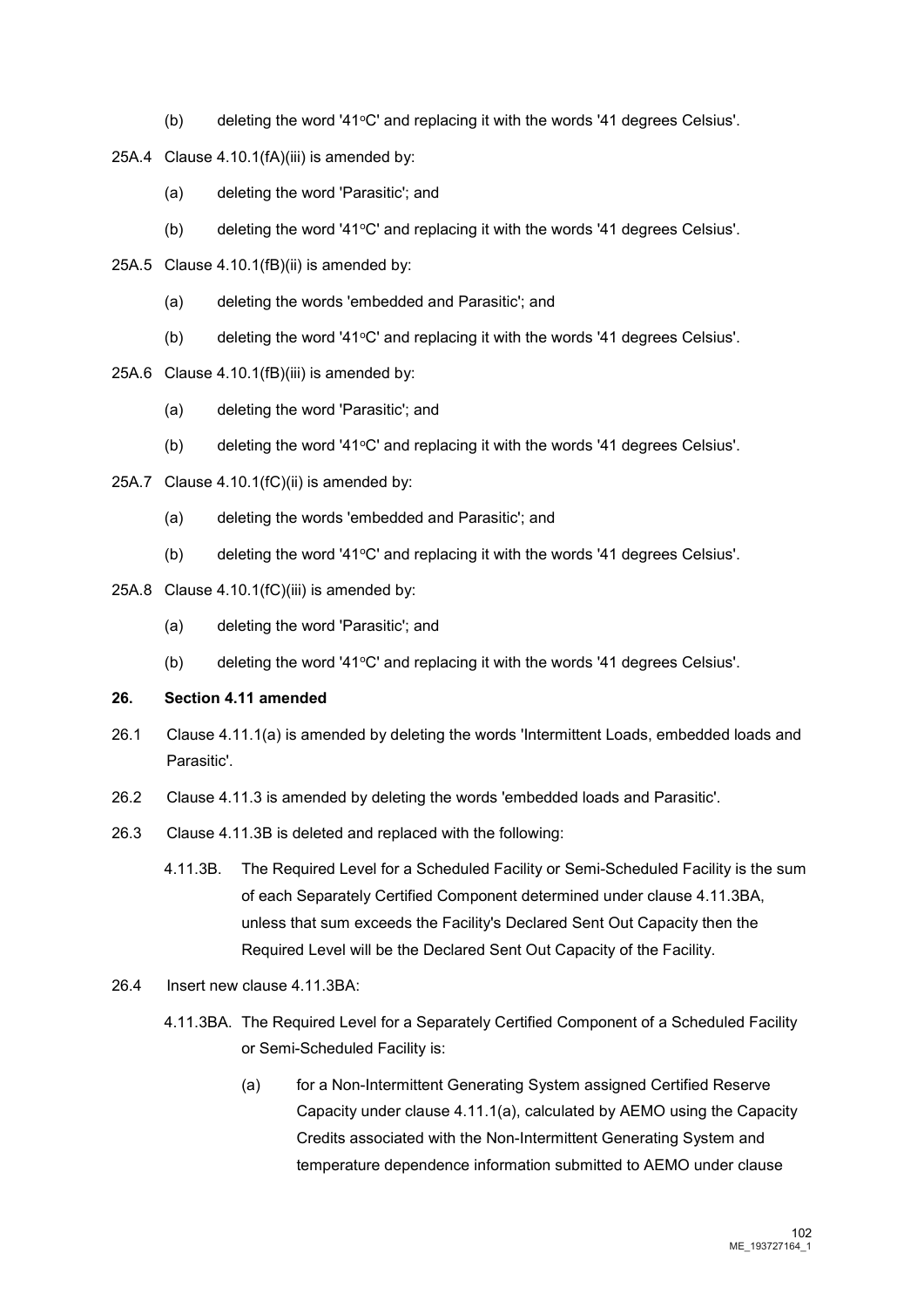4.10.1(e)(i) or provided in Standing Data (where available) and converted to a sent out basis to 41 degrees Celsius;

- (b) for an Intermittent Generating System assigned Certified Reserve Capacity under clause 4.11.2(b), either:
	- i. the value, expressed in MW as a sent out value, that equals the five percent probability of exceedance of expected generation output for the component of the Facility that is an Intermittent Generating System, submitted to AEMO in the report described in clause 4.10.3A(b);or
	- ii. the proposed alternative value for the component of the Facility that is an Intermittent Generating System, expressed in MW as a sent out value, provided in the report described in clause 4.10.3A(c), where AEMO has accepted the proposed alternative value under clause 4.11.2A,

and adjusted for Capacity Credits associated with the Intermittent Generating System;

- (c) for an Electric Storage Resource assigned Certified Reserve Capacity under clause 4.11.3 calculated by AEMO using the Capacity Credits associated with the Electric Storage Resource and temperature dependence information submitted to AEMO under clauses 4.10.1(fA), 4.10.1(fB) or 4.10.1(fC) or provided in Standing Data (where available) and converted to a sent out basis to 41 degrees Celsius.
- 26.5 Insert the following new clauses 4.11.3BB, 4.11.3BC and 4.11.3BD:
	- 4.11.3BB. The Required Level for a Demand Side Programme is calculated by AEMO using the Relevant Demand for the Facility minus the Capacity Credits assigned to the Facility.
	- 4.11.3BC. Except where clause 4.11.3BD applies to the Facility, the Required Level for a Non-Scheduled Facility assigned Certified Reserve Capacity under clause 4.11.2(b) is either:
		- (a) the value, expressed in MW as a sent out value, that equals the five percent probability of exceedance of expected generation output for the Facility, specified in the report described in clause 4.10.3A(b);or
		- (b) the proposed alternative value for the Facility, expressed in MW as a sent out value, specified in the report described in clause 4.10.3A(c), where AEMO must use the proposed alternative value in accordance with clause 4.11.2A,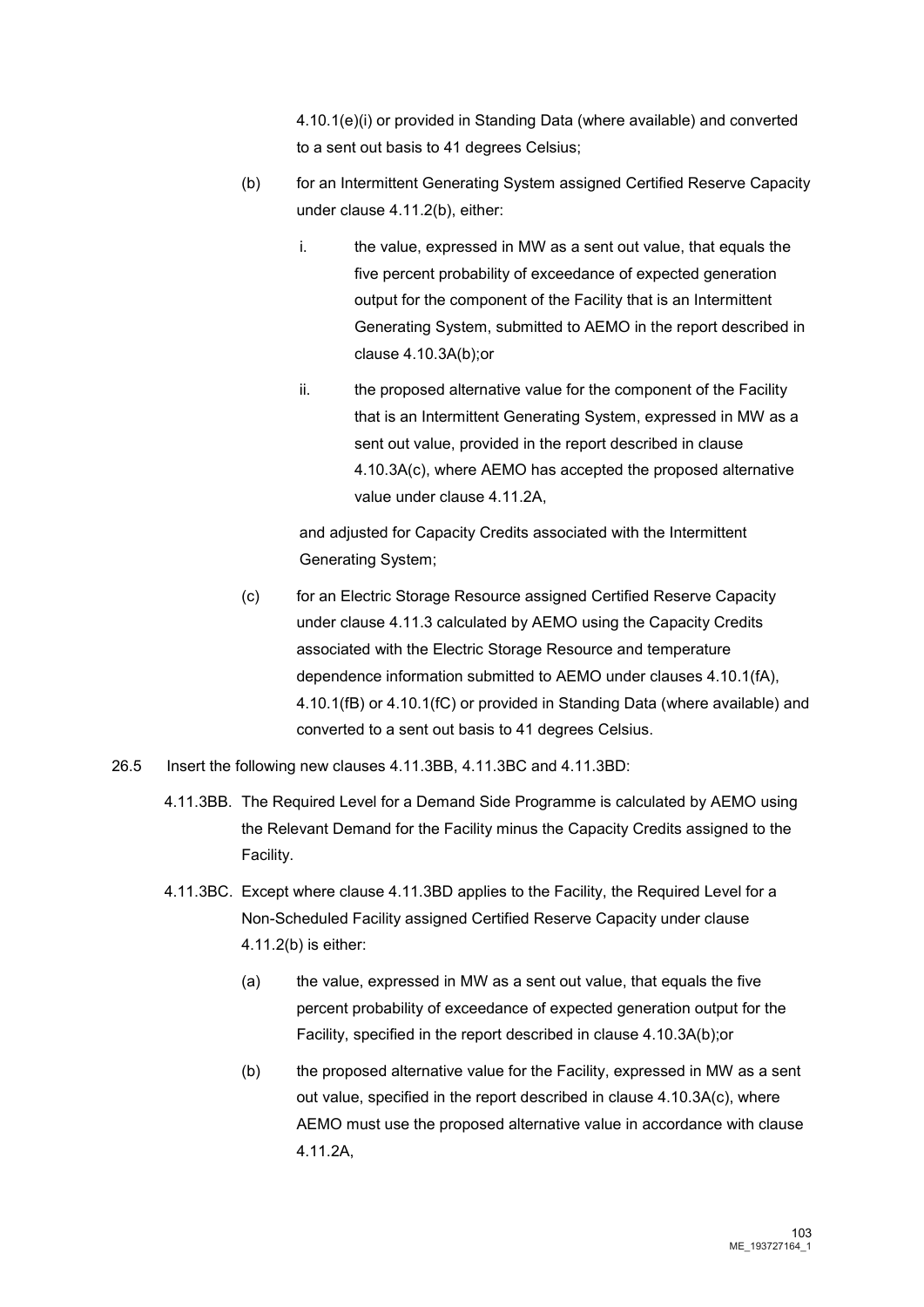and adjusted for Capacity Credits assigned to the Facility.

- 4.11.3BD. The Required Level for a Non-Scheduled Facility, assigned Certified Reserve Capacity under 4.11.1(bD), is calculated by AEMO using the Capacity Credits assigned to the Facility and temperature dependence information submitted to AEMO under clauses 4.10.1(fD) or provided in Standing Data (where available) and converted to a sent out basis to 41 degrees Celsius.
- 26.6 Clause 4.11.3C is amended by deleting the words 'For each three year period, beginning with the period commencing on 1 January 2015' and replacing them with the words 'For each five year period, beginning with the period commencing on 1 January 2025'.
- 26.7 Clause 4.11.12 is deleted and replaced with the following:
	- 4.11.12. AEMO must not assign Certified Reserve Capacity to a Scheduled Facility, Semi-Scheduled Facility or Demand Side Programme unless AEMO is satisfied the Facility is likely to be able to receive, confirm, and implement Dispatch Instructions from AEMO in accordance with the WEM Procedures referred to in clauses 2.35.4 and 7.6.18.

#### **27. Section 4.12 amended**

- 27.1 Clause 4.12.1 is deleted and replaced with the following:
	- (a) a Market Participant must ensure that for each Trading Interval, the MW quantity of capacity provided through the Bilateral Submission and STEM Submission processes, as determined for the Market Participant under clause 4.26.2AE, is greater than or equal to the MW quantity determined for the Market Participant under clause 4.26.2AB; and
	- (b) a Market Participant must make the capacity associated with the Capacity Credits which are assigned to its Registered Facility for each Dispatch Interval available for dispatch by AEMO in accordance with Chapter 7, up to the Reserve Capacity Obligation Quantity for the Registered Facility for the relevant Dispatch Interval.
- 27.2 Clause 4.12.1A is deleted.
- 27.3 Clause 4.12.2(a) is amended by deleting the words 'sections 3.18, 3.19, 3.20 and 3.21' and replacing them with the words 'sections 3.18 to 3.21'.
- 27.4 Clause 4.12.2(b) is amended by deleting the words 'and inspections'.
- 27.5 Clause 4.12.3 (and the accompanying footnote) is deleted and replaced with the following clause (and the accompanying footnote):
	- 4.12.3. If a Facility assigned Capacity Credits is not a Registered Facility for any time period during which Reserve Capacity Obligations apply for the Facility, then the Market Participant which holds the Capacity Credits assigned to the Facility will be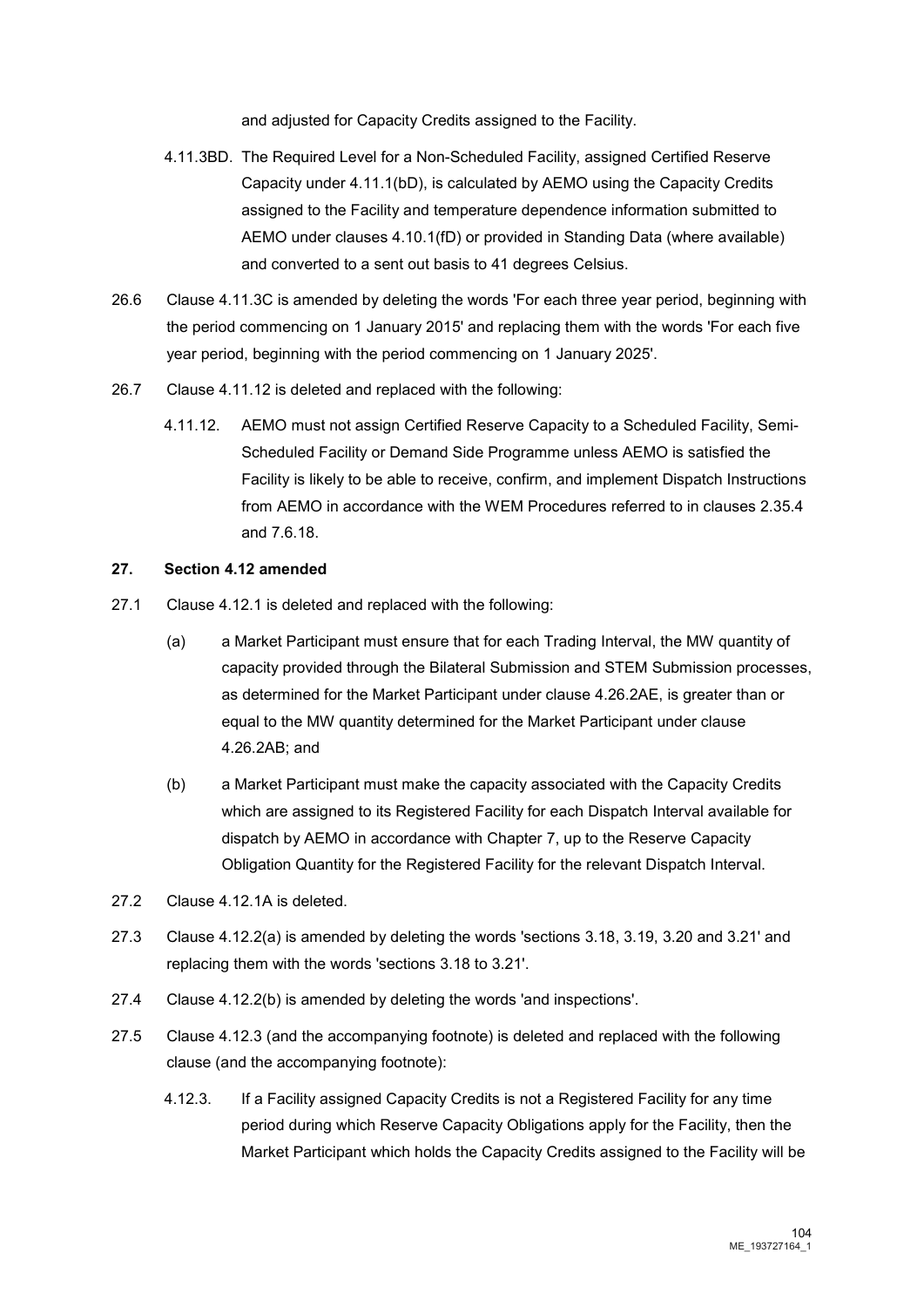deemed to have failed to satisfy the Reserve Capacity Obligations for the Facility during that time period.2

- <sup>2</sup> See clause 4.26.1 in relation to the refund payable where a Market Participant holding Capacity Credits associated with a Facility fails to comply with the Reserve Capacity Obligations for the Facility.
- 27.6 Clause 4.12.4 is deleted and replaced with the following:
	- 4.12.4. AEMO must determine the Reserve Capacity Obligation Quantity for each Registered Facility which is a Scheduled Facility, Semi-Scheduled Facility, Non-Scheduled Facility or Demand Side Programme for each Dispatch Interval as follows:
		- (a) the Reserve Capacity Obligation Quantity for a Registered Facility is equal to zero for each Dispatch Interval in which no Capacity Credits are assigned to the Registered Facility;
		- (b) the Reserve Capacity Obligation Quantity for a Non-Scheduled Facility is equal to zero for each Dispatch Interval;
		- (c) the Reserve Capacity Obligation Quantity for a Demand Side Programme:
			- i. for a Dispatch Interval that falls within a period specified for the Demand Side Programme under clause 4.10.1(f)(vi), is equal to the number of Capacity Credits assigned to the Demand Side Programme for the Dispatch Interval, except where clauses 4.12.4(c)(iii) or 4.12.4(c)(iv) apply;
			- ii. for a Dispatch Interval that falls outside the periods specified for the Demand Side Programme under clause 4.10.1(f)(vi), is equal to zero;
			- iii. will equal zero for the remainder of a Capacity Year once the capacity of the Demand Side Programme has been dispatched under clause 7.6.16 for the number of hours per Capacity Year that is specified for the Demand Side Programme under clause 4.10.1(f)(ii); and
			- iv. will equal zero for the remainder of a Trading Day once the capacity of the Demand Side Programme has been dispatched under clause 7.6.16 for the number of hours per Trading Day that is specified for the Demand Side Programme under clause 4.10.1(f)(iii); and
		- (d) the Reserve Capacity Obligation Quantity for a Scheduled Facility or Semi-Scheduled Facility which is assigned Capacity Credits for a Dispatch Interval is equal to the sum of the Reserve Capacity Obligation Quantities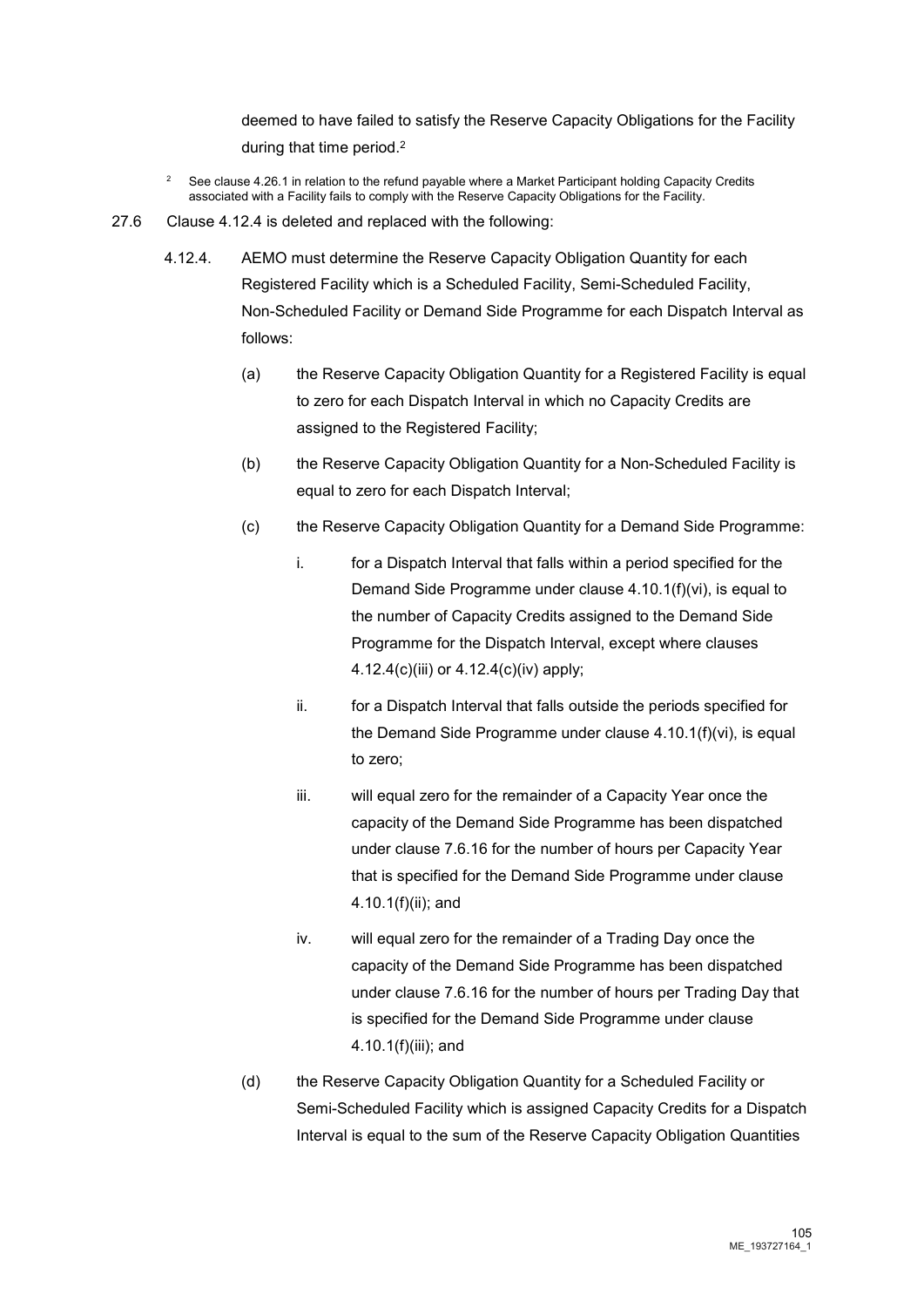determined under clause 4.12.5 for each Separately Certified Component of the Registered Facility for the relevant Dispatch Interval.

- 27.7 Clause 4.12.4A is deleted.
- 27.8 Clause 4.12.5 is deleted and replaced with the following:
	- 4.12.5. AEMO must determine the Reserve Capacity Obligation Quantity for each Separately Certified Component of a Registered Facility which is a Scheduled Facility or Semi-Scheduled Facility, for each Dispatch Interval for which the Separately Certified Component is assigned Capacity Credits, as follows:
		- (a) the Reserve Capacity Obligation Quantity for an Intermittent Generating System is equal to zero for each Dispatch Interval;
		- (b) subject to the exceptions specified in clauses 4.12.5(d) and 4.12.5(e), the Reserve Capacity Obligation Quantity for a Non-Intermittent Generating System:
			- i. for a Dispatch Interval during a Trading Day where the maximum daily temperature at the site of the Non-Intermittent Generating System does not exceed 41 degrees Celsius, is equal to the number of Capacity Credits assigned to the Non-Intermittent Generating System for the Dispatch Interval; and
			- ii. for a Dispatch Interval during a Trading Day where the maximum daily temperature at the site of the Non-Intermittent Generating System exceeds 41 degrees Celsius, is equal to:
				- CC × MSOC45 ⁄ MSOC41

#### where:

- 1. CC is the number of Capacity Credits assigned to the Non-Intermittent Generating System for the Dispatch Interval;
- 2. MSOC45 is the maximum sent out capacity, net of embedded and Parasitic Loads, that can be available for supply to the relevant Network from the Non-Intermittent Generating System when it is operated normally at an ambient temperature of 45 degrees Celsius, as specified in Standing Data; and
- 3. MSOC41 is the maximum sent out capacity, net of embedded and Parasitic Loads, that can be available for supply to the relevant Network from the Non-Intermittent Generating System when it is operated normally at an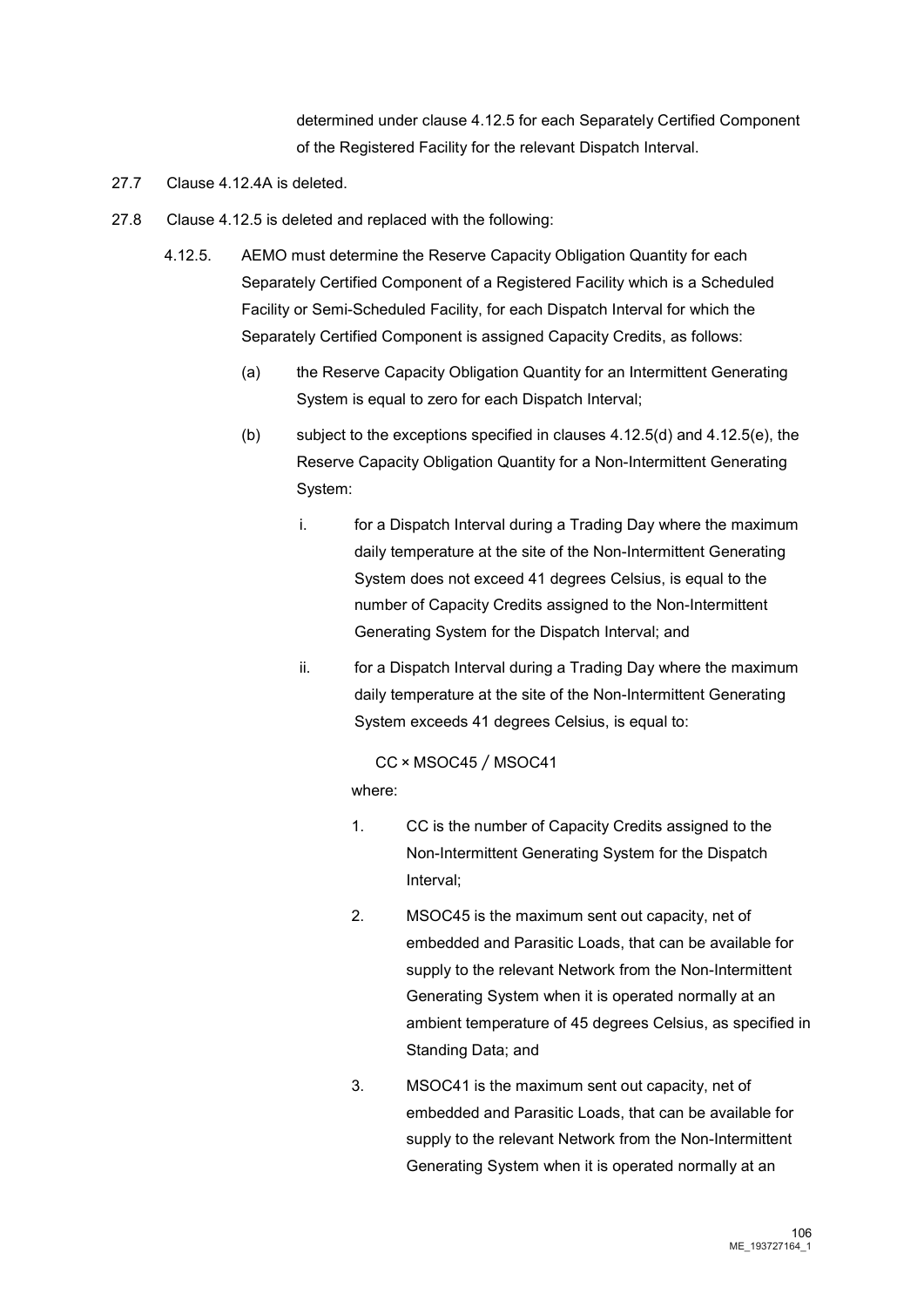ambient temperature of 41 degrees Celsius, as specified in Standing Data;

- (c) subject to the exceptions specified in clauses 4.12.5(d), 4.12.5(f) and 4.12.5(g), the Reserve Capacity Obligation Quantity for an Electric Storage Resource:
	- i. for a Dispatch Interval which does not fall within an Electric Storage Resource Obligation Interval, is equal to zero;
	- ii. for a Dispatch Interval which falls within an Electric Storage Resource Obligation Interval, during a Trading Day where the maximum daily temperature at the site of the Electric Storage Resource does not exceed 41 degrees Celsius, is equal to the number of Capacity Credits assigned to the Electric Storage Resource for the Dispatch Interval; and
	- iii. for a Dispatch Interval which falls within an Electric Storage Resource Obligation Interval, during a Trading Day where the maximum daily temperature at the site of the Electric Storage Resource exceeds 41 degrees Celsius, is equal to:

#### CC × MSOC45 ⁄ MSOC41

where:

- 1. CC is the number of Capacity Credits assigned to the Electric Storage Resource for the Dispatch Interval;
- 2. MSOC45 is the maximum sent out capacity, net of embedded and Parasitic Loads, that can be available for supply to the relevant Network from the Electric Storage Resource when it is operated normally at an ambient temperature of 45 degrees Celsius, as specified in Standing Data; and
- 3. MSOC41 is the maximum sent out capacity, net of embedded and Parasitic Loads, that can be available for supply to the relevant Network from the Electric Storage Resource when it is operated normally at an ambient temperature of 41 degrees Celsius, as specified in Standing Data;
- (d) where a Registered Facility which is a Scheduled Facility or Semi-Scheduled Facility is subject to Commissioning Test Plan approved by AEMO in a Dispatch Interval, the Reserve Capacity Obligation Quantity for each Separately Certified Component of the Registered Facility is equal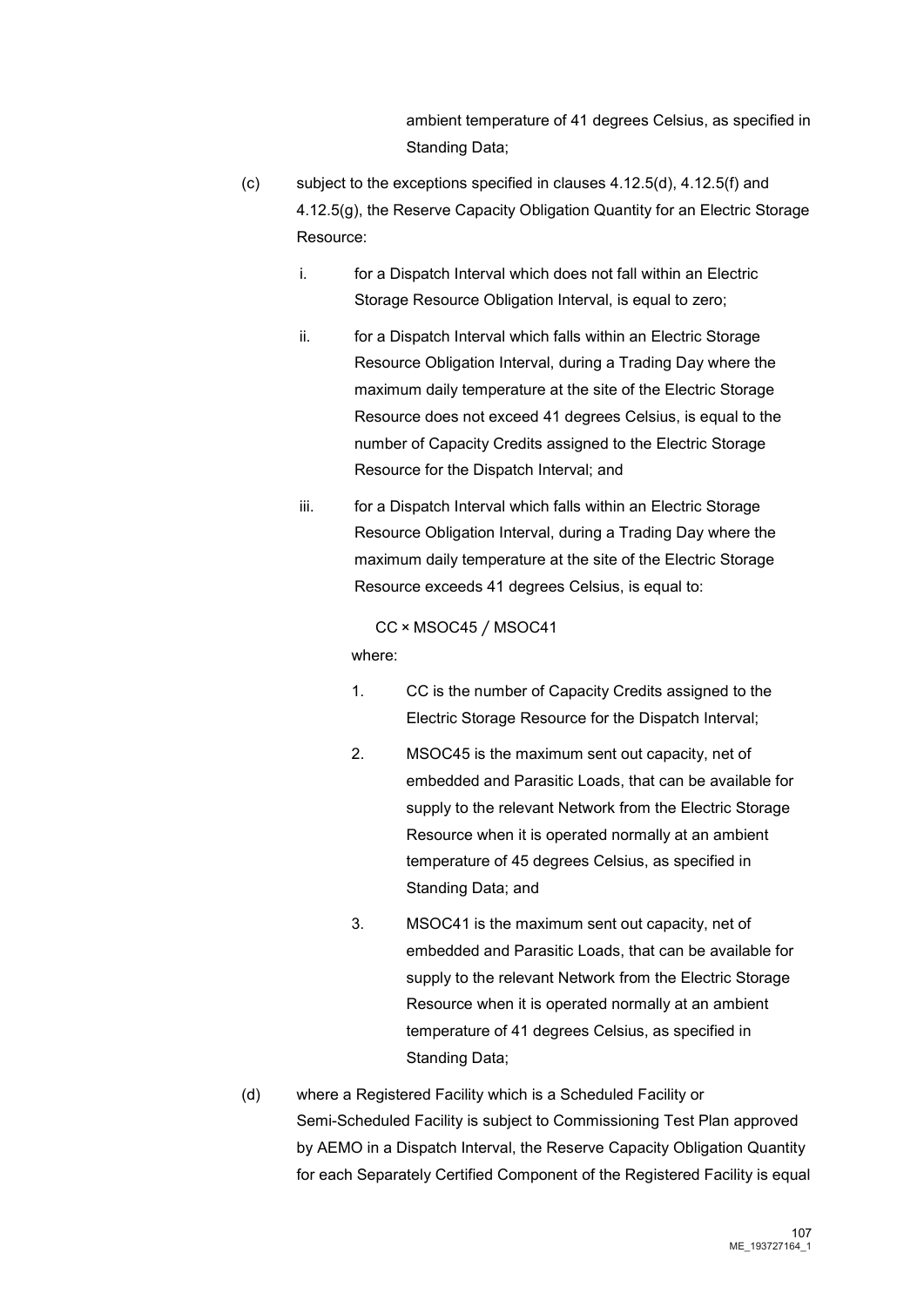to zero for the Dispatch Interval and clauses 4.12.5(e) and 4.12.5(f) do not apply;

- (e) subject to clause 4.12.5(d), where a Separately Certified Component which is a Non-Intermittent Generating System is subject to a Planned Outage in a Dispatch Interval, the Reserve Capacity Obligation Quantity of the Separately Certified Component for the Dispatch Interval is reduced from the value determined under clause 4.12.5(b) by the Capacity Adjusted Planned Outage Quantity determined for the Separately Certified Component under clause 3.21.8;
- (f) subject to clauses 4.12.5(d) and 4.12.5(g), where a Separately Certified Component which is an Electric Storage Resource is subject to a Planned Outage in a Dispatch Interval, the Reserve Capacity Obligation Quantity of the Separately Certified Component for the Dispatch Interval is reduced from the value determined under clause 4.12.5(c) by the Capacity Adjusted Planned Outage Quantity determined for the Separately Certified Component under clause 3.21.8; and
- (g) where:
	- i. AEMO issues a direction under clause 7.7.5 in respect of a Registered Facility containing a Separately Certified Component which is an Electric Storage Resource; and
	- ii. the direction requires the Registered Facility to operate at a level higher than its Reserve Capacity Obligation Quantity in the Dispatch Interval to which the direction relates,

the Reserve Capacity Obligation Quantity for the Electric Storage Resource is reduced to zero for all Dispatch Intervals subsequent to the Dispatch Interval in which the direction is issued in the relevant Trading Day and clause 4.12.5(f) does not apply for those Dispatch Intervals.

- 27.9 Clause 4.12.6 is deleted and replaced with the following:
	- 4.12.6. The Reserve Capacity Obligation Quantity for a Registered Facility f for a Trading Interval t is equal to:

$$
RCOQ(f, t) = \frac{\sum_{D \in t} RCOQ(f, DI)}{6}
$$

where:

- (a) DI∈t denotes all Dispatch Intervals DI in Trading Interval t; and
- (b) RCOQ(f,DI) is the Reserve Capacity Obligation Quantity determined for Registered Facility f for Dispatch Interval DI under clause 4.12.4.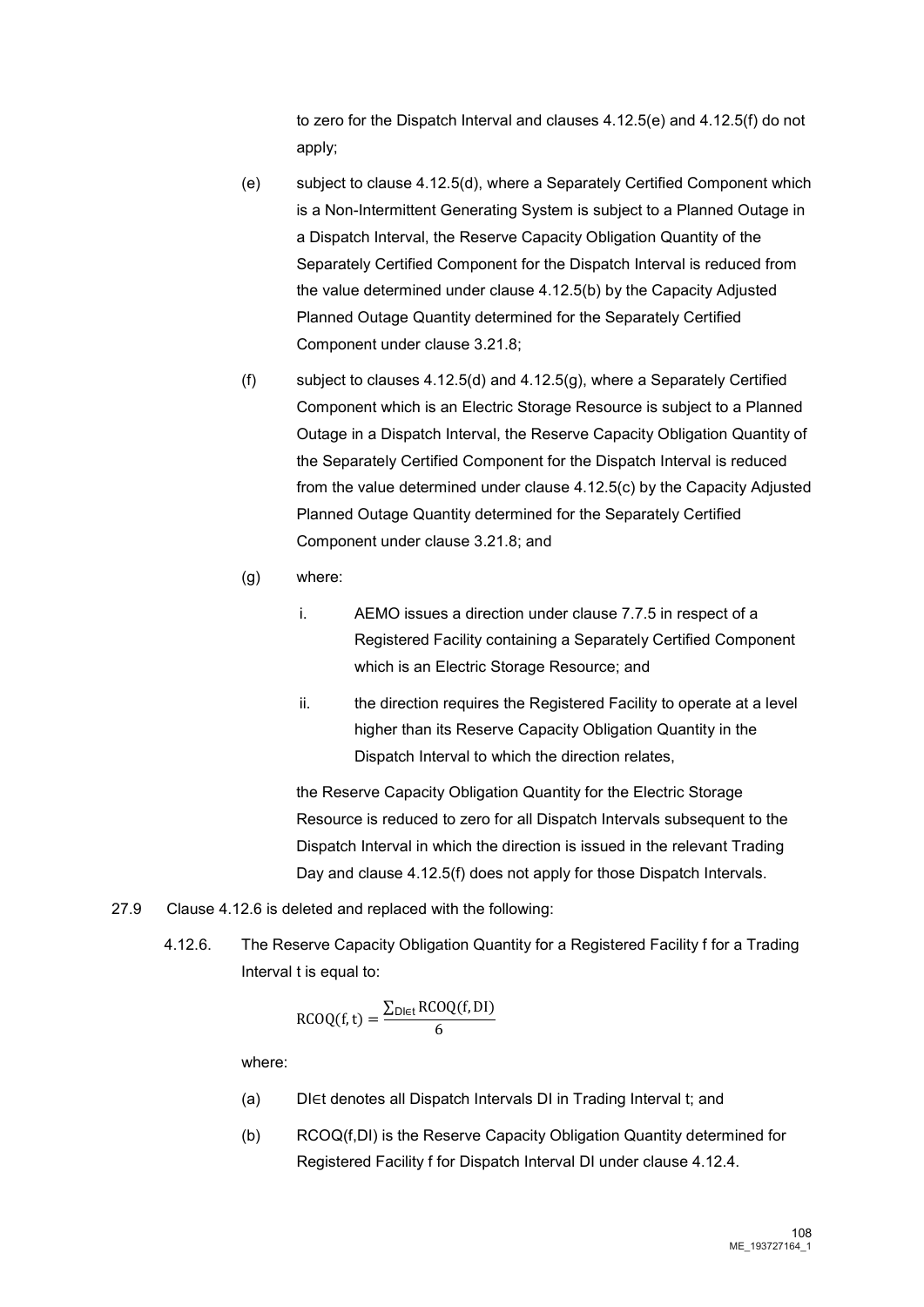#### 27.10 Clause 4.12.7 is deleted.

# **28. Section 4.23A amended**

- 28.1 Clause 4.23A.3 is deleted and replaced with the following:
	- 4.23A.3. If at any time a Market Participant holds Capacity Credits with respect to a facility (the "**primary facility**") that must be registered as more than one Registered Facility, either as a result of Facility aggregation not being approved by AEMO or being revoked, then AEMO may re-allocate the Certified Reserve Capacity, Capacity Credits and Network Access Quantity of the primary facility between the primary facility and the Registered Facilities subject to the conditions that:
		- (a) the Registered Facilities were documented in the original application for Certified Reserve Capacity:
			- i. as contributing to the capacity covered by those Capacity Credits; and
			- ii. were represented in the same way in the Constraint Equations or Constraint Sets that were used to determine the total Network Access Quantity for the Registered Facilities;
		- (b) AEMO must not allocate more Certified Reserve Capacity, Network Access Quantity or Capacity Credits to a Registered Facility than that Registered Facility can provide based on information provided in the original application for Certified Reserve Capacity for the primary facility;
		- (c) after the re-allocation the total Certified Reserve Capacity, the total Network Access Quantity and the total number of Capacity Credits, respectively, of the primary facility and the Registered Facilities must equal the Certified Reserve Capacity, the Network Access Quantity and the number of Capacity Credits immediately prior to the re-allocation; and
		- (d) AEMO must consult with the applicable Market Participant and give consideration to its preferences in the re-allocations to the extent allowed by clauses 4.23A.3(a), 4.23A.3(b) and 4.23A.3(c).

#### **29. Section 4.25 amended**

- 29.1 Clause 4.25.1 is deleted and replaced with the following:
	- 4.25.1. AEMO must take steps to verify, in accordance with clause 4.25.2, that each Facility or Separately Certified Component of a Facility assigned Capacity Credits can:
		- (a) in the case of a Non-Intermittent Generating System or an Electric Storage Resource, during the period the Reserve Capacity Obligations apply, operate at a level equivalent to its Required Level, adjusted to the level of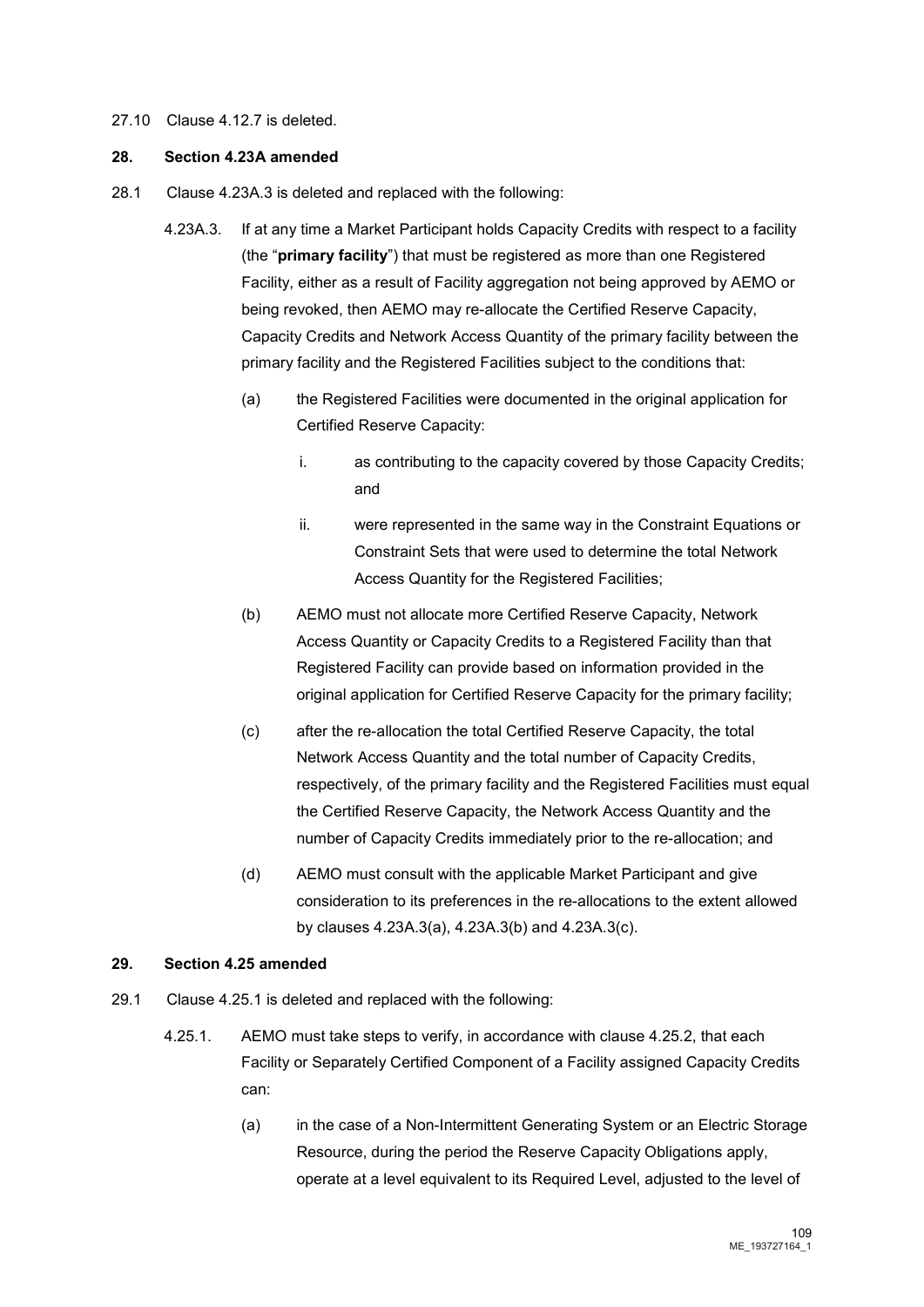Capacity Credits currently held by the Facility or Separately Certified Component, as applicable, at least once during each of the following periods:

- i. 1 October to 31 March; and
- ii. 1 April to 30 September,

which for a Non-Intermittent Generating System, must be achieved on each type of fuel detailed under clause 4.10.1(e)(v)(1)(ii); and

- (b) [Blank]
- (c) in the case of a Demand Side Programme, during the period the Reserve Capacity Obligations apply, other than a Trading Interval the subject of a Verification Test, decrease its consumption to operate at a level equivalent to its Required Level, adjusted to the level of Capacity Credits currently held, at least once during the period between 1 October to 31 March.
- 29.2 Insert the following new clause 4.25.1A:
	- 4.25.1A. Notwithstanding anything else in this section 4.25, clause 4.25.1 does not apply to an Intermittent Generating System or Non-Scheduled Facility. To avoid doubt, an Intermittent Generating System or Non-Scheduled Facility is not subject to Reserve Capacity Tests under this section 4.25.
- 29.3 Clause 4.25.2 is deleted and replaced with the following:
	- 4.25.2. AEMO may verify the matters specified in clause 4.25.1 by:
		- (a) in the case of a Facility that is not required to install Facility Sub-Metering in accordance with clause 2.29.12:
			- i. observing the Facility operate as part of normal market operations as determined from Meter Data Submissions for not less than:
				- 1. for a Non-Intermittent Generating System, two consecutive Trading Intervals; or
				- 2. for an Electric Storage Resource, the Electric Storage Resource Obligation Duration; or
			- ii. subject to clause 4.25.2B, testing, in accordance with clause 4.25.9, for not less than:
				- 1. for a Non-Intermittent Generating System, two consecutive Trading Intervals; or
				- 2. for an Electric Storage Resource, the Electric Storage Resource Obligation Duration,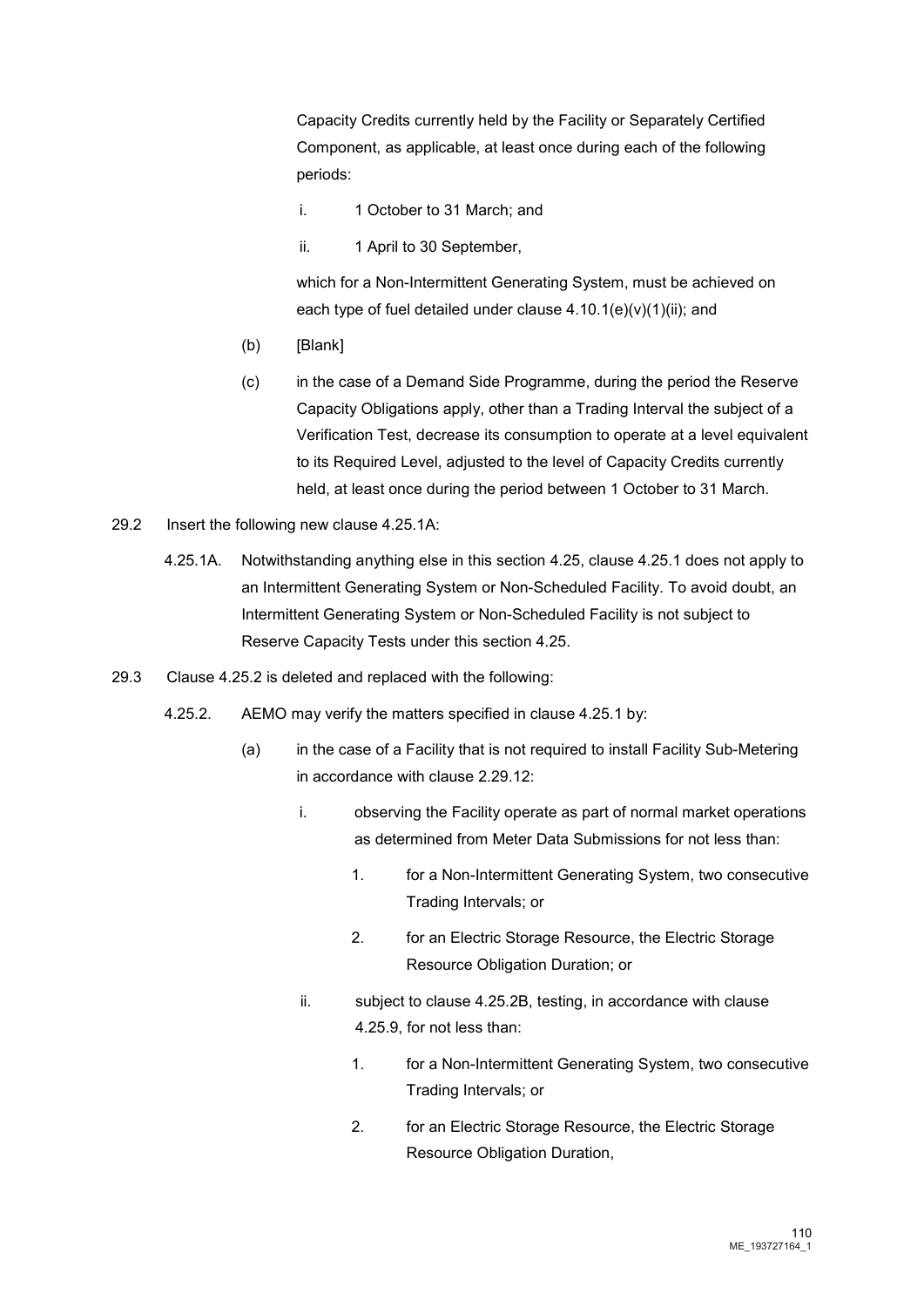and the Facility successfully passing that test as determined from Meter Data Submissions;

- (b) in the case of a Demand Side Programme:
	- i. [Blank]
	- ii. testing, in accordance with clause 4.25.9, for not less than two consecutive Trading Intervals and the Facility successfully passing that test as determined from metered consumption;
- (c) [Blank]
- (d) [Blank]
- (e) in the case of a Facility required to install Facility Sub-Metering in accordance with clause 2.29.12:
	- i. observing the Facility operate, in respect of each Separately Certified Component, as part of normal operations as determined from Meter Data Submissions and meter data recorded by the Facility Sub-Metering, for not less than:
		- 1. for a Non-Intermittent Generating System, two consecutive Trading Intervals; or
		- 2. for an Electric Storage Resource, the Electric Storage Resource Obligation Duration; or
	- ii. subject to clause 4.25.2B, testing, in accordance with clause 4.25.9, in respect of each Separately Certified Component, as determined from Meter Data Submissions and meter data recorded by the Facility Sub-Metering, for not less than:
		- 1. for a Non-Intermittent Generating System, two consecutive Trading Intervals; or
		- 2. for an Electric Storage Resource, the Electric Storage Resource Obligation Duration,

and that Separately Certified Component successfully passing the test.

- 29.4 Insert the following new clauses 4.25.2A, 4.25.2B, 4.25.2C, 4.25.2D and 4.25.2E:
	- 4.25.2A. A Market Participant for a Facility required to install Facility Sub-Metering in accordance with clause 2.29.12 may provide AEMO with meter data, recorded by Facility Sub-Metering, by:
		- (a) 5 February, in respect of the immediately preceding period commencing 1 October; and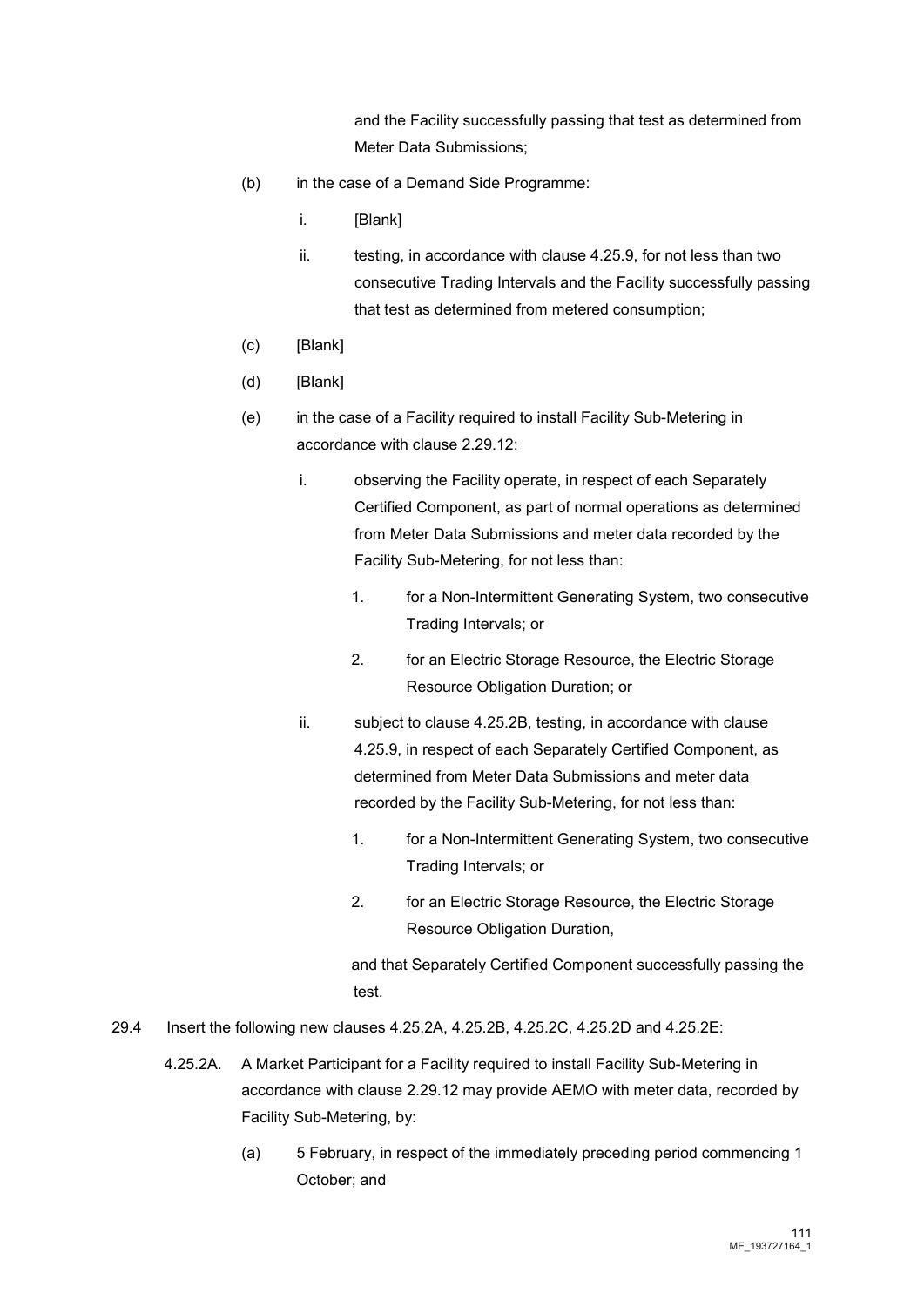(b) 5 August, in respect of the immediately preceding period commencing 1 April,

for the purposes of observing the Separately Certified Component in accordance with clause 4.25.2(e)(i).

- 4.25.2B. AEMO must subject a Facility or Separately Certified Component to a Reserve Capacity Test under clauses 4.25.2(a)(ii) or 4.25.2(e)(ii) where:
	- (a) the Market Participant for the Facility, has not provided meter data, recorded by the Facility Sub-Metering to AEMO, where applicable, in accordance with and by the time specified in clause 4.25.2A;
	- (b) AEMO has determined, in accordance with clauses 4.25.2(a)(i) or 4.25.2(e)(i), that the Facility or Separately Certified Component of the Facility, as applicable, did not operate at the level specified in clause 4.25.1(a) by:
		- i. 31 January, in respect of the immediately preceding period 1 October to 31 January; and
		- ii. 31 July, in respect of the immediately preceding period 1 April to 31 July; or
	- (c) AEMO is conducting a re-test in accordance with clauses 4.25.4 and 4.25.6.
- 4.25.2C. A Market Participant for a Facility required to install Facility Sub-Metering in accordance with clause 2.29.12 that is tested by AEMO in accordance with clauses 4.25.2(e)(ii), 4.25.4 or 4.25.6 must provide meter data, recorded by Facility Sub-Metering, for the Reserve Capacity Test period to AEMO within five Business Days of the Reserve Capacity Test.
- 4.25.2D. Where the Market Participant does not provide meter data to AEMO in accordance with and by the time specified in clause 4.25.2C, AEMO must reduce the Capacity Credits associated with the Separately Certified Component of the Facility subject to the Reserve Capacity Test to zero from the second Trading Day following the Scheduling Day on which AEMO determines the deadline for providing that meter data to AEMO under clause 4.25.2C.
- 4.25.2E. AEMO must, in assessing the performance of a Facility or Separately Certified Component tested in accordance with clauses 4.25.2(a), 4.25.2(e), 4.25.4 or 4.25.6:
	- (a) in the case of an Electric Storage Resource, measure the average performance across the Electric Storage Resource Obligation Duration based on the average performance across the eight Trading Intervals; and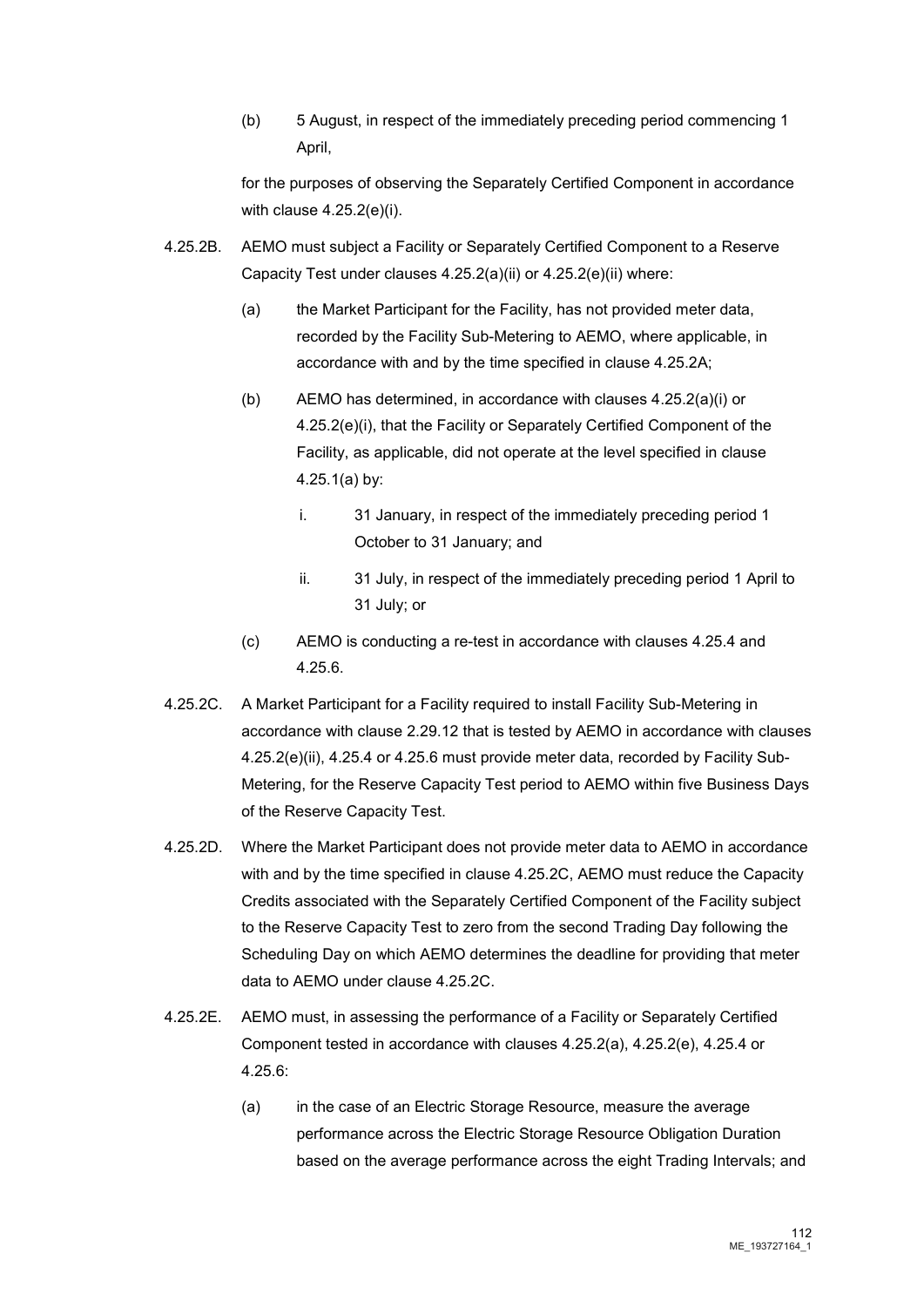- (b) in the case of a Non-Intermittent Generating System, measure the maximum performance in each Trading Interval.
- 29.5 Clause 4.25.4 is deleted and replaced with the following:
	- 4.25.4. Subject to clause 4.25.4G, if a Facility, or a Separately Certified Component of a Facility, fails a Reserve Capacity Test requested by AEMO under clause 4.25.2, AEMO must re-test that Facility, or Separately Certified Component of that Facility, as applicable, in accordance with clause 4.25.2, not earlier than 14 days and not later than 28 days after the first Reserve Capacity Test. If the Facility, or Separately Certified Component of that Facility, as applicable, fails this second Reserve Capacity Test, then AEMO must, from the second Trading Day following the Scheduling Day on which AEMO determines that the second Reserve Capacity Test was failed:
		- (a) if the Reserve Capacity Test related to a Non-Intermittent Generating System, reduce the number of Capacity Credits held by the relevant Market Participant for that Facility or Separately Certified Component of that Facility to reflect the maximum capabilities achieved in either Reserve Capacity Test performed, in accordance with 4.25.2E(b) (after adjusting these results to the equivalent values at a temperature of 41 degrees Celsius and allowing for the capability provided by operation on different types of fuels);
		- (b) if the Reserve Capacity Test related to a Demand Side Programme, reduce the number of Capacity Credits held by the relevant Market Participant for that Facility to the maximum level of reduction achieved in either of the two Reserve Capacity Tests; or
		- (c) if the Reserve Capacity Test related to an Electric Storage Resource, reduce the number of Capacity Credits held by the relevant Market Participant for that Facility or Separately Certified Component of that Facility to reflect the higher average performance achieved over the Electric Storage Resource Obligation Duration in either Reserve Capacity Test, in accordance with 4.25.2E(a) (after adjusting these results to performance at a temperature of 41 degrees Celsius).
- 29.6 Clause 4.25.4B(c) is amended by deleting the word 'and' after the semi-colon at the end of the clause.
- 29.7 Insert the following new clause 4.25.4B(cA):
	- (cA) where the Facility contains multiple Separately Certified Components, specify how the reduction in the number of Capacity Credits relates to each Separately Certified Component; and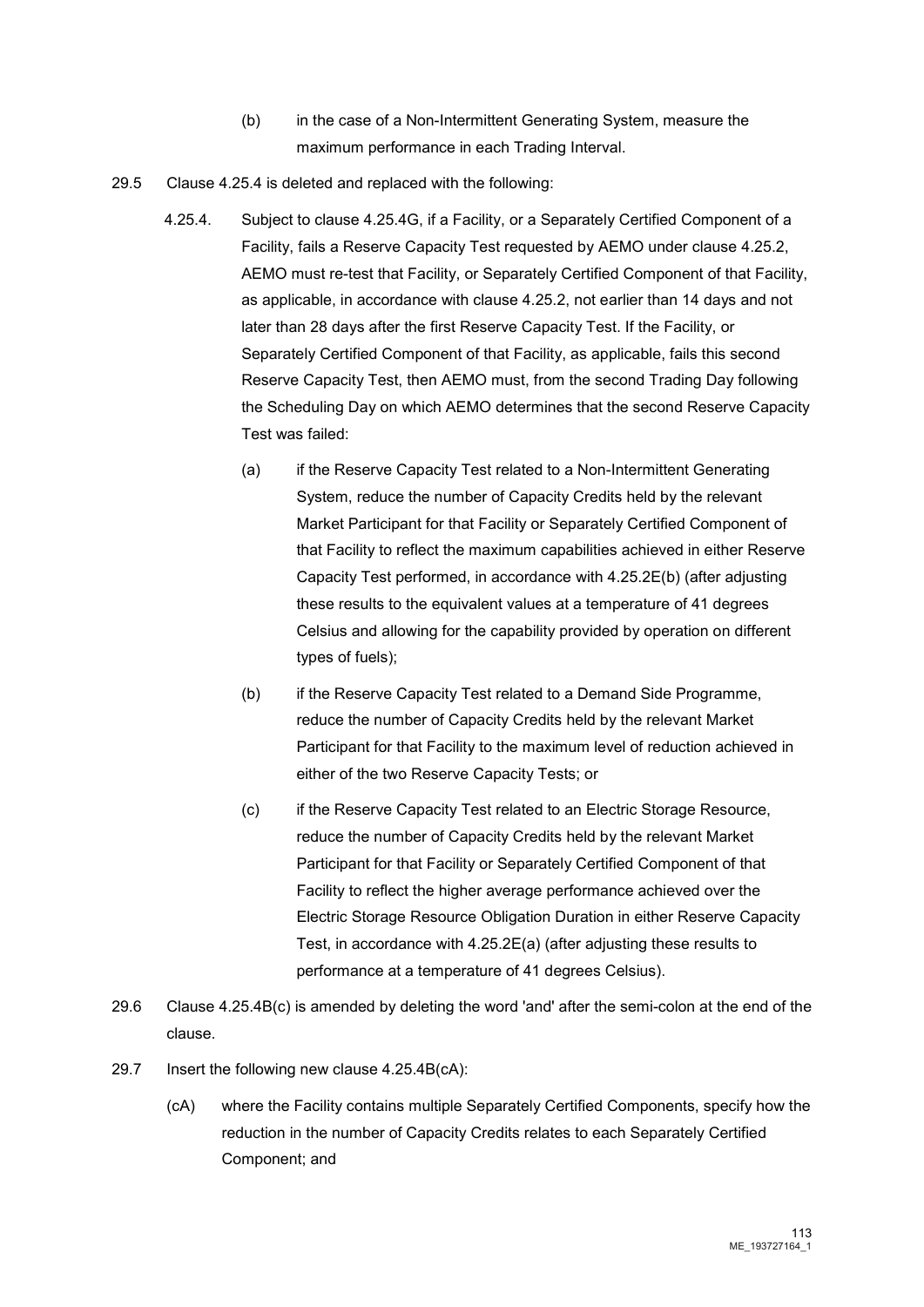- 29.8 Clause 4.25.4C(c) is deleted and replaced with the following:
	- (c) if applicable and in AEMO's sole discretion, reduce the amount of Capacity Credits held by the Market Participant in respect of the Facility, or Separately Certified Component of the Facility, to which the application relates.
- 29.9 Clause 4.25.5 is amended by deleting the words 'a component' and replacing them with the words 'Separately Certified Component'.
- 29.10 Clause 4.25.6 is deleted and replaced with the following:
	- 4.25.6. If AEMO receives a request for a Reserve Capacity re-test in accordance with clause 4.25.5, then:
		- (a) if the re-test relates to a Non-Intermittent Generating System, AEMO must conduct such a re-test in accordance with clauses 4.25.2(a)(ii) or 4.25.2(e)(ii) and, following the re-test, set the number of Capacity Credits held by the relevant Market Participant for the Facility or Separately Certified Component of the Facility to reflect the maximum capabilities achieved in the re-test (after adjusting these results to the equivalent values at a temperature of 41 degrees Celsius and allowing for the capability provided by operation on different types of fuel), but not to exceed the number of Capacity Credits originally confirmed by AEMO for the Facility or Separately Certified Component of the Facility under section 4.20 in respect of the relevant Reserve Capacity Cycle;
		- (b) if the re-test relates to a Demand Side Programme, AEMO must conduct such a re-test in accordance with clause 4.25.2(b)(ii) and, following the retest, set the number of Capacity Credits held by the relevant Market Participant for the Facility to reflect the maximum reduction in its consumption achieved in the re-test, but not to exceed the number of Capacity Credits originally confirmed by AEMO for the Facility under clause 4.20.5A(a) in respect of the relevant Reserve Capacity Cycle; and
		- (c) if the re-test relates to an Electric Storage Resource, AEMO must conduct such a re-test in accordance with clauses 4.25.2(a)(ii) or 4.25.2(e)(ii) and, following the re-test, set the number of Capacity Credits held by the relevant Market Participant for the Facility or Separately Certified Component of the Facility to higher average performance achieved over the Electric Storage Resource Obligation Duration in the re-test (after adjusting these results to performance at a temperature of 41 degrees Celsius) but not to exceed the number of Capacity Credits originally confirmed by AEMO for the Facility or Separately Certified Component of the Facility under section 4.20 in respect of the relevant Reserve Capacity Cycle.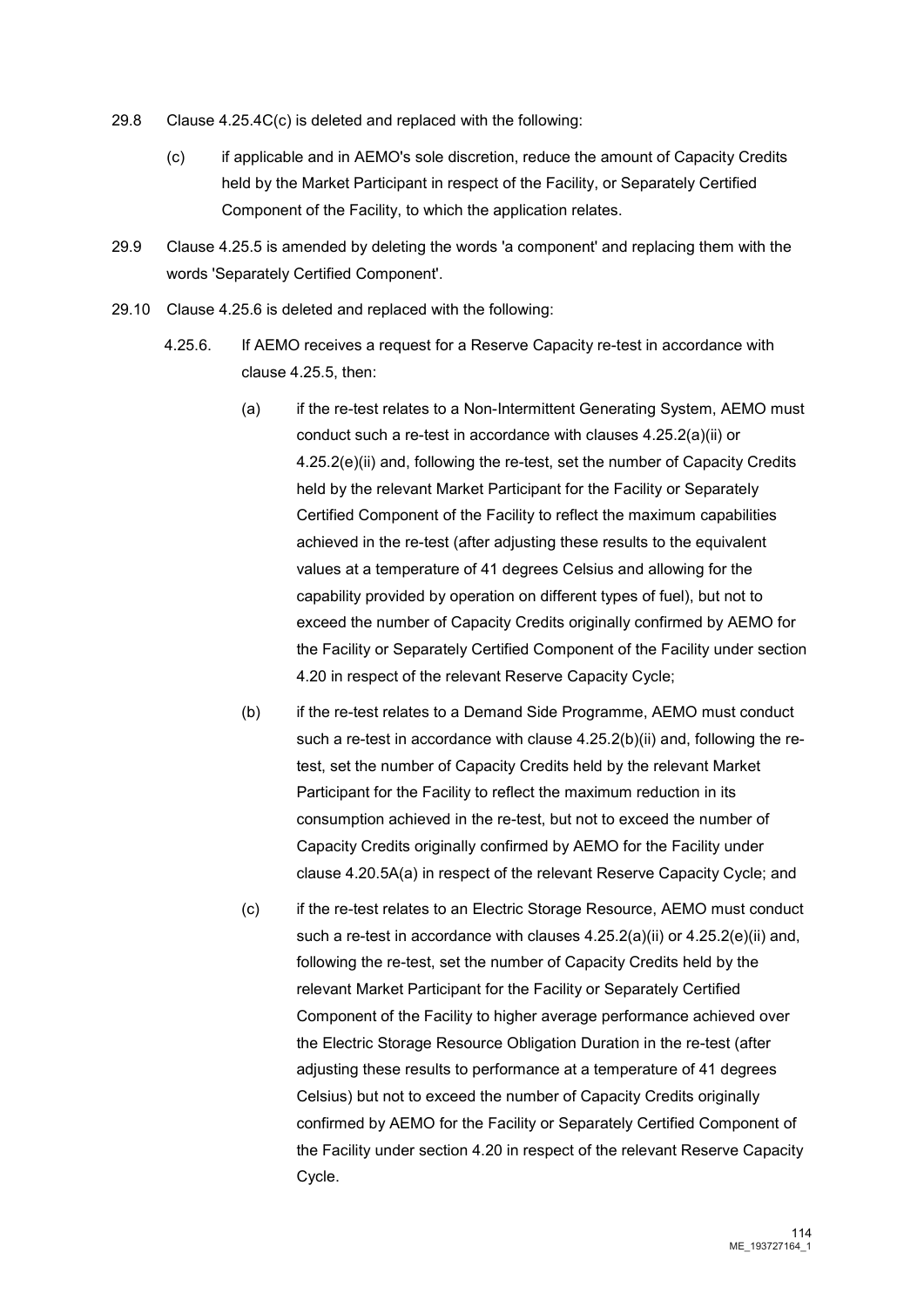- 29.11 Clause 4.25.9(h) is deleted and replaced with the following:
	- (h) notify the Market Participant of the time that the Reserve Capacity Test must be performed, and the level of output required by the Separately Certified Component or level of Injection or Withdrawal required by the Facility for the Reserve Capacity Test, as applicable.
- 29.12 Clause 4.25.12 is amended by deleting the words 'and setting Reserve Capacity Obligation Quantities'.

# **30. Section 4.26 amended**

- 30.1 Clause 4.26.1(b) is amended by deleting the words 'or is an Intermittent Load'.
- 30.2 Clause 4.26.1(b)(iv) is amended by inserting the word 'and' after the semi-colon at the end of the clause.
- 30.3 Clause 4.26.1(b)(v) is amended by deleting the word '; and' at the end of the clause and replacing it with a full stop.
- 30.4 Clause 4.26.1(b)(vi) is deleted.
- 30.5 Clause 4.26.1(g) is deleted and replaced with the following:
	- (g) RF floor(f,t) is equal to one in the Trading Interval t for a Facility f to which any of the following applies:
		- i. the Facility f is a Demand Side Programme; or
		- ii. the Facility f is not a Registered Facility or AEMO has deemed the Facility to not be in Commercial Operation in the Trading Interval t.
- 30.6 Insert the following new clause 4.26.2AD:

4.26.2AD. STEMFREQ(f,DI) for Facility f in Dispatch Interval DI is:

 $STEMFREQ(f, DI) = STEMRCOQ(f, DI) - Max(0, STEMCAPG(f, DI) - CAPO(f, DI))$ 

where:

- (a) STEMRCOQ(f,DI) is the STEM Reserve Capacity Obligation Quantity determined for Facility f in Dispatch Interval DI;
- (b) STEMCAFO(f,DI) is the estimate of the Capacity Adjusted Forced Outage Quantity for Facility f in Dispatch Interval DI determined on the Scheduling Day for the relevant Trading Day in accordance with Chapter 6; and
- (c) CAFO(f,DI) is the Capacity Adjusted Forced Outage Quantity determined for Facility f in Dispatch Interval DI under clause 3.21.7C.

30.7 Insert the following new clause 4.26.2AG:

4.26.2AG. LF(p,DI) for Market Participant p in Dispatch Interval DI is: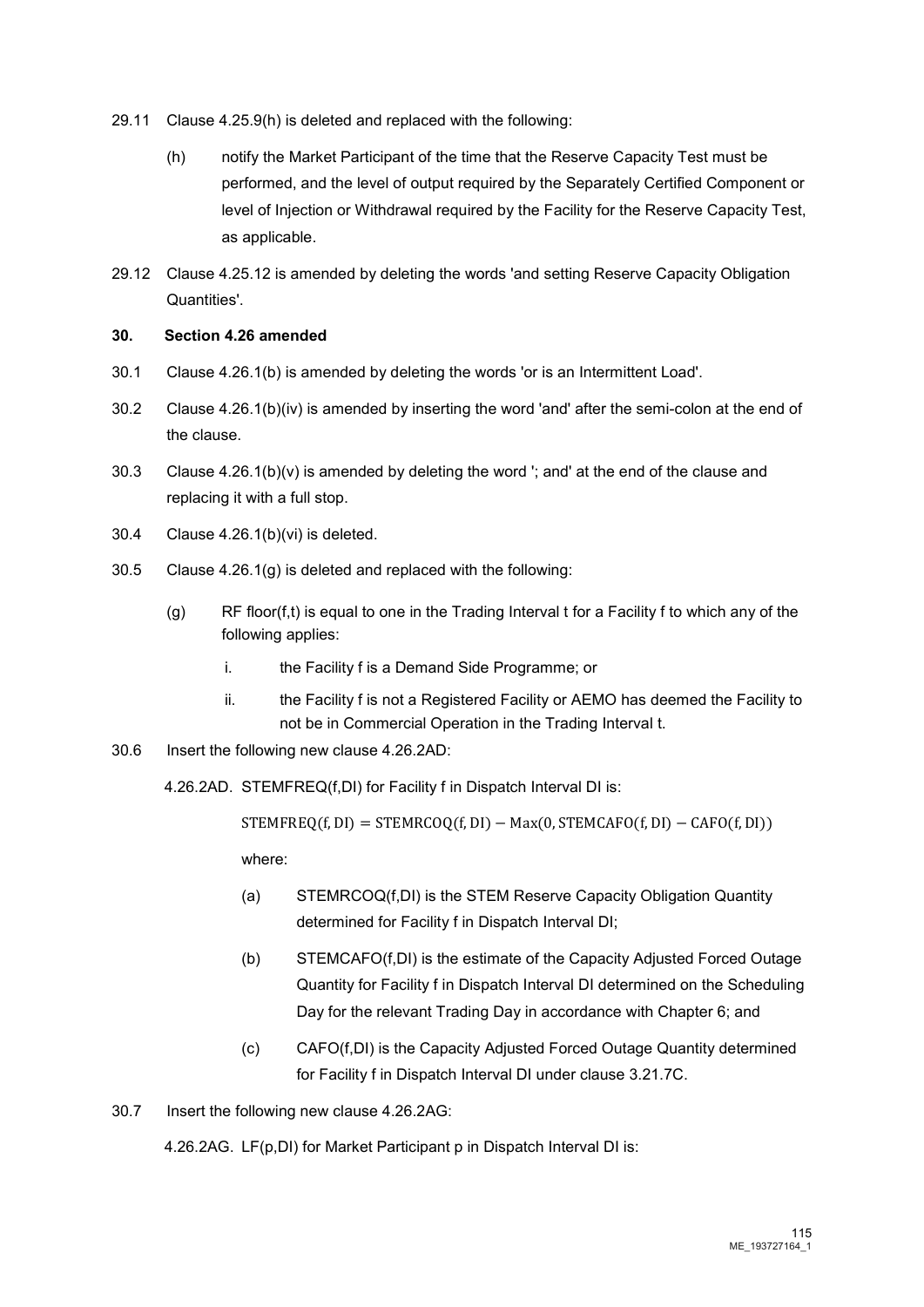$$
\text{LF}(p,DI) = \frac{\sum_{f \in SFFacilities(p,DI)} (LossFactor(f,DI)x\;STEMRCOQ(f,DI))}{\sum_{f \in SFFacilities(p,DI)} STEMRCOQ(f,DI)}
$$

where:

- (a) LossFactor(f,DI) is the Loss Factor for Facility f in Dispatch Interval DI;
- (b) STEMRCOQ(f,DI) is the STEM Reserve Capacity Obligation Quantity determined for Facility f in Dispatch Interval DI; and
- (c) f∈SFFacilities(p,DI) denotes all Scheduled Facilities and Semi-Scheduled Facilities for which Market Participant p holds Capacity Credits in Dispatch Interval DI and which AEMO considers to be in Commercial Operation in Dispatch Interval DI.

### 30.8 Insert the following new clause 4.26.2AH:

4.26.2AH. RTCR(p,t) for Market Participant p in Trading Interval t is:

$$
RTCR(p,t) = \sum_{f \in SFFacilities(p,t)} (CAPOf, t) + NISCRQ(f,t) + ESRCSF(f,t)
$$

$$
+ RTMOSF(f,t)
$$

$$
+ max(0, NIMGRPPO(f,t) + ESRRPPO(f,t) - STEMCAPO(f,t)))
$$

where:

- (a) CAFO(f,t) is the Capacity Adjusted Forced Outage Quantity determined for Facility f in Trading Interval t under clause 3.21.7B;
- (b) NISCRQ(f,t) is the Not In-Service Capacity Refund Quantity determined for Facility f in Trading Interval t under clause 4.26.1D;
- (c) ESRCSF(f,t) is the ESR Charge Shortfall determined for Facility f in Trading Interval t under clause 4.26.1E;
- (d) RTMOSF(f,t) is the Real-Time Market Offer Shortfall determined for Facility f in Trading Interval t under clause 4.26.1G;
- (e) NIMGRPPO(f,t) is the quantity of Refund Payable Planned Outage determined for Facility f in Trading Interval t under clause 4.26.1C;
- (f) ESRRPPO(f,t) is the quantity of Refund Payable Planned Outage determined for Facility f in Trading Interval t under clause 4.26.1CA;
- (g) STEMCAPO(f,t) is the estimate of the Capacity Adjusted Planned Outage Quantity for Facility f in Trading Interval t determined on the Scheduling Day for the relevant Trading Day in accordance with Chapter 6; and
- (h) f∈SFFacilities(p,t) denotes all Scheduled Facilities and Semi-Scheduled Facilities for which Market Participant p holds Capacity Credits in Trading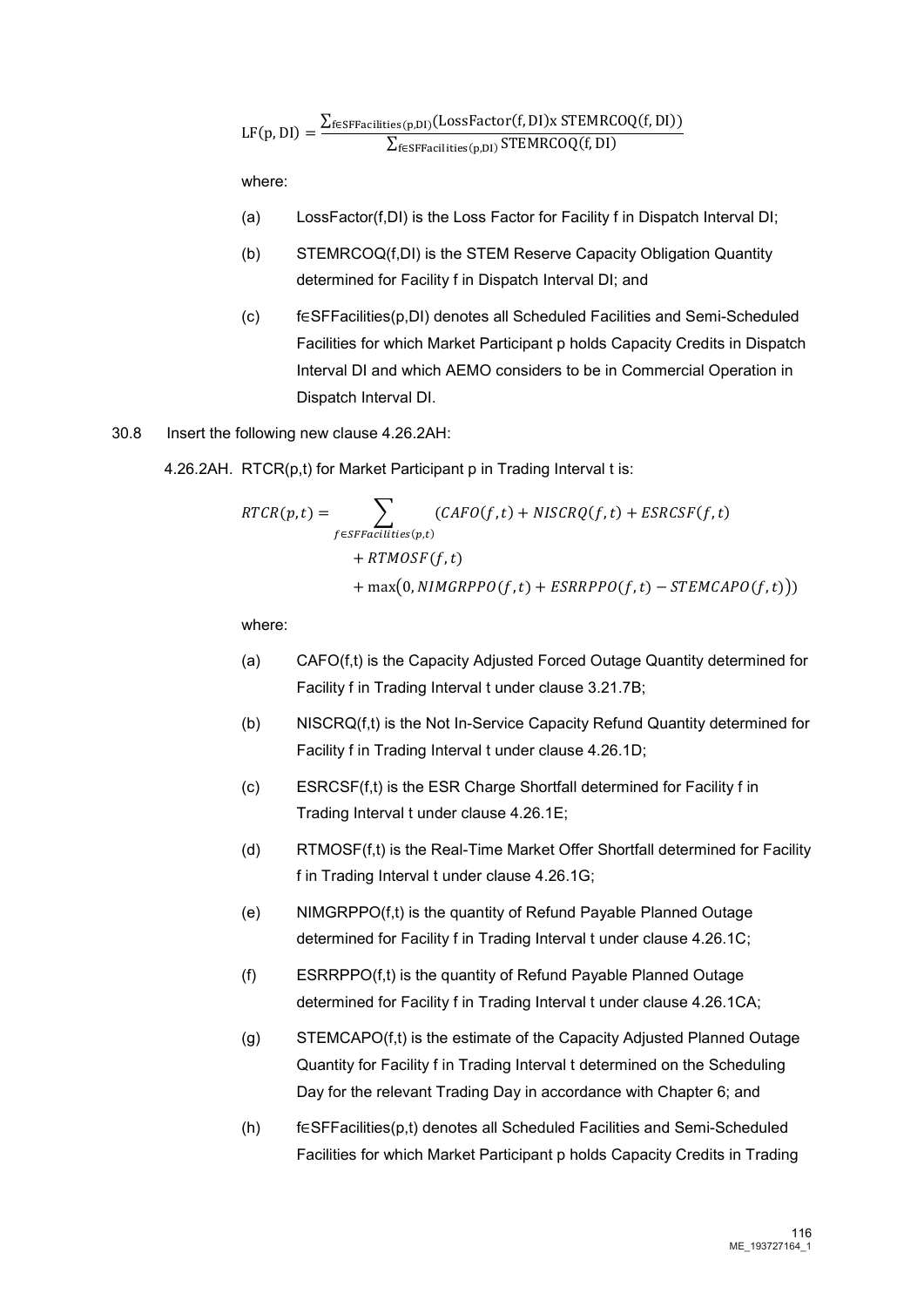Interval t and which AEMO considers to be in Commercial Operation in Trading Interval t.

- 30.9 Clause 4.26.6(d)(ii) is amended by deleting the words 'lesser of—' and replacing them with the words 'lesser of:'.
- 30.10 Clause 4.26.6(e) is amended by deleting the words 'equal to—' and replacing them with the words 'equal to:'.
- 30.11 Clause 4.26.6(e)(i) is amended by deleting the words 'following applies—' and replacing them with the words 'following applies:'.
- 30.12 Clause 4.26.6(e)(ii) is amended by deleting the words 'following applies—' and replacing them with the words 'following applies:'.
- 30.13 Clause 4.26.6(e)(ii)(2) is deleted and replaced with the following:
	- 2. the Reserve Capacity Obligation Quantity for the Demand Side Programme does not equal zero in Trading Interval t;

# **31. Section 4.28 amended**

- 31.1 Clause 4.28.8(c) is amended by inserting the words ', deemed to be Intermittent Loads under clause 1.48.2' immediately after the words 'nominations of capacity requirements for Intermittent Loads'.
- 31.2 Clause 4.28.8(c)(ii) is amended by deleting the words 'Contractual Maximum Demand' and replacing them with the words 'Contract Maximum Demand' in each place where they occur.
- 31.3 Clause 4.28.8A is amended by deleting the contents of it and replacing them with '[Blank]'.
- 31.4 Clause 4.28.8B is amended by deleting the words 'clauses 4.28.8 or 4.28.8A' and replacing them with the words 'clause 4.28.8'.

# **32. Section 4.28A amended**

- 32.1 Clause 4.28A.1 is amended by inserting the words 'that is and continues to be deemed to be an Intermittent Load under clause 1.48.2,' immediately after the words 'AEMO must determine for each Intermittent Load'.
- 32.2 Clause 4.28A.1(a) is amended by deleting the words 'clause 4.26.1' and replacing them with the word 'clause 4.28A.1A'.
- 32.3 Clause 4.28A.1(c)(ii) is amended by deleting the words 'clauses 4.28.8(c) or 4.28.8A' and replacing them with the words 'clause 4.28.8(c)'.
- 32.4 Clause 4.28A.1(c)(iii) is amended by deleting the words 'clauses 4.28.8(c) or 4.28.8A' and replacing them with the words 'clause 4.28.8(c)'.
- 32.5 Clause  $4.28A.1(c)$ (iv) is amended by deleting the words 'generating system' and replacing them with the words 'Energy Producing System'.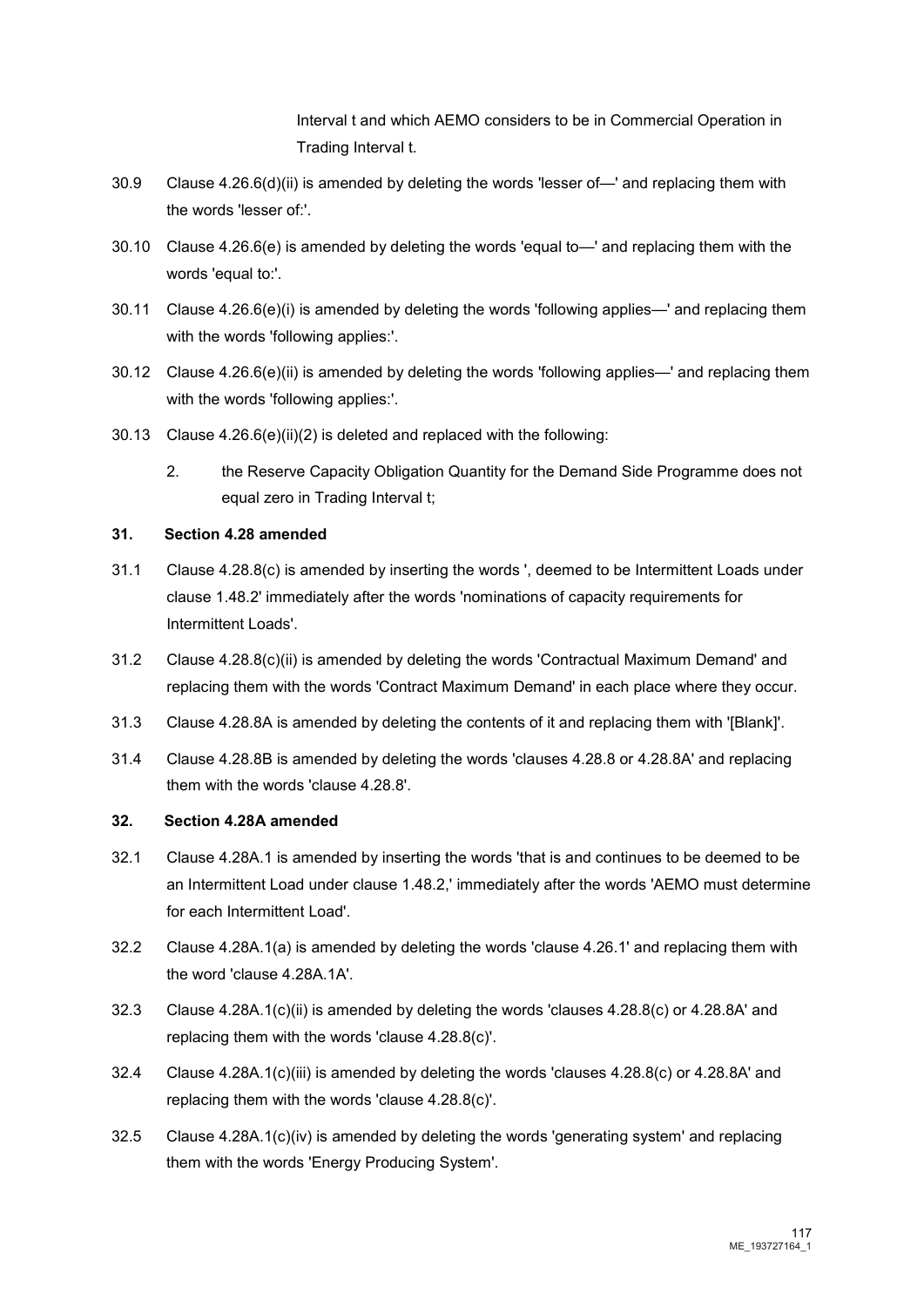- 32.6 Insert the following new clause 4.28A.1A:
	- 4.28A.1A. The Trading Interval Refund Rate for an Intermittent Load f in the Trading Interval t is determined as follows:

Trading Interval Refund Rate $(f,t)=RF(f,t) \times Y(f,t)$ 

where:

- (a) Trading Interval Refund Rate (f,t) is the Trading Interval Refund Rate for Intermittent Load f in Trading Interval t;
- (b) RF(f,t) is the refund factor for Intermittent Load f in Trading Interval t, which is the lesser of:
	- i. six; and
	- ii. the greater of 1 and the dynamic refund factor RF dynamic(t) as determined under clause 4.26.1(d); and
- (c) Y(f,t) is the per Trading Interval capacity price associated with Intermittent Load f in Trading Interval t, which equals the Reserve Capacity Price divided by 12 then divided by the number of Trading Intervals in the relevant Trading Month in which Trading Interval t falls.
- 32.7 Clause 4.28A.3 is deleted.

#### **33. Section 4.29 amended**

- 33.1 Clause 4.29.3(d) is amended by deleting the words 'Network Control Service Contracts' and replacing them with 'NCESS Contracts'.
- 33.2 Clause 4.29.3(dA) is amended by inserting the words ', deemed to be Intermittent Loads under clause 1.48.2,' immediately after the words 'the sum over all of Market Participant p's Intermittent Loads'.

#### **34. Section 4.30 amended**

- 34.1 Clause 4.30.6 is amended by deleting the words 'or revise'.
- 34.2 Insert the following new clauses 4.30.10 and 4.30.11:
	- 4.30.10. Following receipt of a notice provided under clause 4.30.9, a Market Participant may reduce the number of Capacity Credits allocated in respect of the relevant Facility by withdrawing Capacity Credit Allocations and submitting Capacity Credit Allocation Submissions in accordance with clauses 4.30.6 and 4.30.1, respectively.
	- 4.30.11. If, at 5:00 PM on the Scheduling Day, the Capacity Credit Allocations for a Market Participant with respect to a Facility exceeds the number of Capacity Credits held for the Facility, AEMO must, by 5:00 PM on the Trading Day for which the Capacity Credit Allocation relates:
		- (a) amend all of the relevant Capacity Credit Allocations proportionally, to ensure that the sum of the Capacity Credit Allocations in respect of the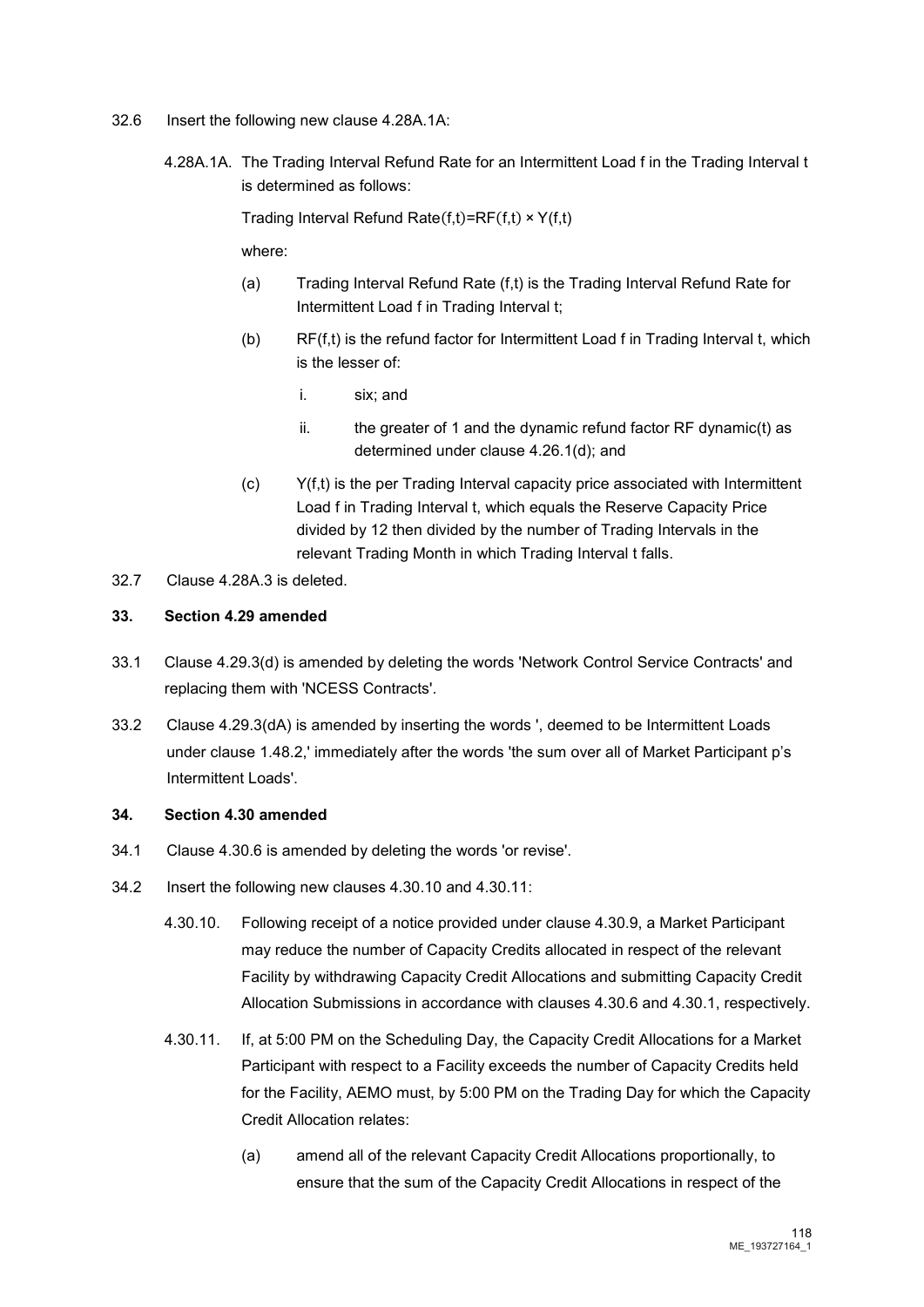relevant Facility for the Market Participant for the Trading Day equal the number of Capacity Credits held for that Facility; and

(b) for each amended Capacity Credit Allocation, notify each affected Market Participant of the details of the amendment.

# **35. Section 4.32 amended**

- 35.1 Insert the following new clause 4.32.1:
	- 4.32.1. AEMO must publish the Capacity Credit Allocation Submission timeline for a Financial Year at least one calendar month prior to the commencement of that Financial Year. The Capacity Credit Allocation Submission timeline must include:
		- (a) the earliest date and time at which Capacity Credit Allocation Submissions for a Trading Day can be submitted, where this is to be not less than 10 Business Days prior to the start of the relevant Trading Day; and
		- (b) the latest date and time at which Capacity Credit Allocation Submissions for a Trading Day can be submitted, where this is to be no later than 5:00 PM on the Scheduling Day.

# **36. Chapter 5 amended**

36.1 The heading of Chapter 5 is deleted and replaced with '**Obligations for NCESS Contract Holders**'.

# **37. Section 5.2A amended**

- 37.1 Clause 5.2A.2 is deleted and replaced with the following:
	- 5.2A.2 Where a Market Participant enters into an NCESS Contract for a Facility, and the Facility Technology Type for the Facility would ordinarily be capable of being assigned Certified Reserve Capacity, then the Market Participant must apply to AEMO for Certified Reserve Capacity, must meet the requirements of clause 4.8A.3(c) where applicable, and use best endeavours to meet the requirements of clause 4.10.1, in respect of the Facility, in respect of each Reserve Capacity Cycle that the Facility would be eligible to participate in over the period of the NCESS Contract.
- 37.2 Clause 5.2A.3 is deleted and replaced with the following:
	- 5.2A.3. Clause 5.2A.2 does not require a Market Participant to apply for Certified Reserve Capacity for a Facility for a Reserve Capacity Cycle where the Market Participant has entered into an NCESS Contract in respect of the Facility after the date and time specified under clause 4.1.11 for that relevant Reserve Capacity Cycle.

# **38. Section 5.3 amended**

38.1 Section 5.3 is deleted and replaced with the following: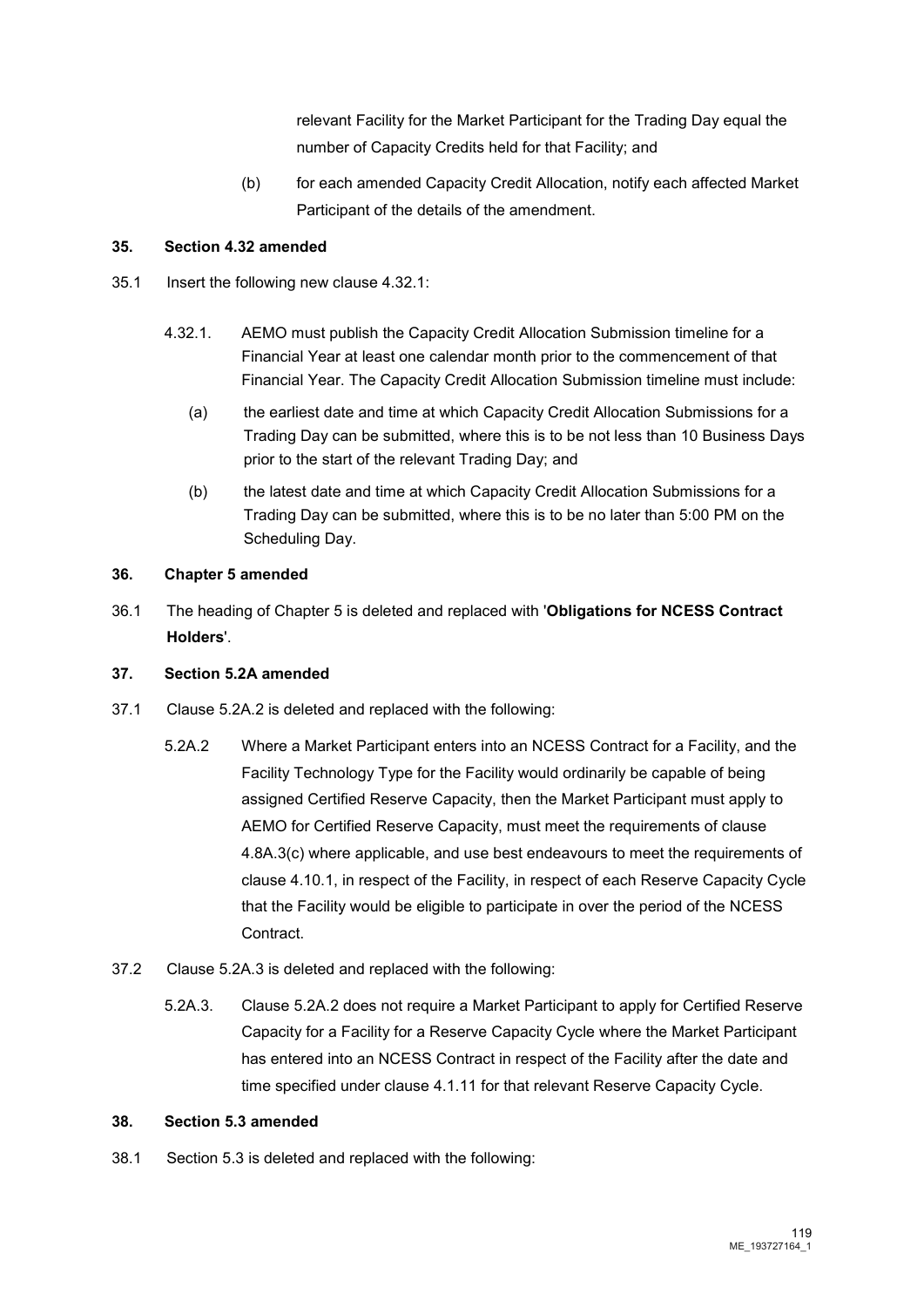# **5.3. Variations to NCESS Contract**

- 5.3.1. Where a Market Participant, that has entered into an NCESS Contract in respect of a Facility, is assigned Capacity Credits for the Facility in a Reserve Capacity Cycle that coincides with the period of the NCESS Contract, then:
	- (a) where the NCESS Contract was entered into with AEMO, AEMO must vary the payment terms of the NCESS Contract such that the total payment under the NCESS Contract is reduced by the value of the total amount of the expected Capacity Credit payments to be paid to the relevant Market Participant for that Reserve Capacity Cycle; or
	- (b) where the NCESS Contract was entered into with a Network Operator, AEMO must provide the value of the total amount of expected Capacity Credit payments to the Network Operator, and the Network Operator must vary the payment terms of the NCESS Contract such that the total payment under the NCESS Contract is reduced by the value of the total amount of the expected Capacity Credit payments to be paid to the relevant Market Participant for that Reserve Capacity Cycle.
- 5.3.2. Where the NCESS Contract payment terms are varied in accordance with clause 5.3.1(a), AEMO must apply the revised payment terms in the immediate next Settlement Statement.

# **39. Section 5.3A amended**

- 39.1 Clause 5.3A.1 is deleted and replaced with the following:
	- 5.3A.1. When a Network Operator has entered into an NCESS Contract with a Market Participant, the Network Operator must as soon as practicable and not less than 20 Business Days prior to the NCESS Contract taking effect, provide AEMO with:
		- (a) the identity of the Market Participant or the service provider that intends to become registered as a Rule Participant in the Market Participant class;
		- (b) the identity of the facility or equipment providing the NCESS;
		- (c) a unique identifier for the NCESS Contract;
		- (d) the period over which the NCESS is to be provided by the NCESS Contract;
		- (e) where applicable, the arrangements for scheduling and dispatch of the Facility or equipment to enable or dispatch the NCESS; and
		- (f) unless AEMO has already been provided with a copy of the final NCESS Contract pursuant to clause 3.11B.13, a copy of the signed NCESS **Contract**
- 39.2 Clause 5.3A.2 is amended by deleting the words 'a Network Control Service' and replacing them with 'an NCESS'.
- 39.3 Clauses 5.3A.3 and 5.3A.4 are deleted.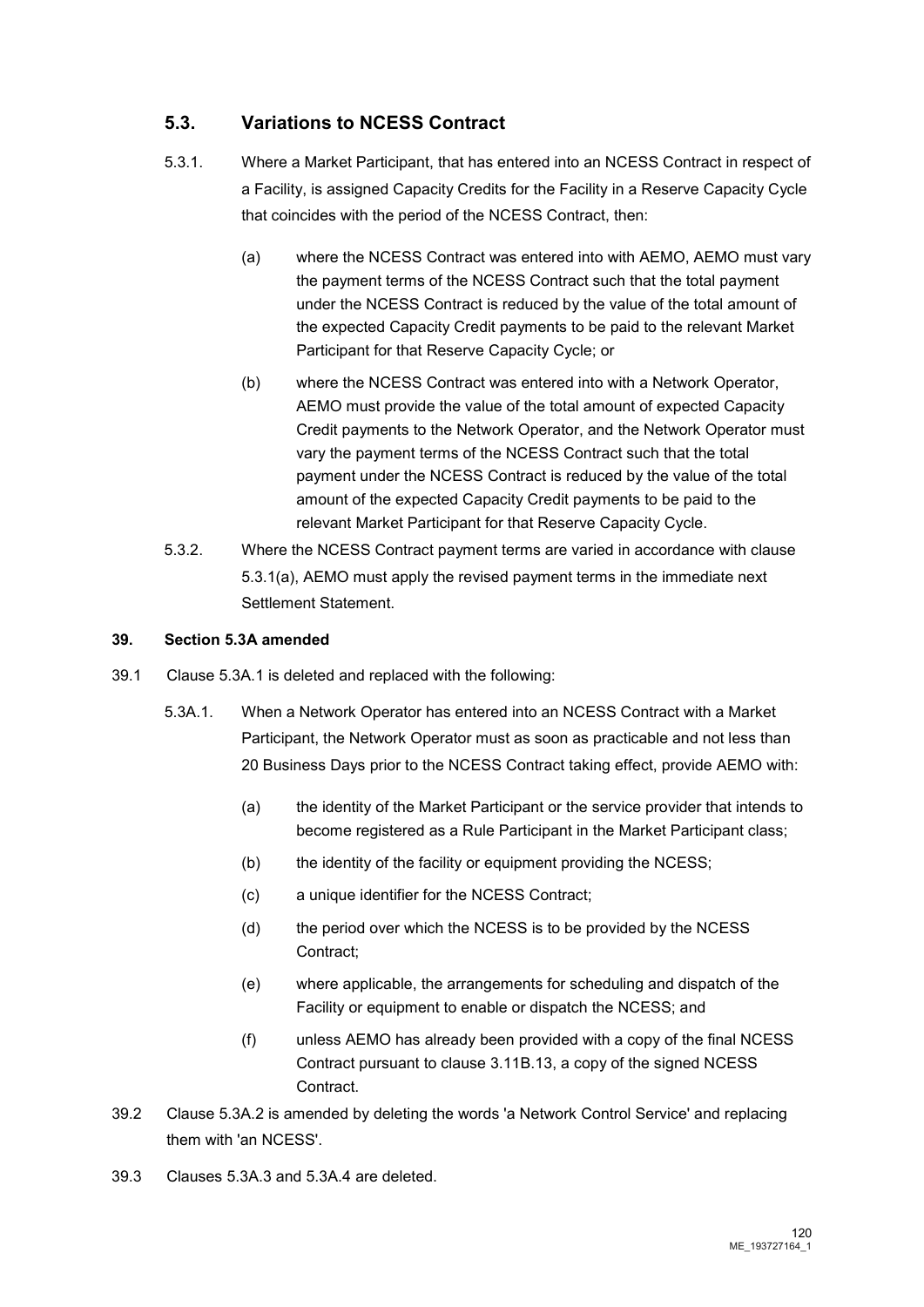#### **40. Section 5.7 amended**

- 40.1 The heading of section 5.7 is deleted and replaced with '**NCESS Dispatch**'.
- 40.2 Clause 5.7.2 is deleted and replaced with the following:
	- 5.7.2. AEMO may call upon the relevant facility or equipment to provide the NCESS under a NCESS Contract in accordance with the terms of the contract, or as advised to it by the Network Operator in accordance with clause 5.3A.1, whether or not AEMO is a counterparty to the NCESS Contract.
- 40.3 Clause 5.7.3 is deleted and replaced with the following:
	- 5.7.3. Where applicable, AEMO must formulate Constraint Equations in accordance with the WEM Procedure referred to in clause 2.27A.10(c) to reflect the terms of the NCESS Contract for use in the Dispatch Algorithm.
- 40.4 Clause 5.7.4 is deleted and replaced with the following:
	- 5.7.4. Where the terms of an NCESS Contract cannot be expressed as a Constraint Equation, AEMO must record the following details of any instruction to the Facility or equipment in respect of the provisions of the NCESS:
		- (a) the date, time and duration of the instruction;
		- (b) the nature of the instruction;
		- (c) the type of NCESS instructed to be provided;
		- (d) any required quantity of the NCESS to be provided; and
		- (e) any specific equipment configuration required to be applied.

# **41. Section 5.9 amended**

- 41.1 Clause 5.9.1 is deleted and replaced with the following:
	- 5.9.1. AEMO must provide the following information to the settlement system for each NCESS Contract for each Dispatch Interval in a Trading Week:
		- (a) the Market Participant that has entered into the NCESS Contract;
		- (b) the set of Registered Facilities providing services under the NCESS Contract whose EOI Quantity is higher than it otherwise would have been as a result of a binding Constraint Equation applied under clause 7.2.4(iA) relating to the NCESS Contract; and
		- (c) the payment to be made by AEMO for services provided under the NCESS Contract.

# 41.2 Clause 5.9.2 is amended by:

(a) inserting the words 'or otherwise instructed by AEMO to be provided' immediately after the words 'any quantities dispatched';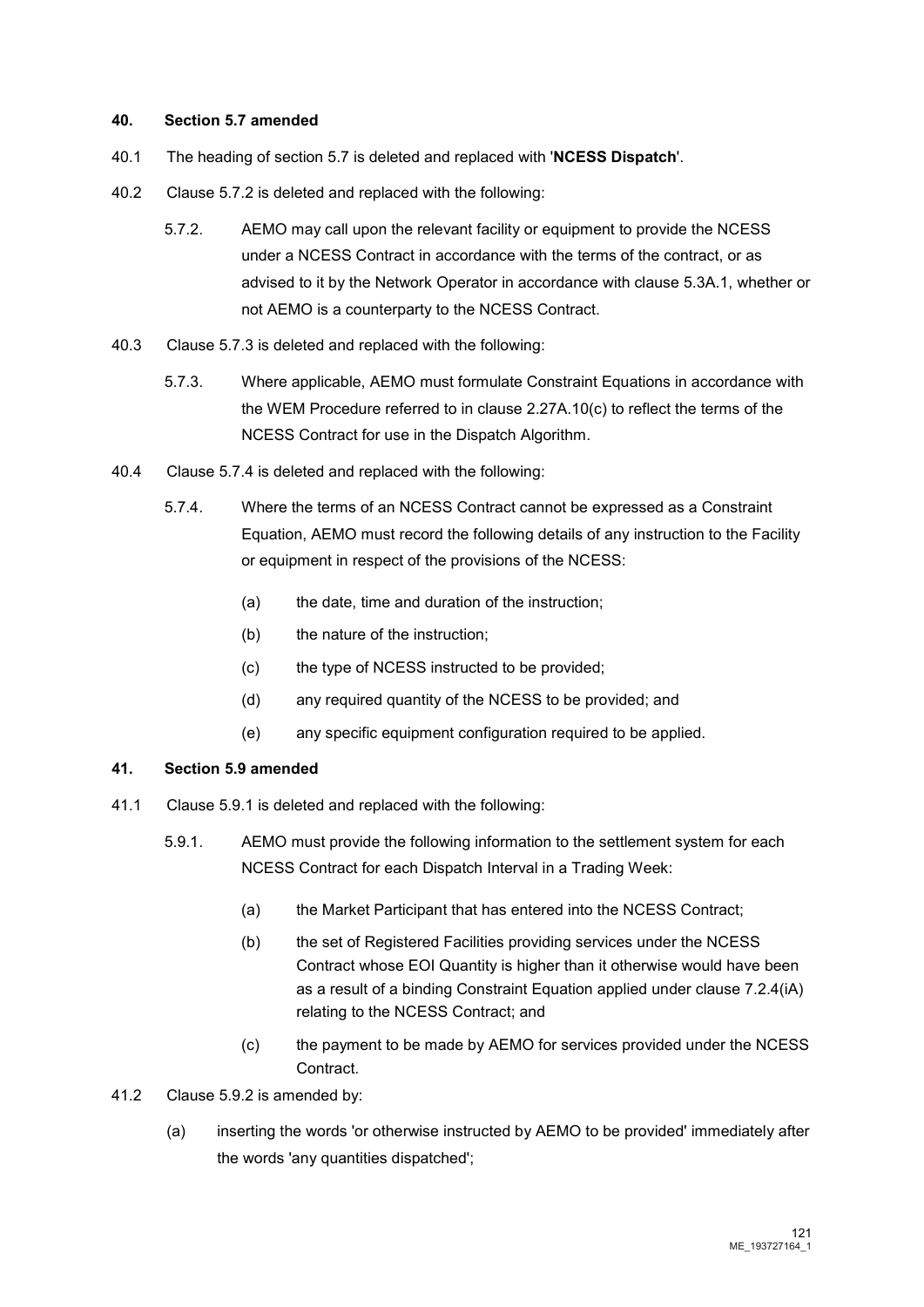- (b) replacing the words 'Network Control Service' with 'NCESS';
- (c) replacing the word 'Month' with the word 'Week' whenever it appears; and
- (d) deleting the words 'Non-STEM'.
- 41.3 Clause 5.9.3 is deleted and replaced with the following:
	- 5.9.3. The information provided by AEMO to a Network Operator under clause 5.9.2 must include, for each relevant NCESS Contract, Facility and Trading Dispatch Interval:
		- (a) the unique identifier of the NCESS Contract;
		- (b) the NCESS dispatched or directed to be provided (which may be energy or another service);
		- (c) insofar as the terms of the NCESS Contract are expressed in a Constraint Equation under clause 5.7.3:
			- i. the information recorded by AEMO for each Dispatch Instruction under clause 7.6.8;
			- ii. the unique identifier for each relevant Constraint Equation that bound in the Dispatch Interval;
		- (d) insofar as the terms of the NCESS Contract cannot be expressed in a Constraint Equation, the information recorded by AEMO under clause 5.7.4; and
		- (e) any other information reasonably required for the Network Operator to determine the quantity of service provided by the Facility under the NCESS Contract.
- 41.4 Clause 5.9.4 is deleted.

# **42. Section 6.3A amended**

42.1 Clause 6.3A.3(d) is amended by deleting the words ', less an allowance for Outages in the schedule maintained in accordance with section 3.23'.

# **43. Section 6.6 amended**

- 43.1 Clause 6.6.9 is amended by deleting the word 'Generators' and replacing it with the word 'Facilities'.
- 43.2 Clause 6.6.10 is amended by deleting the word 'Generator' and replacing it with the word 'Facility' in each place where it occurs.

# **44. Section 7.2 amended**

- 44.1 Insert the following new clause 7.2.4(iA):
	- (iA) implementing the terms of NCESS Contracts as reflected in Constraint Equations formulated by AEMO under clause 5.7.3;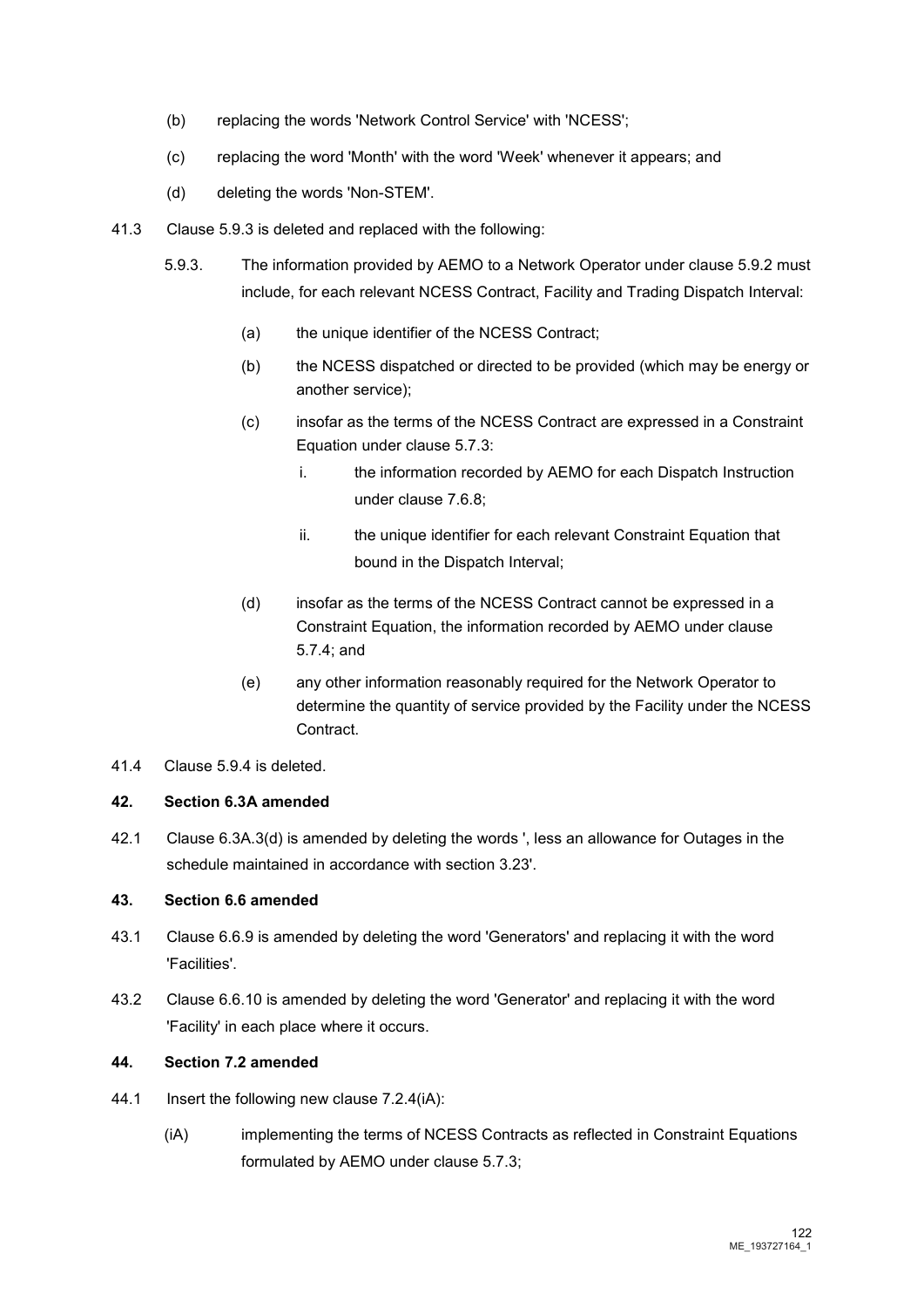- 44.2 Clause 7.2.4(l) is amended by deleting the word 'Factors' and replacing it with the word 'Offsets' in each place where it occurs.
- 44.3 Clause 7.2.5(b)(i) is amended by deleting the word 'Factors' and replacing it with the word 'Offsets'.
- 44.4 Clause 7.2.5(b)(ii) is amended by deleting the word 'Factors' and replacing it with the word 'Offsets'.

# **45. Section 7.4 amended**

- 45.1 Insert the following new clause 7.4.46A:
	- 7.4.46A. A Market Participant is not required to specify Price-Quantity Pairs for Withdrawals in its Real-Time Market Submission, where the Real-Time Market Submission is made in respect of a Registered Facility containing an Intermittent Load.

# **46. Section 7.5 amended**

- 46.1 Clause 7.5.11 is amended by deleting the word 'Factor' and replacing it with the word 'Offset' in each place where it occurs.
- 46.2 Clause 7.5.12(d) is amended by deleting the word 'Factor' and replacing it with the word 'Offset'.
- 46.3 Clause 7.5.12(e) is amended by deleting the word 'Factor' and replacing it with the word 'Offset'.

# **47. Section 7.6 amended**

- 47.1 Insert the following new clause 7.6.28:
	- 7.6.28. AEMO may, where required for a Registered Facility or equipment to participate in the Central Dispatch Process, or to provide an Essential System Service, or otherwise by agreement with a Market Participant, control specified operations of a Registered Facility or equipment, including:
		- (a) the starting, loading and stopping of one or more of the Market Participant's Scheduled Facilities; and
		- (b) limiting the Injection of one or more of the Market Participant's Semi-Scheduled Facilities.

# **48. Section 7.9 amended**

- 48.1 Clause 7.9.4 is deleted and replaced with the following:
	- 7.9.4. If a Market Participant intends to synchronise or desynchronise an unregistered Energy Producing System serving an Intermittent Load, the Market Participant to which the Intermittent Load is registered must notify AEMO of the expected time of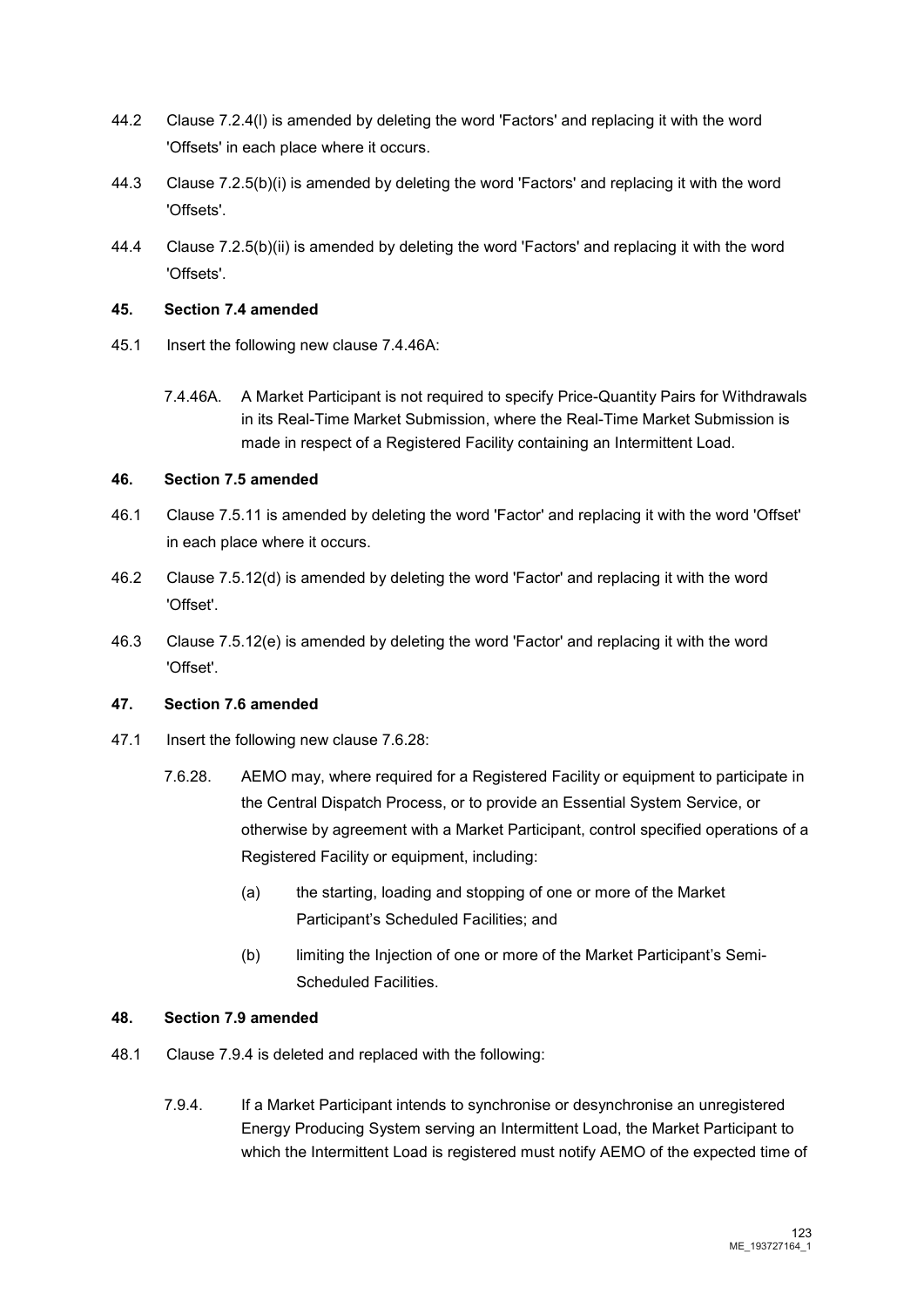synchronisation or desynchronisation of the unregistered Energy Producing System.

# **49 Section 7.10 amended**

49.1 Clause 7.10.20 is amended by deleting the word 'Raise'.

### **50. Section 7.13 amended**

- 50.1 Clause 7.13.1A(n) is amended by deleting the word 'Factor' and replacing it with the word 'Offset'.
- 50.2 Clause 7.13.1A(o) is amended by deleting the word 'Factor' and replacing it with the word 'Offset'.
- 50.3 Clause 7.13.1B(i) is amended by deleting the word 'Factor' and replacing it with the word 'Offset'.
- 50.4 Clause 7.13.1B(j) is amended by deleting the word 'Factor' and replacing it with the word 'Offset'.
- 50.5 Insert the following new clause 7.13.1CA:
	- 7.13.1CA. Where a Market Clearing Price has been impacted by an Affected Dispatch Interval or AEMO Intervention Event, AEMO must:
		- (a) determine revised Market Clearing Prices for each Market Service for the relevant Dispatch Interval;
		- (b) determine the revised Reference Trading Price for the relevant Trading Interval; and
		- (c) publish the revised prices referred to in clauses 7.13.1CA(a) and 7.13.1CA(b) as soon as practicable.
- 50.6 Clause 7.13.1E(a) is deleted and replaced with the following:
	- (a) the following SCADA data for each Dispatch Interval of the Trading Day:
		- i. an estimate of the MWh Injection or Withdrawal of each Registered Facility monitored by AEMO's SCADA system;
		- ii. [Blank]
		- iii. where it is available to AEMO for use in the Central Dispatch Process, data that has been used to replace the Unadjusted Semi-Scheduled Injection Forecast or to adjust Essential System Service submissions for each Semi Scheduled Facility;
		- iv. the Charge Level at the end immediately prior to the start of the Dispatch Interval of each Electric Storage Resource that is part of a Semi-Scheduled Facility or Scheduled Facility and monitored by AEMO's SCADA system;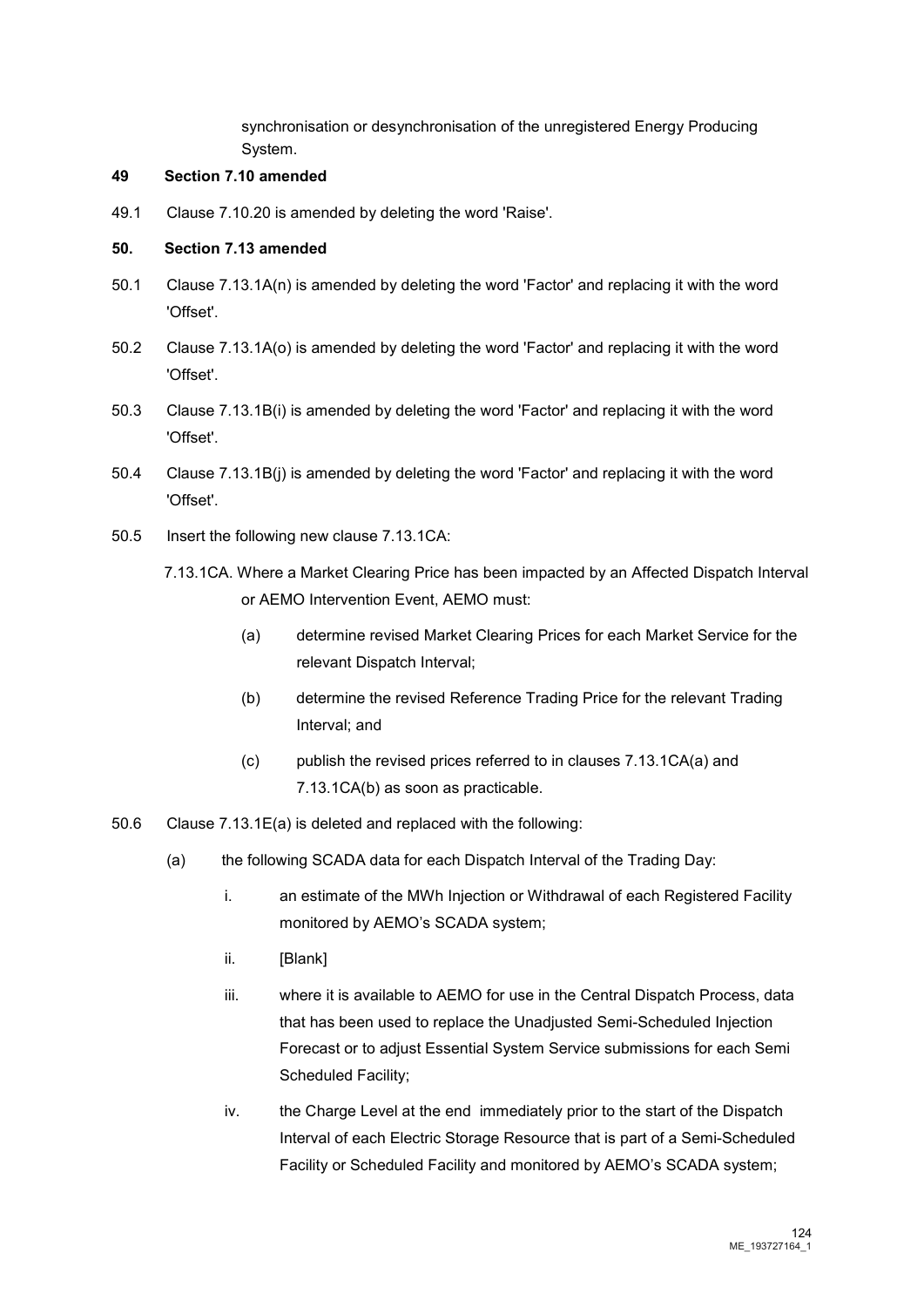- v. the MWh output or consumption of each separate electricity producing unit in each Energy Producing System supplying an Intermittent Load for which, in AEMO's reasonable opinion, the information provided under clause 2.30B.3(g) does not show that if a Contingency Event or an event behind the relevant connection point affects the Energy Producing System the net Injection or Withdrawal of the Facility will change by less than 10 MW;
- vi. the EOI Quantity of each Registered Facility; and
- vii. any other SCADA data used as an input into the Central Dispatch Process;
- 50.7 Clause 7.13.1E(c) is amended by deleting the word 'received' and replacing it with the words 'used in the Central Dispatch Process'.
- 50.8 Clause 7.13.1E(f) is deleted and replaced with the following:
	- (f) for each Registered Facility and each Dispatch Interval, the Energy Uplift Price and the Uplift Payment Mispricing Trigger; and
- 50.9 Clause 7.13.1E(g)(ii) is amended by deleting the words 'clause 7.2.5(n)' and replacing them with the words 'clause 7.2.4'.
- 50.10 Clause 7.13.1E(g)(ii)(2) is amended by deleting the words '; and' and replacing them with a full stop.
- 50.11 Clause 7.13.1E(h) is deleted.
- 50.12 Clause 7.13.1F is deleted and replaced with the following:
	- 7.13.1F. If AEMO is prevented from completing the relevant processes that enable the recording of the data described in clause 7.13.1, 7.13.1A, 7.13.1B, 7.13.1C, 7.13.1D and 7.13.1E, AEMO may delay the preparation and publication of the data by up to two Business Days.
- 50.13 Clause 7.13.2 is deleted and replaced with the following:
	- 7.13.2. Where AEMO is required to develop estimates under clause 7.13.6, AEMO must publish those estimates as soon as practicable after the date specified in clause 4.1.11.
- 50.14 Insert the following new clause 7.13.6:
	- 7.13.6. Where an estimate is required to support the Relevant Level Methodology for a Registered Facility that:
		- (a) contains an Intermittent Generating System; or
		- (b) is a Non-Scheduled Facility,

AEMO must estimate, for the Intermittent Generating System or Non-Scheduled Facility, for each Trading Interval, the maximum quantity of sent out energy in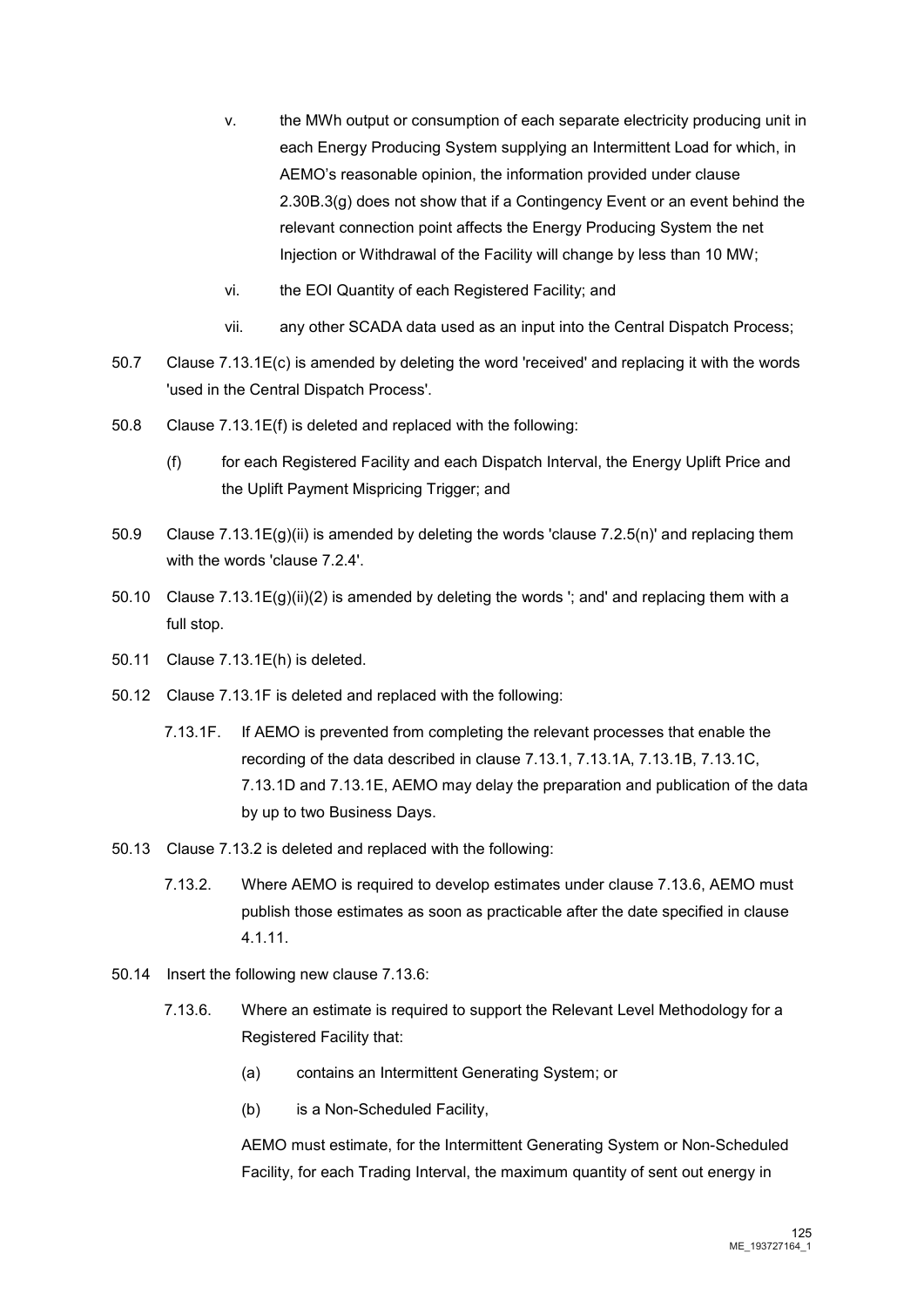MWh which the Intermittent Generating System or Non-Scheduled Facility could have potentially generated in the Trading Interval had AEMO issued a Dispatch Instruction that did not restrict the output of the Registered Facility associated with the Intermittent Generating System or the Non-Scheduled Facility during that Trading Interval, in accordance with the WEM Procedure referred to in clause 7.13.8.

- 50.15 Insert the following new clause 7.13.7:
	- 7.13.7. If AEMO reasonably believes that the estimate determined under clause 7.13.6 was incorrect, it must revise the estimate for use in the Relevant Level Methodology.
- 50.16 Insert the following new clause 7.13.8:
	- 7.13.8. AEMO must develop a WEM Procedure specifying:
		- (a) one or more methods that may be used to determine estimates under 7.13.6;
		- (b) the process for revising an estimate under clause 7.13.7; and
		- (c) the information that a Market Participant must provide to AEMO for each of the Market Participant's Registered Facilities to support the preparation of estimates under clause 7.13.6 and clause 7.13.7.

#### **51. Section 9.5 amended**

- 51.1 Clause 9.5.1 is deleted and replaced with the following:
	- 9.5.1. For each Trading Interval AEMO must determine the Metered Schedule in accordance with clause 9.5.2 for each:
		- (a) Scheduled Facility;
		- (b) Semi–Scheduled Facility;
		- (c) Non-Scheduled Facility; and
		- (d) Non-Dispatchable Load.
- 51.2 Clause 9.5.2 is deleted and replaced with the following:
	- 9.5.2. Subject to clauses 2.30B.10 and 2.30B.11, the Metered Schedule for a Trading Interval for each:
		- (a) Scheduled Facility;
		- (b) Semi-Scheduled Facility;
		- (c) Non-Scheduled Facility; and
		- (d) Non-Dispatchable Load, excluding Non-Dispatchable Loads referred to in clause 9.5.3,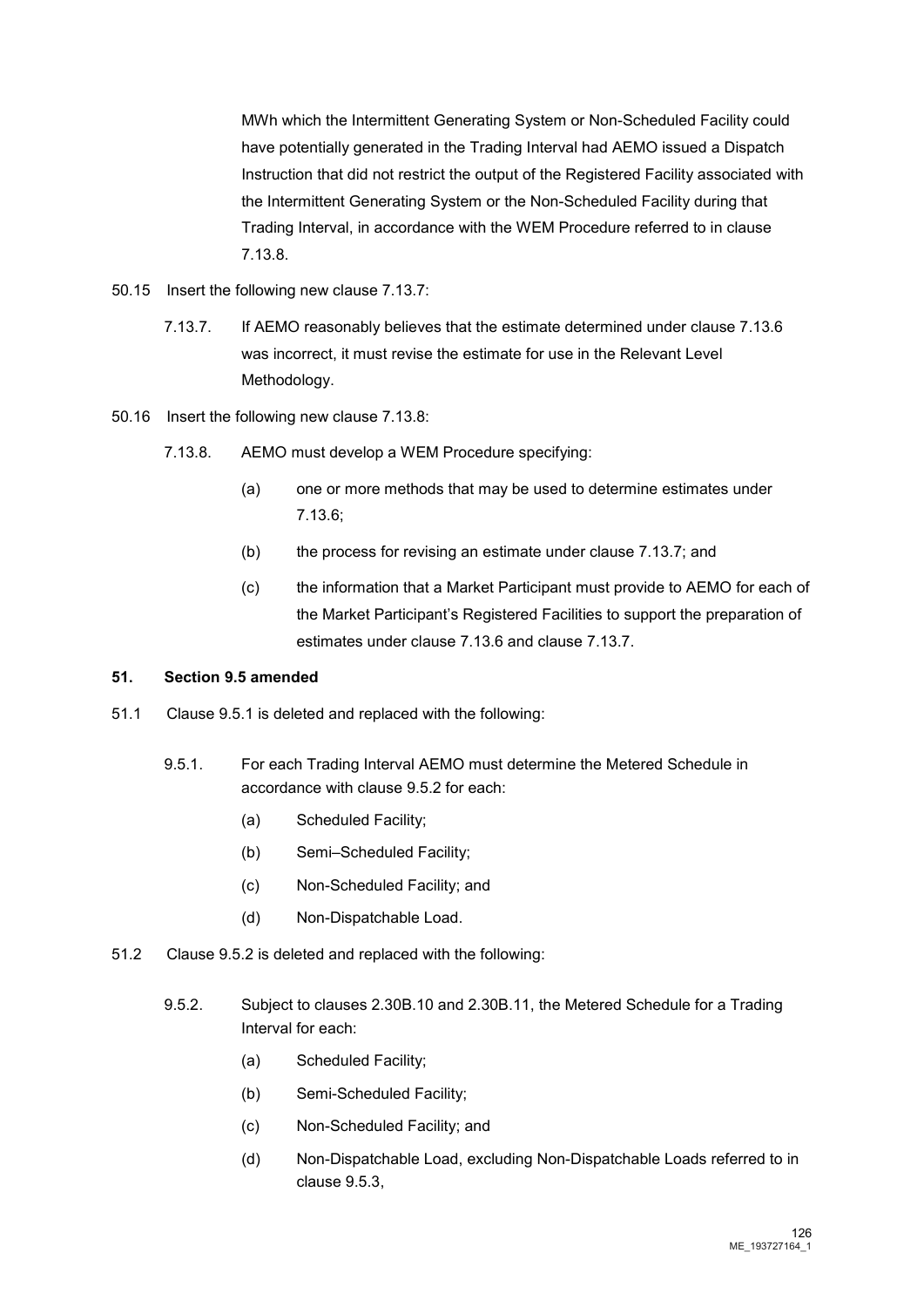is the net quantity of energy generated and sent out into the relevant Network or consumed by the Facility during that Trading Interval, Loss Factor adjusted to the Reference Node, and determined from Meter Data Submissions received by AEMO in accordance with section 8.4 or SCADA data maintained by AEMO in accordance with clause 7.13.1E(a)(i) where interval meter data is not available.

# **52. Section 9.8 amended**

52.1 Clause 9.8.3(c) is amended by inserting the words ', deemed to be an Intermittent Load under clause 1.48.2,' immediately after the words 'its Intermittent Loads'.

# **53. Section 9.9 amended**

- 53.1 Clause 9.9.4(a) is amended by:
	- (a) inserting the word 'Final' immediately before the words 'Reference Trading Price'; and
	- (b) deleting the words 'as published under clause 7.13.1C'.
- 53.2 Clause 9.9.9 is amended by:
	- (a) inserting the words 'and ∀c (f ∉ FacilitiesInBindingNCESS(c, DI)' in a new line immediately below the words 'and  $f \notin FacilitiesInBinding ESSEnablementMinimum(DI)'$ in the formula for IsMisPriced(f, DI);
- 53.3 Clause 9.9.9(d) is amended by:
	- (a) inserting the word 'Final' immediately before the words 'Energy Market Clearing Price'; and
	- (b) deleting the words 'as published by AEMO under clause 7.13.1B(c)'.
- 53.4 Clause 9.9.9(f) is amended by deleting the full stop at the end of the clause and replacing it with the words '; and'.
- 53.5 Insert the following new clause 9.9.9(g):
	- (g) FacilitiesInBindingNCESS(c,DI) is the set of Registered Facilities provided under clause 5.9.1(b) for NCESS Contract c and Dispatch Interval DI.
- 53.6 Clause 9.9.10(b) is amended by:
	- (a) inserting the word 'Final' immediately before the words 'Reference Trading Price';
	- (b) deleting the words 'as published under clause 7.13.1C'.

#### **54. Section 9.10 amended**

- 54.1 Clause 9.10.3 is amended by:
	- (a) inserting the words '+NCESS Payable(p, d)' immediately after the words '+  $SRS_Pa$ yable $(p, d)'$  in the formula for  $ESS_Pa$ yable $(p, d)$ ;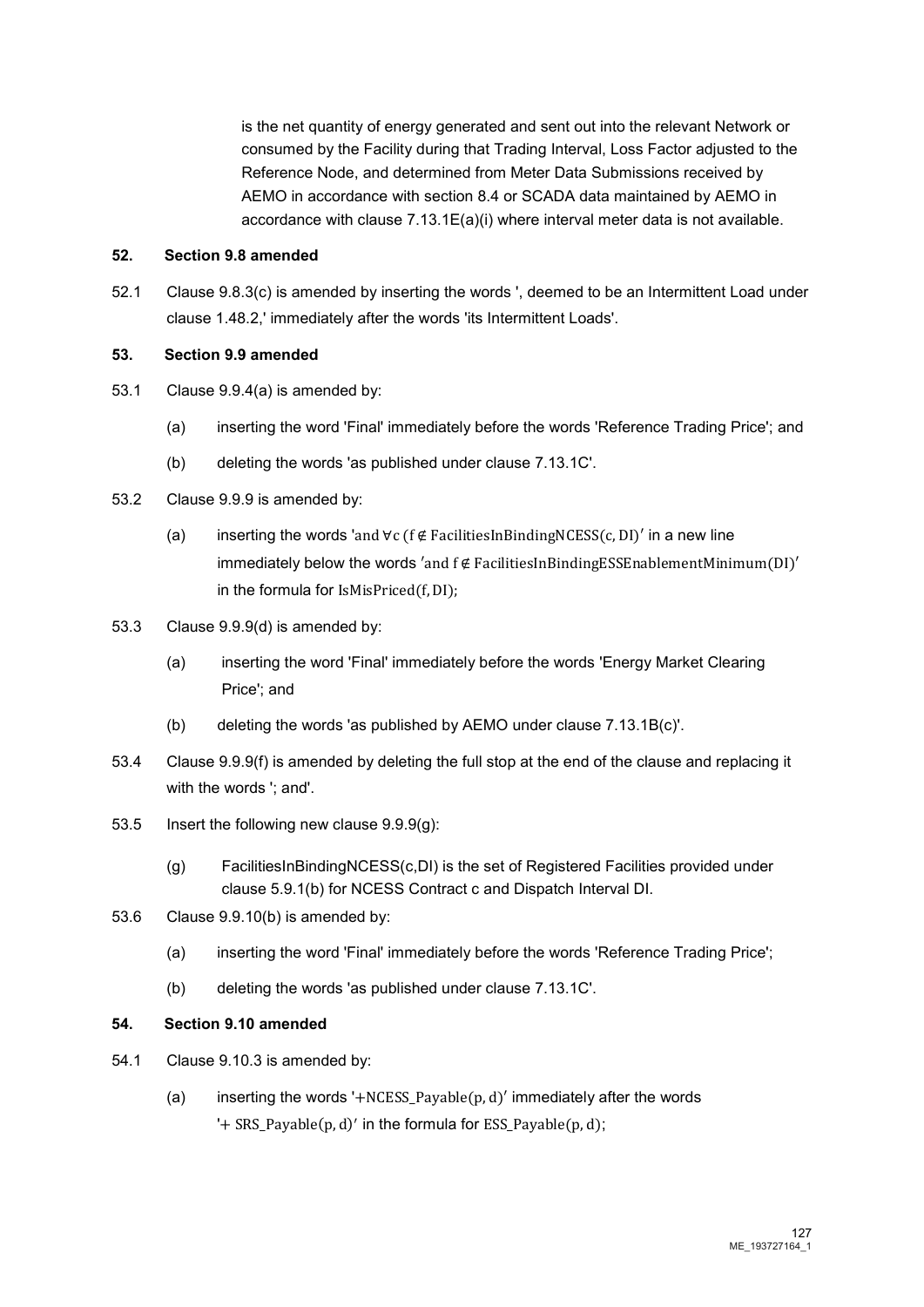- (b) in clause 9.10.3(e) deleting the full stop at the end of the clause and replacing it with the words '; and'; and
- $(c)$  inserting the following new clause 9.10.3(f):
	- (f) NCESS Payable( $p,d$ ) is the NCESS amount payable to Market Participant p for Trading Day d calculated in accordance with clause 9.10.27A.
- 54.2 Clause 9.10.6(a) is amended by:
	- (a) inserting the word 'Final' immediately before the words 'Contingency Reserve Raise Market Clearing Price'; and
	- (b) deleting the words 'as published by AEMO under clause 7.13.1C(c)'.
- 54.3 Clause 9.10.6(c)(i) is amended by:
	- (a) inserting the words 'for Contingency Reserve Raise' immediately after the words 'Registered Facility *f* in Dispatch Interval *DI*'; and
	- (b) deleting the word '7.13.1C(b)' and replacing it with the words 'clause 7.13.1B(b)'.
- 54.4 Clause 9.10.6(c)(ii) is amended by inserting the word 'Registered' immediately before the words 'Facility *f* is subject to a Planned Outage'.
- 54.5 Clause 9.10.6(d) is amended by:
	- (a) inserting the word 'relevant' immediately before the words 'Facility Performance Factor'; and
	- (b) deleting the word '7.13.1C(k)' and replacing it with the word '7.13.1B(k)'.
- 54.6 Clause 9.10.10(a) is amended by:
	- (a) inserting the word 'Final' immediately before the words 'Contingency Reserve Lower Market Clearing Price'; and
	- (b) deleting the words 'as published by AEMO under clause 7.13.1C(c)'.
- 54.7 Clause 9.10.10(c)(i) is amended by inserting the words 'for Contingency Reserve Lower' immediately after the words 'Registered Facility *f* in Dispatch Interval *DI*'.
- 54.8 Clause 9.10.10(c)(ii) is amended by inserting the word 'Registered' immediately before the words 'Facility f is subject to a Planned Outage'.
- 54.9 Clause 9.10.10(d) is amended by:
	- (a) inserting the word 'relevant' immediately before the words 'Facility Performance Factor'; and
	- (b) deleting the word '7.13.1C(k)' and replacing it with the word '7.13.1B(k)'.
- 54.10 Clause 9.10.14(a) is amended by: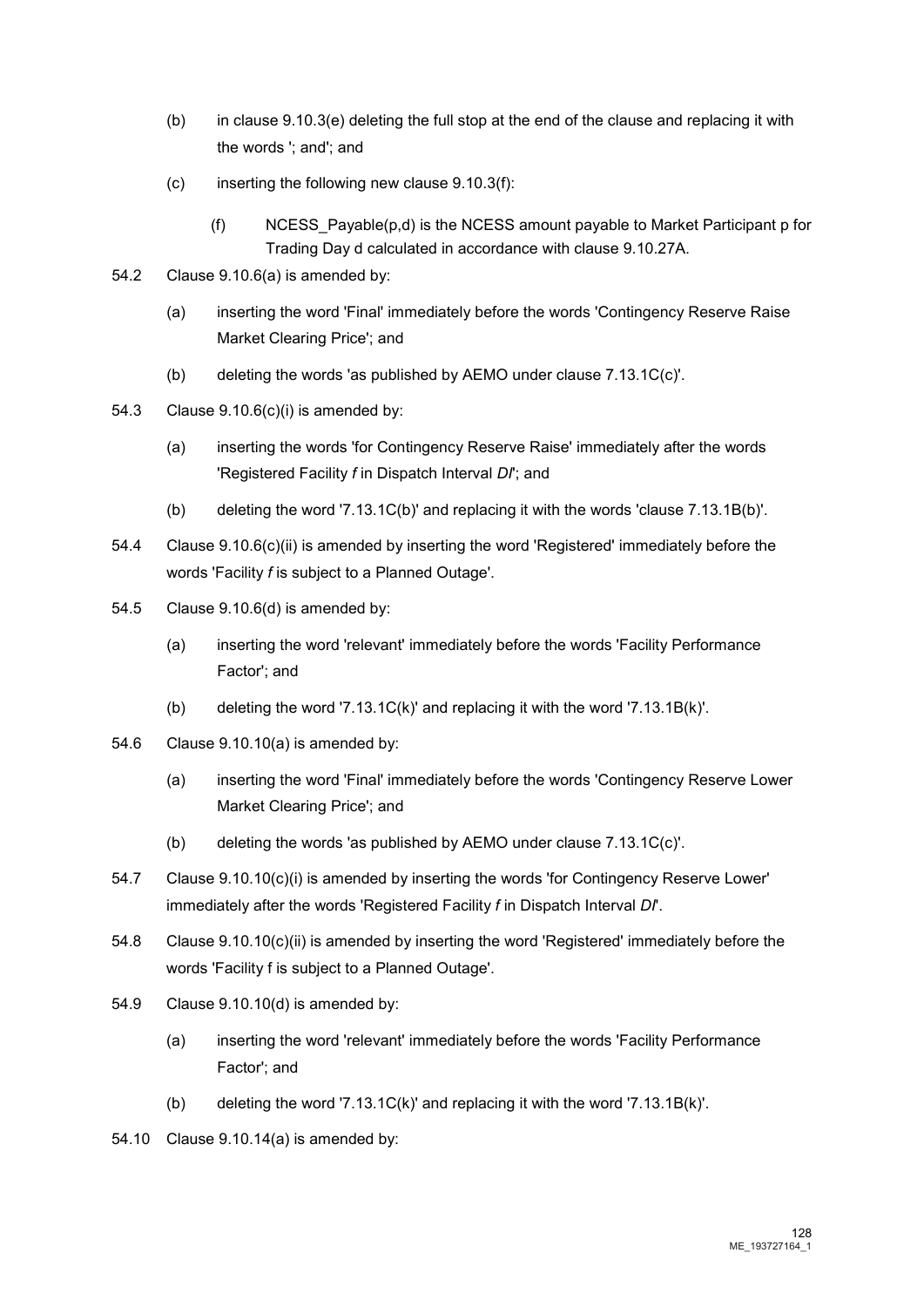- (a) inserting the word 'Final' immediately before the words 'RoCoF Control Service Market Clearing Price'; and
- (b) deleting the words 'as published by AEMO under clause 7.13.1C(c)'.
- 54.11 Clause 9.10.14(c)(i) is amended by inserting the words 'for RoCoF Control Service' immediately after the words 'Registered Facility *f* in Dispatch Interval *DI'*.
- 54.12 Clause 9.10.14(c)(ii) is amended by inserting the word 'Registered' immediately before the words 'Facility f is subject to a Planned Outage'.
- 54.13 Clause 9.10.14(d) is amended by:
	- (a) inserting the word 'relevant' immediately before the words 'Facility Performance Factor'; and
	- (b) deleting the word '7.13.1C(k)' and replacing it with the word '7.13.1B(k)'.
- 54.14 Clause 9.10.16(b) is amended by deleting the word '7.13.1C(f)' and replacing it with the word '7.13.1B(f)'
- 54.15 Clause 9.10.16(c) is amended by deleting the word '7.13.1C(h)' and replacing it with the word '7.13.1B(h)'
- 54.16 Clause 9.10.22(a) is amended by:
	- (a) inserting the word 'Final' immediately before the words 'Regulation Raise Market Clearing Price'; and
	- (b) deleting the words 'as published by AEMO under clause 7.13.1C(c)'.
- 54.17 Clause 9.10.22(c)(i) is amended by inserting the words 'for Regulation Raise' immediately after the words 'Registered Facility *f* in Dispatch Interval *DI*'.
- 54.18 Clause 9.10.22(c)(ii) is amended by inserting the word 'Registered' immediately before the words 'Facility *f* is subject to a Planned Outage'.
- 54.19 Clause 9.10.22(d) is amended by:
	- (a) inserting the word 'relevant' immediately before the words 'Facility Performance Factor'; and
	- (b) deleting the word '7.13.1C(k)' and replacing it with the word '7.13.1B(k)'.
- 54.20 Clause 9.10.23(a) is amended by:
	- (a) inserting the word 'Final' immediately before the words 'Regulation Lower Market Clearing Price'; and
	- (b) deleting the words 'as published by AEMO under clause 7.13.1C(c)'.
- 54.21 Clause 9.10.23(c)(i) is amended by inserting the words 'for Regulation Lower' immediately after the words 'Registered Facility *f* in Dispatch Interval *DI*'.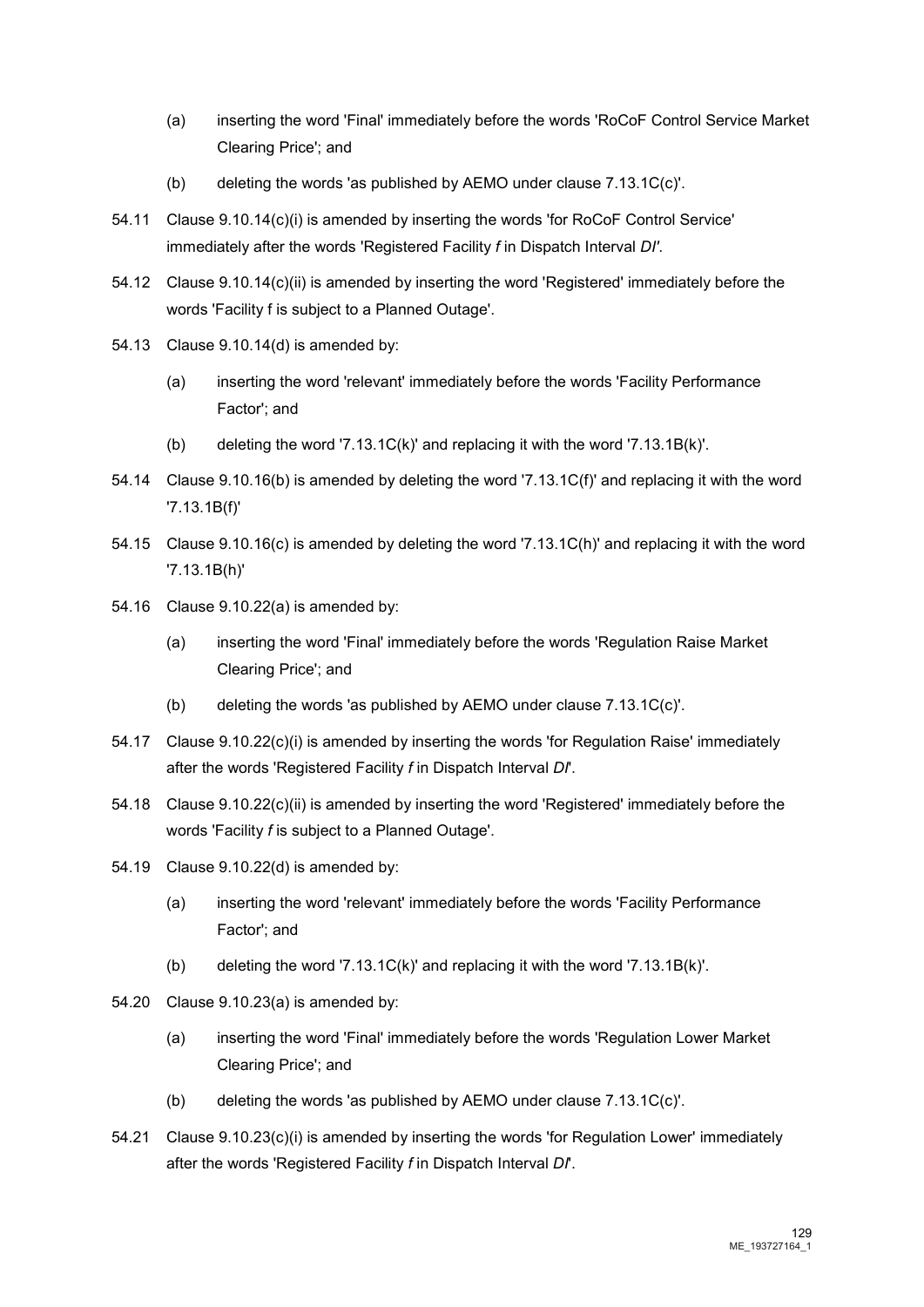- 54.22 Clause 9.10.23(c)(ii) is amended by inserting the word 'Registered' immediately before the words 'Facility *f* is subject to a Planned Outage'.
- 54.23 Clause 9.10.23(d) is amended by:
	- (a) inserting the word 'relevant' immediately before the words 'Facility Performance Factor'; and
	- (b) deleting the word '7.13.1C(k)' and replacing it with the word '7.13.1B(k)'.
- 54.24 Insert the following new clause 9.10.27A:
	- 9.10.27A. The NCESS amount payable to Market Participant p for Trading Day d is:

$$
NCESS_Payable(p,d) = \sum_{t \in d} NCESS_Payable(p,t)
$$

where:

- (a) NCESS Payable $(p,t)$  is the NCESS amount payable to Market Participant p for NCESS in Trading Interval t as calculated in accordance with clause 9.10.27B; and
- (b) t∈d denotes all Trading Intervals t in Trading Day d.
- 54.25 Insert the following new clause 9.10.27B:
	- 9.10.27B. The NCESS amount payable to Market Participant p for NCESS in Trading Interval t is:

$$
NCESS\_Payable(p,t) = \sum_{D \in t} NCESS\_Payable(p,DI)
$$

where:

- (a) NCESS\_Payable(p,DI) is the applicable dollar amount payable to Market Participant p in Dispatch Interval DI for NCESS, as calculated under clause 9.10.27C; and
- (b) DI∈t denotes all Dispatch Intervals in Trading Interval t.
- 54.26 Insert the following new clause 9.10.27C:
	- 9.10.27C. The NCESS amount payable to Market Participant p for NCESS in Dispatch Interval DI is:

$$
NCESS_Payable(p,DI) = \sum_{c \in p} NCESS_Payable(c,DI)
$$

where:

(a) NCESS\_Payable(c,DI) is the applicable dollar amount payable to Market Participant p in Dispatch Interval DI for NCESS under each relevant NCESS Contract which Market Participant p has entered into with AEMO as provided under clause 5.9.1; and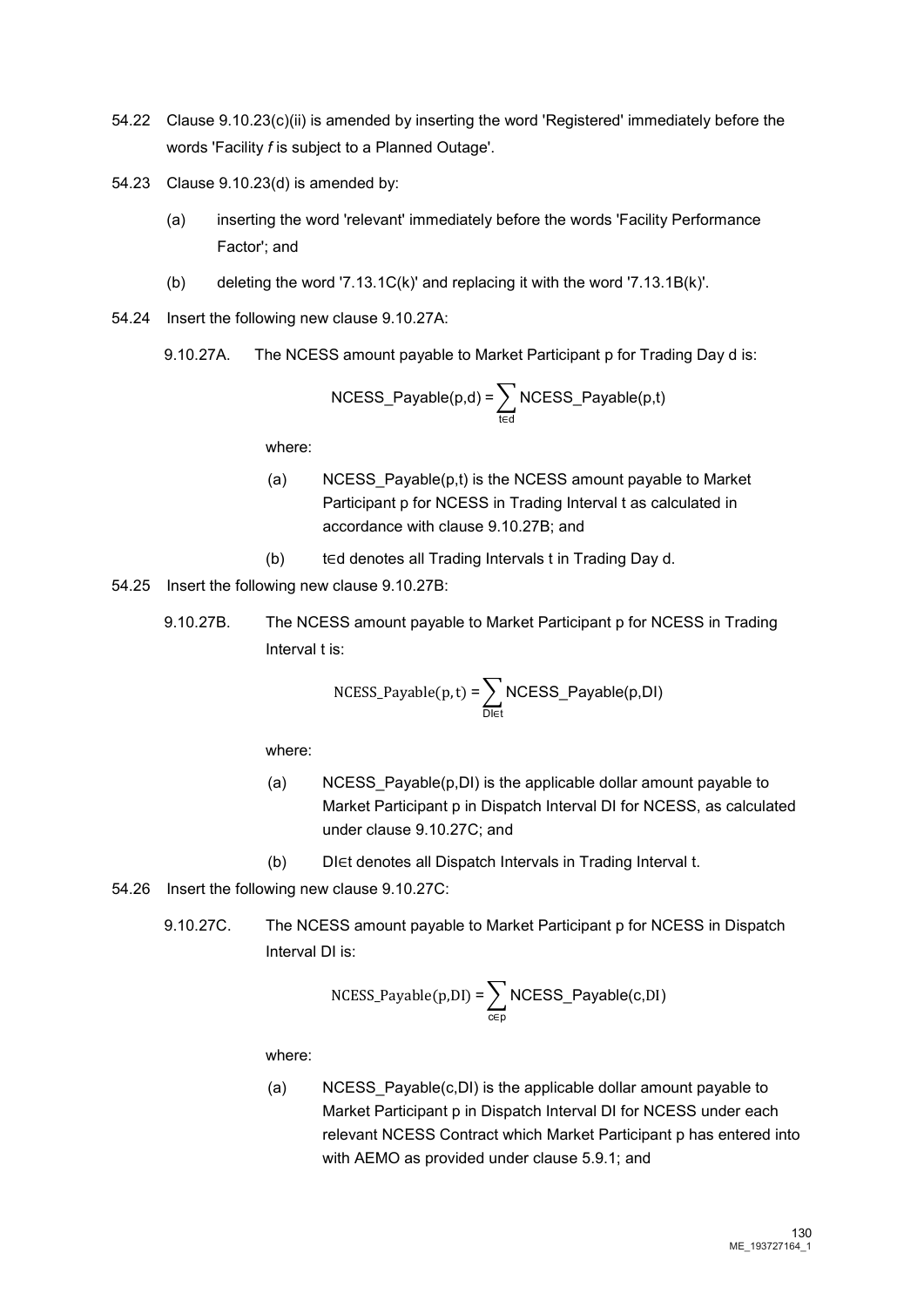- (b) c∈p denotes all NCESS Contracts to which Market Participant p is a counterparty.
- 54.27 Insert the following new clause 9.10.27D:
	- 9.10.27D. The total cost of procuring NCESS in Trading Interval t is:

$$
\mathsf{NCESS\_Payable(t)} = \sum_{\mathsf{p}\in\mathsf{P}}\mathsf{NCESS\_Payable(p,t)}
$$

where:

- (a) NCESS\_Payable(p,t) is the NCESS amount payable to Market Participant p for NCESS in Trading Interval t as calculated in accordance with clause 9.10.27B; and
- (b) p∈P denotes all Market Participants.
- 54.28 Clause 9.10.28 is amended by:
	- (a) inserting the words '+NCESS\_Recoverable( $p$ ,  $d$ )' immediately after the words 'SRS\_Recoverable(p, d)′ in the formula for ESS\_Recoverable(p, d);
	- (b) in clause 9.10.28(e) deleting the full stop at the end of the clause and replacing it with the words '; and
	- $(c)$  inserting the following new clause  $9.10.28(f)$ :
		- (f) NCESS\_Recoverable(p,d) is the NCESS amount recoverable from Market Participant p for Trading Day d calculated in accordance with clause 9.10.44.
- 54.29 Insert the following new clause 9.10.44:
	- 9.10.44. The NCESS amount recoverable from Market Participant p for Trading Day d is:

$$
NCESS\_Recoverable(p, d) = \sum_{t \in d} NCESS\_Recoverable(p, t)
$$

where:

- (a) NCESS Recoverable(p,t) is the NCESS amount recoverable from Market Participant p for Trading Interval t in accordance with clause 9.10.45; and
- (b) t∈d denotes all Trading Intervals t in Trading Day d.
- 54.30 Insert the following new clause 9.10.45:
	- 9.10.45. The NCESS amount recoverable from Market Participant p for Trading Interval t is:

 $NCESS\_Recoverable(p,t) = NCESS\_Payable(t) \times ConsumptionShare(p,t)$ 

where: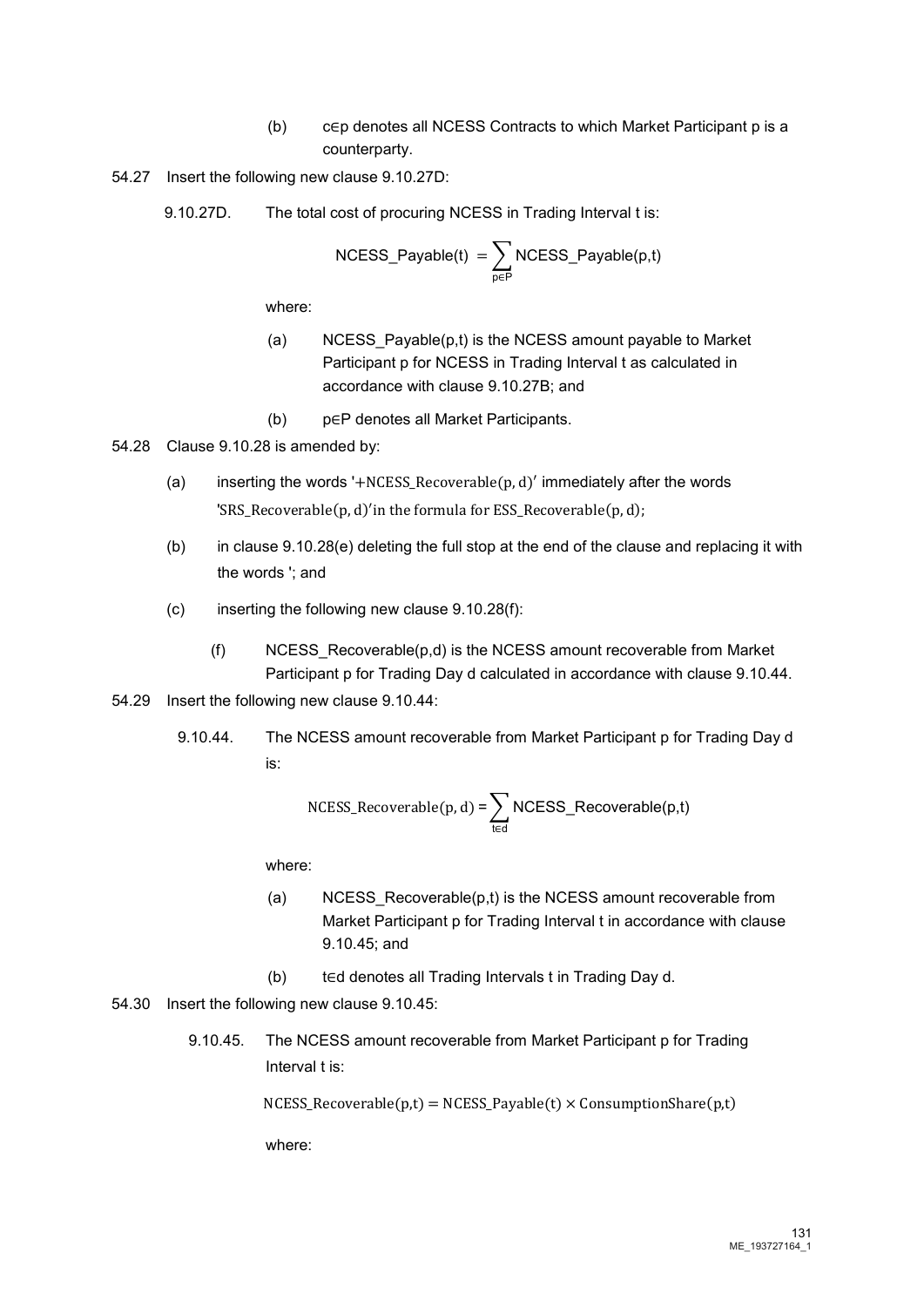- (a) NCESS\_Payable(t) is the total cost of procuring NCESS in Trading Interval t as calculated in accordance with clause 9.10.27D; and
- (b) ConsumptionShare(p,t) is the Consumption Share for Market Participant p in Trading Interval t as calculated in accordance with clause 9.5.6.

### **55. Section 9.12 amended**

- 55.1 Insert the following new clause 9.12.2:
	- 9.12.2. The applicable Market Participant fee settlement amount for Market Participant p for Trading Day d is:

 $MPF_S A(p, d) = MPMF_S A(p, d) + MPRF_S A(p, d) + MPCF_S A(p, d)$ 

where:

- (a) MPMF\_SA(p,d) is the Market Participant Market Fees settlement amount for Market Participant p for Trading Day d calculated in accordance with clause 9.12.3;
- (b) MPRF\_SA(p,d) is the Market Participant Regulator Fees settlement amount for Market Participant p for Trading Day d calculated in accordance with clause 9.12.4; and
- (c) MPCF\_SA(p,d) is the Market Participant Coordinator Fees settlement amount for Market Participant p for Trading Day d calculated in accordance with clause 9.12.4A.
- 55.2 Insert the following new clause 9.12.4A:
	- 9.12.4A. The Market Participant Coordinator Fees settlement amount for Market Participant p for Trading Day d is:

MPCF  $SA(p,d) = -$  CoordinatorFeeRate(d) × ParticipantContribution(p,d)

where:

- (a) CoordinatorFeeRate(d) is the charge per MWh for funding the Coordinator's activities with respect to the Wholesale Electricity Market and other functions under these WEM Rules and the Regulations determined as the Market Participant Coordinator Fee rate in accordance with clause 2.24.2 for the year in which Trading Day d falls; and
- (b) ParticipantContribution(p,d) is calculated in accordance with clause 9.12.5.

# **56. Section 9.13 amended**

- 56.1 Insert the following new clause 9.13.1:
	- 9.13.1. AEMO must determine a Service Fee Settlement Amount for a Trading Day payable to AEMO, to the Economic Regulation Authority and to the Coordinator.
- 56.2 Insert the following new clause 9.13.4: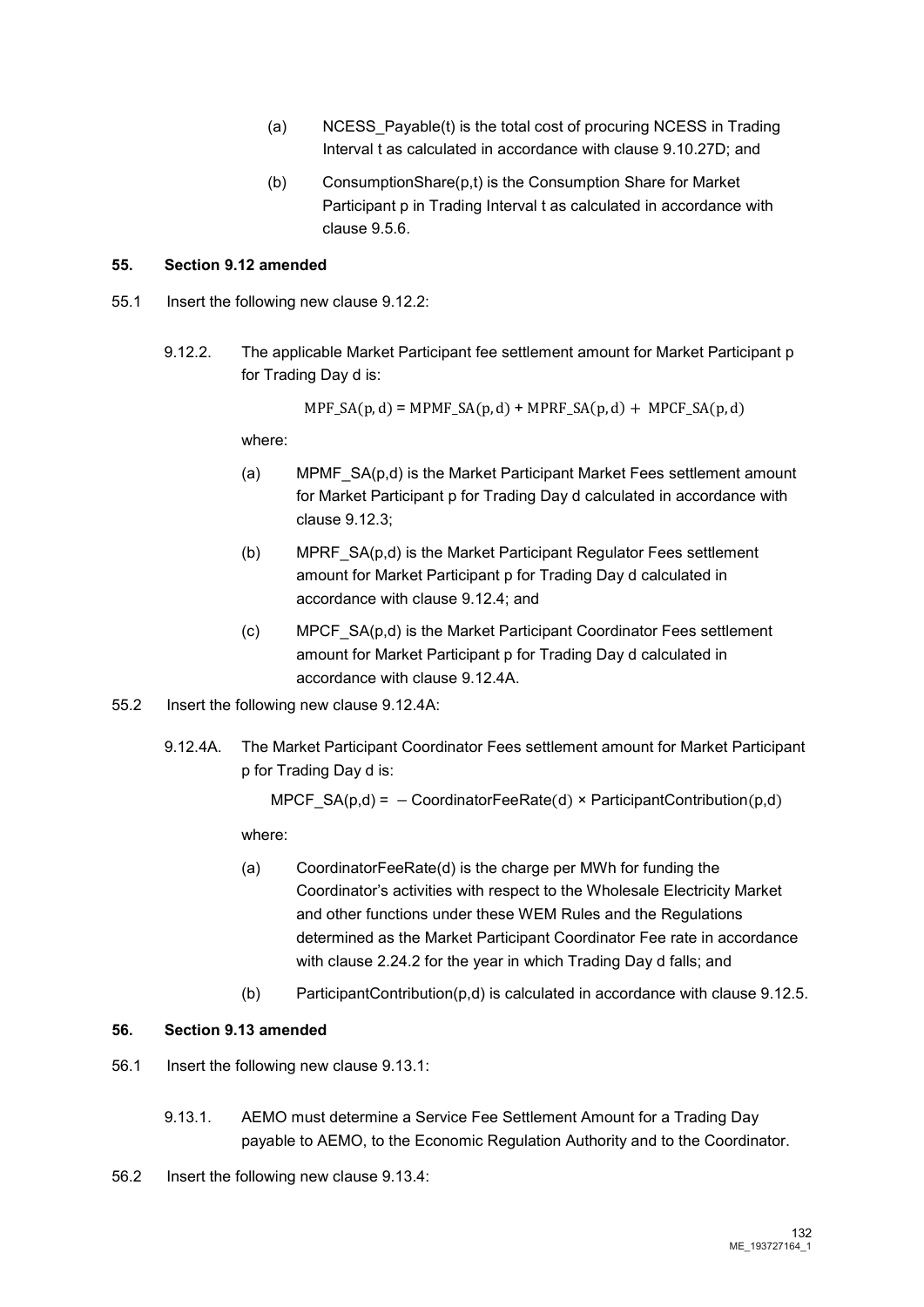9.13.4 The Service Fee Settlement Amount payable to the Coordinator for Trading Day d is:

$$
SFCF\_SA(d) = -\sum_{p \in P} MPCF\_SA(p, d)
$$

where:

- (a) MPCF SA(p,d) is the Market Participant Coordinator Fees settlement amount for Market Participant p for Trading Day d as calculated in clause 9.12.4A; and
- (b) p∈P denotes all Market Participants.

# **57. Section 9.14 amended**

- 57.1 Clause 9.14.2(c)(iii) is amended by inserting the word 'Final' immediately before the words 'Energy Market Clearing Price'.
- 57.2 Clause 9.14.2(c)(iv) is amended by inserting the word 'final' immediately before the words 'Market Clearing Prices'.
- 57.3 Clause 9.14.2(d)(vi) is amended by inserting the word 'Final' immediately before the words 'Reference Trading Price'.

#### **58. Section 10.2 amended**

- 58.1 Clause 10.2.1 is deleted and replaced with the following:
	- 10.2.1. The Coordinator must, in accordance with the WEM Rules and WEM Procedures, determine the confidentiality status for each type of market related information and document produced or exchanged in accordance with the WEM Rules or WEM Procedures.
- 58.2 Clause 10.2.3 is deleted and replaced with the following:
	- 10.2.3. In determining the confidentiality status of a type of market related information or document under clause 10.2.1, subject to clauses 10.3.2B and 10.3.2BA, the Coordinator must have regard to the following principles:
		- (a) information that discloses the price of electricity, capacity or any related service, equipment, or plant, or commercially sensitive or potentially defamatory information pertaining to a Rule Participant is not made public or revealed to other Rule Participants except in accordance with legal requirements or requirements of these WEM Rules;
		- (b) subject to clause 10.2.3(a), Rule Participants are to have access to information pertaining to current and expected future conditions of the power system that may impact on their ability to trade, deliver, or consume energy;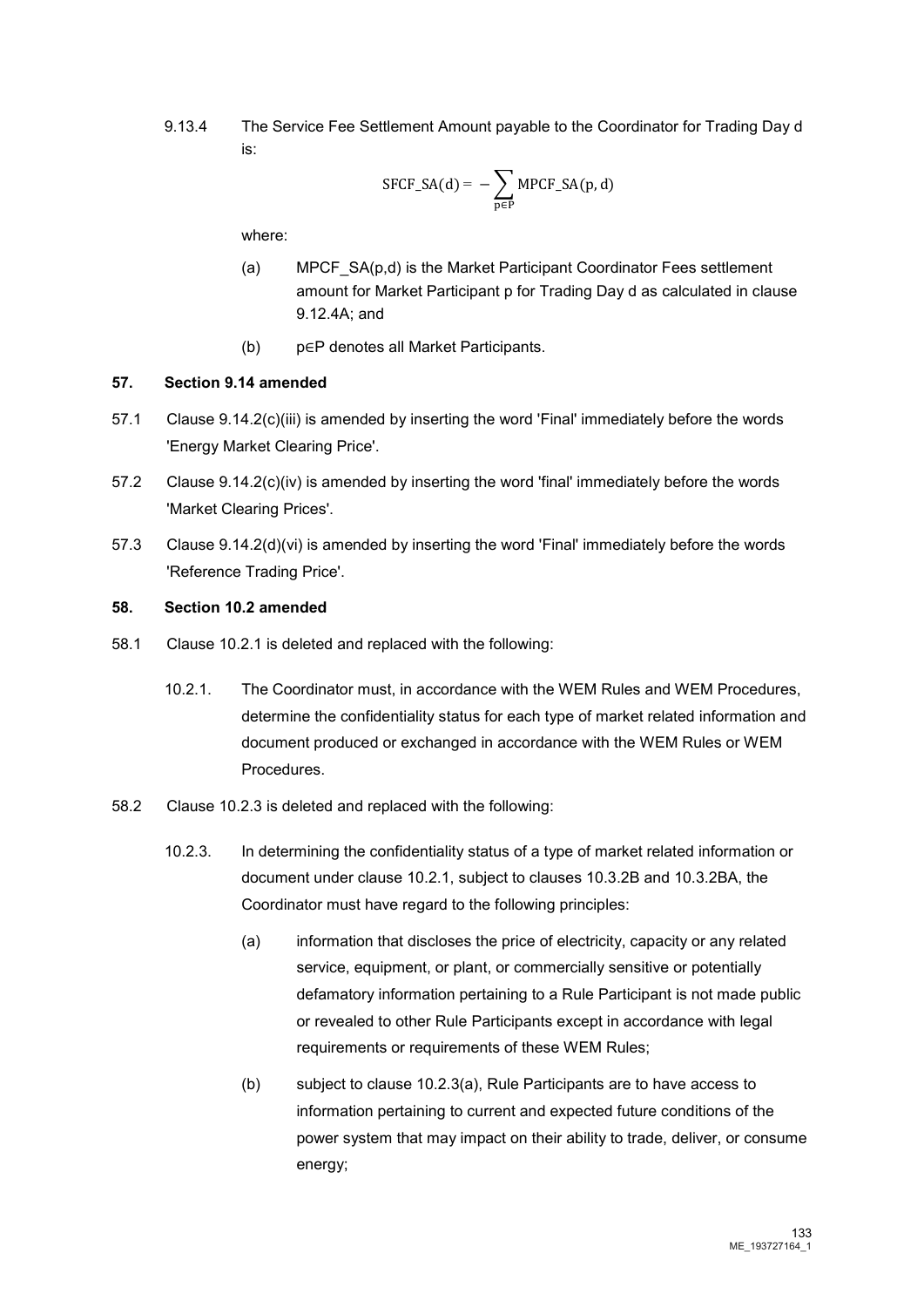- (c) the Coordinator may restrict the availability of information to a person where this is required by law, or these WEM Rules;
- (d) the Coordinator may declare incomplete working documents to be Confidential;
- (e) subject to this clause 10.2.3, the confidentiality status must seek to maximise the number of parties that may view the information or document;
- (f) information already in the public domain, other than by reason of a breach of existing confidentiality obligations, has a confidentiality status of Public;
- (g) information already known to a person, other than by reason of a breach of existing confidentiality obligations, is available to that person;
- (h) information that would otherwise be confidential may be disclosed to the extent that the Coordinator is satisfied its disclosure is with the consent of the party to whom the information is confidential; and
- (i) information that may be aggregated or provided in a form that does not disclose material that would otherwise be confidential, is to be Public.
- 58.3 Clause 10.2.3A is deleted and replaced with the following:
	- 10.2.3A. The Coordinator, AEMO, the Economic Regulation Authority or a Network Operator may make available to any person information if the Coordinator, AEMO, the Economic Regulation Authority or the Network Operator, as applicable, are required to do so by law or these WEM Rules.
- 58.4 Clauses 10.2.3B, 10.2.3BA and 10.2.3C are deleted.
- 58.5 Clause 10.2.5(e) is amended by deleting the word 'AEMO' and replacing it with the words 'the Coordinator'.
- 58.6 Clause 10.2.6 is amended by deleting the word 'AEMO' and replacing it with the words 'the Coordinator' in each place where it occurs.
- 58.7 Clause 10.2.7 is deleted and replaced with the following:
	- 10.2.7. The Coordinator must document in a WEM Procedure the process it follows in determining the confidentiality status of information in section 10.2.

# **59 Section 10.5 amended**

- 59.1 Clause 10.5.1 is amended by deleting the words 'AEMO must set the class of confidentiality status' and replacing them with the words 'The confidentiality status'.
- 59.2 Clauses 10.5.1(a) and 10.5.1(b) are amended by deleting the contents of them and replacing them with '[Blank]'.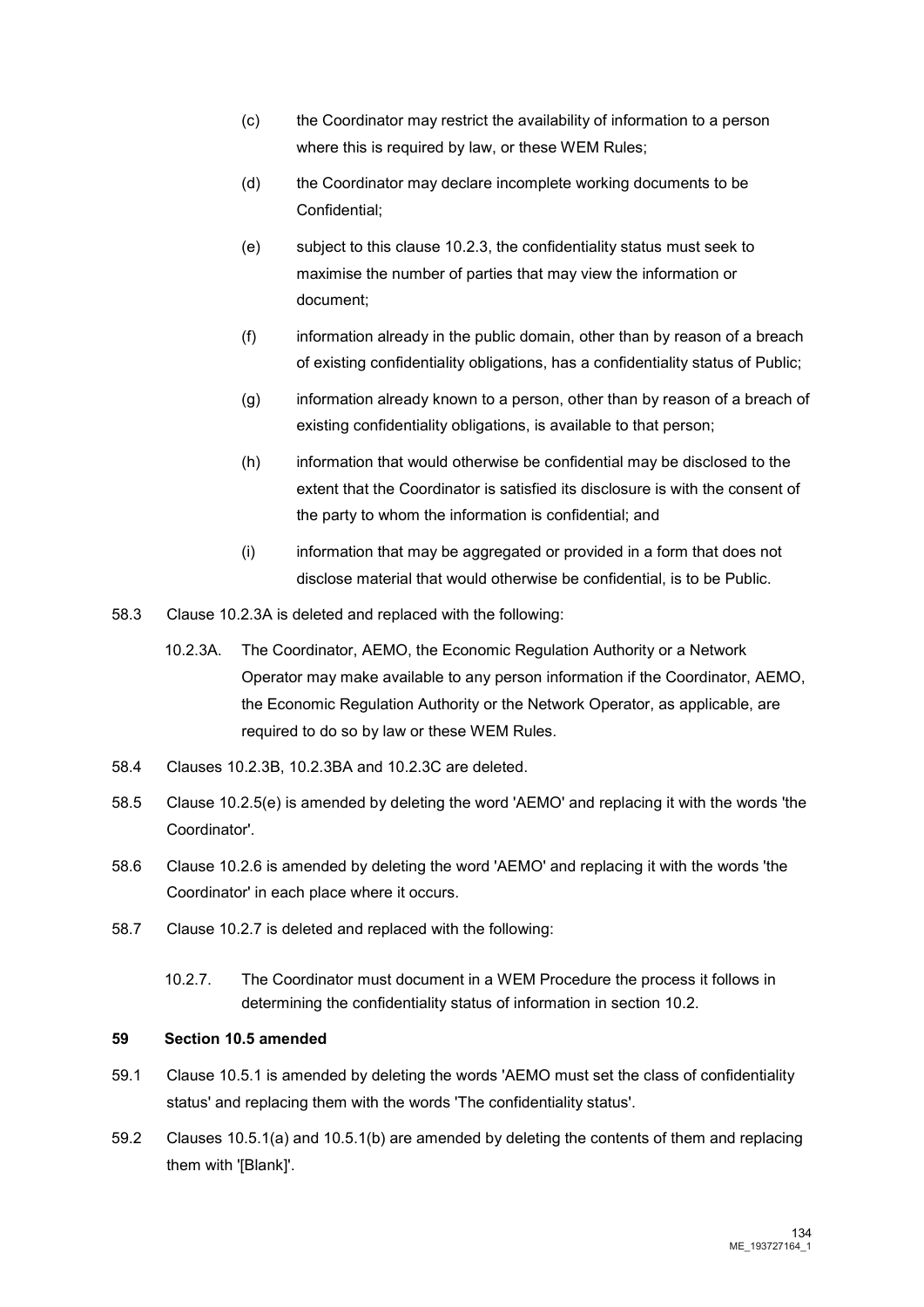- 59.3 Clause 10.5.1(c)(vi) is amended by deleting the word 'and' after the semi-colon at the end of the clause.
- 59.4 Clause 10.5.1(c)(vii) is amended by inserting the word 'and' after the semi-colon at the end of the clause.
- 59.5 Insert the following new clause 10.5.1(c)(viii):
	- viii. names and capacities of Intermittent Loads and the Energy Producing Systems which supply them, including a unique name for each electricity producing unit in the Energy Producing System;
- 59.6 Clause 10.5.1(jB) is amended by deleting the words 'Network Control Service Contracts' and replacing them with 'NCESS Contracts'.
- 59.7 Clause 10.5.2 is amended by deleting the words 'AEMO must set' and replacing them with the words 'The Coordinator must set'.

# **60. Section 10.7 amended**

- 60.1 Clause 10.7.1 is amended by deleting the words 'AEMO must set' and replacing them with the words 'The Coordinator must set'.
- 60.2 Clause 10.7.1(c) is amended by deleting the words 'Market Customer specified' and replacing them with the words ' Market Participant specific'.
- 60.3 Clause 10.7.2 is amended by deleting the words 'AEMO must set' and replacing them with the words 'The Coordinator must set'.

# **61. Section 10.8 amended**

61.1 Clause 10.8.2 is amended by deleting the words 'AEMO must set' and replacing them with the words 'The Coordinator must set'.

# **62. Section 10.9 amended**

62.1 Clause 10.9.1 is amended by deleting the words 'AEMO must set' and replacing them with the words 'The Coordinator must set'.

# **63. Chapter 11 (Glossary) amended**

63.1 Insert each of the following new definitions in Chapter 11 (Glossary) in the appropriate alphabetical order:

**Aggregated Facility**: A group of Facilities of the type defined in clause 2.29.1B(c), aggregated under section 2.30, and treated as a single Facility for the purpose of these WEM Rules.

**Contingency Lower Offset**: For each Dispatch Interval or Pre-Dispatch Interval, the offset determined by AEMO in accordance with the WEM Procedure referred to in clause 7.2.5, when determining the quantity of Contingency Reserve Lower required to maintain the SWIS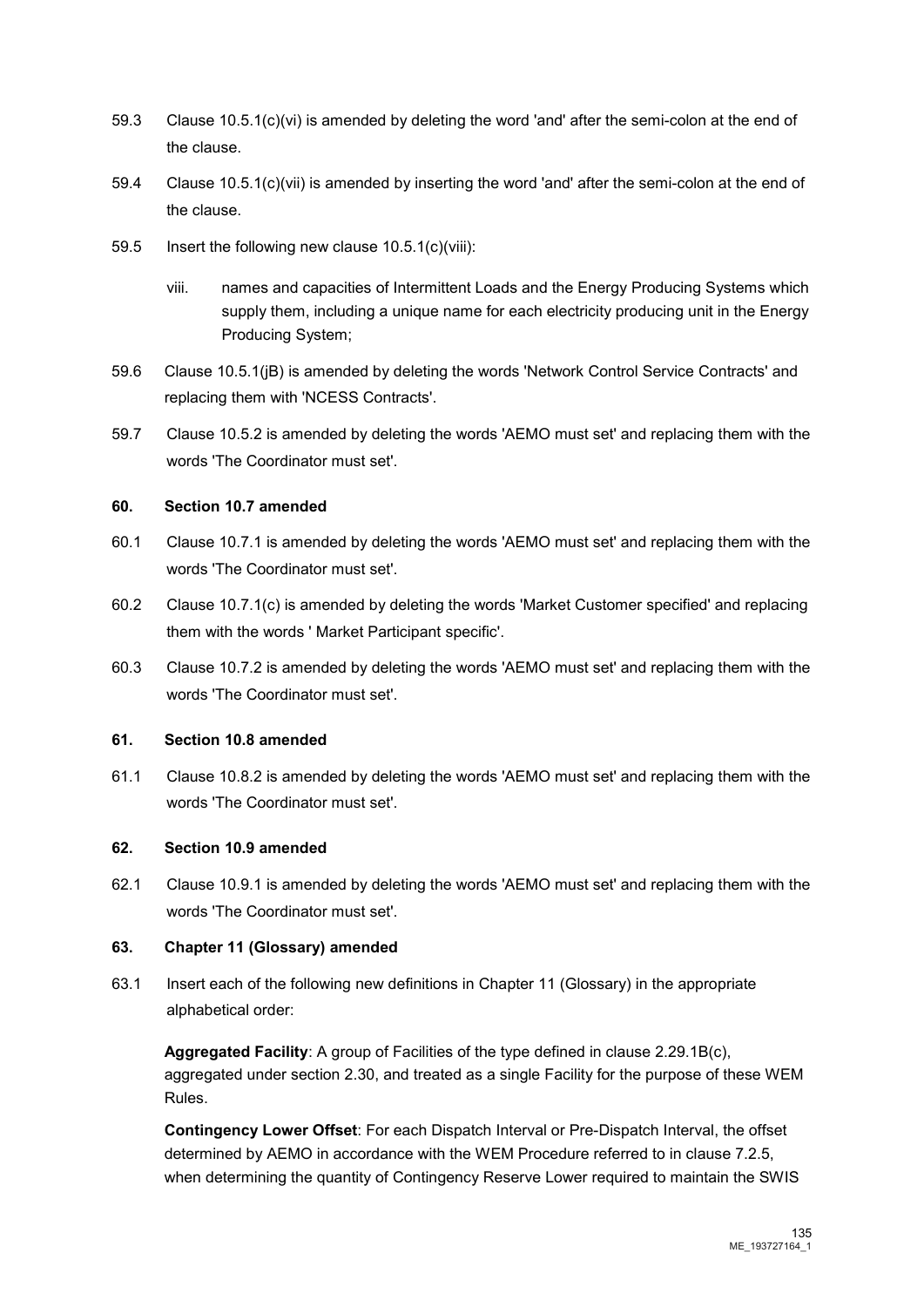frequency in accordance with the Frequency Operating Standards taking into account the size of the Largest Credible Load Contingency, and where:

- (a) a negative offset quantity indicates additional Contingency Reserve Lower is required; and
- (b) a positive offset quantity indicates less Contingency Reserve Lower is required.

**Contingency Raise Offset**: For each Dispatch Interval or Pre-Dispatch Interval, the offset determined by AEMO in accordance with the WEM Procedure referred to in clause 7.2.5 when determining the quantity of Contingency Reserve Raise required to maintain the SWIS frequency in accordance with the Frequency Operating Standards considering the Largest Credible Supply Contingency, and where:

- (a) a negative offset quantity indicates additional Contingency Reserve Raise is required; and
- (b) a positive offset quantity indicates less Contingency Reserve Raise is required.

**Contract Maximum Demand**: Has the meaning given in Appendix 3 of the Electricity Networks Access Code 2004.

**Energy Producing System**: One or more electricity producing units, such as generation systems or Electric Storage Resources, located behind a single network connection point or electrically connected behind two or more shared network connection points.

**External Administrator**: Means an administrator, controller, managing controller or restructuring practitioner (each as defined in the Corporations Act), trustee, provisional liquidator, liquidator or any other person (however described) holding or appointed to an analogous office or acting or purporting to act in an analogous capacity.

**Facility**: Has the meaning given in clause 2.29.1B, which can be an unregistered facility or Registered Facility.

**Facility Contingency**: Means a Credible Contingency Event associated with the unexpected automatic or manual disconnection of, or the unplanned change in output of, one or more operating energy producing units or Facilities.

**Facility Risk**: Means, for a Facility, the sum of energy and Regulation Raise cleared from the relevant Facility in that Dispatch Interval.

**Final Energy Market Clearing Price**: The Energy Market Clearing Price as published or revised and republished under section 7.13.

**Final Contingency Reserve Lower Market Clearing Price**: The Contingency Reserve Lower Market Clearing Price as published or revised under section 7.13.

**Final Contingency Reserve Raise Market Clearing Price**: The Contingency Reserve Raise Market Clearing Price as published or revised under section 7.13.

**Final Regulation Lower Market Clearing Price**: The Regulation Lower Market Clearing Price as published or revised under section 7.13.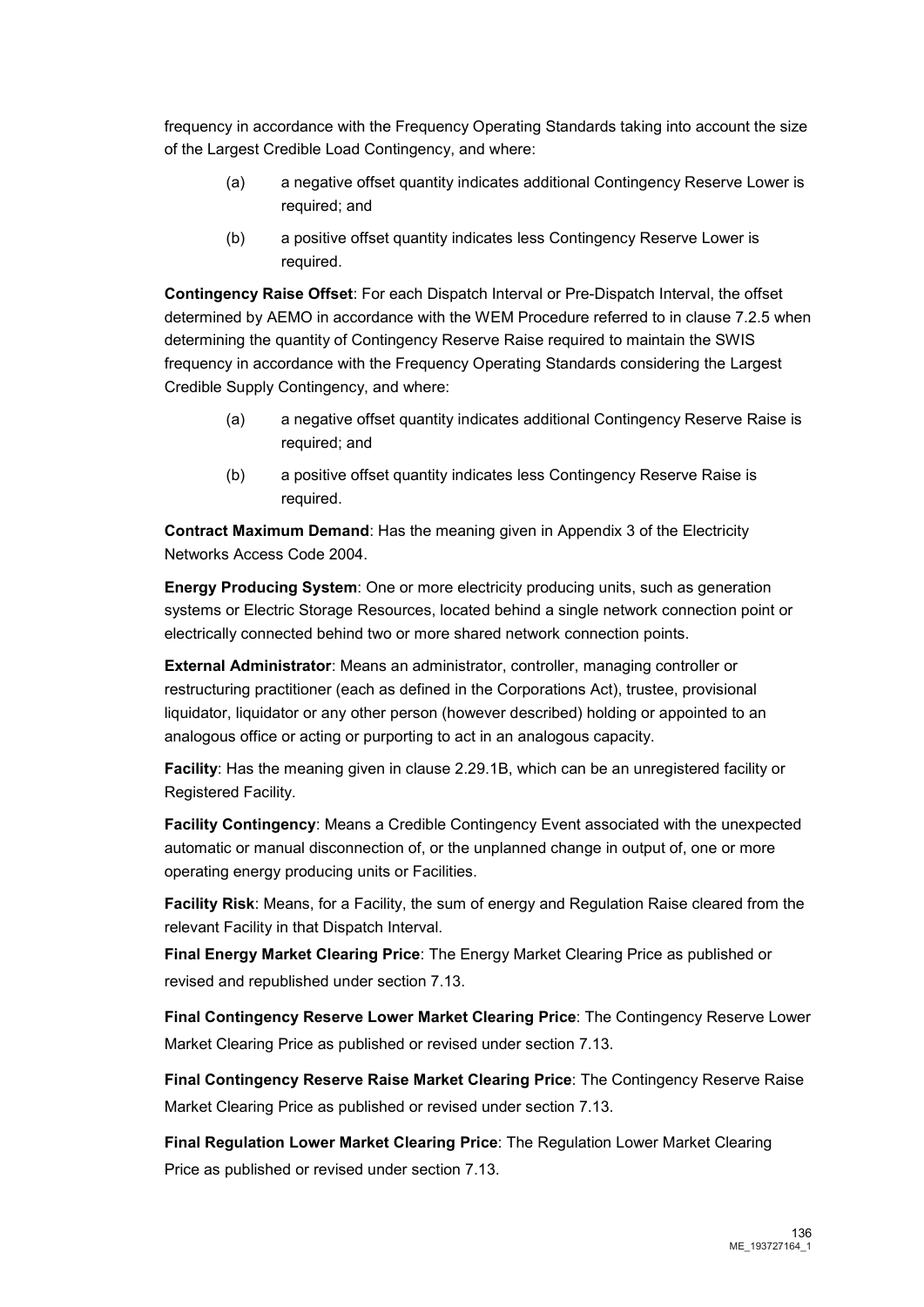**Final Regulation Raise Market Clearing Price**: The Regulation Raise Market Clearing Price as published or revised under section 7.13.

**Final RoCoF Control Service Market Clearing Price**: The RoCoF Control Service Market Clearing Price as published or revised under section 7.13.

**Final Reference Trading Price**: The Reference Trading Price as published or revised under section 7.13.

**Largest Credible Load Contingency**: Means the highest magnitude possible MW change resulting in an increase in SWIS frequency that could occur in a Dispatch Interval or Pre-Dispatch Interval due to a single Credible Contingency Event based on the output of the Dispatch Algorithm.

**Largest Credible Supply Contingency**: Means the maximum possible net MW change resulting in a decrease in SWIS frequency that could occur in a Dispatch Interval or Pre-Dispatch Interval due to a single Credible Contingency Event based on the output of the Dispatch Algorithm, accounting for any associated change in overall demand as a result of the same Credible Contingency Event.

**Maximum Contingency Reserve Block Size**: The largest quantity of Contingency Reserve that may be offered by a relevant Registered Facility at one price, as set by AEMO in a WEM Procedure.

**Nominated Excess Capacity**: In respect of a Facility containing an Intermittent Load, the maximum quantity of Injection (in MW) that the Market Participant intends the Facility to make in any Dispatch Interval, which must not be exceeded in more than 120 Dispatch Intervals in any 12 month period.

**Non-Scheduled Facility**: A Facility that can be self-scheduled by its operator (with the exception that AEMO can direct it to decrease its output subject to its physical capabilities), and which is registered as such in accordance with clause 2.29.4G.

**Scheduled Facility**: A Facility that can respond to a Dispatch Target from AEMO such that it can maintain its Injection or Withdrawal within its Tolerance Range for a specified period and is registered as such in accordance with clauses 2.29.4G and 2.29.4I.

**Semi-Scheduled Facility**: A Facility that can reduce the value of its Injection or increase the value of its Withdrawal to comply with a Dispatch Cap issued by AEMO and is registered as such in accordance with clauses 2.29.4G and 2.29.4I.

**Small Aggregation**: One or more Facilities connected to the distribution system and located at the same Electrical Location.

**STEM Reserve Capacity Obligation Quantity**: An estimate of the Reserve Capacity Obligation Quantity for a Separately Certified Component of a Scheduled Facility or Semi-Scheduled Facility for a Dispatch Interval that is determined by AEMO on the Scheduling Day for the relevant Trading Day in accordance with Chapter 6.

**System Size**: Means, in respect of a Facility beng a quantity equalling the sum of:

(a) the minimum of: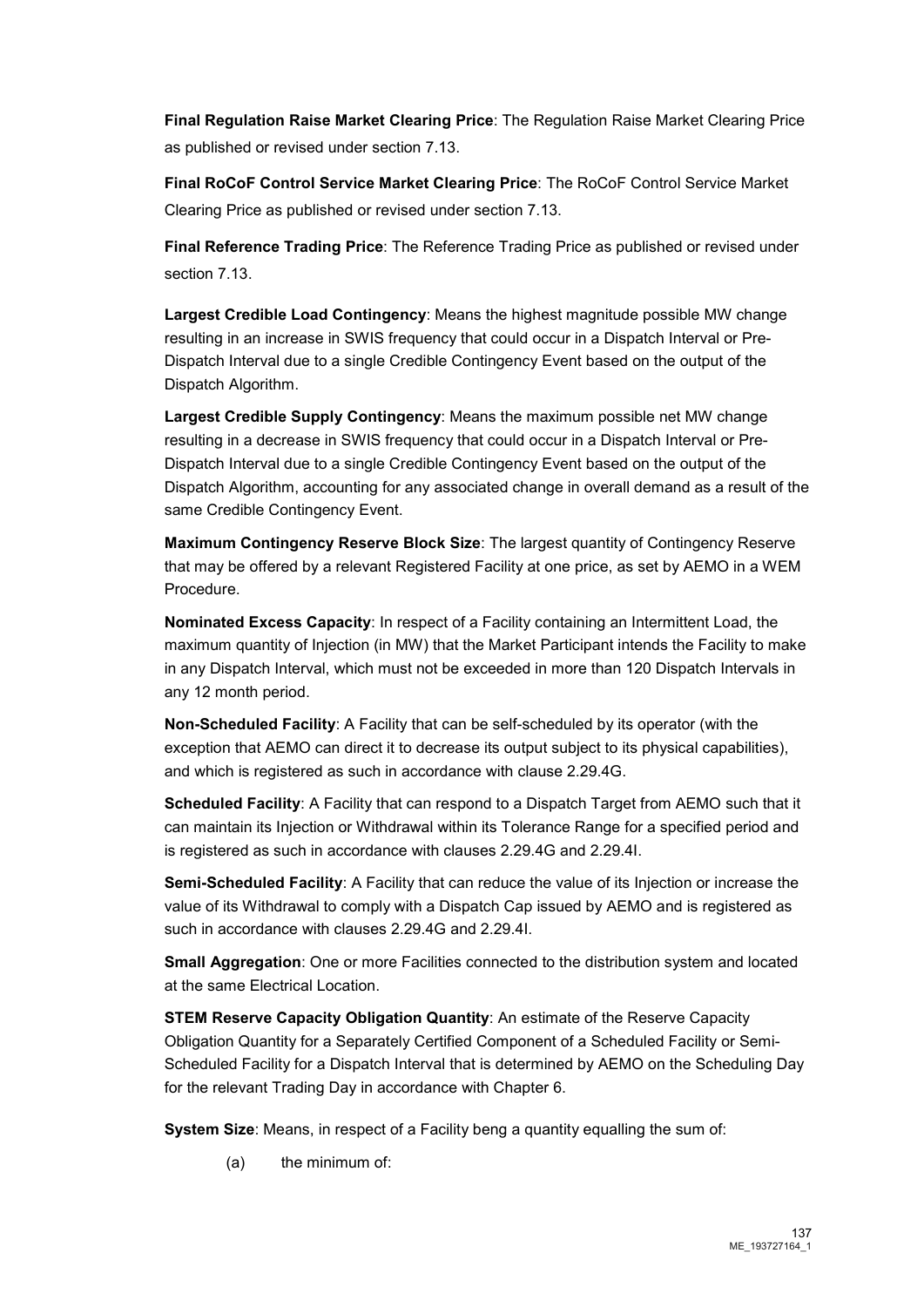- i. the Declared Sent Out Capacity of the Facility; and
- ii. the sum over all energy producing equipment comprising the Energy Producing System at the Facility (calculated for each individual piece of energy equipment), of each energy producing equipment's maximum MW output; and
- (b) if the Facility contains no Electric Storage Resource, then zero, otherwise the minimum of:
	- i. the Contract Maximum Demand in MW of the Facility, where the Contract Maximum Demand is a positive quantity; and
	- ii. negative one multiplied by the sum over all Electric Storage Resources in the Energy Producing System at the Facility (calculated for each individual Electric Storage Resource), of each Electric Storage Resource's maximum MW consumption quantity (where that consumption quantity is negative).

**Unadjusted Semi-Scheduled Injection Forecast**: The expected maximum available Injection from a Semi-Scheduled Facility in a Dispatch Interval, including the effect of any Outages that have not been rejected for that Registered Facility, assuming that the Registered Facility will not be subject to a Dispatch Instruction that limits its Injection or Withdrawal, which may be provided to AEMO in accordance with the WEM Procedures in clauses 2.35.4 and 7.13.3.

**Uplift Payment Mispricing Trigger**: For a Facility and a Dispatch Interval, the value calculated in clause 9.9.9.

- 63.2 The definition for 'Constraints Library' is amended by inserting the words 'or clause 5.7.3' immediately after the words 'section 2.27A' in subclause (a) of the definition.
- 63.3 The definition for 'Electric Storage Resource Obligation Interval' is deleted and replaced with the following:

**Electric Storage Resource Obligation Interval**: A Trading Interval, that AEMO has determined in accordance with the WEM Procedure referred to in clause 4.11.3A, in which a non-zero Reserve Capacity Obligation Quantity is applied to an Electric Storage Resource.

- 63.4 The definition for 'Facility Capacity Rebate' is amended by deleting the words 'Scheduled Generator' and replacing them with the words 'Scheduled Facility, Semi-Scheduled Facility'.
- 63.5 The definition for 'Frequency Band' is deleted and replaced with the following:

**Frequency Band: Means the Credible Contingency Event Frequency Band, Extreme** Frequency Tolerance Band, Island Separation Frequency Band, Normal Operating Frequency Band or Normal Operating Frequency Excursion Band.

63.6 The definition for 'Individual Intermittent Load Reserve Capacity Requirement' is amended by inserting the words 'to which clause 1.48.2 applies' immediately after the words 'for an Intermittent Load'.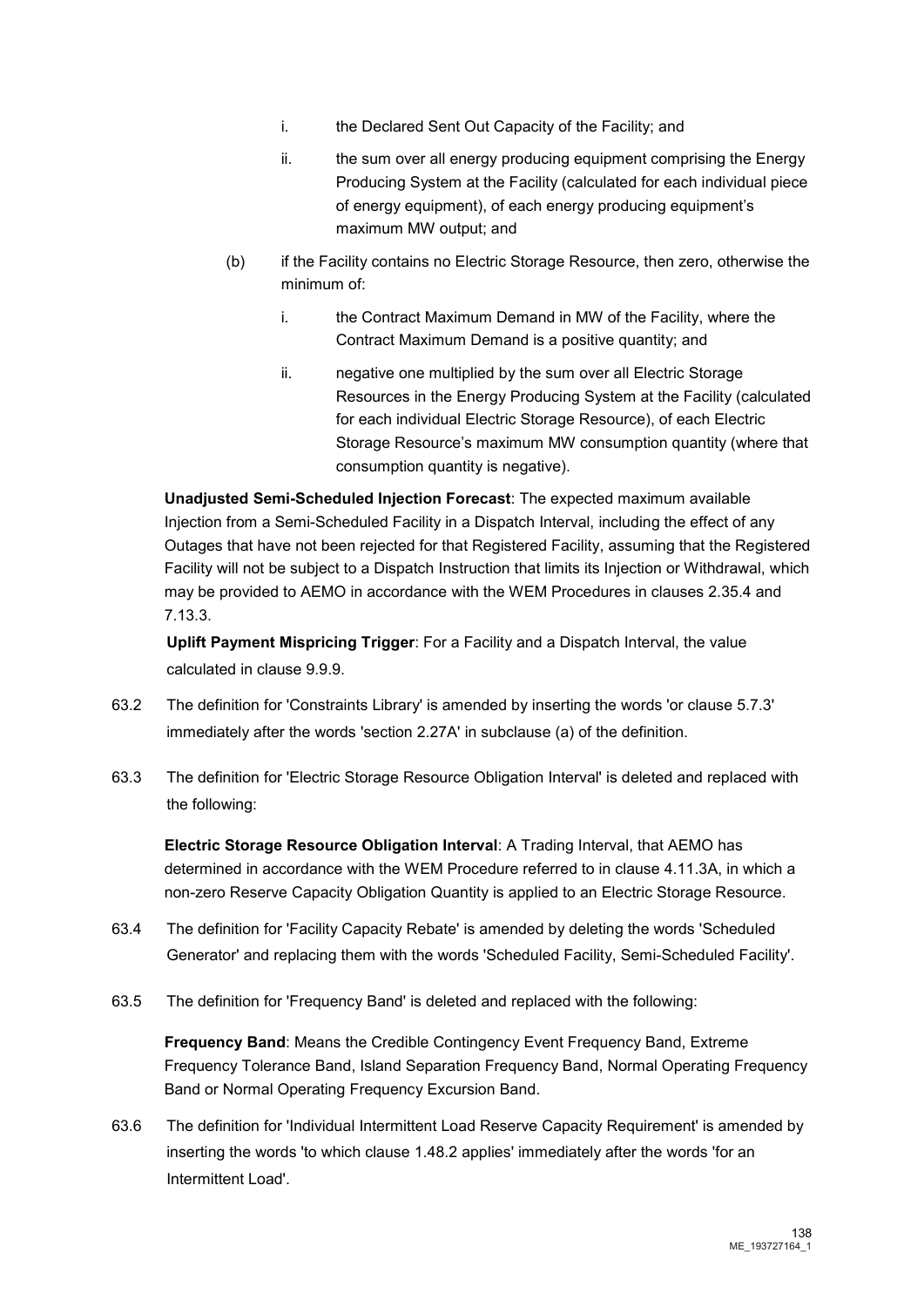63.7 The definition for 'Intermittent Load' is deleted and replaced with the following:

**Intermittent Load**: A type of Load or part of a Load defined under clause 2.30B.1.

63.8 The definition for 'Interruptible Load' is deleted and replaced with the following:

**Interruptible Load**: A Facility relating to one or more Non-Dispatchable Loads, where consumption can be curtailed automatically in response to a change in system frequency, and registered as such in accordance with clause 2.29.5.

63.9 The definition for 'Load' is deleted and replaced with the following:

**Load**: One or more electricity consuming resources or devices, other than Electric Storage Resources, located behind a single network connection point or electrically connected behind two or more shared network connection points.

63.10 The definition for 'Non-Dispatchable Load' is deleted and replaced with the following:

**Non-Dispatchable Load**: A Facility of the type defined in clause 2.29.1B(c) which is not a Registered Facility and that may be associated with a Demand Side Programme or an Interruptible Load.

63.11 The definition for 'Non-Temperature Dependent Load' is deleted and replaced with the following:

**Non-Temperature Dependent Load**: A Non-Dispatchable Load accepted by AEMO as a Non-Temperature Dependent Load under clause 4.28.9.

63.12 The definition for 'Parasitic Load' is deleted and replaced with the following:

**Parasitic Load:** A Load where consumption is auxiliary to the production of energy from an Energy Producing System.

- 63.13 The definition for 'Registered Facility' is amended by inserting the words 'in a Facility Class' immediatelty after the word 'AEMO'.
- 63.14 The definition for 'Registration Correction Notice' is deleted and replaced with the following:

**Registration Correction Notice**: Means a notice issued by AEMO under clauses 2.32.7B or 2.32.7BA.

63.15 The definition for 'Required Level' is deleted and replaced with the following:

**Required Level**: The level of output (expressed in MW) required to be met by a Facility as determined in clauses 4.11.3B, 4.11.3BB, 4.11.3BC or 4.11.3BD, as applicable.

63.16 The definition for 'Reserve Capacity Obligation Quantity' is deleted and replaced with the following: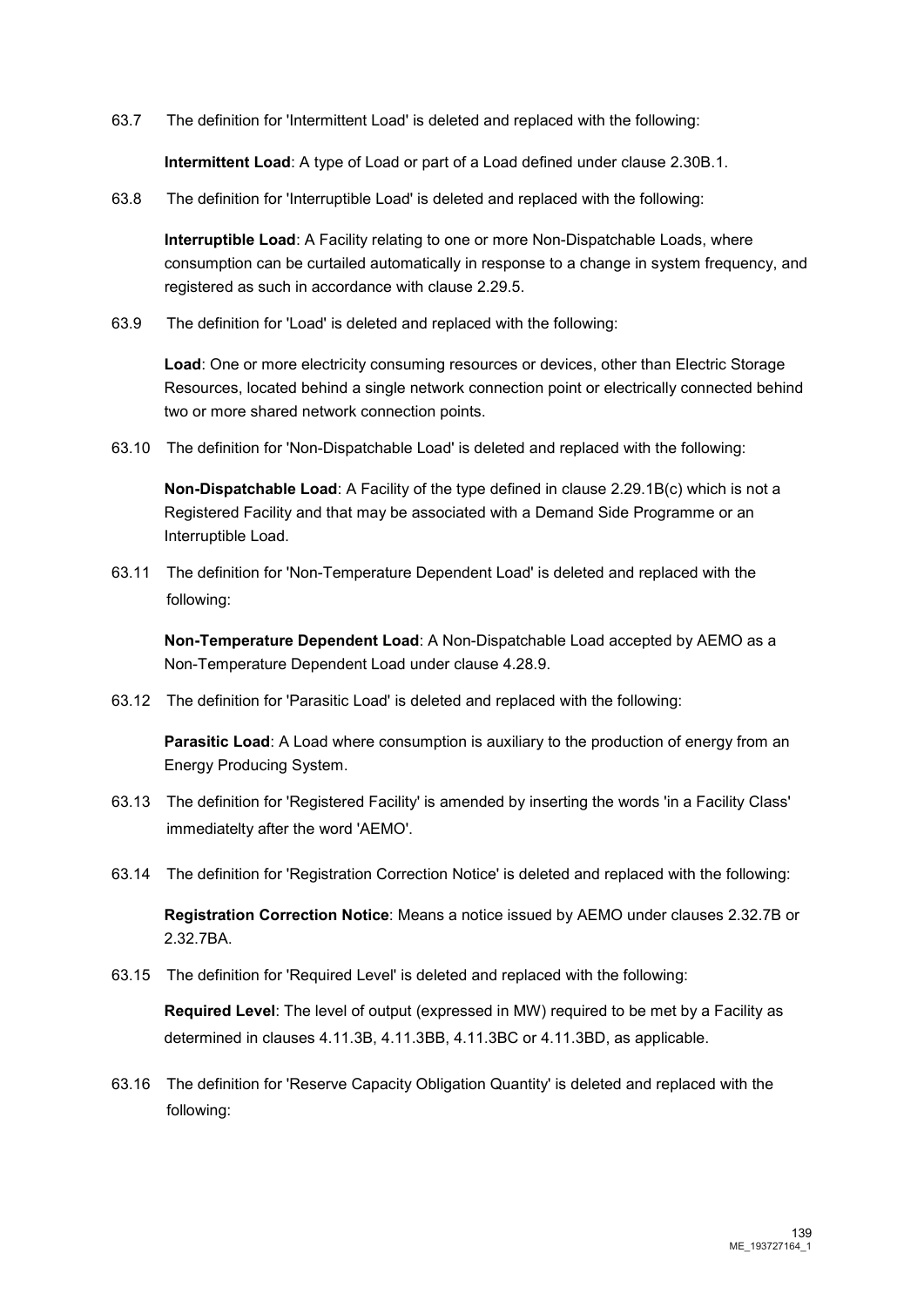**Reserve Capacity Obligation Quantity**: The specific amount of capacity required to be provided in a Dispatch Interval or Trading Interval as part of a Reserve Capacity Obligation set by AEMO in accordance with clauses 4.12.4 to 4.12.6.

63.17 The definition for 'Temperature Dependent Load' is deleted and replaced with the following:

**Temperature Dependent Load**: A Non-Dispatchable Load that is not a Non-Temperature Dependent Load.

63.18 The definition for 'Total Sent Out Generation' is deleted and replaced with the following:

**Total Sent Out Generation**: Means, for a Trading Interval, the sum over all Scheduled Facilities, Semi-Scheduled Facilities and Non-Scheduled Facilities of each Facility's Sent Out Metered Schedule for the Trading Interval or zero (whichever is higher for that Facility).

63.19 The definition for 'Transmission Connected Generating System' is deleted and replaced with the following:

**Transmission Connected Generating System**: Means generating works connected to a transmission system in the SWIS, including an unregistered Energy Producing System supplying an Intermittent Load.

63.20 Each of the definitions listed in the following Table in Chapter 11 (Glossary) is deleted:

| Table                                        |
|----------------------------------------------|
| <b>Capacity Credit Allocation Acceptance</b> |
| Dispatch Support Service Contract            |
| <b>Market Customer</b>                       |
| <b>Market Generator</b>                      |
| <b>Network Control Service</b>               |
| <b>Network Control Service Contract</b>      |
| Scheduled Load                               |
|                                              |

# **64. Appendix 1 amended**

- 64.1 Clause (f) in Appendix 1 is amended by deleting the words 'for a Market Customer serving Non-Dispatchable Load' and replacing them with the words 'for a Market Participant serving Non-Dispatchable Load, or a Registered Facility containing an Intermittent Load'.
- 64.2 Clause (f)(vi) in Appendix 1 is deleted and replaced with the following:
	- vi. the identity of metering points serving Intermittent Loads that are contained in Non-Dispatchable Loads or Registered Facilities;
- 64.3 Clause (g) in Appendix 1 is deleted and replaced with the following:
	- (g) for an Interruptible Load:
		- i. the Market Participant's nominated maximum consumption quantity, in units of MWh per Trading Interval;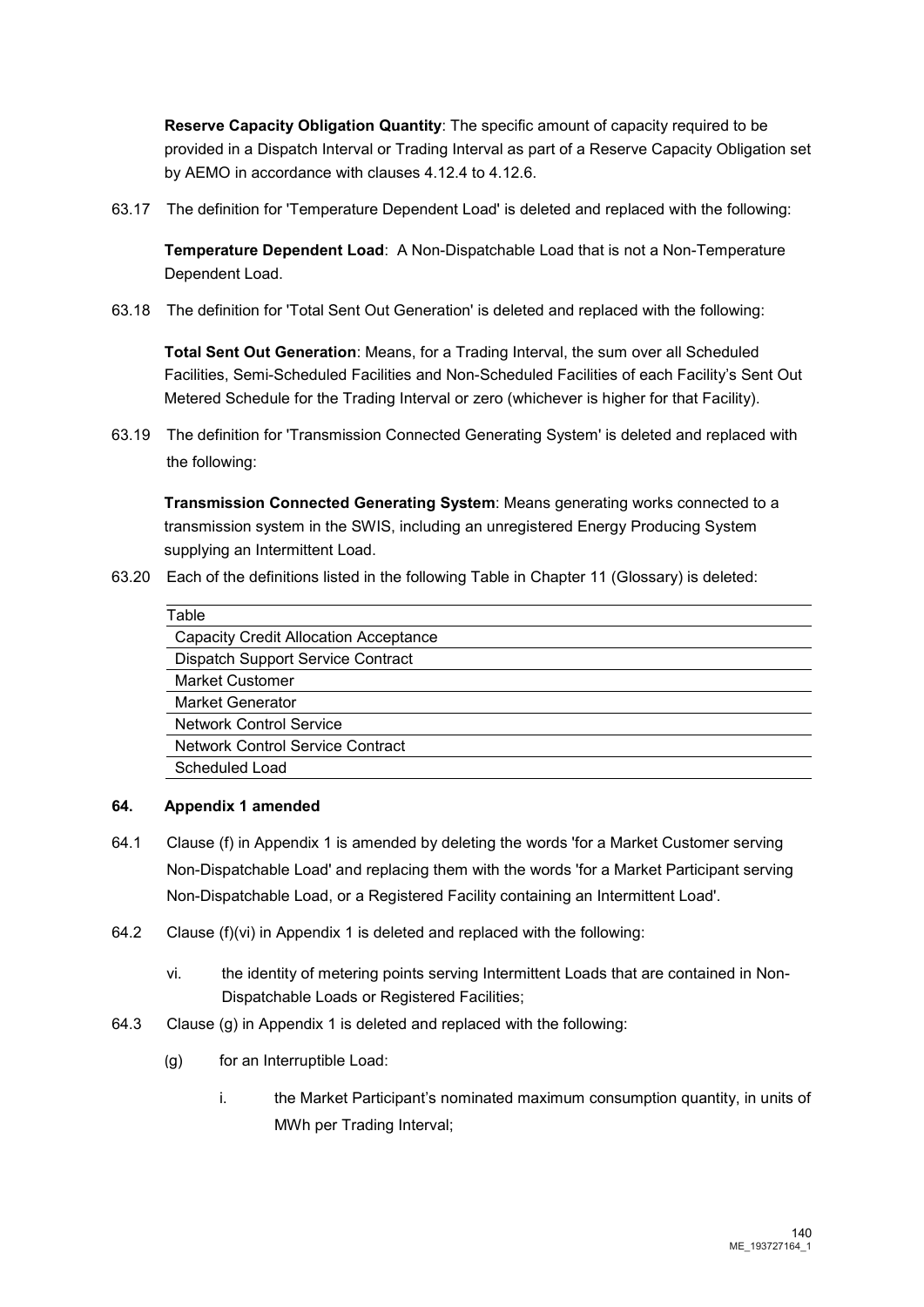- ii. evidence that the communication and control systems required by section 2.35 are in place and operational;
- iii. real-time telemetry capabilities:
- iv. the maximum amount of load that can be interrupted;
- v. the maximum duration of any single interruption;
- vi. the capability to provide Contingency Reserve Raise as a function of consumption;
- vii. the Metering Data Agent for the facility;
- viii. the single line diagram for the facility, including the locations of transformers, switches, operational and settlement meters;
- ix. the network nodes at which the facility can connect; and
- x. the short circuit capability of facility equipment.
- 64.4 Clause (k)(ii) in Appendix 1 is amended by deleting the words 'Network Control Service' and replacing them with 'Non-Co-optimised Essential System Service'.
- 64.5 Clause (k)(ii)(2) and clause (k)(ii)(3) in Appendix 1 are amended by deleting the words 'Network Control Service Contract' and replacing them with 'NCESS Contract'.

# **65. Appendix 2A amended**

- 65.1 Insert the following new clause 1.3 in Appendix 2A:
	- 1.3 Each electricity producing unit in an Energy Producing System supplying an Intermittent Load to which clause 2.1(c) of this Appendix 2A applies is treated as a separate Facility for the purposes of this Appendix 2A.
- 65.2 Clause 2.1 in Appendix 2A is deleted and replaced with the following:
	- 2.1 Determine Facilities(DI) as the set of all:
		- (a) Scheduled Facilities and Semi-Scheduled Facilities that do not contain an Intermittent Load in Dispatch Interval DI;
		- (b) Scheduled Facilities, Semi-Scheduled Facilities, Non-Scheduled Facilities and Non-Dispatchable Loads that contain an Intermittent Load in Dispatch Interval DI, where:
			- i. in AEMO's reasonable opinion, the information provided under clause 2.30B.3(g) establishes that if a Contingency Event or an event behind the relevant connection point affects the Energy Producing System supplying the Intermittent Load, the net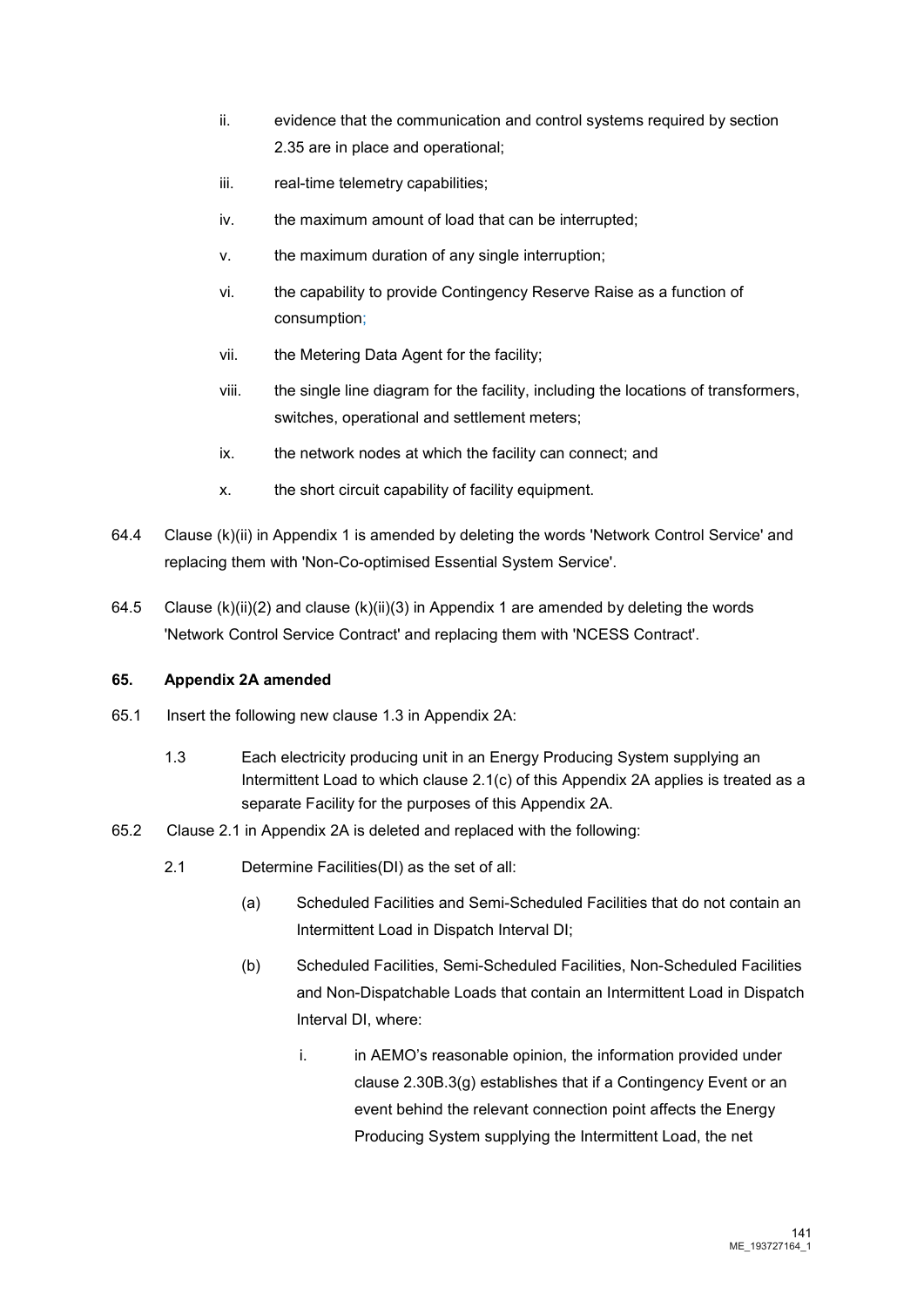Injection or Withdrawal of the Facility will change by less than 10 MW; or

- ii. the Facility Risk for f in Dispatch Interval DI as published under clause 7.13.1E(g)(i) is greater than the highest instantaneous output (in MW) of any electricity producing unit in the Energy Producing System supplying the Intermittent Load as provided under clause 2.30B.3(h); and
- (c) electricity producing units in Energy Producing Systems supplying Intermittent Loads which are not part of a Facility included in Facilities(DI) under clause 2.1(b) of this Appendix 2A, and for which, in AEMO's reasonable opinion, the information provided under clause 2.30B.3(g) does not establish that if a Contingency Event or an event behind the relevant connection point affects the Energy Producing System the net Injection or Withdrawal of the Facility will change by less than 10 MW.
- 65.3 Insert the following new clause 2.1A in Appendix 2A:
	- 2.1A Determine AdditionalIMLFacilities(DI) as the set of all Scheduled Facilities, Semi-Scheduled Facilities, Non-Scheduled Facilities and Non-Dispatchable Loads that contain an Intermittent Load in Dispatch Interval DI and are not included in Facilities(DI).
- 65.4 Clause 2.2 in Appendix 2A is deleted and replaced with the following:
	- 2.2 For each member in Facilities(DI) or AdditionalIMLFacilities(DI), f, calculate the FacilityRisk(f,DI) to be:
		- (a) where f is a member of AdditionalIMLFacilities(DI) or was included in Facilities(DI) under clauses 2.1(a) or 2.1(b) of this Appendix 2A, the Facility Risk for f in Dispatch Interval DI as published under clause 7.13.1E(g)(i); or
		- (b) where f was included in Facilities(DI) under clause 2.1(c) of this Appendix 2A, the MWh output or consumption of the electricity producing unit in the Dispatch Interval immediately prior to Dispatch Interval DI as published under clause 7.13.1E(a)(v), multiplied by 12 to convert to MW.
- 65.5 Clause 2.4 in Appendix 2A is deleted and replaced with the following:
	- 2.4 Determine AdditionalApplicableFacilities(DI), which is a subset of AdditionalIMLFacilities(DI), such that:

 $FacilityRisk(f,DI) \ge 10MW \,\forall f \in AdditionalApplicable Facilities(DI)$ 

- 65.6 Clause 3.1 in Appendix 2A is amended by:
	- (a) deleting the words 'Registered Facilities' and replacing them with the word 'Facilities' in each place where they occur; and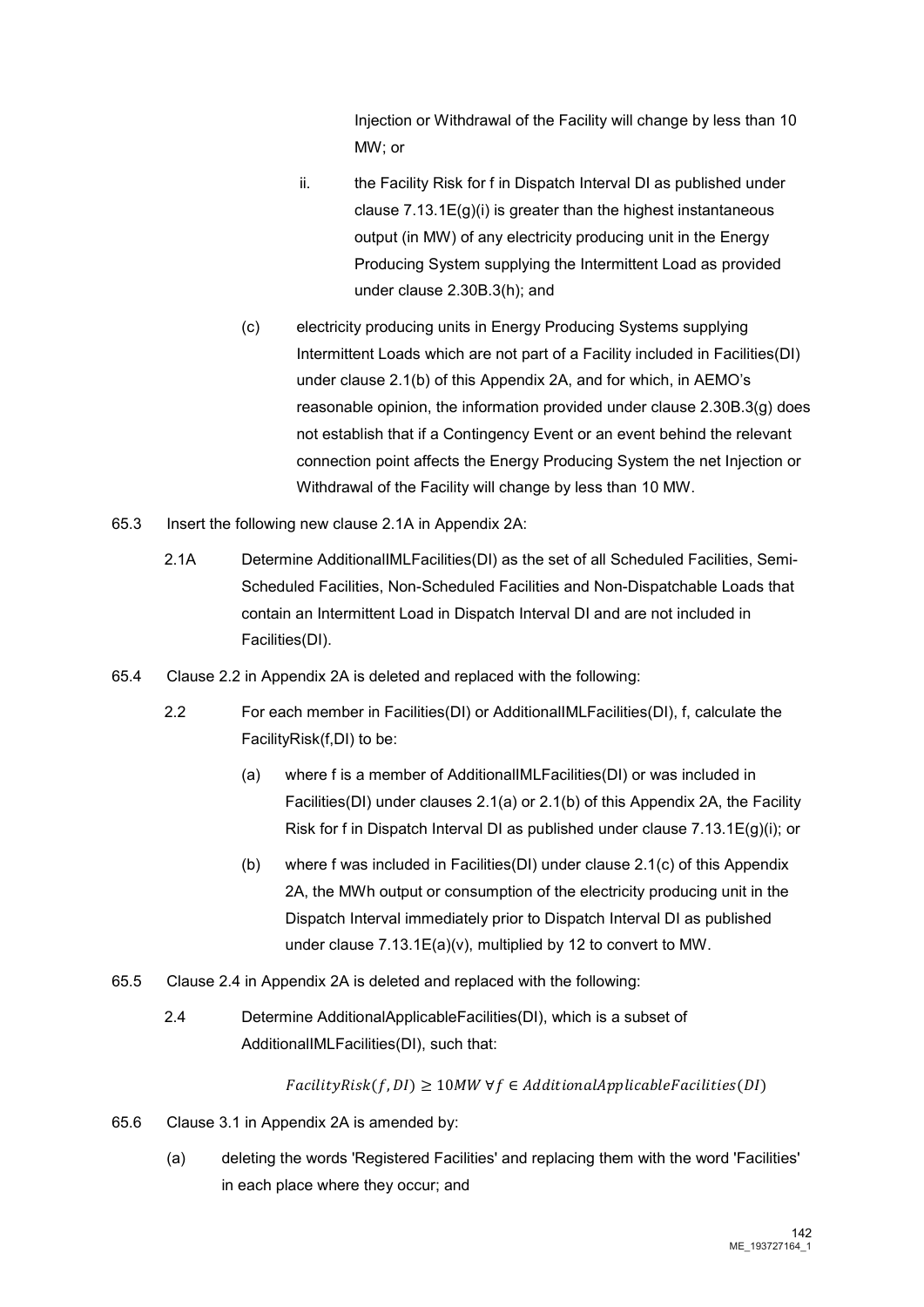- (b) deleting the words 'Registered Facility' and replacing them with the word 'Facility' in each place where they occur.
- 65.7 Clause 3.2 in Appendix 2A is amended by deleting the words 'Registered Facility' and replacing them with the word 'Facility'.
- 65.8 Clause 3.3 in Appendix 2A is deleted and replaced with the following:
	- 3.3 Determine for each Registered Facility f, its runway share of the FacilityComponent(DI) ) of procuring Contingency Reserve Raise and the Additional RoCoF Control Requirement of RoCoF Control Service as follows:

$$
FacilityRunwayShare(f,DI) = \sum_{i=1}^{Rank(f,DI)}\frac{FacilityMW(i,DI) - FacilityMW(i - 1,DI)}{FacilityMW(n,DI) \times (n + 1 - i)}
$$

where:

- (a) FacilityMW(i,DI) is the FacilityRisk(x,DI) value of Facility x with rank(x,DI) = i in Dispatch Interval DI, where FacilityMW(0,DI)=0, and x∈ApplicableFacilities(DI);
- (b) Rank(f,DI) is the rank of Facility f in Dispatch Interval DI as determined in clause 3.1 of this Appendix 2A; and
- (c) n is the number of Facilities in the set ApplicableFacilities(DI) in Dispatch Interval DI.
- 65.9 Clause 4.1 in Appendix 2A is amended by deleting the words '7.2.4(n)' and replacing them with the words 'clause 7.2.4 '.
- 65.10 Clause 4.2(a) in Appendix 2A is deleted and replaced with the following:
	- (a) NetworkRisk(nc,DI) equals the Network Risk in Dispatch Interval DI as published by AEMO in clause 7.13.1E(g)(ii)(1), if nc sets the Largest Credible Supply Contingency in Dispatch Interval DI; and
- 65.11 Clause 4.5(a) in Appendix 2A is deleted and replaced with the following:
	- (a) from the information published under clause  $7.13.1E(g)(ii)$ , determine the set of Registered Facilities whose Facility Risks are included in the Network Risk associated with Network Contingency nc as CauserFacilities(nc,DI), where CauserFacilities(nc,DI) is a subset of the union of ApplicableFacilities(DI) and AdditionalApplicableFacilities(DI) as defined in clauses 2.3 and 2.4 of this Appendix 2A;
- 65.12 Clause 4.5(b) in Appendix 2A is amended by deleting the words 'of this Appendix 2A' immediately after the words 'clause 2.2 of this Appendix 2A'.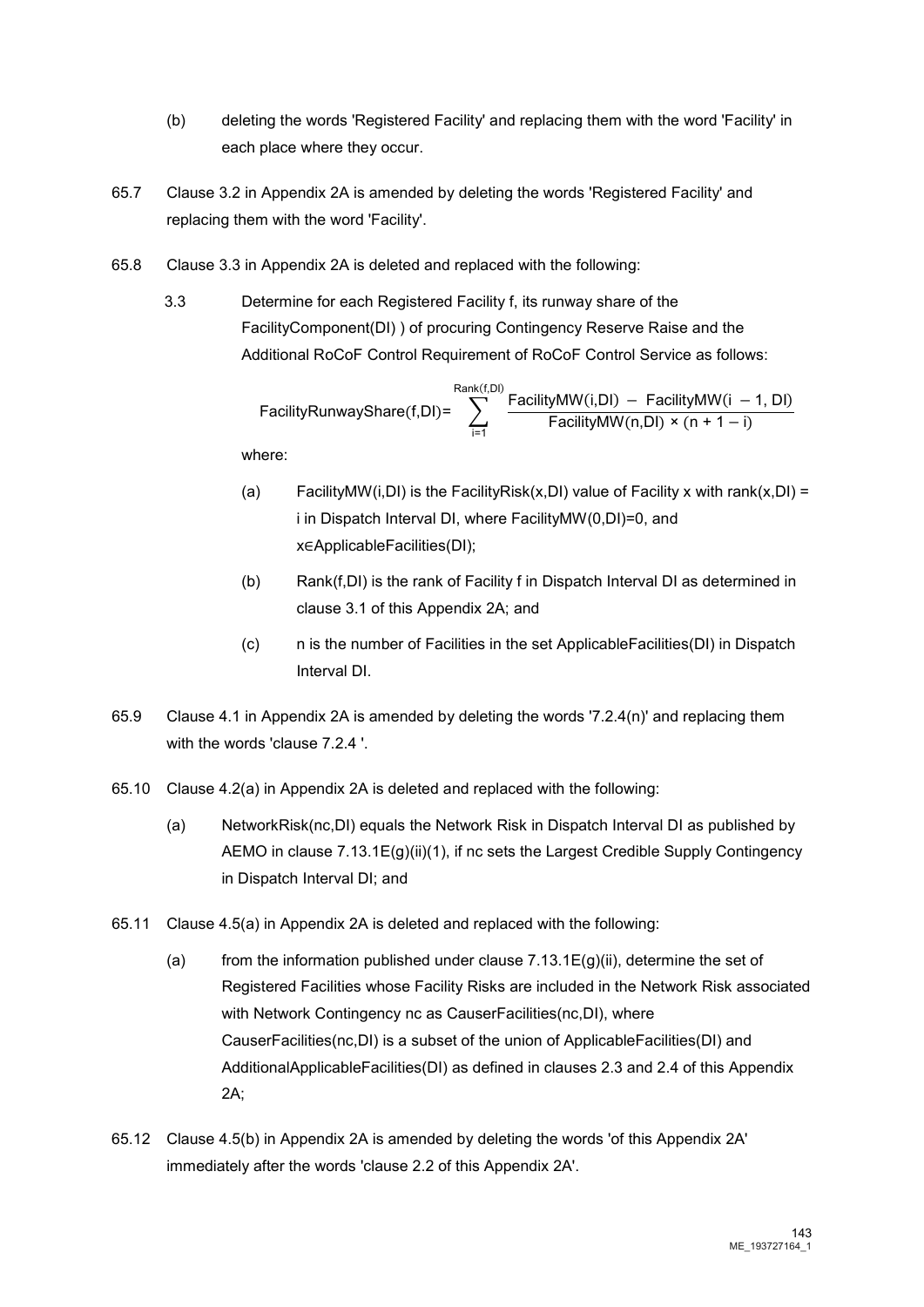- 65.13 Clause 5.3(a)(ii) in Appendix 2A is deleted and replaced with the following:
	- ii. Applicable Facilities( $p$ ,DI) is a subset of Applicable Facilities(DI) defined in clause 2.3 of this Appendix 2A, which denotes Registered Facilities in ApplicableFacilities(DI) which are registered to Market Participant p and electricity producing units in ApplicableFacilities(DI) which are in Energy Producing Systems supplying Intermittent Loads for which Market Participant p is responsible; and
- 65.14 Clause 5.3(a)(iii) in Appendix 2A is amended by deleting words 'Registered Facility' and replacing them with the word 'Facility'.

# **66. Appendix 2B amended**

66.1 Clause 2.2(c)(i) in Appendix 2B is amended by deleting the word 'Scheduled'.

#### **67. Appendix 4A amended**

67.1 Appendix 4A is amended by inserting the following new paragraph immediately after the paragraph 'This Appendix describes how the Individual Intermittent Load Reserve Capacity Requirement for Intermittent Load k for Trading Month n is determined.'

The Individual Intermittent Load Reserve Capacity Requirement is only to be determined for Intermittent Loads that are and continue to be deemed to be Intermittent Loads under clause 1.48.2.

67.2 Appendix 4A is amended by deleting the words 'clauses 4.28.8(c) or 4.28.8A' and replacing them with the words 'clause 4.28.8(c)' in each place where they occur.

# **68. Appendix 5 amended**

68.1 Appendix 5 is amended by deleting the contents between (but excluding) the heading 'Appendix 5: Individual Reserve Capacity Requirements' and immediately above Step 1 in the Appendix and replacing them with the following:

This Appendix presents the method that must be used by AEMO to determine, for a Trading Month n:

- Individual Reserve Capacity Requirement Contributions as required for the determination of Relevant Demands under clause 4.26.2CA;
- Indicative Individual Reserve Capacity Requirements as required under clause 4.28.6;
- Individual Reserve Capacity Requirements as required under clause 4.28.7; and
- revised Individual Reserve Capacity Requirements as required under clause 4.28.11A.

AEMO must perform Steps 1 to 10A to determine the Indicative Individual Reserve Capacity Requirements, Individual Reserve Capacity Requirements or revised Individual Reserve Capacity Requirements for Trading Month n.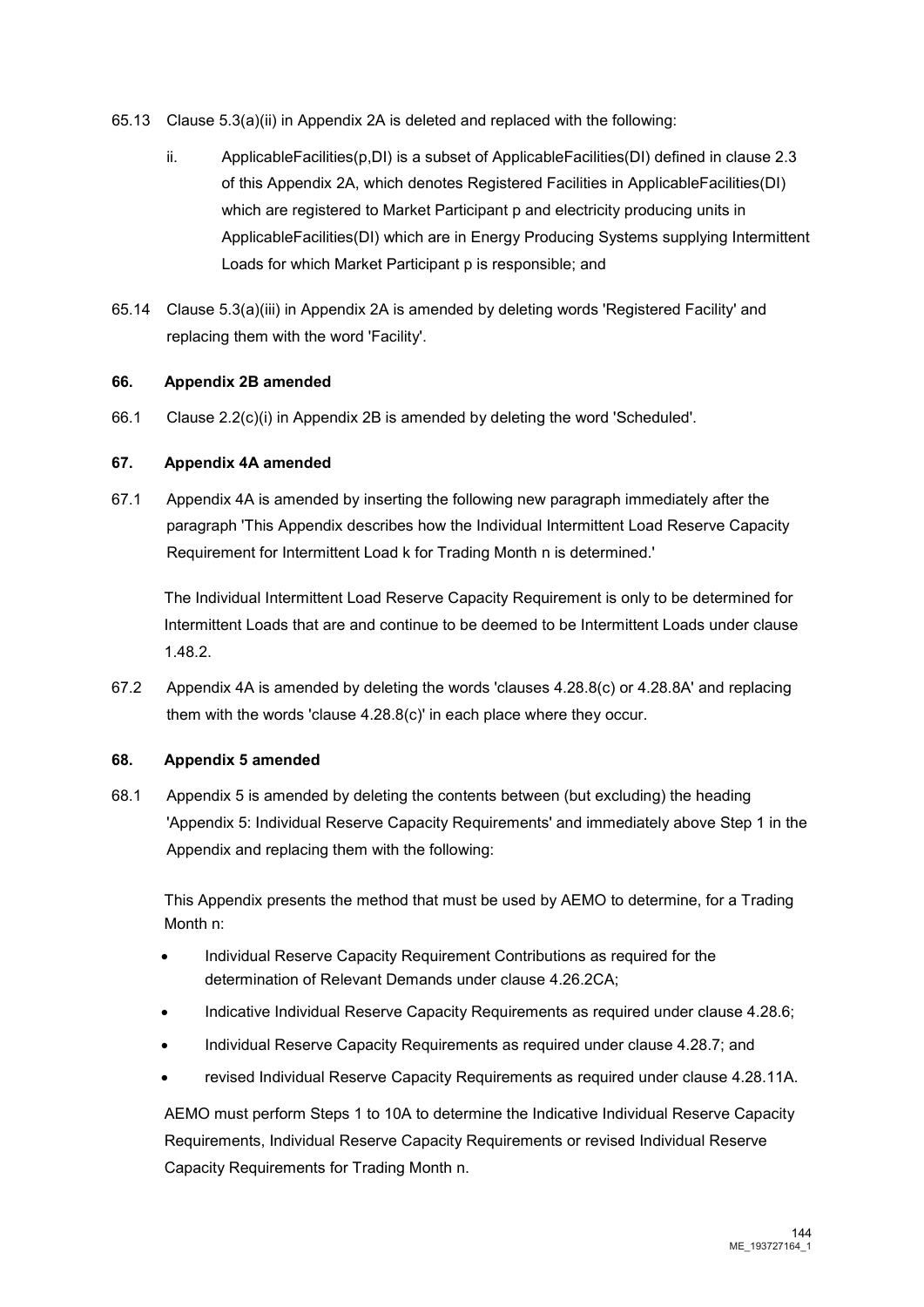AEMO must perform Step 11 as required to determine the Individual Reserve Capacity Requirement Contribution of an individual metered Associated Load for Trading Month n, using as input the relevant values calculated by AEMO when it determined the Indicative Individual Reserve Capacity Requirements for Trading Month n.

For the purpose of this Appendix:

- 1. All references, apart from those in Step 5A, to meters are interval meters.
- 2. The Notional Wholesale Meter is to be treated as a registered interval meter measuring Temperature Dependent Load. This meter is denoted by Temperature Dependent Load meter v=v\*.
- 3. The New Notional Wholesale Meter, determined in accordance with Step 5A, is to be treated as a registered interval meter measuring Temperature Dependent Load.
- 4. A meter measuring a Facility containing an Intermittent Load, that is and continues to be deemed to be an Intermittent Load under clause 1.48.2, is to be included in these calculations as if it were two meters, one representing the Intermittent Load and included in the set indexed by w, and one representing other load at the Facility and included in the set indexed by u or v as applicable, with metered consumption calculated according to clause 2.30B.10 and clause 11 of this Appendix 5.
- 5. A meter measuring a Facility containing an Intermittent Load, for which an application was approved under clause 2.30B.6 on or after New WEM Commencement Day, is to be included in these calculations as a single meter representing a Non-Dispatchable Load and included in the set indexed by u or v as applicable, with metered consumption calculated according to clause 2.30B.11 and clause 12 of this Appendix 5.
- 6. The meter registration data to be used in the calculations is to be the most current complete set of meter registration data as at the time of commencing the calculations.
- 7. The 12 Peak SWIS Trading Intervals to be used in the calculations are the 12 Peak SWIS Trading Intervals determined and published by AEMO under clause 4.1.23A for the Hot Season preceding the start of the Capacity Year in which Trading Month n falls (the "preceding Hot Season").
- 8. The 4 Peak SWIS Trading Intervals for a Trading Month to be used in the calculations are the 4 Peak SWIS Trading Intervals determined and published by AEMO under clause 4.1.23B for that Trading Month.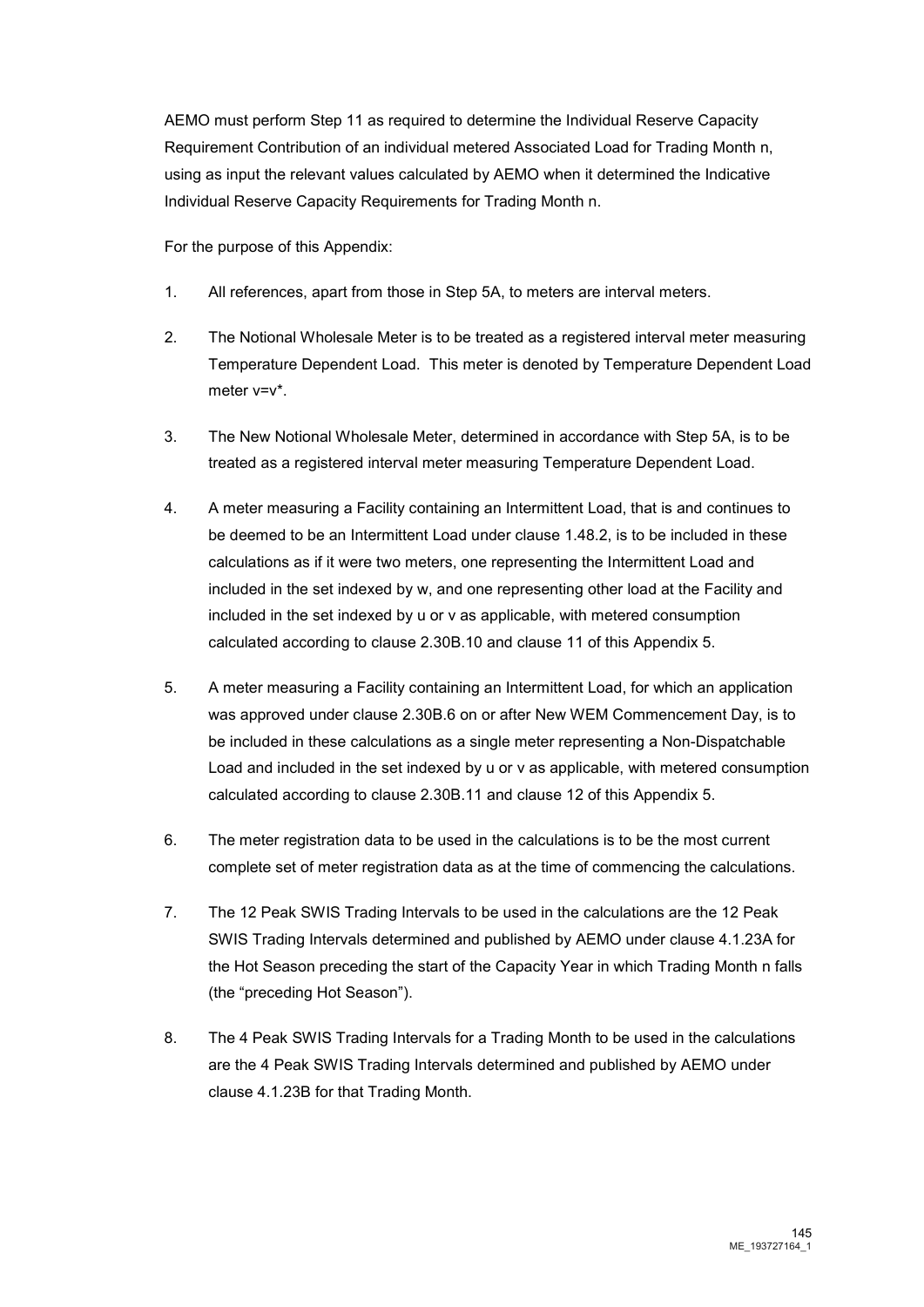- 9. When calculating the Indicative Individual Reserve Capacity Requirements it is assumed that all meters registered to a Market Participant on the day of calculation will remain registered to that Market Participant for the entirety of Trading Month n.
- 10. A meter measuring a Registered Facility not containing an Intermittent Load is to be included in these calculations and included in the set indexed by u or v as applicable, with metered consumption calculated in accordance with clause 12 of this Appendix 5.
- 11. Each meter measuring an Aggregated Facility is to be included as a separate meter and included in the set indexed by u or v as applicable, with metered consumption calculated in accordance with clause 12 of this Appendix 5.
- 12. Metered consumption for meter m, in Trading Interval t, is zero when AEMO issues a direction under clause 7.7.5 in respect of an Electric Storage Resource associated with m for a Dispatch Interval within t, otherwise it is -1 x min(0, SOMS(m, t)), where SOMS(m, t) is the Sent Out Metered Schedule of m in t.
- 68.2 Step 6 in Appendix 5 is amended by deleting the words 'clauses 4.28.8(c) or 4.28.8A' and replacing them with the words 'clause 4.28.8(c)'.

## **69. Appendix 5A amended**

- 69.1 The paragraph commencing 'For the purpose of this Appendix:' in Appendix 5A is amended by:
	- (a) deleting the word 'and' at the end of the first bullet point after the word 'calculations);';
	- (b) deleting the full stop at the end of the second bullet point after the word 'Month' and replacing it with the word '; and'; and
	- (c) inserting the following new bullet point immediately after the second bullet point:
		- AEMO must treat:
			- o each connection point measured by an interval meter measuring an Aggregated Facility as if it were a separate Non-Dispatchable Load; and
			- o each Registered Facility that is not an Aggregated Facility as if it were a single Non-Dispatchable Load.
- 69.2 Step 1 in Appendix 5A is amended by deleting the words 'Market Customer' and replacing them with the words 'Market Participant' in each place where it occurs.
- 69.3 Step 2 in Appendix 5A is amended by deleting the words 'Market Customer' and replacing them with the words 'Market Participant' in each place where it occurs.